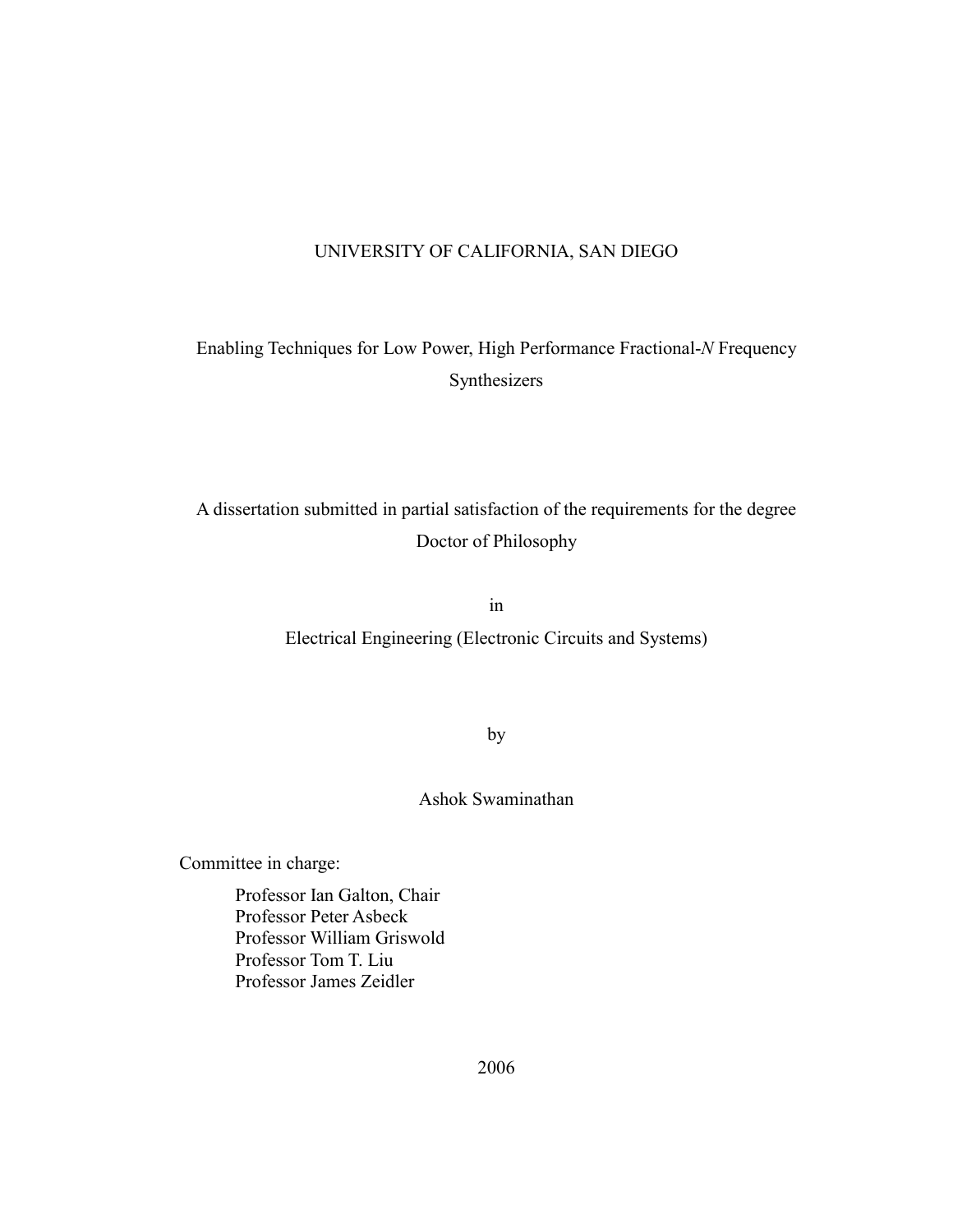UMI Number: 3222048

# UMI<sup>®</sup>

#### UMI Microform 3222048

Copyright 2006 by ProQuest Information and Learning Company. All rights reserved. This microform edition is protected against unauthorized copying under Title 17, United States Code.

> ProQuest Information and Learning Company 300 North Zeeb Road P.O. Box 1346 Ann Arbor, MI 48106-1346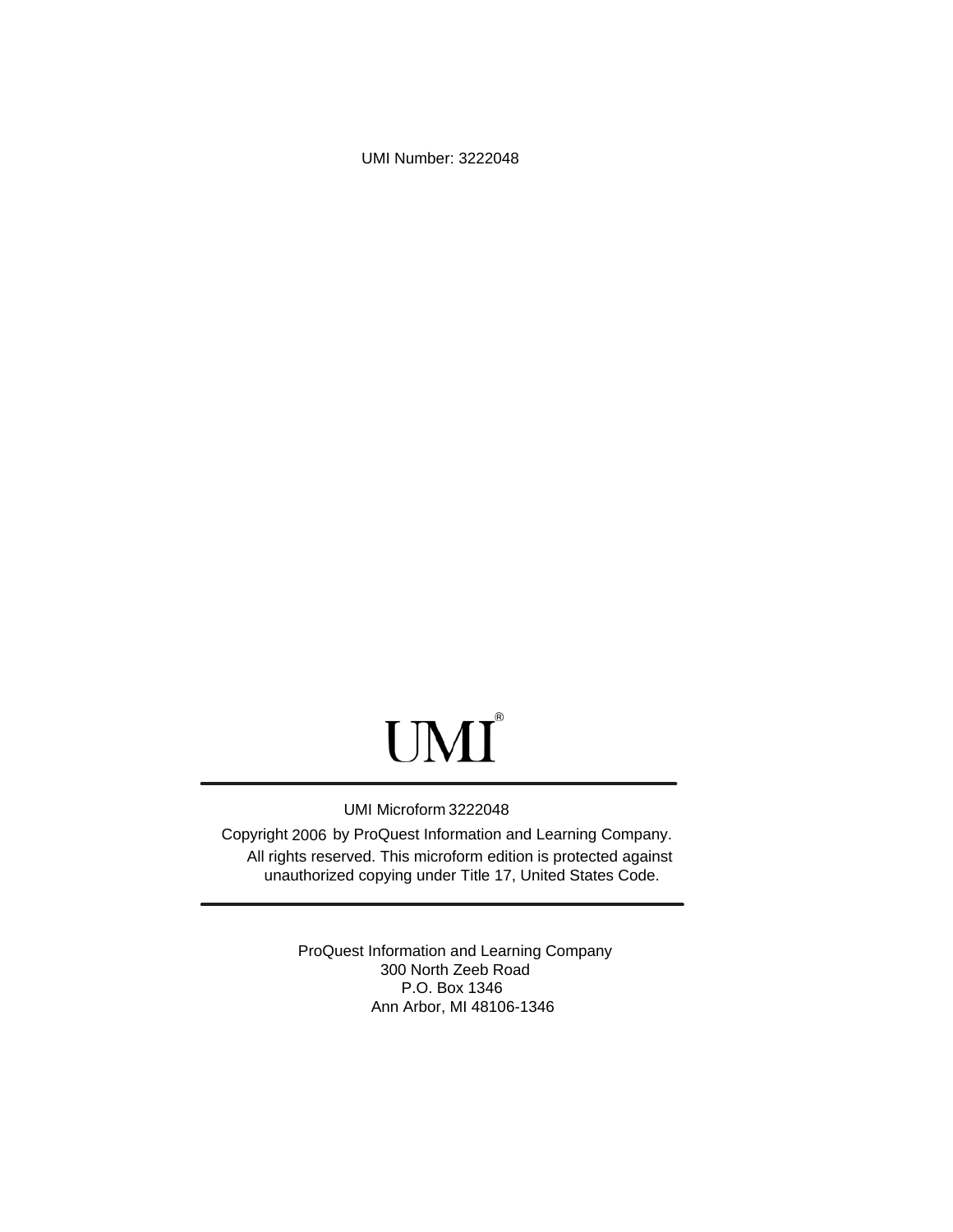Copyright Ashok Swaminathan, 2006 All rights reserved.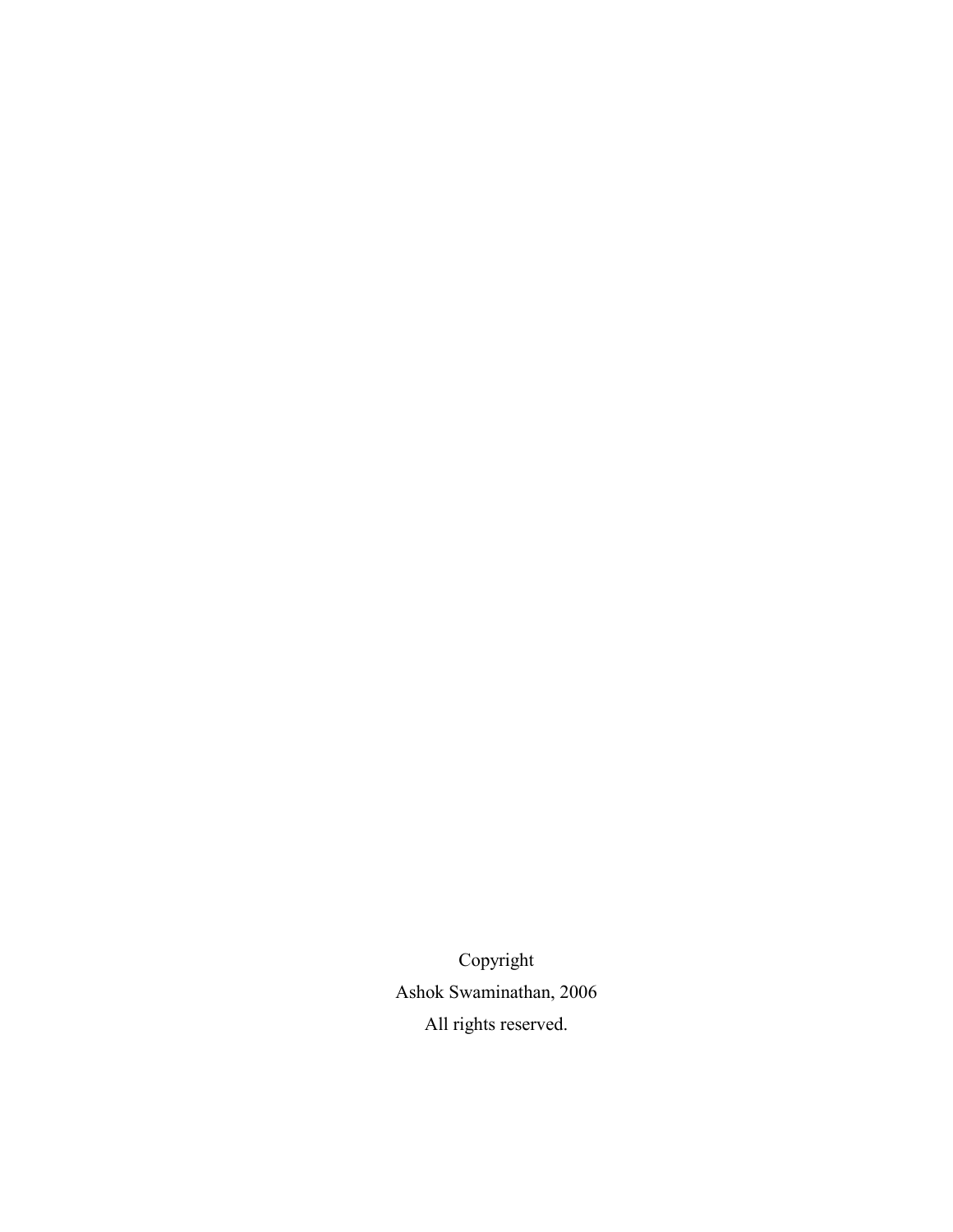To Mom, Dad, and Deeps.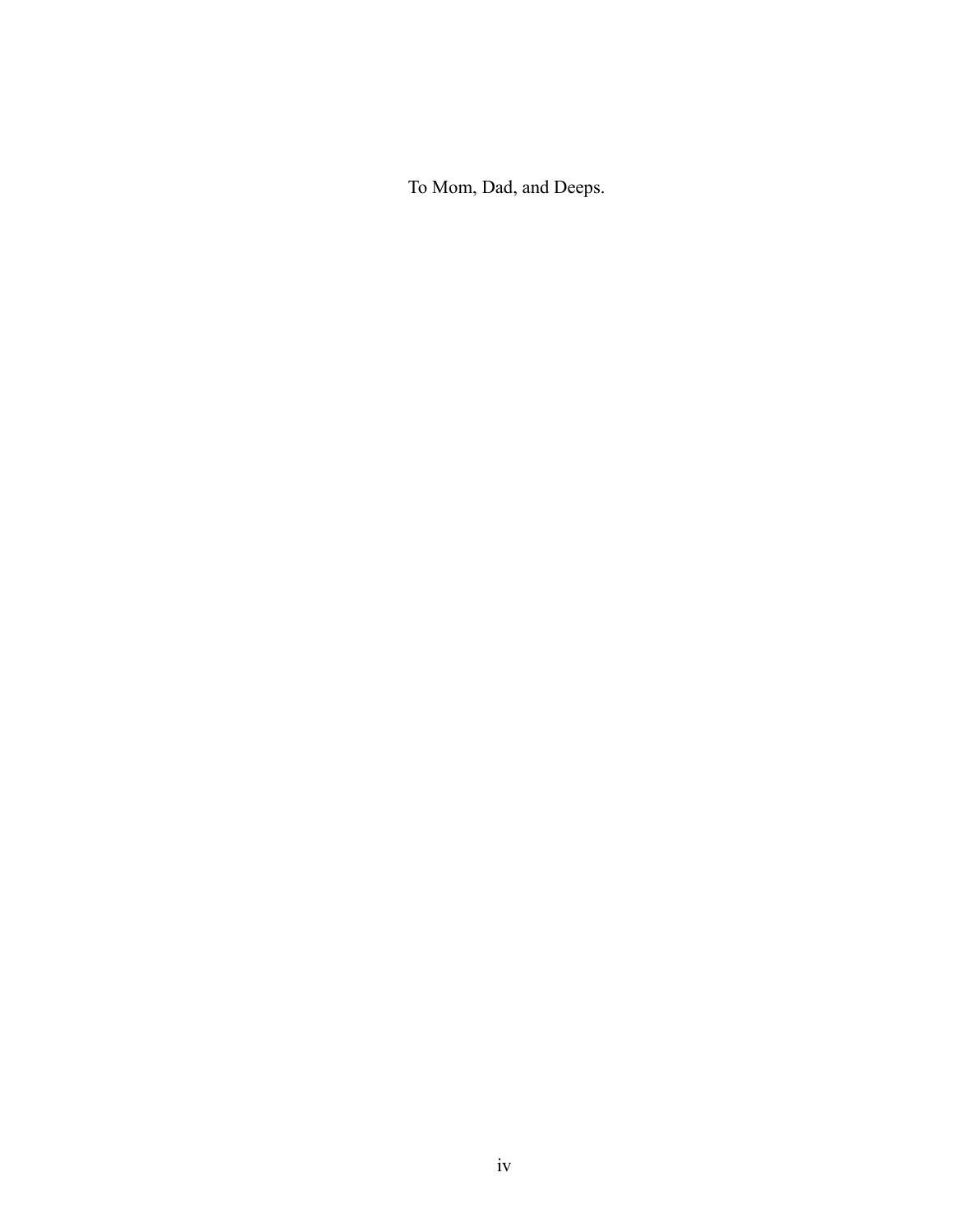#### **TABLE OF CONTENTS**

| Chapter 1 : A Calibration Technique for Phase Noise Canceling Fractional-N Phase- |              |
|-----------------------------------------------------------------------------------|--------------|
| Locked Loops                                                                      | $\mathbf{1}$ |
|                                                                                   |              |
|                                                                                   |              |
|                                                                                   |              |
| $\mathbf{A}$                                                                      |              |
| <b>B</b> .                                                                        |              |
|                                                                                   |              |
|                                                                                   |              |
| A.                                                                                |              |
| <b>B</b> .                                                                        |              |
|                                                                                   |              |
|                                                                                   |              |
|                                                                                   |              |
|                                                                                   |              |
|                                                                                   |              |
|                                                                                   |              |
| Chapter 2: A Digital Quantizer with Shaped Quantization Noise that Remains Well   |              |
| Behaved after Non-linear Distortion<br>32                                         |              |
|                                                                                   |              |
|                                                                                   |              |
|                                                                                   |              |
| A.                                                                                |              |
| Signal Processing Model of the Segmented Quantizer35<br><b>B.</b>                 |              |
| Example Segmented Quantizer and Appearance of Spurious Tones 38<br>$C_{\cdot}$    |              |
|                                                                                   |              |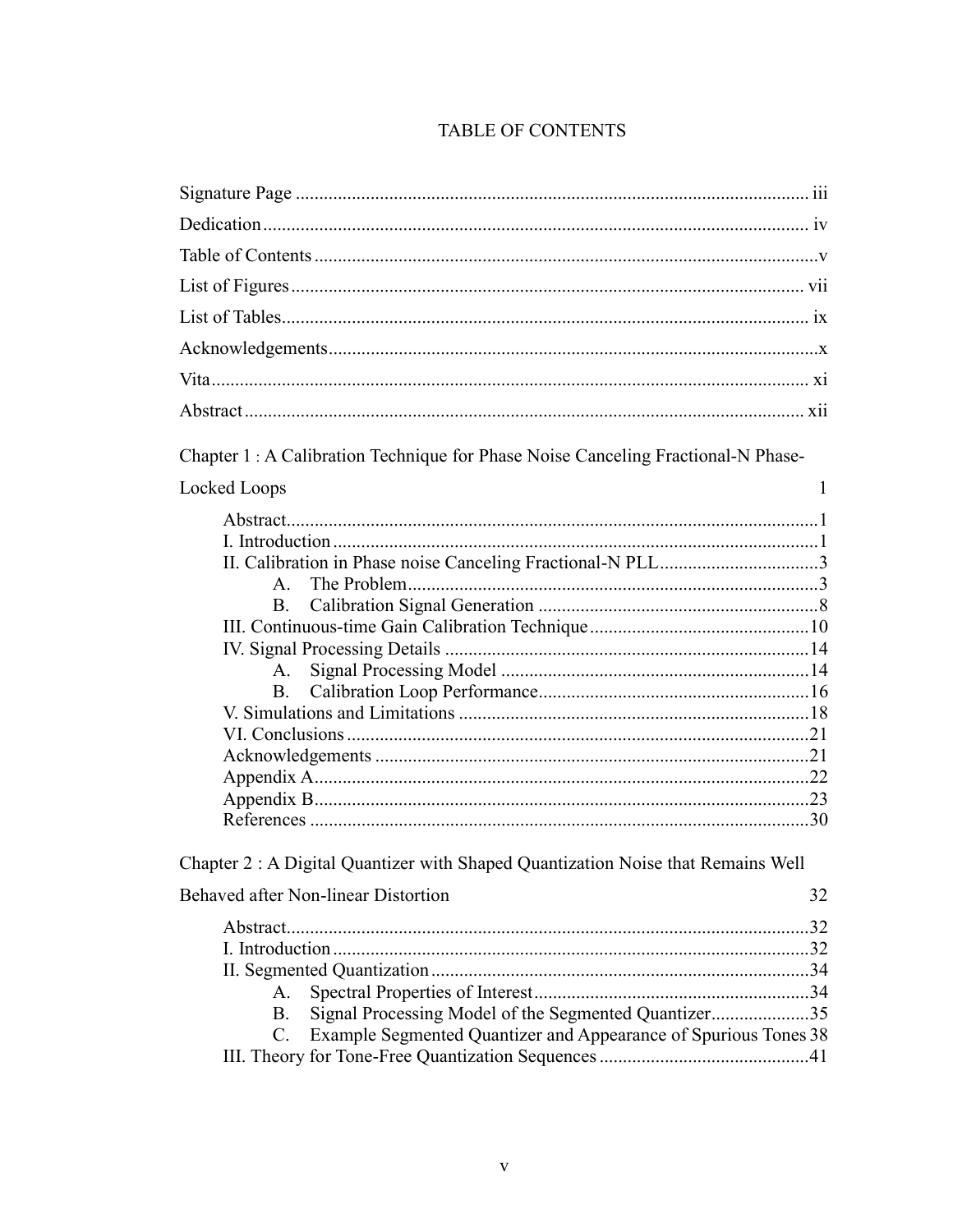| $\mathbf{A}$ |                                                                           |  |
|--------------|---------------------------------------------------------------------------|--|
| $B_{-}$      |                                                                           |  |
|              |                                                                           |  |
|              |                                                                           |  |
|              |                                                                           |  |
|              | Chapter 3: A Wideband 2.4GHz Delta-Sigma Fractional-N PLL with Calibrated |  |
|              |                                                                           |  |
|              |                                                                           |  |
|              |                                                                           |  |
|              |                                                                           |  |
| $\mathsf{A}$ |                                                                           |  |
| B.           |                                                                           |  |
|              |                                                                           |  |
| $\mathsf{A}$ |                                                                           |  |
| B.           |                                                                           |  |
| C.           |                                                                           |  |
| D.           |                                                                           |  |
| $E_{-}$      |                                                                           |  |
| $F_{\cdot}$  |                                                                           |  |
| G.           |                                                                           |  |
| H.           |                                                                           |  |
|              |                                                                           |  |
|              |                                                                           |  |
|              |                                                                           |  |
|              |                                                                           |  |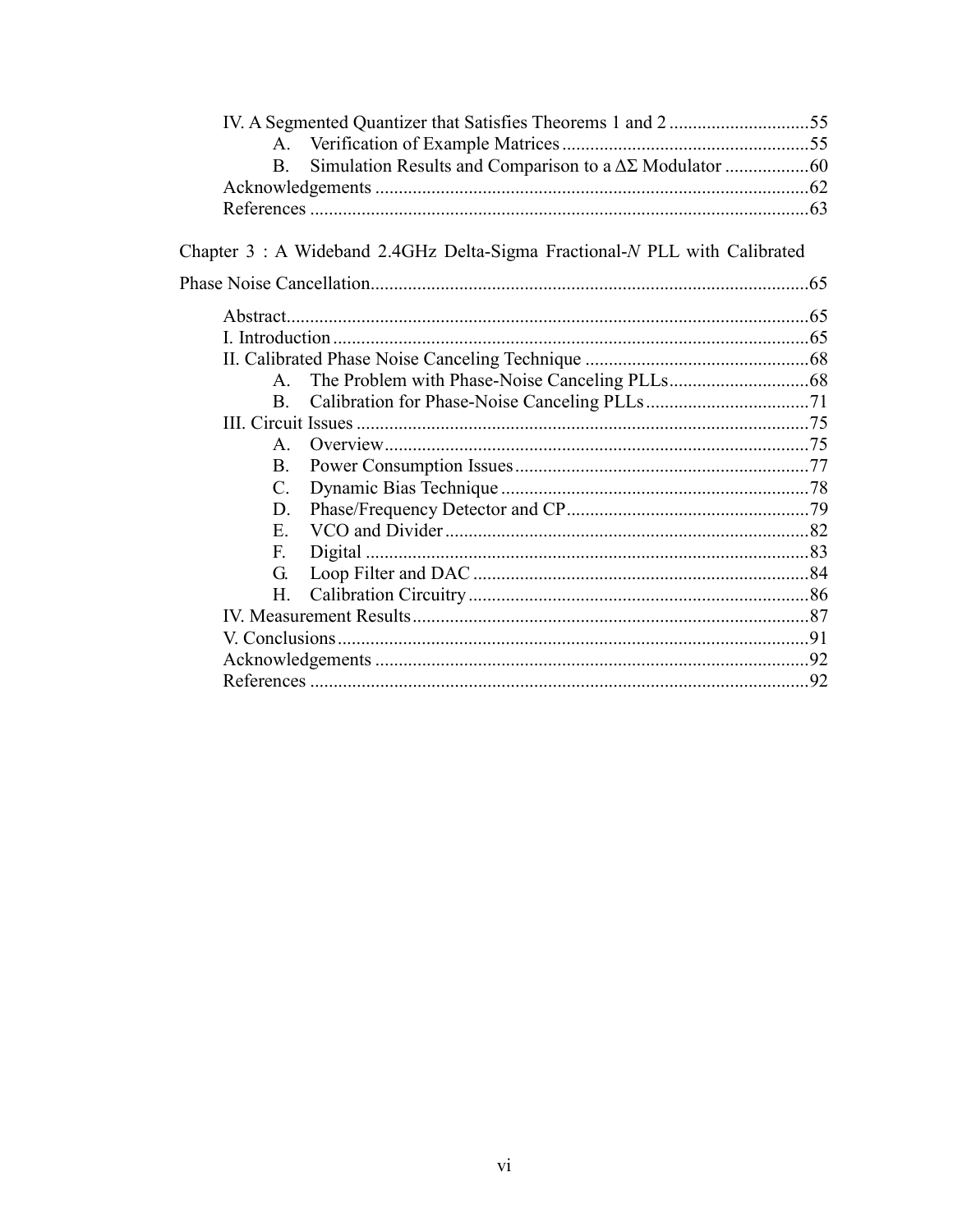#### LIST OF FIGURES

| Figure 1: Phase Noise Canceling PLL; a) Block Diagram; b) Timing diagram, ideal        |
|----------------------------------------------------------------------------------------|
|                                                                                        |
| Figure 2: Previously Published Calibration Method for Phase Noise Canceling PLL6       |
|                                                                                        |
|                                                                                        |
| Figure 5: High-level Functional Diagram of Calibrated Fractional-N PLL 11              |
| Figure 6: PLL Loop Modification for Calibration; a) Modified LF and VCO; b)            |
|                                                                                        |
| Figure 7: Loop Filter Voltages and Calibration Control Voltage 13                      |
| Figure 8: a) Calibration Loop Circuit; b) Continuous-time Model; c) Equivalent         |
|                                                                                        |
|                                                                                        |
| Figure 10: PLL Phase Noise; a) Without Calibration; b) Calibration enabled for         |
|                                                                                        |
| Figure 11: Calibration enabled for random mismatches in PLL loop20                     |
| Figure 12: a) High-level block diagram of the segmented quantizer; b) quantization     |
|                                                                                        |
| Figure 13: Estimated power spectra of the quantization noise and its running sum       |
|                                                                                        |
| Figure 14: Estimated power spectra of the square of the running sum of the             |
|                                                                                        |
|                                                                                        |
| Figure 16: Estimated power spectra of a) the quantization noise sequences, and b)      |
| the running sums of the quantization noise sequences of the first-order $\Delta\Sigma$ |
|                                                                                        |
| modulator and the segmented quantizer presented in Section IV before and               |
|                                                                                        |
|                                                                                        |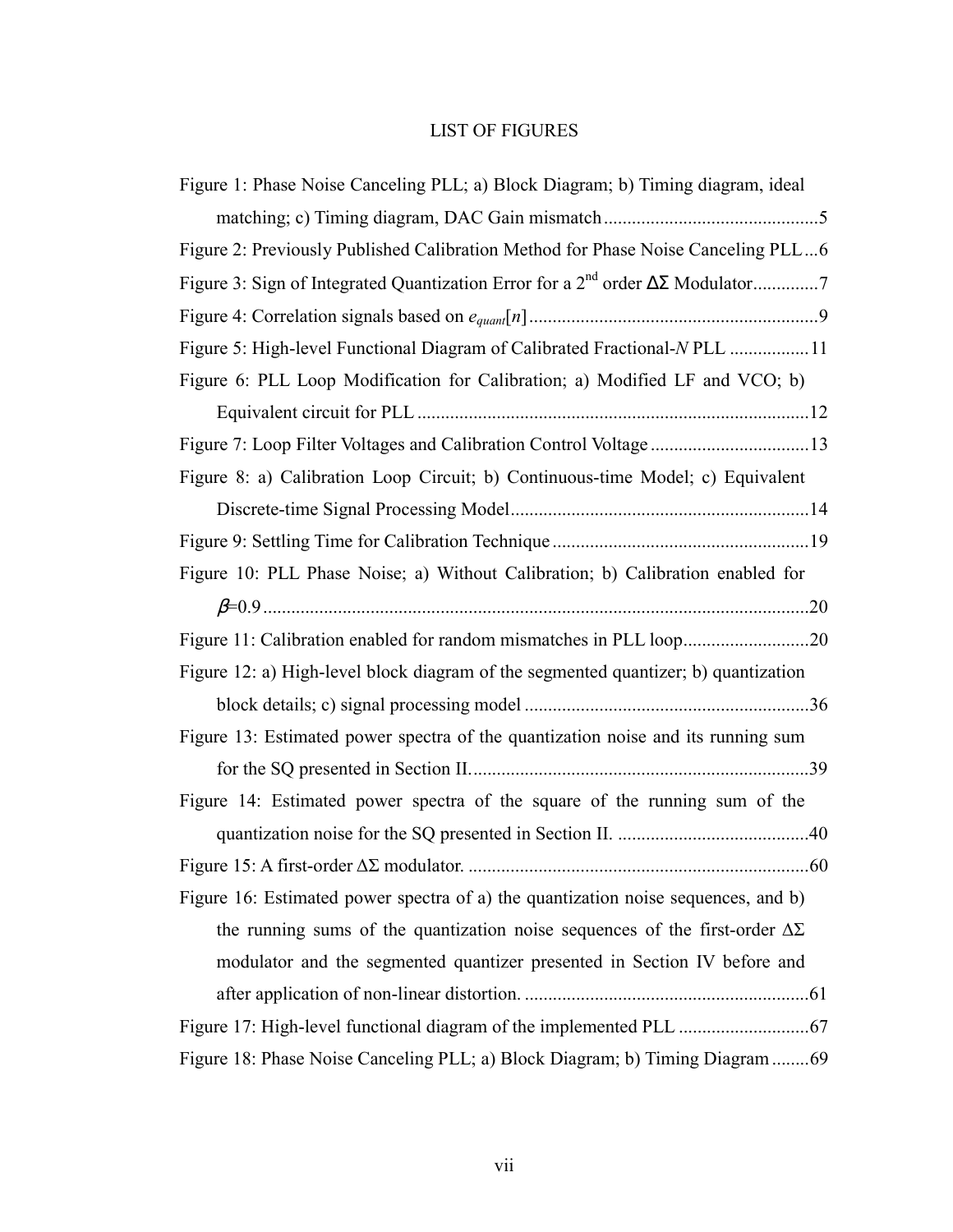| Figure 19: PLL Loop Modification for Calibration; a) Modified LF and VCO; b)  |
|-------------------------------------------------------------------------------|
| Equivalent circuit for PLL; c) Equivalent single-ended half circuit for       |
|                                                                               |
| Figure 20: Effect of PLL Bandwidth on component noise requirements; a) 100kHz |
|                                                                               |
|                                                                               |
|                                                                               |
|                                                                               |
|                                                                               |
|                                                                               |
|                                                                               |
|                                                                               |
|                                                                               |
|                                                                               |
|                                                                               |
|                                                                               |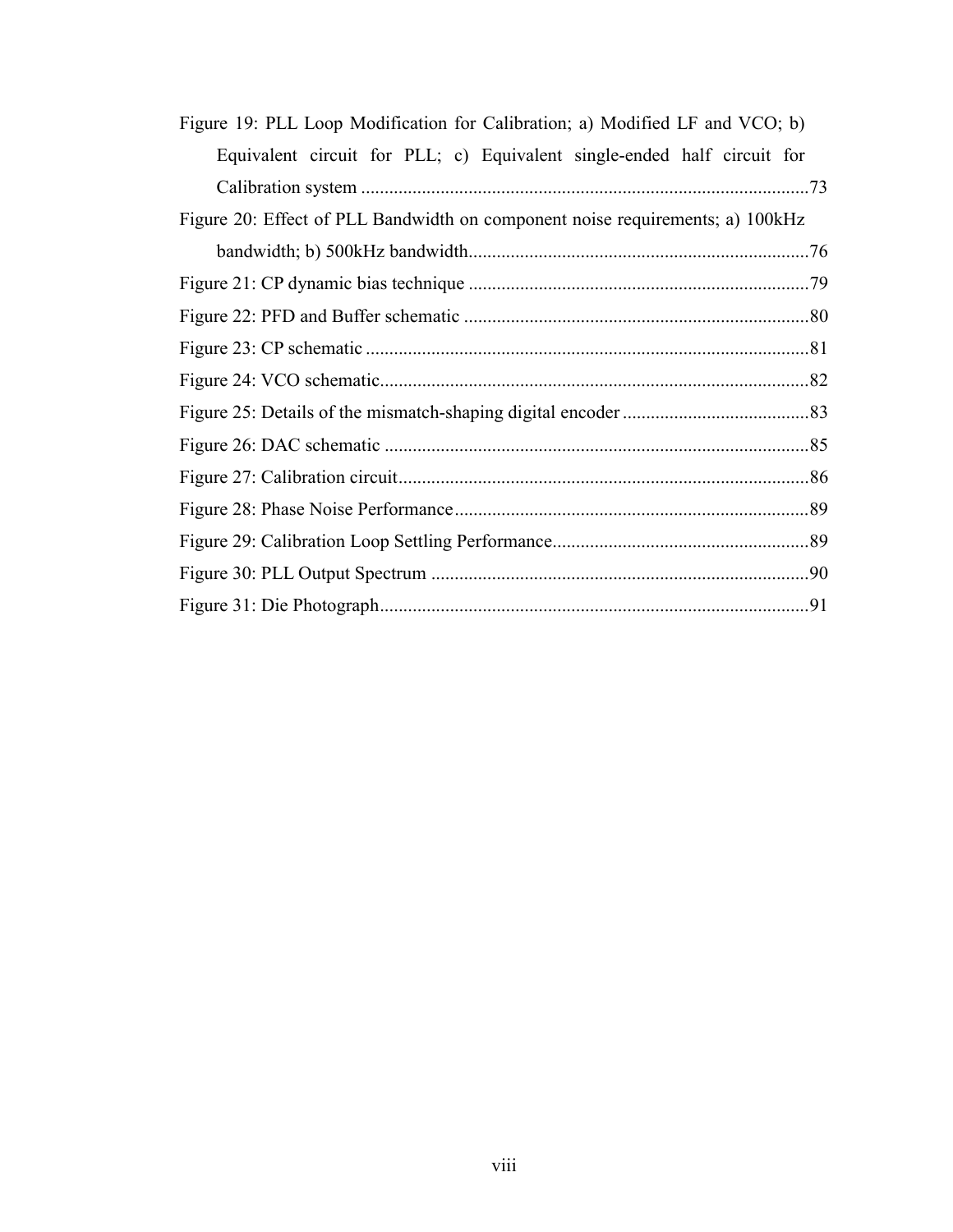#### LIST OF TABLES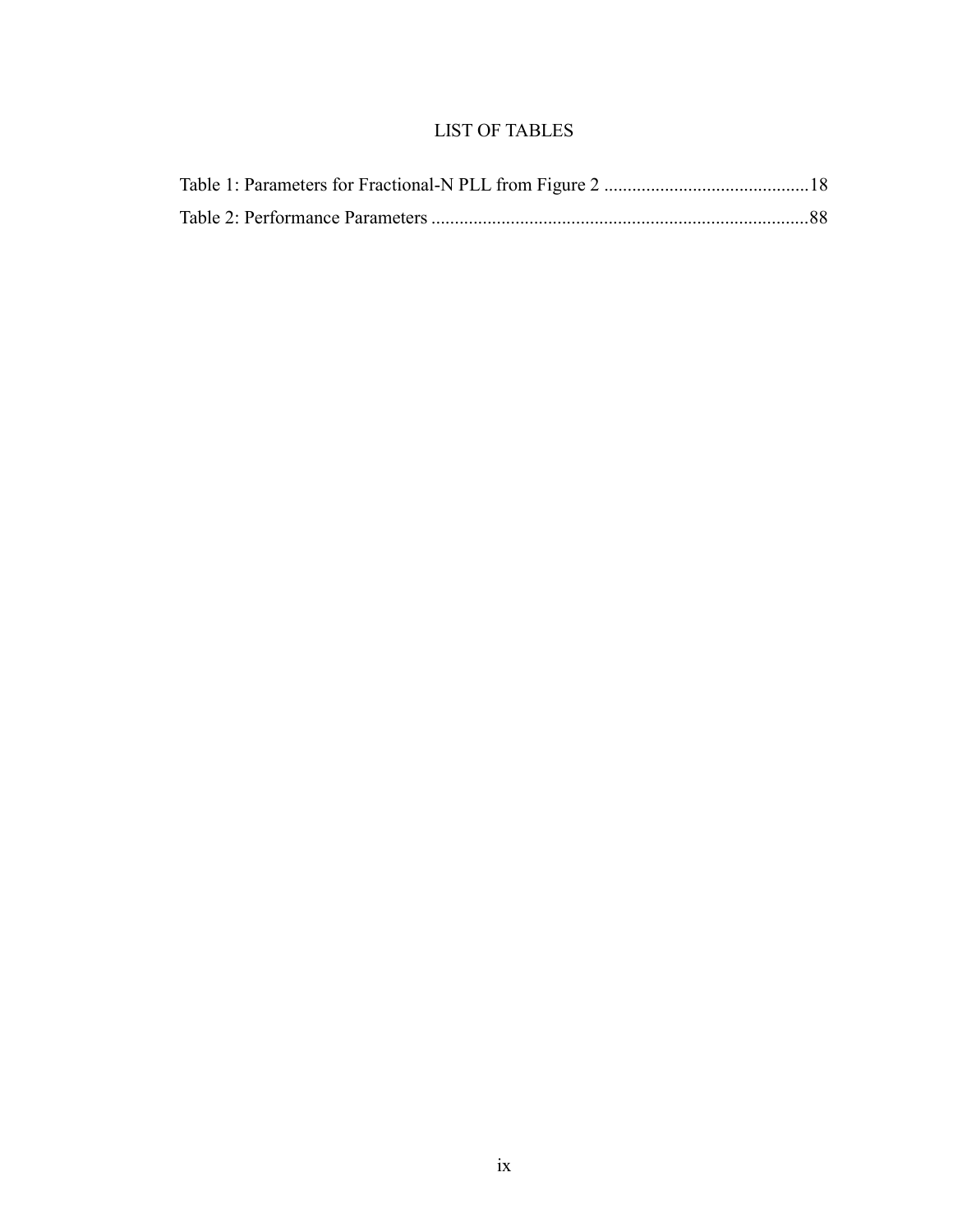#### ACKNOWLEDGEMENTS

Chapter 1, in full, is in preparation for submission for publication to the IEEE Transactions on Circuits and Systems I: Regular Papers. The dissertation author is the primary investigator and author of this paper. Ian Galton supervised the research which forms the basis for this paper.

Chapter 2, in full, has been submitted for review to the IEEE Transactions on Signal Processing. The dissertation author was the primary investigator and author. Ian Galton supervised the research which forms the basis of this paper. Andrea Panigada contributed to the theorem statements, and Elias Masry contributed to the structure of the proofs.

Chapter 3, in full, is in preparation for submission to the IEEE Journal of Solid-State Circuits. The dissertation author was the primary investigator and author. Ian Galton supervised the research, which forms the basis for this paper. Kevin J. Wang contributed to the design and implementation of the charge pump power reduction technique.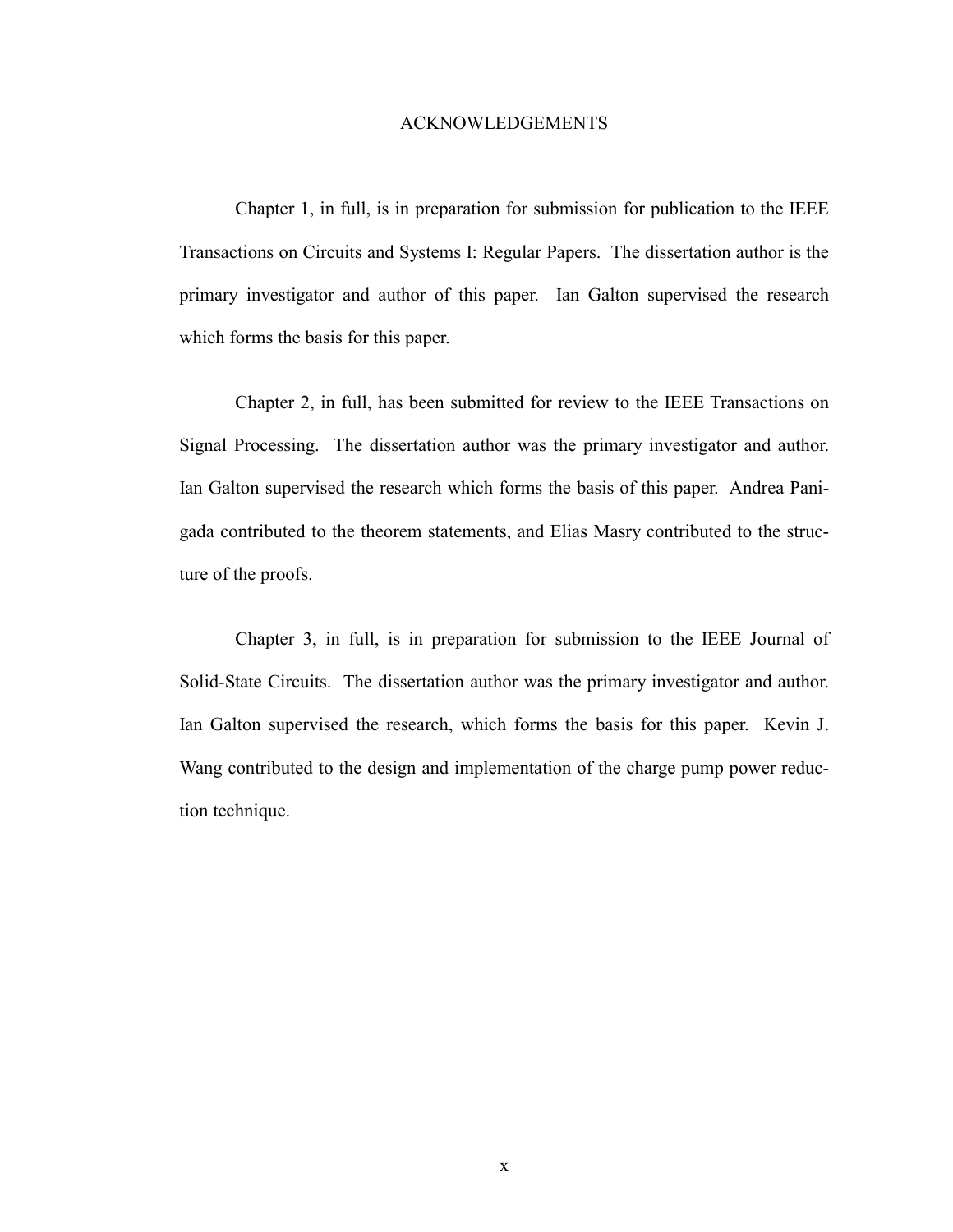## VITA

| 1994          | B. A. Sc., University of Waterloo                                            |  |
|---------------|------------------------------------------------------------------------------|--|
| $1994 - 1997$ | Research Assistant, Department of Electronics,<br><b>Carleton University</b> |  |
| 1997          | M. Eng., Carleton University                                                 |  |
| $1997 - 2000$ | Staff Engineer, Skyworks Solutions, Ottawa                                   |  |
| $2000 - 2006$ | Graduate Student Researcher,<br>University of California, San Diego          |  |
| 2006          | Ph. D., University of California, San Diego                                  |  |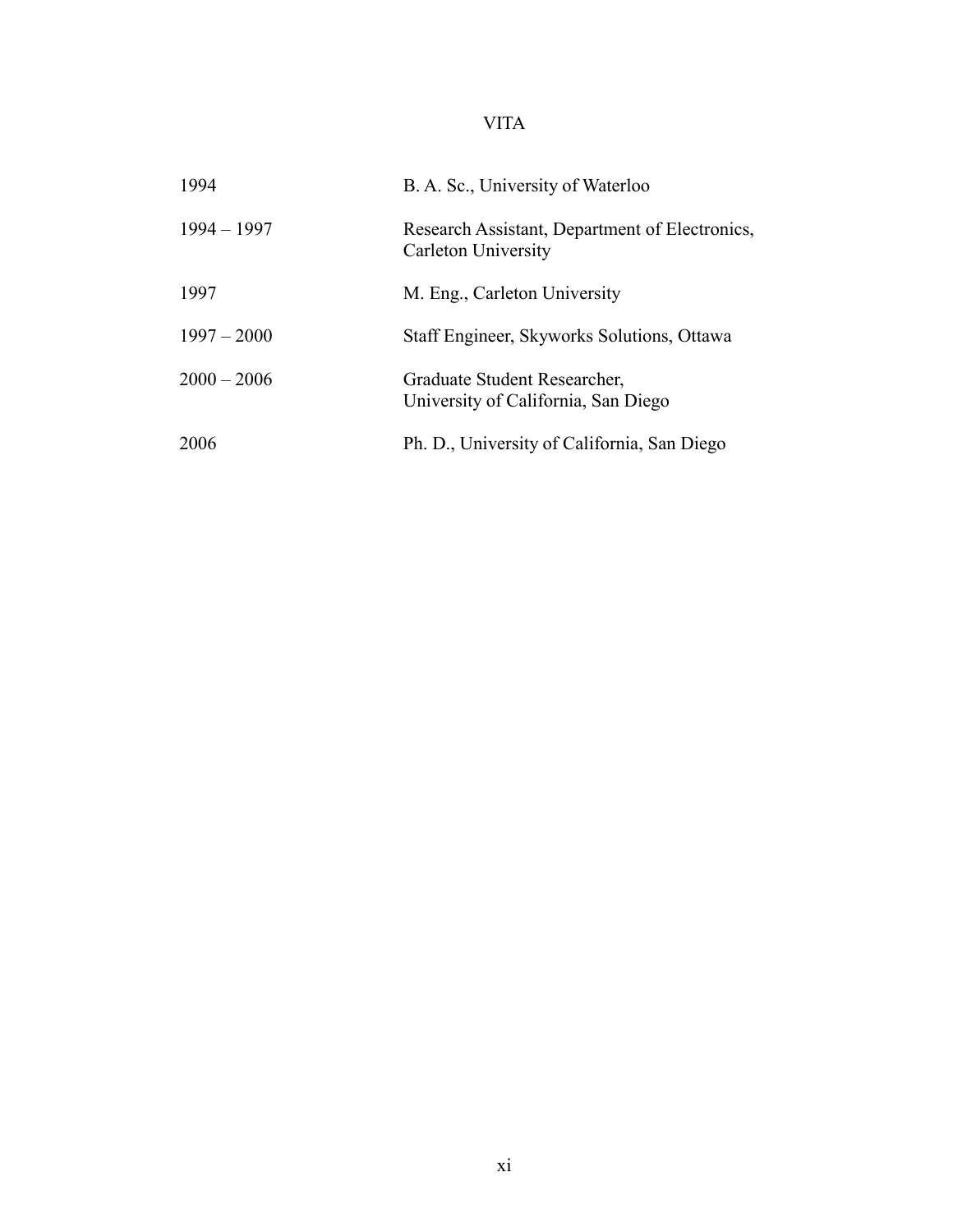#### ABSTRACT OF THE DISSERTATION

### Enabling Techniques for Low Power, High Performance Fractional-*N* Frequency Synthesizers

by

Ashok Swaminathan

Doctor of Philosophy in Electrical Engineering (Electronic Circuits and Systems)

University of California, San Diego, 2006

Professor Ian Galton, Chair

Delta-sigma fractional-*N* phase-locked loops are used to generate high quality radio-frequency signals for use in wireless applications. To reduce the phase noise inherent to these systems, a digital-to-analog converter is used to cancel the error introduced by the fractional division process, however matching between the digital-toanalog converter and the phase-locked loop circuitry place a limit on the amount of phase noise reduction that can be achieved. Furthermore, circuit non-linearity results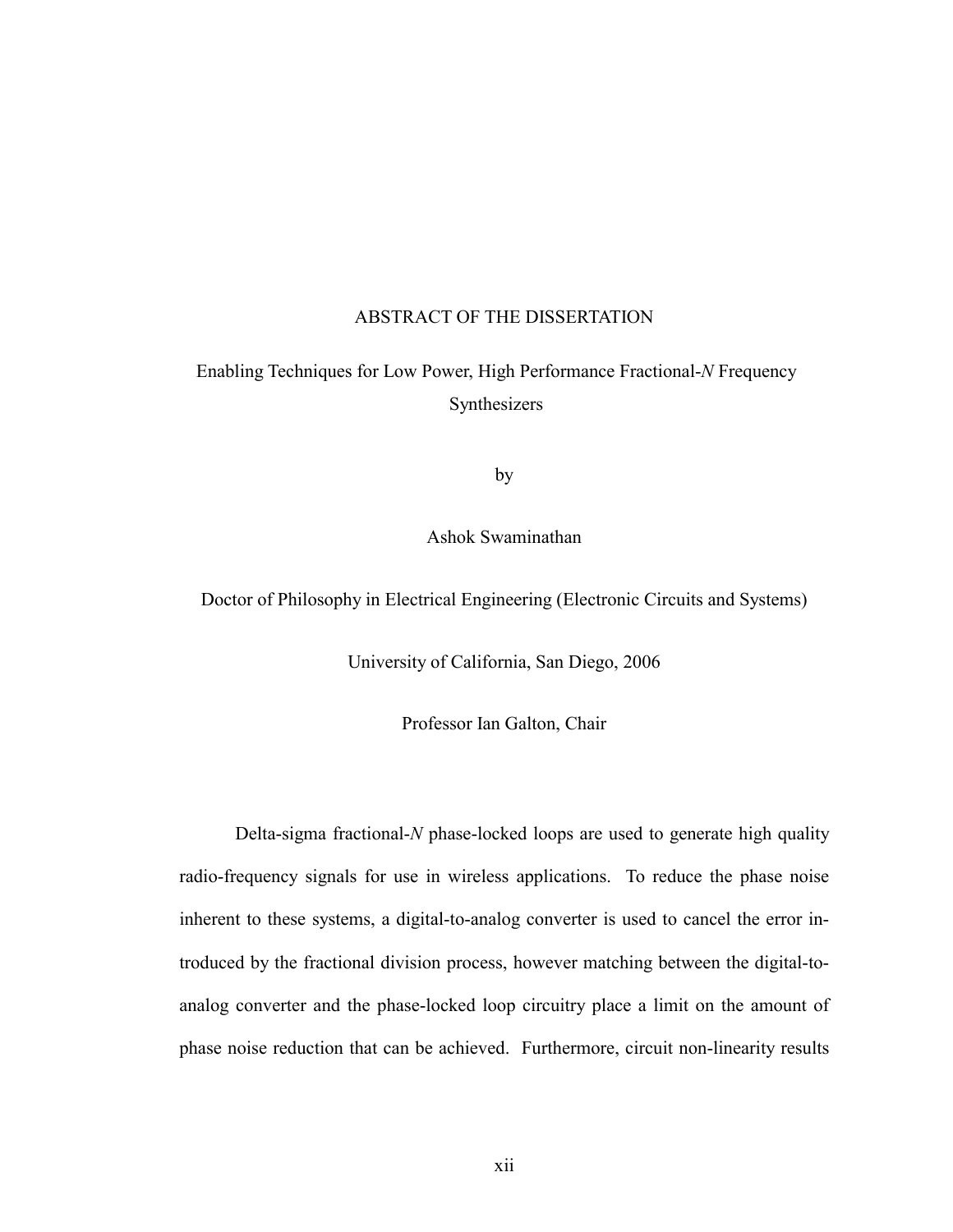in the appearance of spurious tones in the phase-locked loop output.

This dissertation outlines a calibration technique, and a digital quantization technique that provide solutions to these two problems. The calibration technique results in improved phase noise performance by adjusting the digital-to-analog converter gain, and thus providing better matching between the phase-locked loop circuitry and digital-to-analog converter. The digital quantization technique results in no spurious tones when specified non-linearity is applied to the quantizer output sequence and error. The calibration technique was implemented in an integrated circuit, which achieves state-of-the-art performance when compared to currently published phaselocked loops and allows for all circuitry to be integrated onto a single chip. Chapter 1 presents the calibration technique, as well as a theoretical analysis of the stability. Chapter 2 presents details on the digital quantization technique, and a mathematical proof of the absence of spurious tones. In chapter 3, results from an implemented circuit are presented, which verify the behaviour of the technique presented in chapter 1.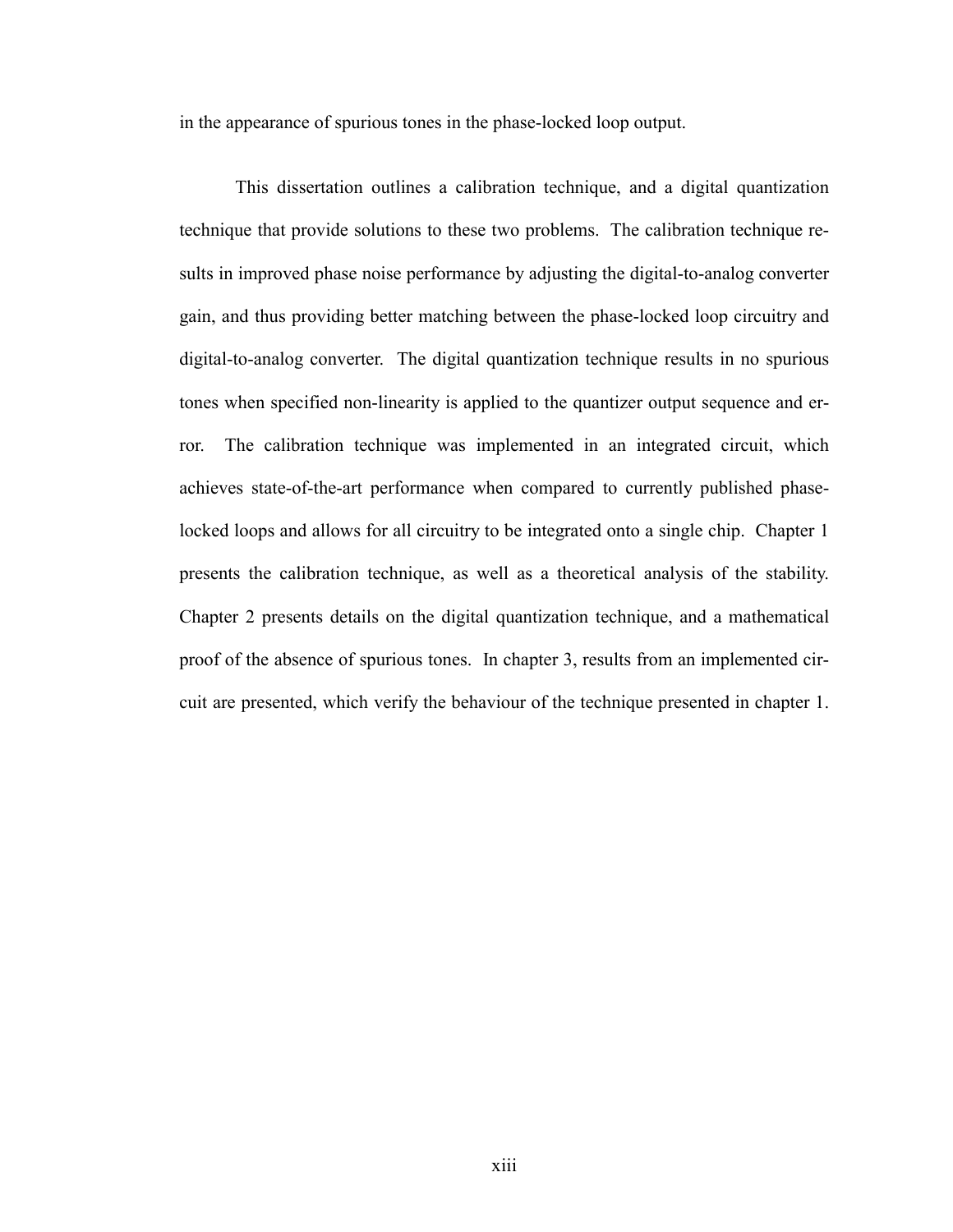# **Chapter 1 : A Calibration Technique for Phase Noise Canceling Fractional-N Phase-Locked Loops**

#### ABSTRACT

Phase-noise canceling phase-locked loops (PLL) are sensitive to the matching between the phase noise canceling and PLL circuitry. Any mismatch places a limit on the quality of the phase noise cancellation, and as a result constrains the design of the PLL to accommodate the mismatch. This paper presents a calibration technique which estimates the mismatch, and adjusts the equivalent gain of the phase noise canceling circuitry to improve the degree of phase noise cancellation, thus allowing for more PLL design choices, such as widening the PLL loop bandwidth. The presented technique offers faster settling time over current solutions, which in turn enables its use in low power wireless systems.

#### I. INTRODUCTION

Delta-Sigma Fractional-*N* Phase-Locked Loops (PLL) are widely used in applications requiring the generation of a periodic signal with fine frequency tuning [1], however noise from the delta-sigma modulator degrades the phase noise performance of the PLL. This requires the bandwidth to be sufficiently narrow in order to attenuate the phase noise to acceptable limits dictated by the PLL requirements. A recent enhancement to delta-sigma fractional-*N* PLLs is the use of a Digital-to-Analog Converter (DAC) to reduce the phase noise induced by the fractional division process [2,3,4]. This technique facilitates the ability to widen the bandwidth of the PLL, the two main advantages of which are making it possible to integrate the passive loop fil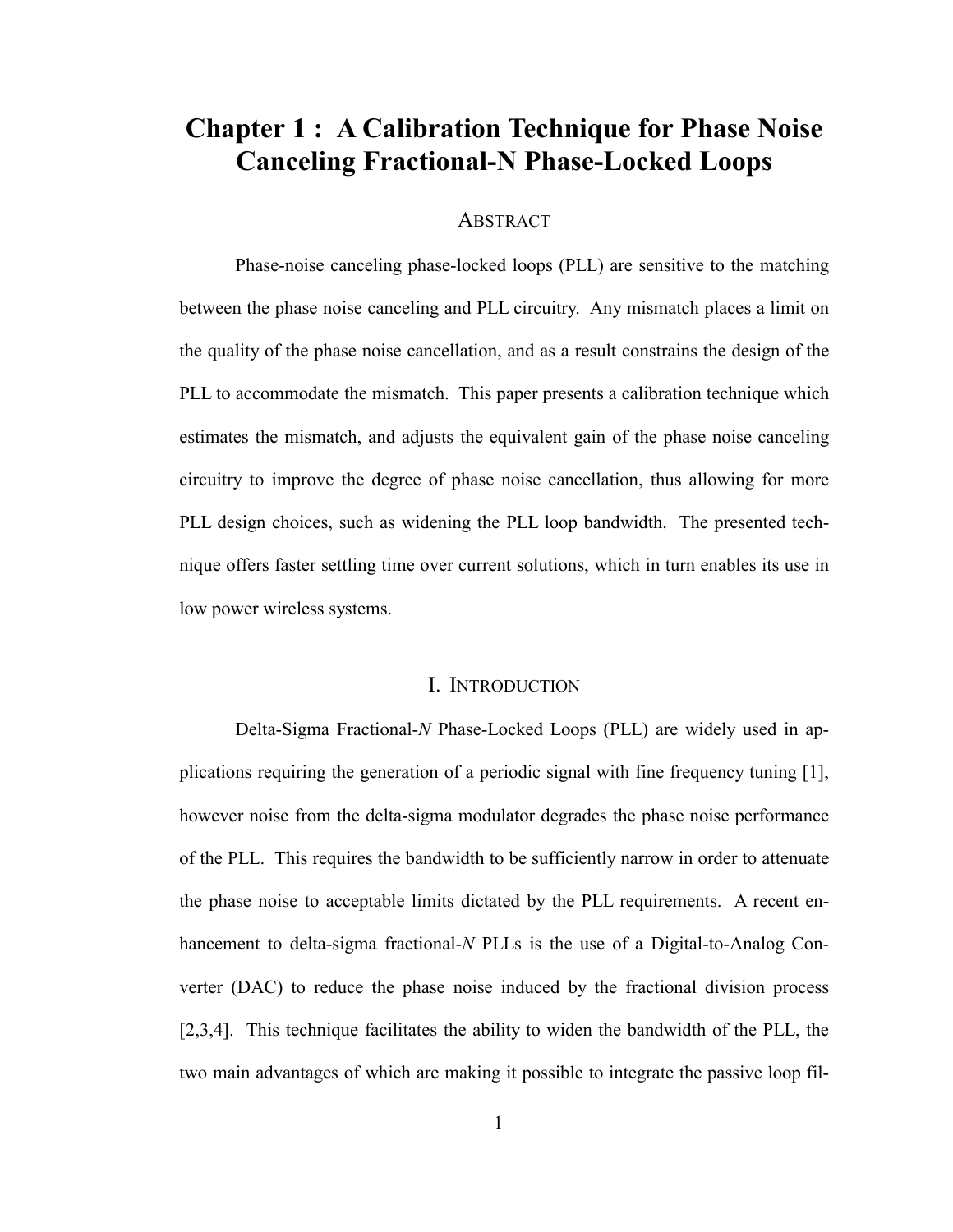ter on chip, and reducing the sensitivity of the voltage-controlled oscillator (VCO) to pulling [5].

In order to ensure ideal phase-noise cancellation, the DAC gain must be matched to an equivalent gain in the PLL circuitry. Any mismatch results in imperfect cancellation, leading to a limit on the phase noise performance that can be achieved for the PLL [6]. A calibration technique to reduce this gain mismatch has been presented in [7], and has been shown to result in phase noise cancellation of up to 30dB. However this calibration system has a low loop bandwidth, and therefore a long settling time, constraining its use due to the fact that wireless transceivers often power the fractional-N PLL down when not receiving or transmitting in order to reduce power dissipation.

This paper presents a calibration technique suitable for phase noise canceling fractional-N PLLs. The presented technique has three advantages over the scheme in [7]. There is no sampling of the loop filter voltage that can result in an increased spurious tone around the carrier at an offset of the reference frequency. Calibration signals are used which result in improved performance of the calibration loop when nonideal factors are taken into account, such as DC offset. Finally, the architecture of the calibration technique inherently has reduced offsets, and no quantization noise which allows for a much faster settling time than attainable with currently implemented methods. The result is that the calibration technique presented is suitable for background calibration in wireless systems.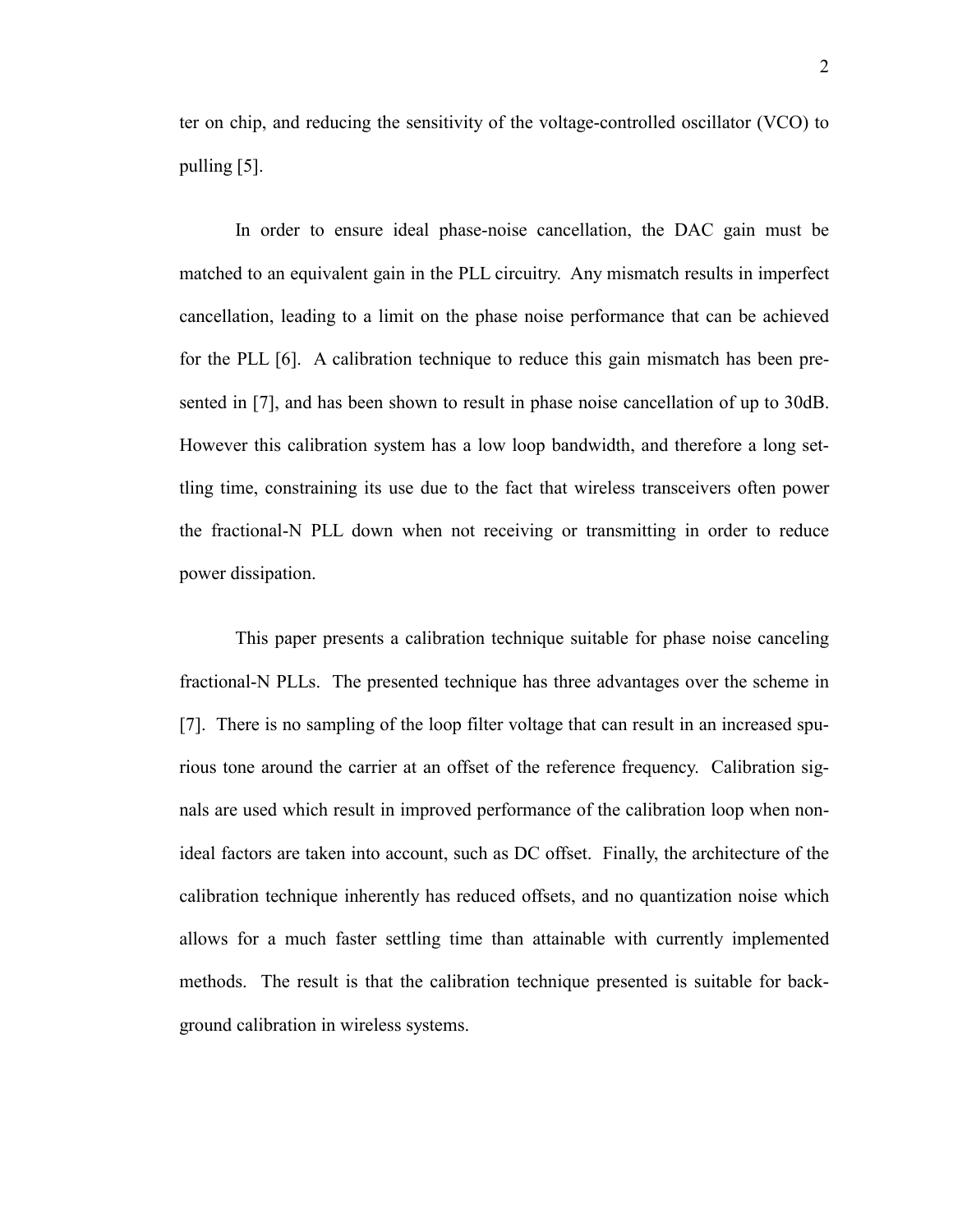Section II outlines the phase noise canceling PLL matching problem, as well as discussing current methods of solving this. Section III presents the new calibration technique. Section IV presents a suitable signal-processing model, used to prove the stability of the calibration loop. Section V presents a design example as well as simulations that verify the normal operating behaviour.

## II.CALIBRATION IN PHASE NOISE CANCELING FRACTIONAL-N PLL A. The Problem

A phase noise canceling fractional-*N* PLL is shown in Figure 1a, which consists of a typical fractional-*N* PLL plus a feed-forward current DAC. The operation of a delta-sigma fractional-*N* PLL is discussed at length in [1], so only the salient points necessary for understanding the calibration technique are discussed. A fractional-*N* PLL is never locked every reference sample due to the integer nature of the divider, i.e.  $V_{ref}(t)$  and  $V_{div}(t)$  are never locked in phase. This results in the phase-frequency detector (PFD) and charge pump (CP) supplying an error charge each reference period into the loop filter. If the PLL is locked in frequency, this charge can be well modeled by  $[6]$ 

$$
Q_{CP}[n] = I_{CP} T_{VCO} \sum_{k=0}^{n-1} e_Q[k],
$$
 (1)

where  $I_{CP}$  is the nominal CP current,  $T_{VCO}$  is the period of the PLL output under steady-state conditions, and  $e_0[n]$  is the shaped quantization noise from the Delta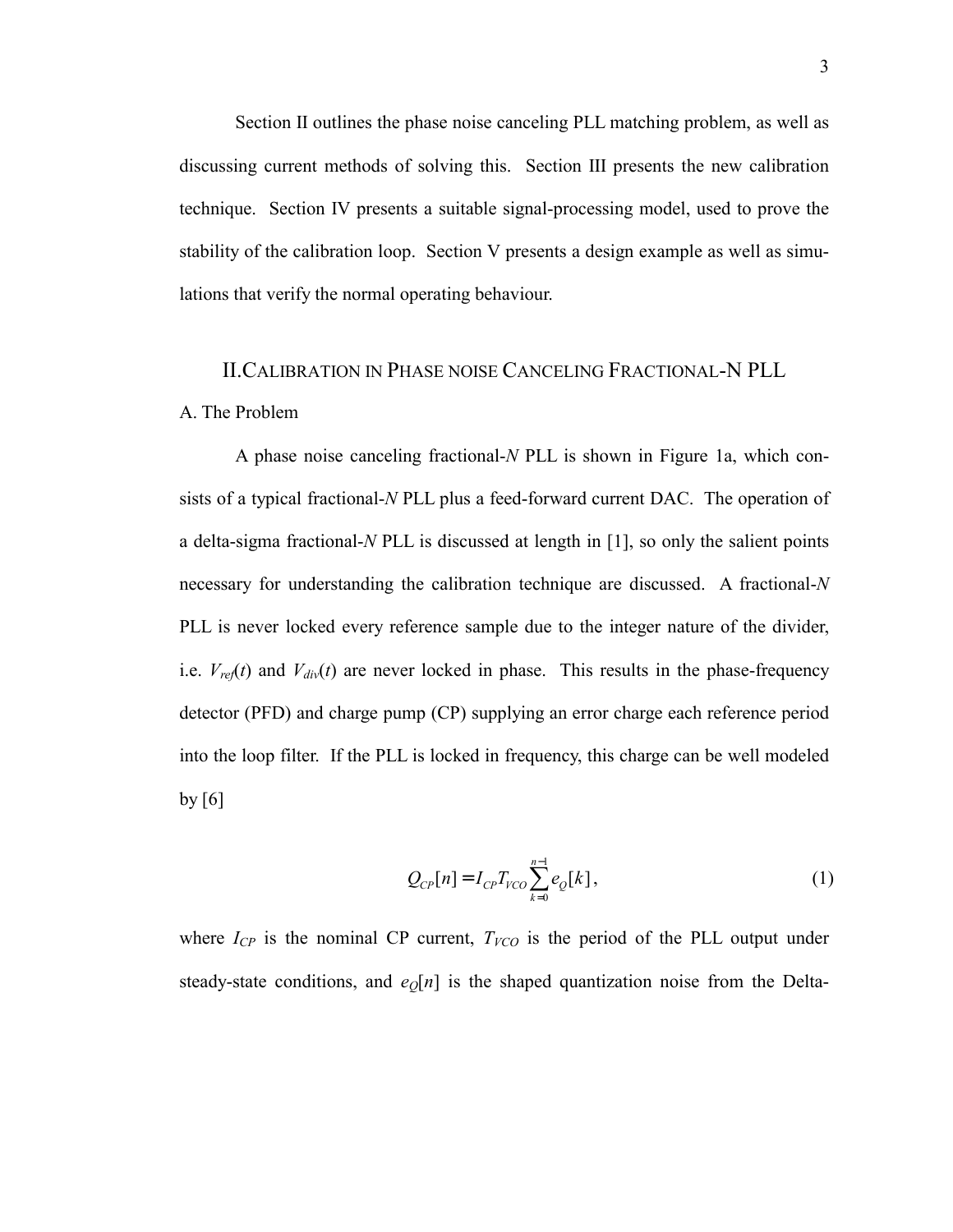Sigma ( $ΔΣ$ ) modulator<sup>1</sup>.

 $\overline{a}$ 

All phase noise canceling fractional-*N* PLL [2, 3, 4] operate on the principle that every reference period, the DAC supplies charge in the form of a pulse of current that nominally cancels the CP charge given by (1). This is shown in Figure 1b where the charge from the DAC and CP completely cancel every reference period. The DAC charge can be well modeled by [6]

$$
Q_{DAC}[n] = I_{DAC}T_{DAC}\left(\sum_{k=0}^{n-1}e_{Q}[k] + e_{req}[n]\right),
$$
\n(2)

where  $I_{DAC}$  is the DAC full-scale current,  $T_{DAC}$  is the duration of the DAC current pulse, and  $e_{req}[n]$  is the noise added by the digital requantizer. The requantizer is dithered such that  $e_{req}[n]$  is uncorrelated from the quantization noise of the  $\Delta\Sigma$ modulator [8]. For ideal cancellation,  $I_{CP}T_{VCO}$  is equal to  $I_{DAC}T_{DAC}$ , therefore subtracting (2) from (1) results only in charge related to the requantization noise appearing at the input to the VCO. However timing mismatches between  $T_{VCO}$  and *TDAC* and current mismatches between *ICP* and *IDAC* result in a portion of the CP charge remains on the loop filter. Neglecting the requantization noise term, this charge is a scaled version of (1). The result is shown in Figure 1c, which imposes a limit on the degree of phase noise cancellation that can be achieved.

<sup>&</sup>lt;sup>1</sup>  $e_0[n]$  is the integer valued  $\Delta\Sigma$  modulator quantization noise scaled by the quantization step size, and for a 2<sup>nd</sup> order  $\Delta \Sigma$  modulator is bounded by 2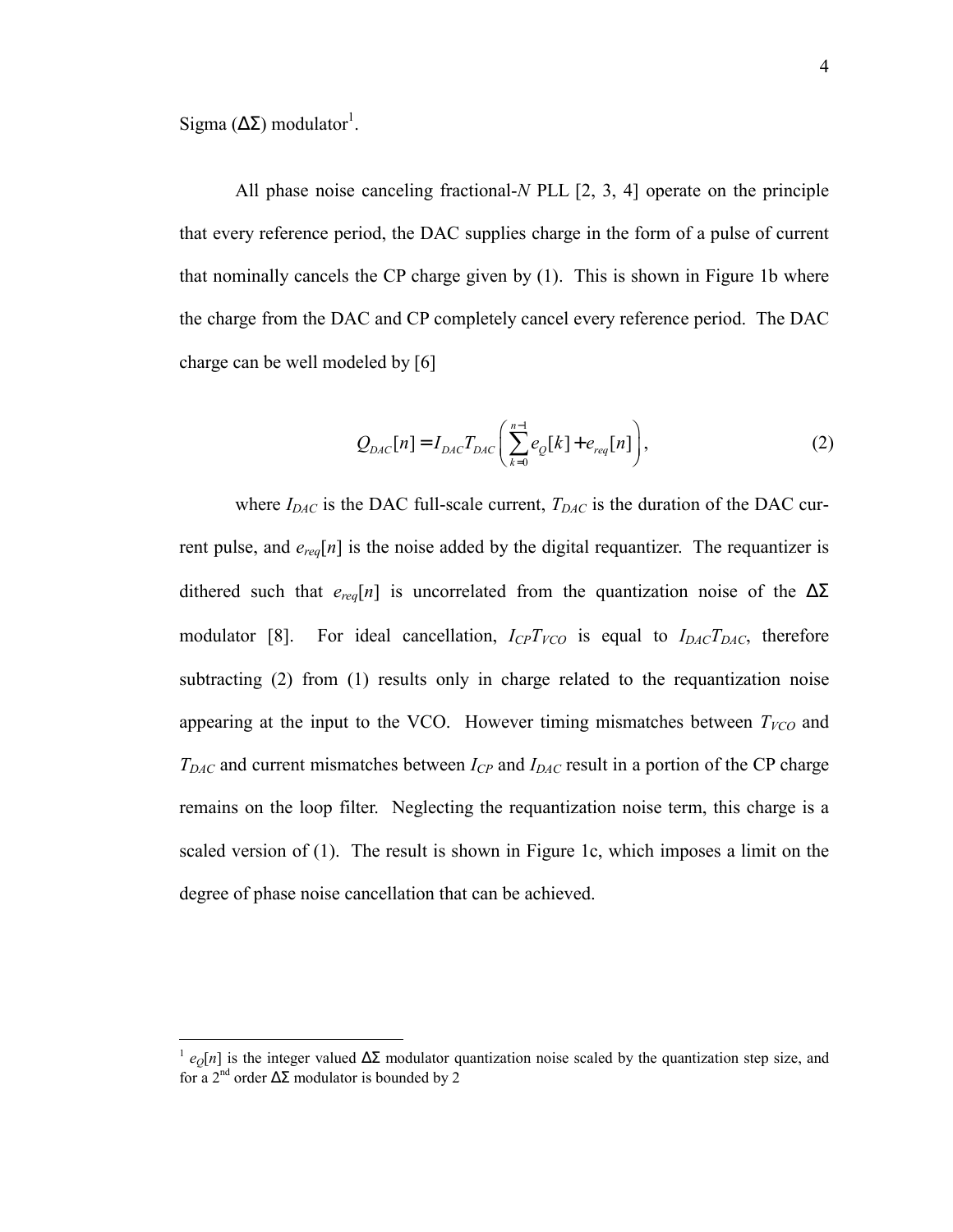

**Figure 1: Phase Noise Canceling PLL; a) Block Diagram; b) Timing diagram, ideal matching; c) Timing diagram, DAC Gain mismatch** 

Since  $e_0[n]$  is a known quantity, the charge error on the loop filter can be sensed and *I<sub>DAC</sub>* adjusted such that *I<sub>CP</sub>T<sub>VCO</sub>* equals *I<sub>DAC</sub>T<sub>DAC</sub>* and the charge due to  $e_Q[n]$ is completely cancelled. A method of performing this is shown in Figure 2, equivalent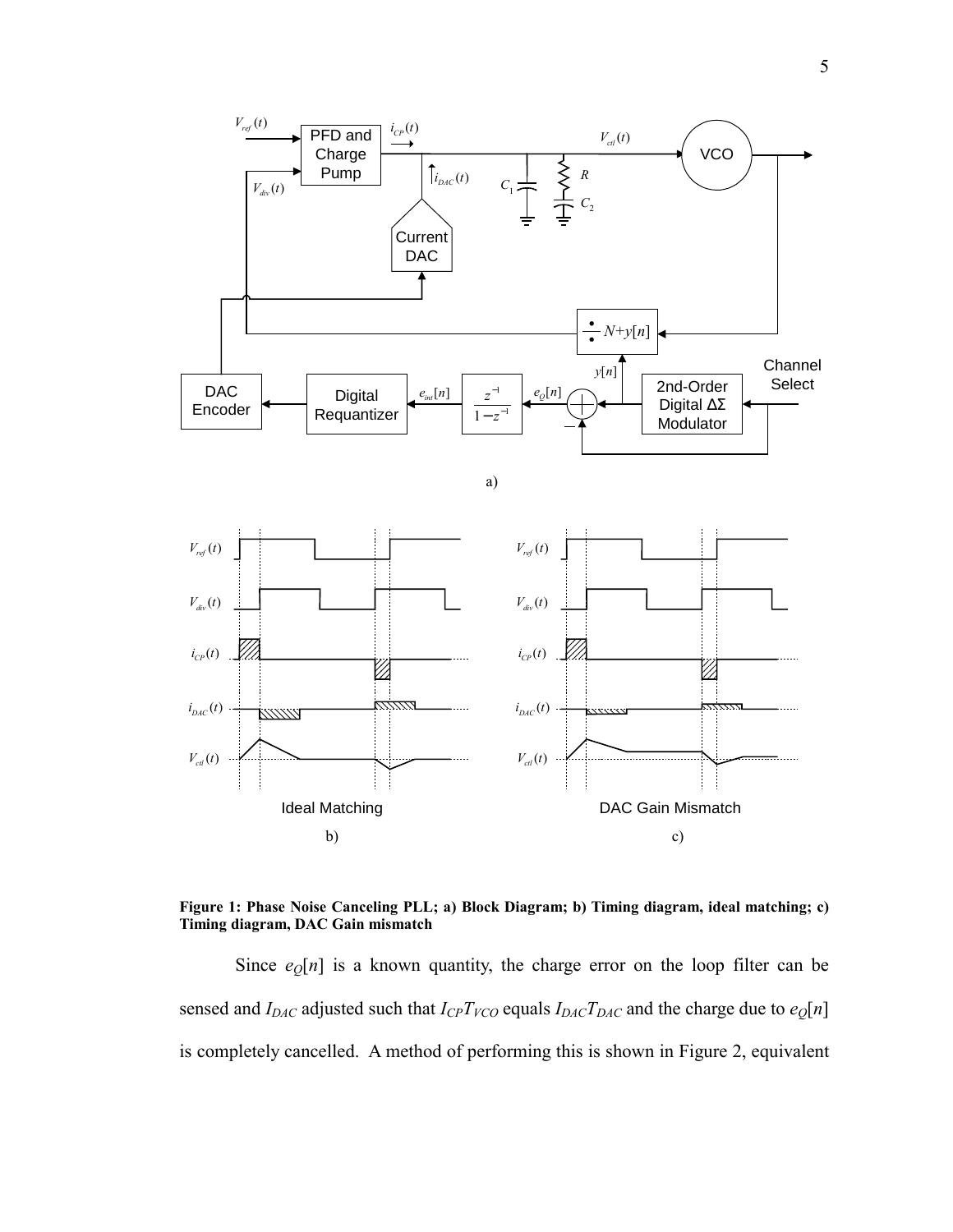to the system presented in [7]. The loop filter voltage,  $V_{\text{ctl}}(t)$  is buffered and then multiplied by a binary *correlation signal*, *c*[*n*]. This correlation signal must satisfy the following two requirements:

- The average of  $c[n]$  must be zero
- *c*[*n*] must be correlated with  $e_0[n]$  such that multiplying (1) by *c*[*n*] results in a signal which has a non-zero average value



**Figure 2: Previously Published Calibration Method for Phase Noise Canceling PLL**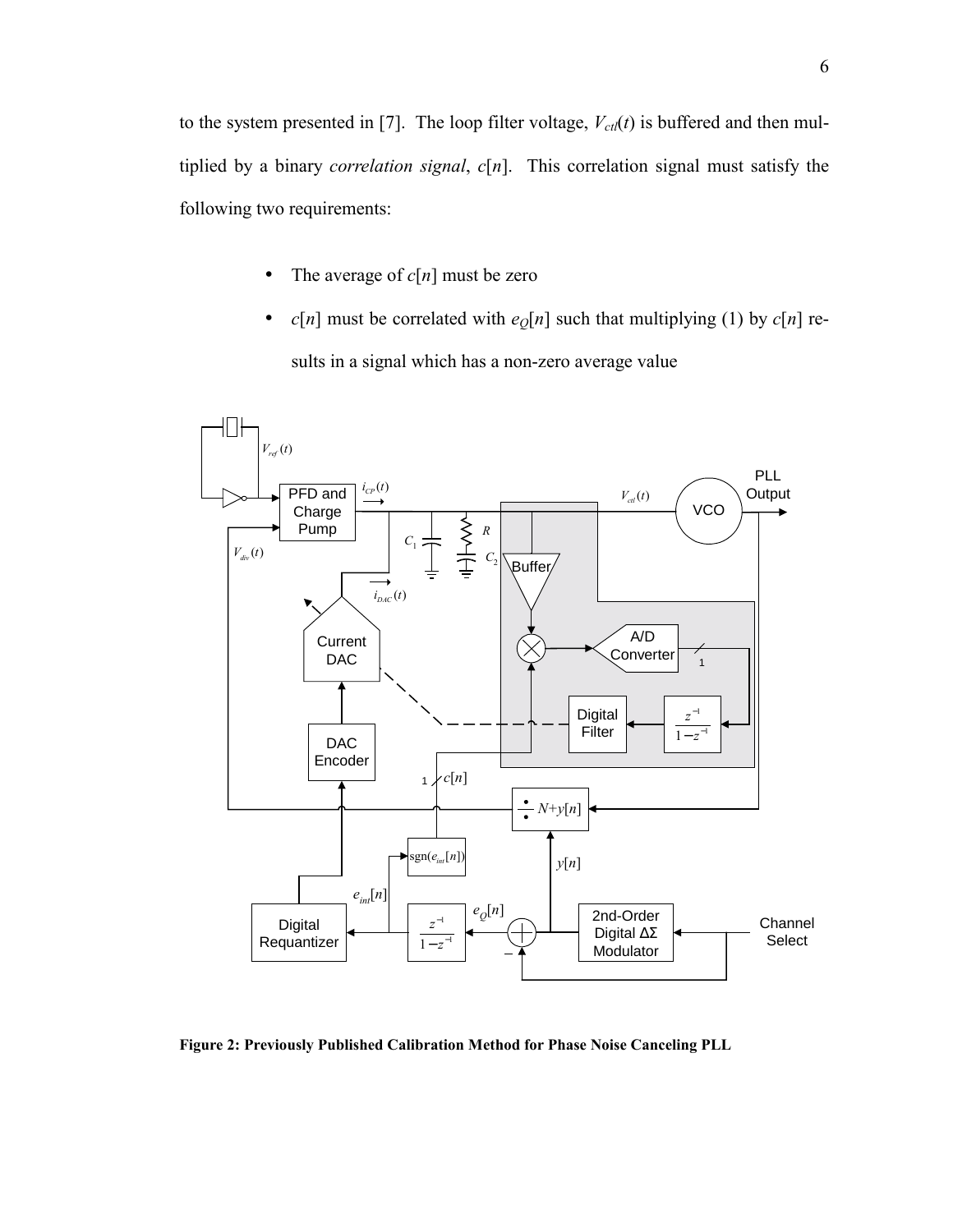These requirements ensure that the dc component of  $V_{\text{ct}}(t)$  does not affect the calibration of *IDAC*, and that the mismatch between the DAC and CP can be extracted and used in the calibration loop. The correlated signal is converted to a digital result, accumulated and filtered. The DAC bias is adjusted by switching weighted current sources. Since the correlated signal has a non-zero average value proportional to the CP and DAC mismatch, the calibration system adjusts  $I_{DAC}$  until the mismatch between  $I_{CP}T_{VCO}$  and  $I_{DAC}T_{DAC}$  is minimized and there is no dc remaining at the input to the accumulator.



**Figure 3: Sign of Integrated Quantization Error for a 2nd order** ∆Σ **Modulator** 

This particular calibration system suffers from restrictive filtering requirements; the correlation signal multiplied by the dc component of  $V_{\text{ctl}}(t)$  results in a signal proportional to  $c[n]$  modulating  $I_{DAC}$ . Moreover in the case where the correlation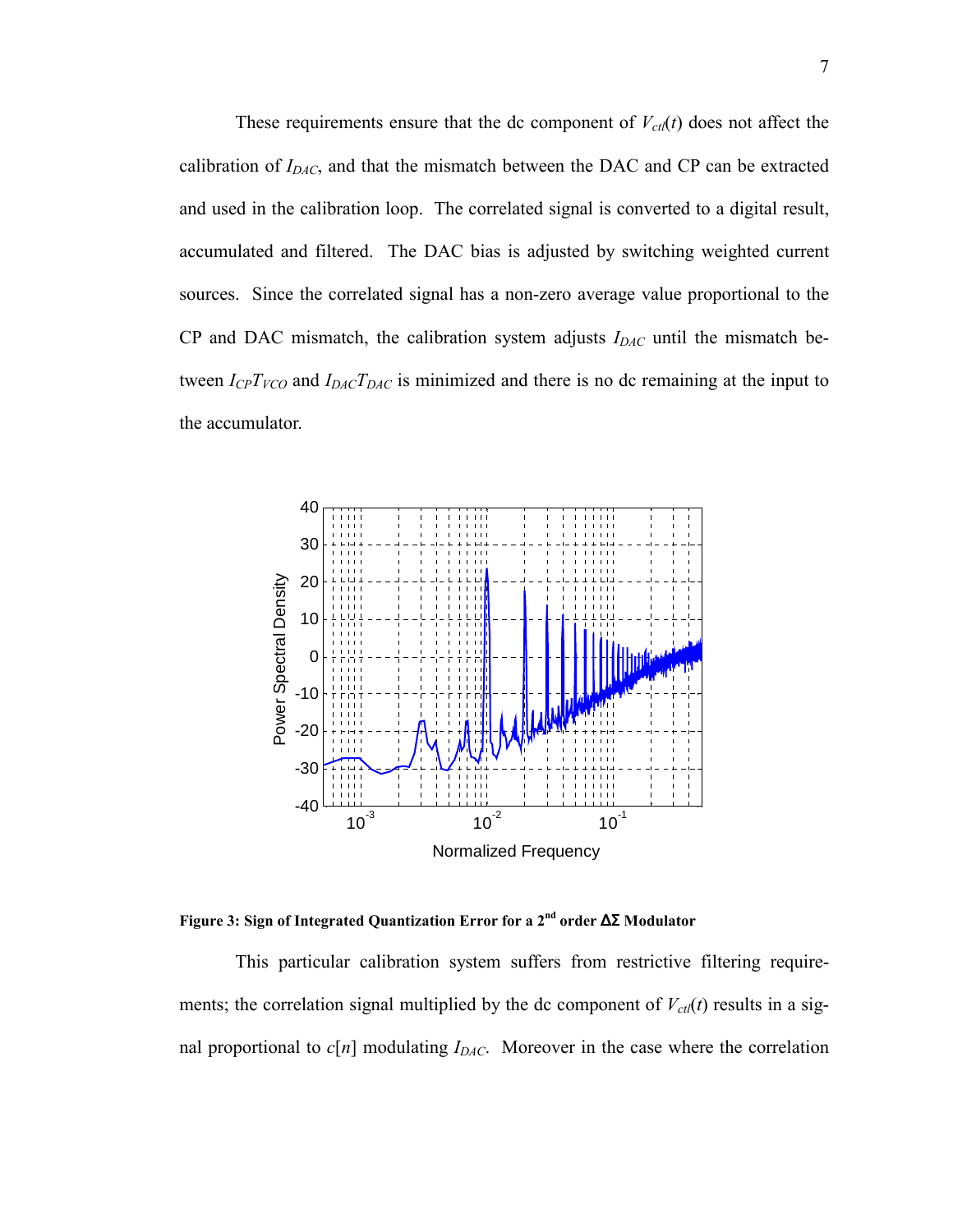signal is the sign of (1), spurious tones appear in  $c[n]$ . This is shown in Figure 3 for an input of 0.01 to the 2<sup>nd</sup> order  $\Delta \Sigma$  modulator. It has been observed, but not proven in [2,9] that these spurs appear at multiples of the constant input times the reference frequency. Thus, any offsets present before correlation will result in periodic behaviour in the adjustment of  $I_{DAC}$ , which results in unwanted spurious tones at the output of the PLL.

#### B. Calibration Signal Generation

For the 2<sup>nd</sup> order  $\Delta \Sigma$  modulator shown in Figure 1, the CP charge given in (1) can be expressed in terms of the quantizer error  $e_{quant}[n]^2$ 

$$
Q_{CP}[n] = I_{CP} \cdot T_{VCO} \cdot \left(e_{quant}[n-1] - e_{quant}[n-2]\right),\tag{3}
$$

Thus a correlation signal can be generated which is related with the individual *equant*[*n*] terms in (3). In particular, with sgn(*x*) defined as 1 when  $x \ge 0$  and  $-1$  when  $x \le 0$ , two correlation signals are given by

$$
\text{sgn}\left(e_{\text{quant}}[n-1]\right),\tag{4}
$$

$$
\frac{\operatorname{sgn}\left(e_{\text{quant}}[n-1]\right)-\operatorname{sgn}\left(e_{\text{quant}}[n-2]\right)}{2}+s[n],\tag{5}
$$

where  $s[n]$  is a zero-mean ergodic, 3-level, 1<sup>st</sup> order shaped random sequence uncorrelated with *equant*[*n*−1] and *equant*[*n*−2] that quantizes the three-level signal given by the first term in (5) into a binary signal [10]. If the  $\Delta\Sigma$  modulator is properly dithered (e.g. according to the conditions in [11]), then *equant*[*n*] has an asymptotically uniform

<sup>&</sup>lt;sup>2</sup> The quantizer error is a digital number which has been normalized by the  $ΔΣ$  quantizer step size, and for a 2<sup>nd</sup> order  $\Delta \Sigma$  modulator,  $e_{\Omega}[n] = e_{quant}[n] - 2 e_{quant}[n-1] + e_{quant}[n-2]$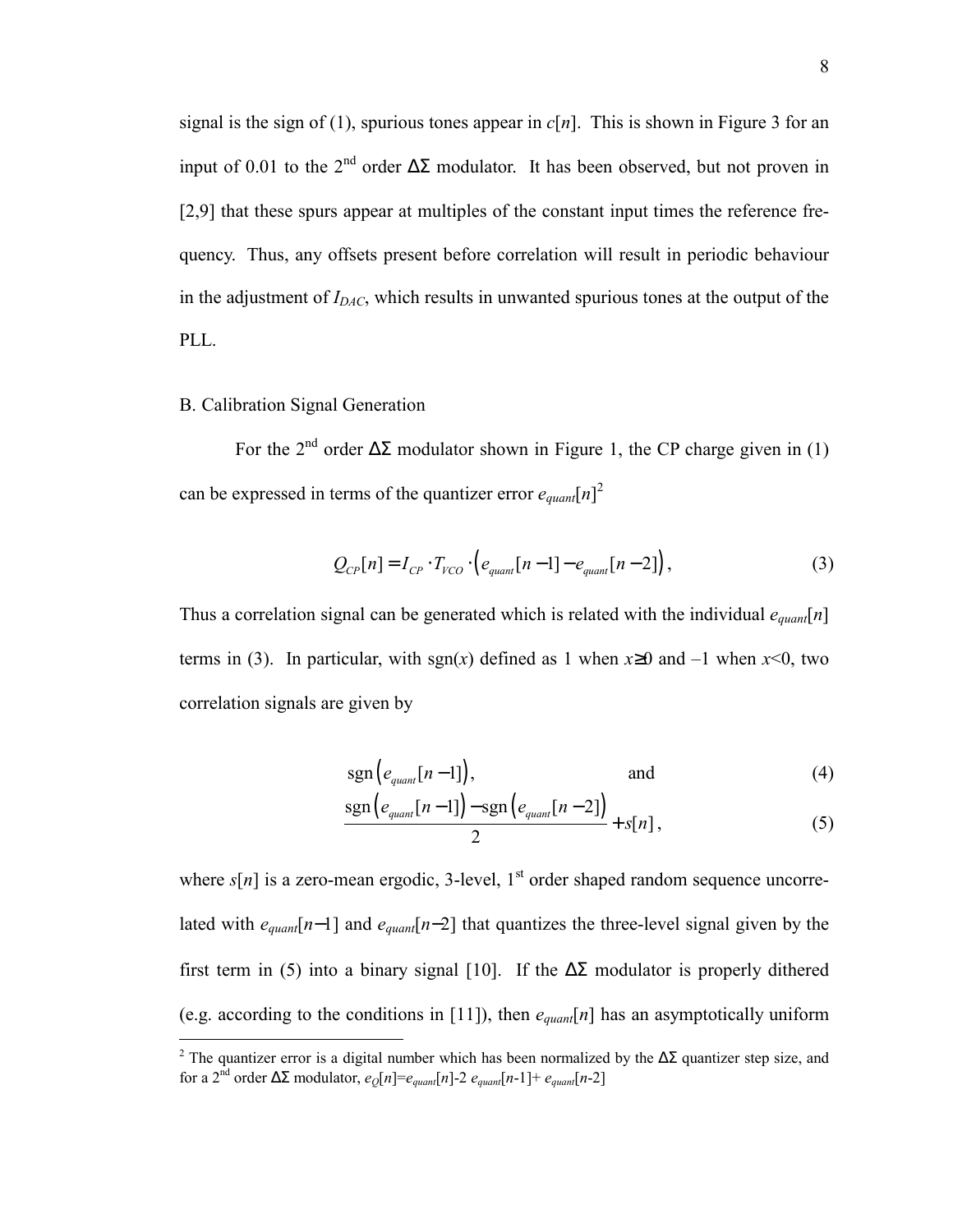distribution, and both (4) and (5) will be asymptotically zero-mean signals. Multiplying (3) by either correlation signal results in a signal that has a non-zero mean, therefore (4) and (5) satisfy the necessary requirements for *c*[*n*]. Simulations shown in Figure 4 indicate that these choices of correlation signals have no spurious tones, hence the dc portion of  $V_{\text{ct}}(t)$  will not result in periodic modulation of  $I_{DAC}$ .



**Figure 4: Correlation signals based on** *equant***[***n***]** 

With this enhancement, there remain two problems in the calibration system from Figure 2. The analog-to-digital converter (ADC) samples the buffered loop filter voltage, so the buffer must provide sufficient isolation from the sampling process to avoid causing a spurious reference tone at the output of the PLL. Significant filtering is still required to filter the ADC quantization noise, as well as the noise introduced by multiplying the dc part of  $V_{\text{ct}}(t)$  with  $c[n]$ . This results in an effective reduction of the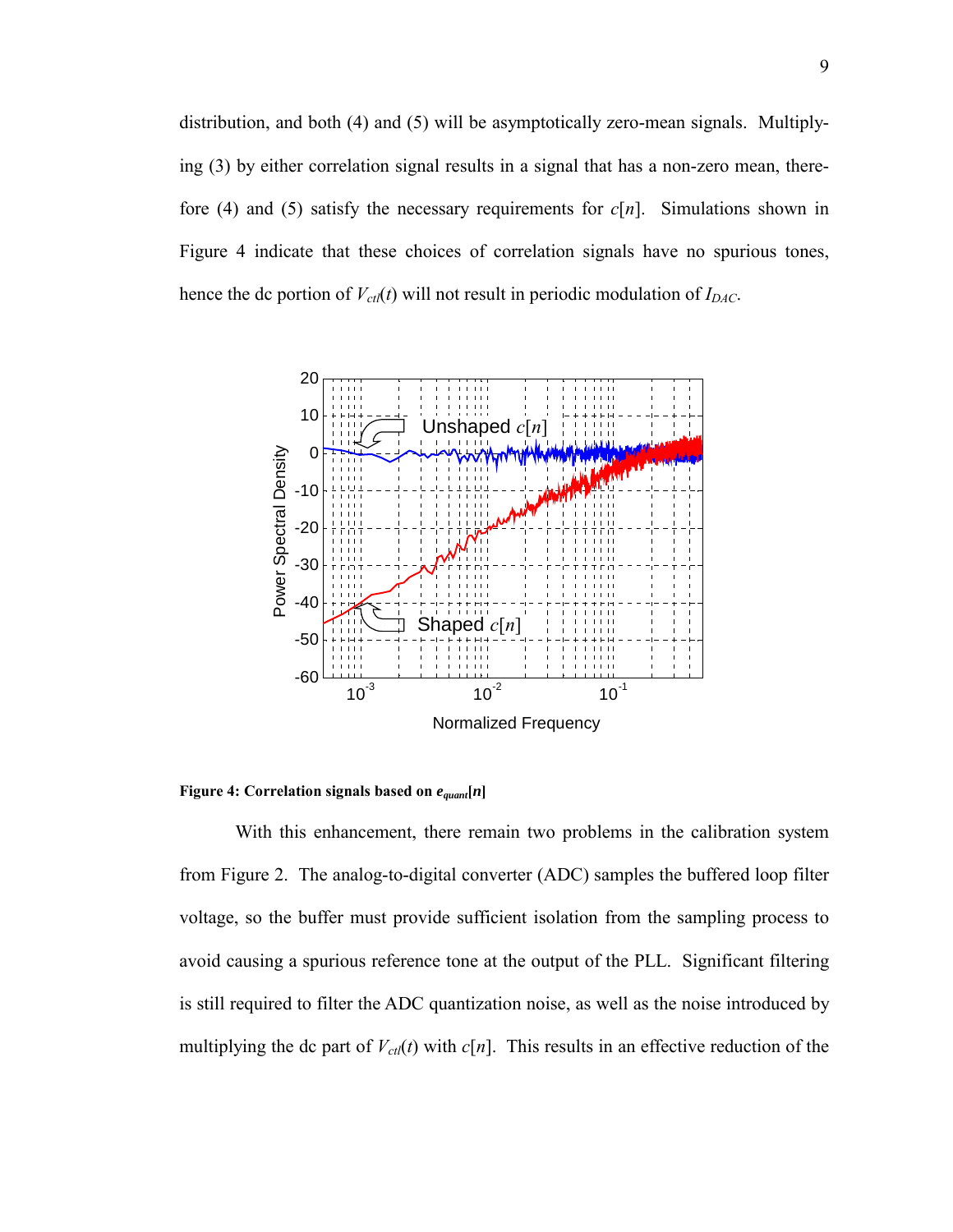bandwidth of the calibration loop, and hence longer settling time for calibration. For the design presented in [7], the settling time is on the order of one second [12].

#### III.CONTINUOUS-TIME GAIN CALIBRATION TECHNIQUE

To overcome these problems, a calibration technique implemented in a phasenoise canceling fractional-*N* PLL is shown in Figure 5, with the calibration technique identified by the shaded parts in the figure. The VCO input, and loop filter are split into two equal parts, each of which have the same frequency response as in the PLL of Figure 2. The calibration circuitry consists of a continuous-time integrator and a voltage-to-current converter that controls  $I_{DAC}$ . To understand the system, consider the operation of the PLL from the CP and DAC to VCO as seen in Figure 6a. The calibration signal generator produces  $c[n]$  given by (4) and (5), which switches the CP and DAC current,  $i_{CP}(t)$  and  $i_{DAC}(t)$ , to either  $i_p(t)$  or  $i_n(t)$  each reference period.

Due to the equivalence of the VCO inputs, an equivalent change on either  $V_p(t)$ or  $V_n(t)$  will result in an identical VCO frequency change, and any differential change between  $V_p(t)$  and  $V_n(t)$  will result in no change. In this manner, the same current pulse in either  $i_p(t)$  or  $i_n(t)$  will result in the same VCO output change, therefore the correlation signal switching between  $i_p(t)$  and  $i_p(t)$  is transparent to the VCO. The effective loop filter voltage for controlling the VCO is the average of  $V_p(t)$  and  $V_n(t)$ , given by  $V_{\text{ct}}(t)$  in Figure 6b. If the DAC and CP charges were perfectly matched, the net charge delivered to each loop filter would be zero each reference period, therefore  $V_p(t)$  and  $V_n(t)$  would settle to constant values and  $V_{\text{ct}}(t)$  would be at the correct value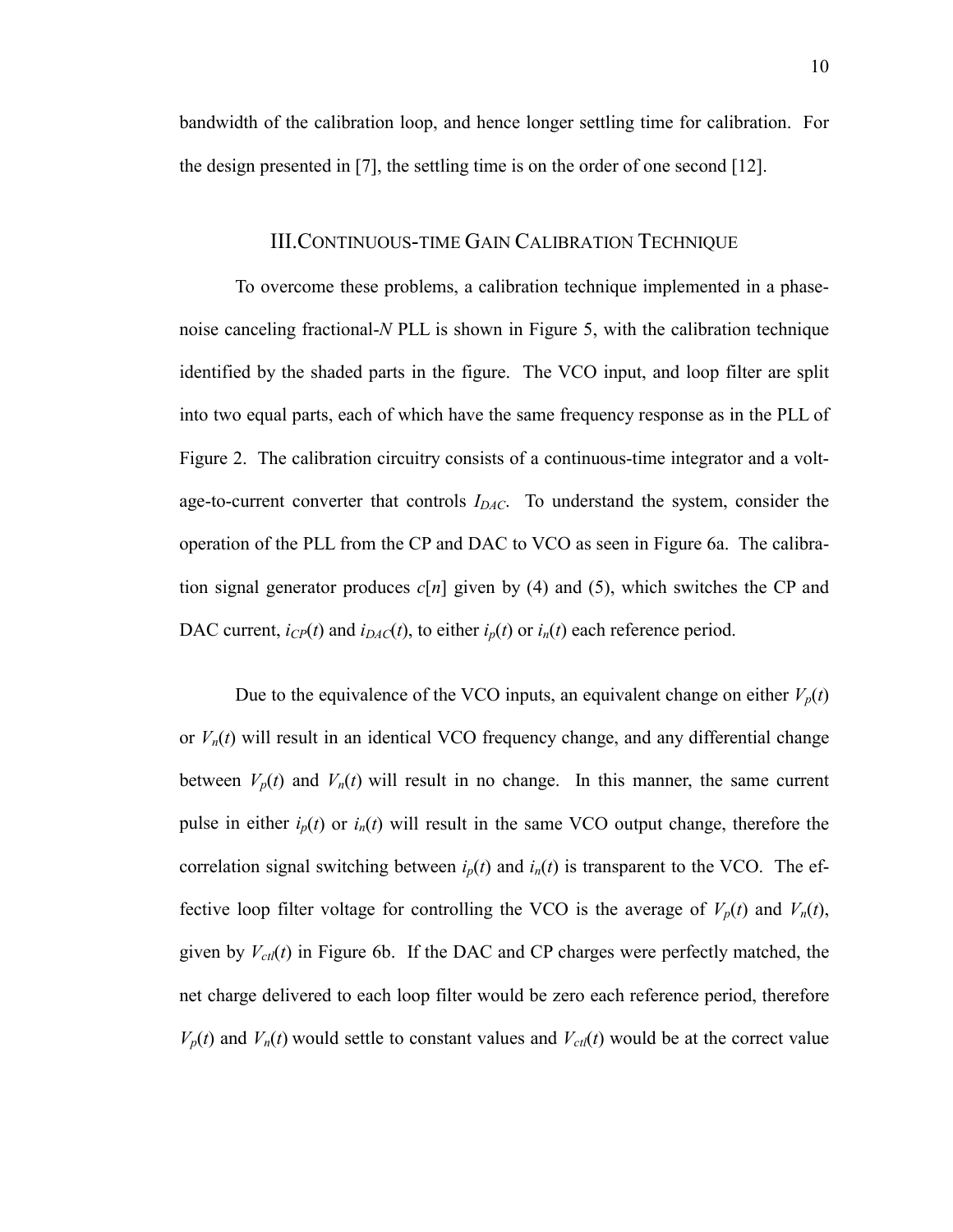required by the PLL. However, there are an unlimited number of possible choices for  $V_p(t)$  and  $V_n(t)$  that result in the correct value of  $V_{\text{ct}}(t)$  so it is impossible to predict the steady-state loop filter voltages by only considering the operation of the PLL.



**Figure 5: High-level Functional Diagram of Calibrated Fractional-***N* **PLL** 

Next, consider the operation of the calibration loop. As an example, if the correlation signal is the sign of the accumulated quantization noise given in (1) [7], the result is the accumulation of positive CP charge on  $V_p(t)$  and negative CP charge on  $V_n(t)$ . For the case where the DAC gain is smaller than the CP gain,  $V_p(t)$  increases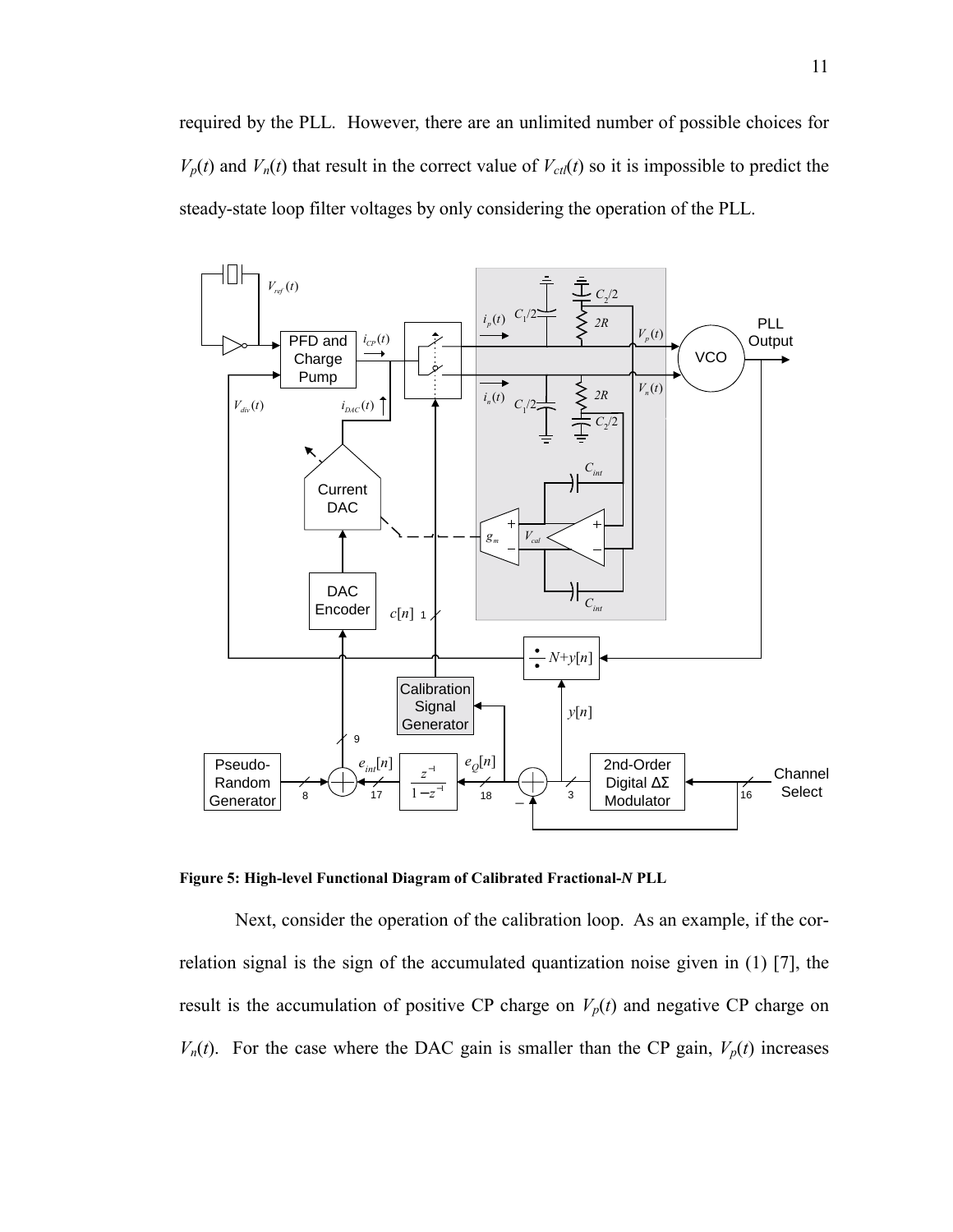and  $V_n(t)$  decreases, causing the loop filter voltages to drift away from one another. The differential voltage change on  $V_p(t)$  and  $V_n(t)$  also results in a differential voltage between  $V_{cal}(t)$  and  $V_{cal}(t)$  which is accumulated through the continuous-time integrator, and used to adjust *I<sub>DAC</sub>*. The DAC current is adjusted such that the average differential voltage between  $V_{cal}(t)$  and  $V_{cal}(t)$ , and hence  $V_p(t)$  and  $V_n(t)$ , is zero. Therefore the DAC and CP gains are matched. So, the calibration loop operating in conjunction with the PLL will cause  $V_p(t)$  and  $V_n(t)$  to each converge to unique values determined by the PLL output frequency and offsets within the PLL and calibration loops.



a)



**Figure 6: PLL Loop Modification for Calibration; a) Modified LF and VCO; b) Equivalent circuit for PLL**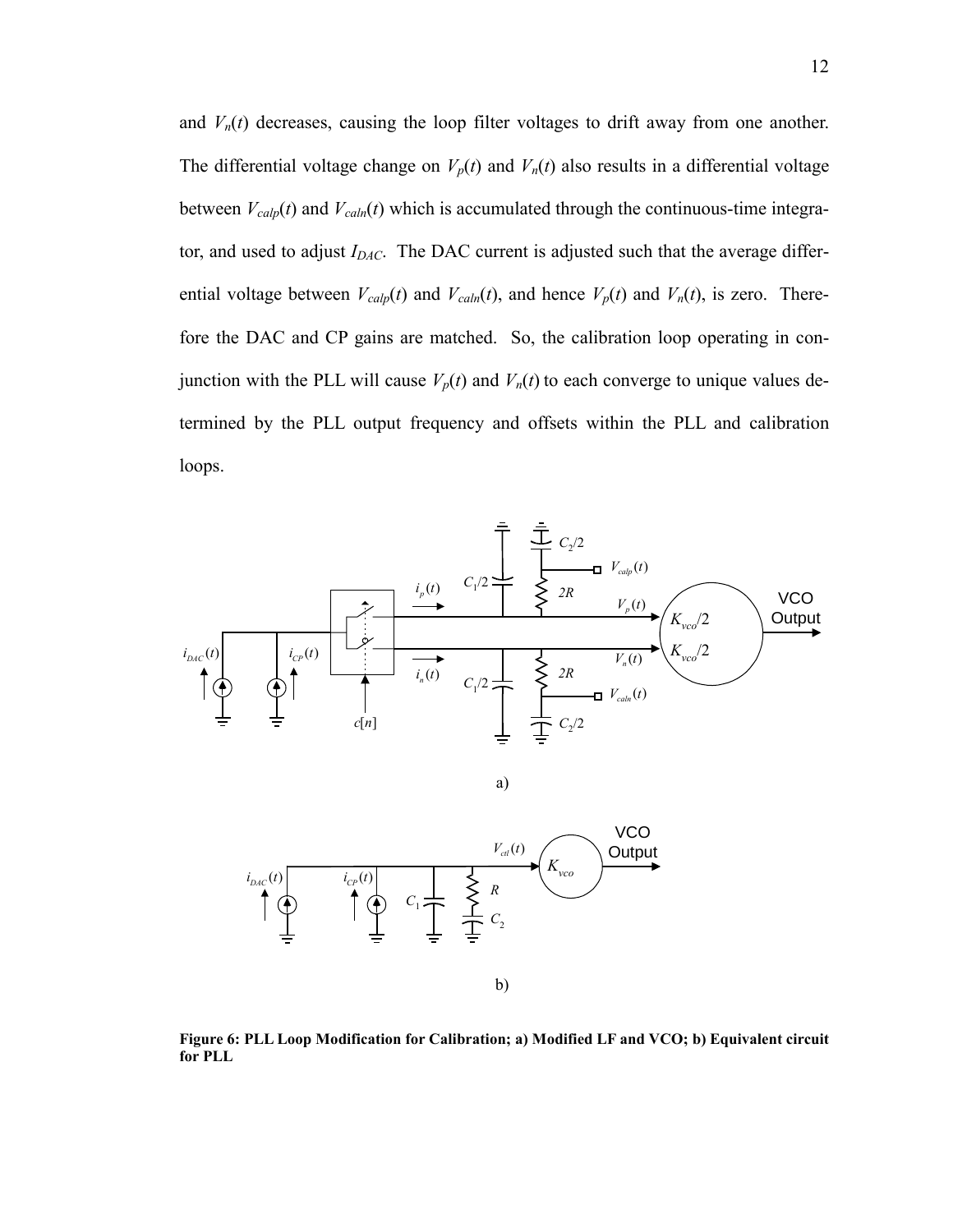The PLL and calibration locking behaviour are shown in Figure 7 for a 10% mismatch between CP and DAC. Under ideal circuit behaviour, the operation of the loop is such that  $V_p(t)$  and  $V_n(t)$  converge to the same average voltage as the calibration loop converges. However, non-idealities in the circuit can result in incorrect settling or variation of the calibration loop output, as well as cause instability if the loop parameters are not chosen properly. The following section presents a signal processing model, and conditions that guarantee the stability of the system.



**Figure 7: Loop Filter Voltages and Calibration Control Voltage**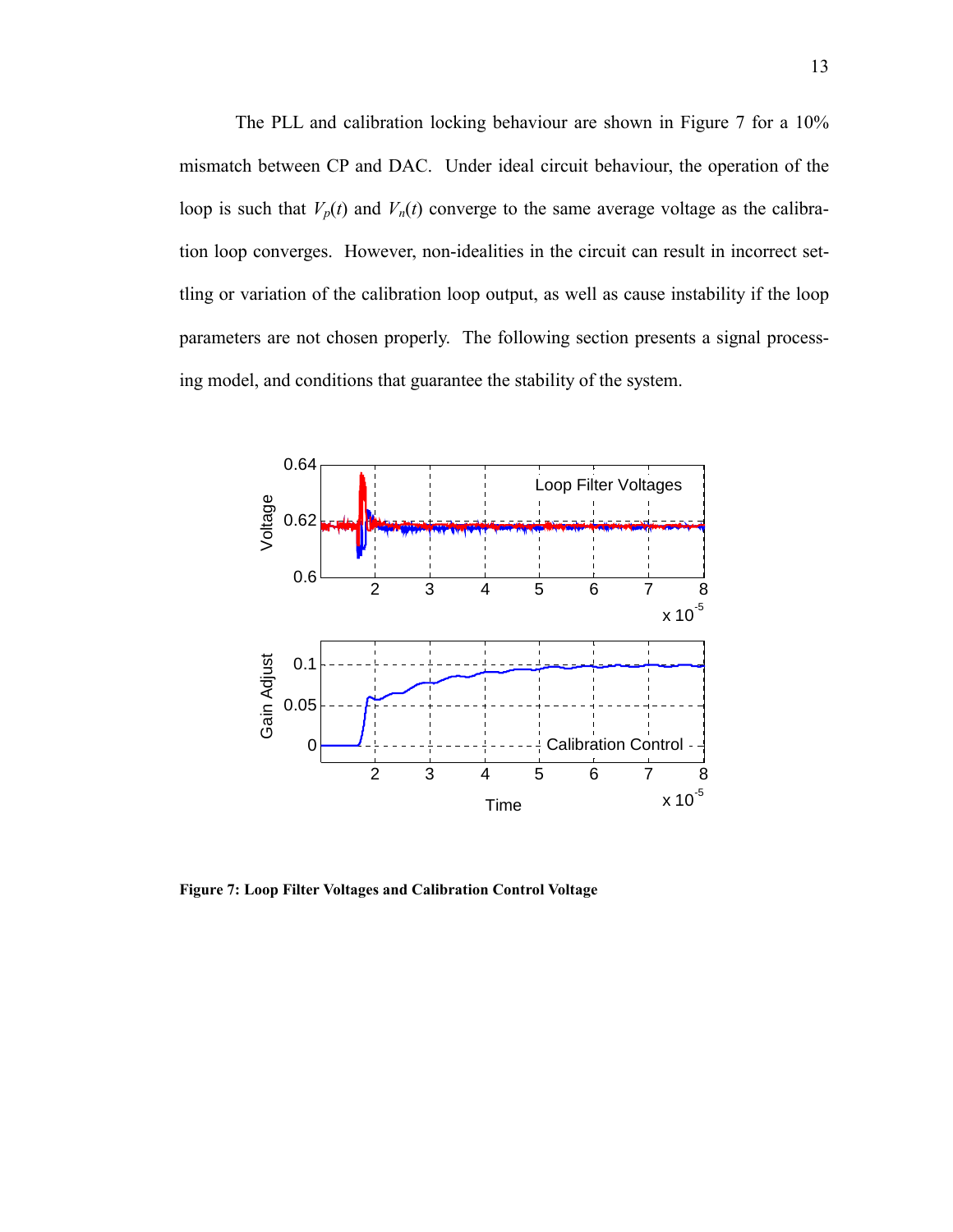#### A. Signal Processing Model



a)









The required continuous-time circuitry to implement the calibration technique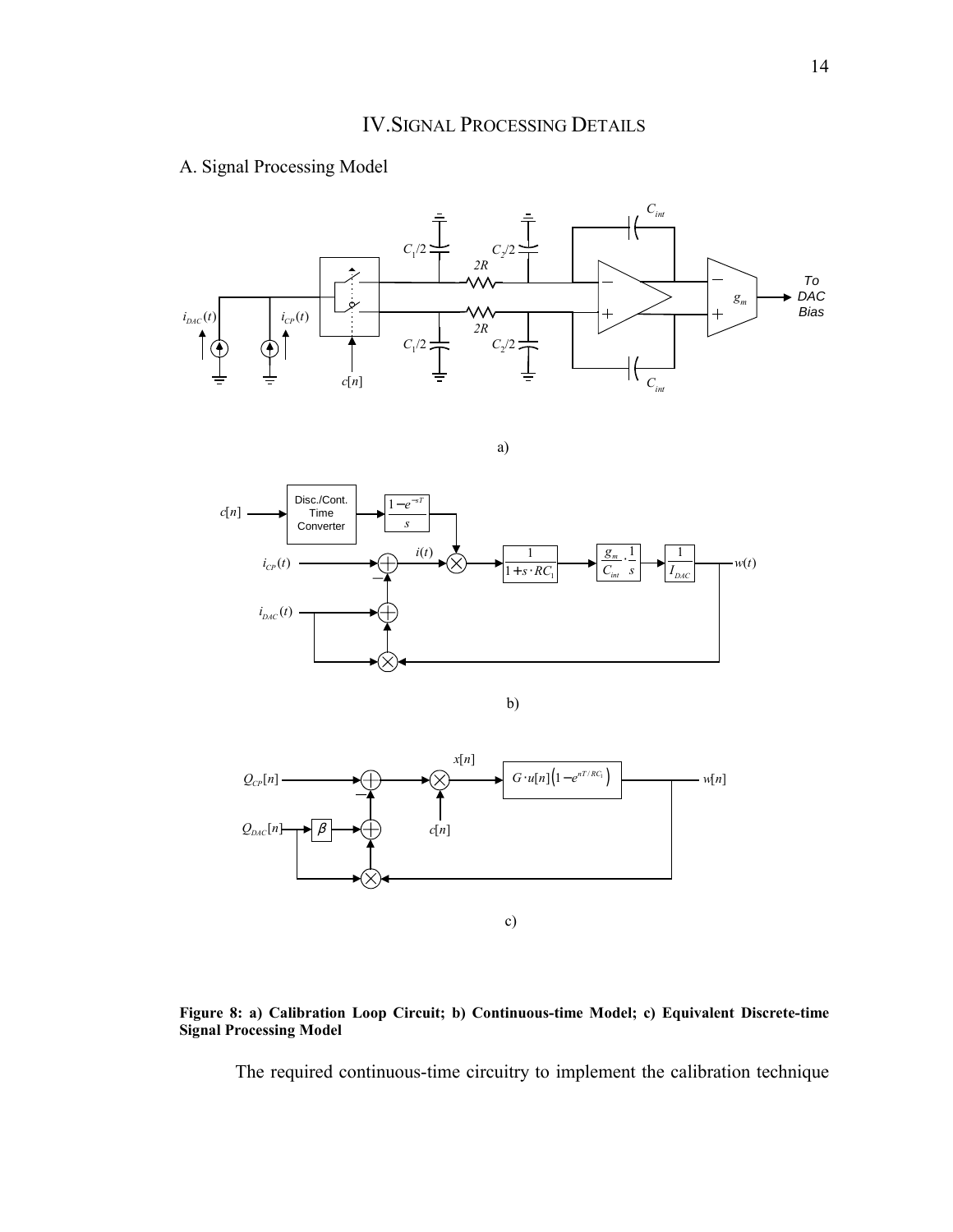is shown in Figure 8a, consisting of a switch and passive filter followed by an ideal differential integrator<sup>3</sup> and voltage-to-current converter with a trans-conductance of  $g_m$ . The correlation signal  $c[n]$  is held constant for the duration of  $i_{CP}(t)$  and  $i_{DAC}(t)$ and steers the currents to either the positive or negative input of the integrator each reference cycle. The equivalent continuous-time signal processing model of the calibration loop is shown in Figure 8b, where  $c[n]$  is converted to a continuous-time signal, and the switch is replaced by a multiplication of the correlation signal with  $i_{CP}(t)$ and  $i_{DAC}(t)$ , and  $w(t)$  is the gain adjustment signal for the DAC.

Using (1) and (2), the CP and DAC current pulses can be well approximated by [6, 13]

$$
i_{CP}(t) = \sum_{n=0}^{\infty} Q_{CP}[n]\delta(t - nT)
$$
\n(6)

$$
i_{DAC}(t) = \left(\sum_{n=0}^{\infty} \frac{Q_{DAC}[n]}{T_{DAC}} \delta(t - nT)\right) * p_{T_{DAC}}(t)
$$
\n(7)

where *T* is the reference period,  $\delta(t)$  is the impulse function,  $*$  is the convolution operator and  $p_{T_{DAC}}(t)$  is a rectangular unit-amplitude pulse of width  $T_{DAC}$ . Taking the feedback signal  $w(t)$  into account, the input to the calibration loop,  $i(t)$  is

$$
i(t) = \sum_{n=0}^{\infty} Q_{CP}[n] \cdot \delta(t - nT) - \left( \left( \sum_{n=0}^{\infty} \frac{Q_{DAC}[n]}{T_{DAC}} \cdot \delta(t - nT) \right) * p_{T_{DAC}}(t) \right) \cdot w(t)
$$
(8)

Since the output of the calibration loop,  $w(t)$  varies during the duration of a DAC pulse, it is impossible to maintain a constant *w*(*t*) for all DAC pulses which re-

<sup>&</sup>lt;sup>3</sup> A non-ideal integrator results in the addition of extra poles and zeros in the calibration loop, and with proper amplifier design, can be made negligible.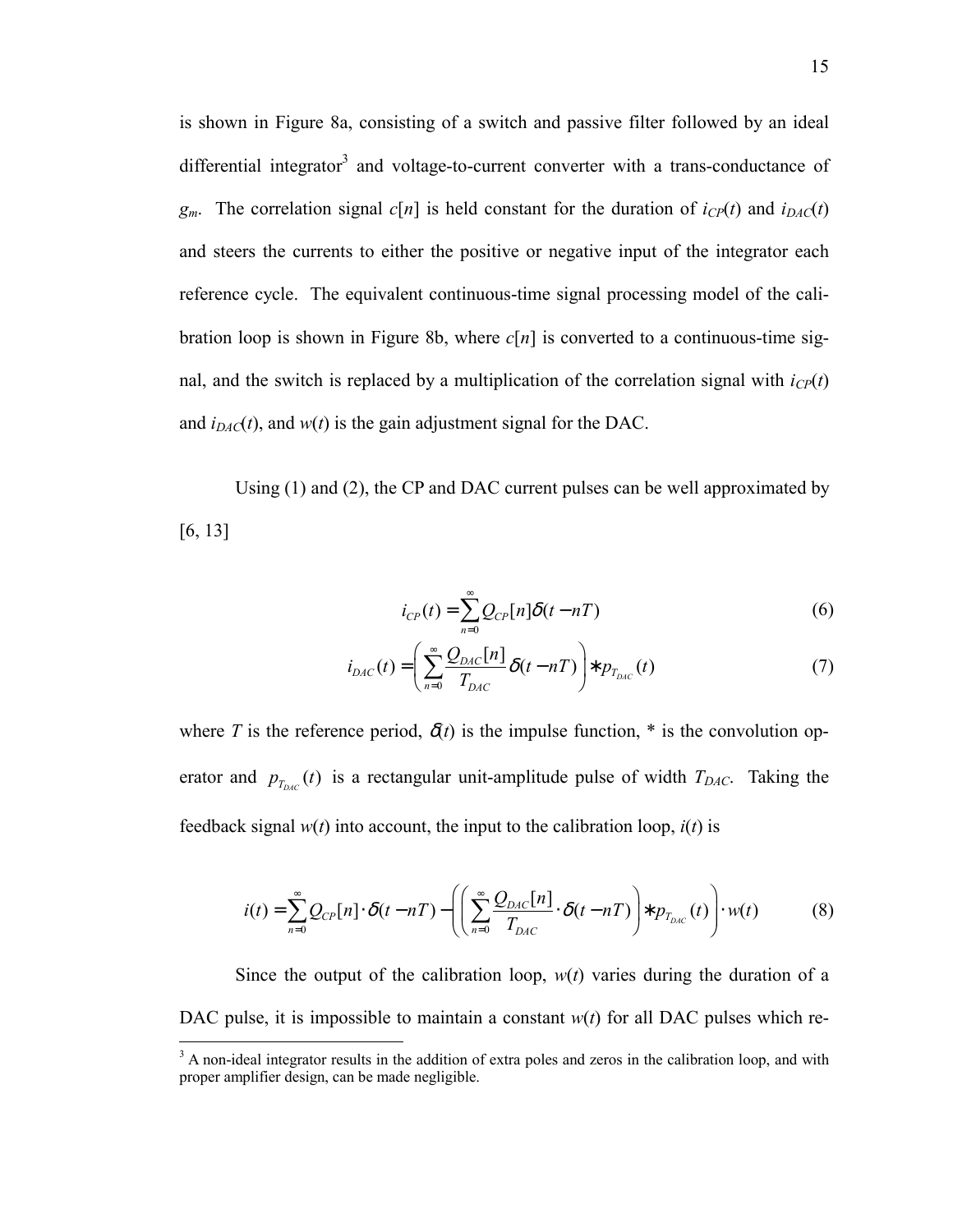sults in perfect calibration of the DAC gain. However in all applications, a minimum level of gain matching performance, ∆, can be specified such that

$$
(1 - \Delta)I_{CP}T_{VCO} < |I_{DAC}T_{DAC}| < (1 + \Delta)I_{CP}T_{VCO}
$$
\n(9)

Appendix A outlines the necessary conditions on the calibration loop parameters to ensure that the variation in  $w(t)$  is small with respect to  $\Delta$ , which can be given as

$$
\frac{I_{CP}T_{VCO}g_m}{C_{int}I_{DAC}} \frac{1 - e^{-T_{DAC}/RC_1}}{1 - e^{-T/RC_1}} < \Delta,
$$
\n(10)

therefore  $w(t)$  can be assumed to be constant for the duration of a DAC pulse.

Sampling  $w(t)$  uniformly at intervals of *T*, the system can be modeled as a discrete-time system with charge inputs defined in (1) and (2), and the impulse response of the discrete-time filter is simply the continuous-time impulse response of the filter and integrator in Figure 8b sampled at  $t = nT$ . This model is shown in Figure 8c, where the mismatch between CP and DAC paths is explicitly represented by the parameter  $\beta$ ,  $I_{CP}T_{VCO} = I_{DAC}T_{DAC}$ , and the corresponding discrete-time impulse responses are also shown. The parameter *G* can be readily derived from Figure 8b as

$$
G = \frac{g_m}{C_{int} \cdot I_{DAC}}.
$$
\n(11)

#### B. Calibration Loop Performance

The two equations used to describe the calibration loop are

$$
x[n] = c[n] \cdot \{Q_{CP}[n] - (\beta + w[n])Q_{DAC}[n]\}
$$
\n(12)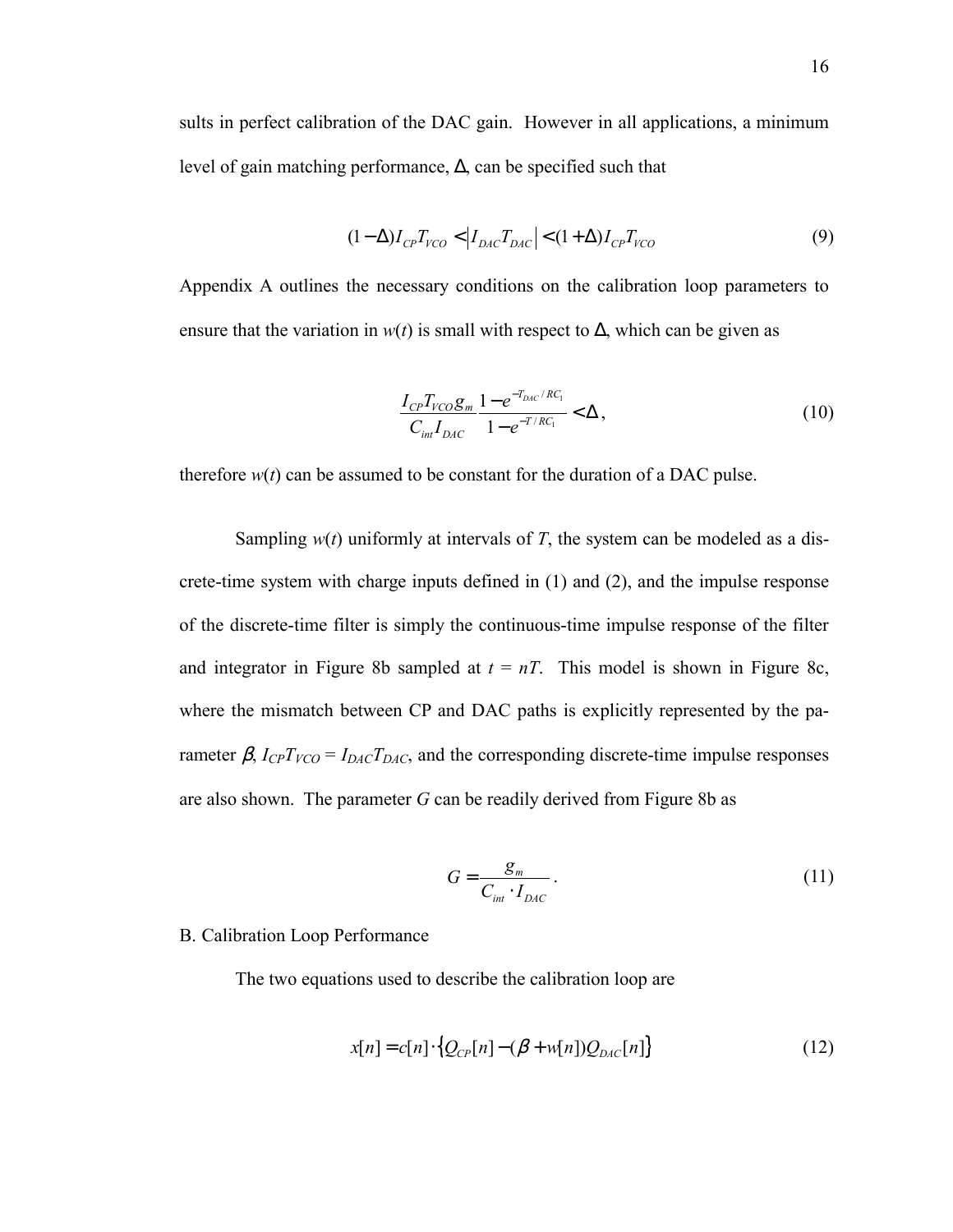$$
w[n] = G \cdot x[n] * \left\{ u[n] \left( 1 - e^{-nT/RC_1} \right) \right\} \tag{13}
$$

where  $u[n]$  is the unit step function. Since (12) and (13) represent a non-linear feedback system, a closed-form expression for  $w[n]$  can be derived, and then used to evaluate the conditions under which bounded-input, bounded-output (BIBO) stability holds. Define

$$
C_0 + C_{CP}[n] \triangleq Q_{CP}[n] \cdot c[n], \quad \text{and}
$$
  
\n
$$
C_R + C_{req}[n] \triangleq I_{DAC} \cdot T_{DAC} \cdot e_{req}[n] \cdot c[n],
$$
\n(14)

where  $C_0$  and  $C_R$  are the sample averages of  $Q_{CP}[n] \cdot c[n]$  and  $I_{DAC} \cdot T_{DAC} \cdot e_{req}[n] \cdot c[n]$  respectively. Claim 1 in Appendix B shows that for the choices of *c*[*n*] given in (4) and (5), *C*0 exists, and furthermore is given by

$$
I_{CP} \cdot T_{VCO} \cdot \frac{2^{N-2} - 1}{2^N} \tag{15}
$$

To prove the calibration loop is stable, the equations (12) and (13), and the result in (15) can be used in Claim 2 in Appendix B. The stability condition required is that

$$
\left| G \left( 1 - e^{-T/RC_1} \right) Q_{DAC}[n] \right| < 1 \tag{16}
$$

for all DAC charge samples. From (11), (16) and the fact that  $|Q_{DAC}[n]| \le I_{DAC}T_{DAC}$ reduces to

$$
\left| \frac{\mathcal{g}_m}{C_{int}} \left( 1 - e^{-T/RC_1} \right) T_{DAC} \right| < 1 \tag{17}
$$

The following section outlines a practical example which shows that for typical values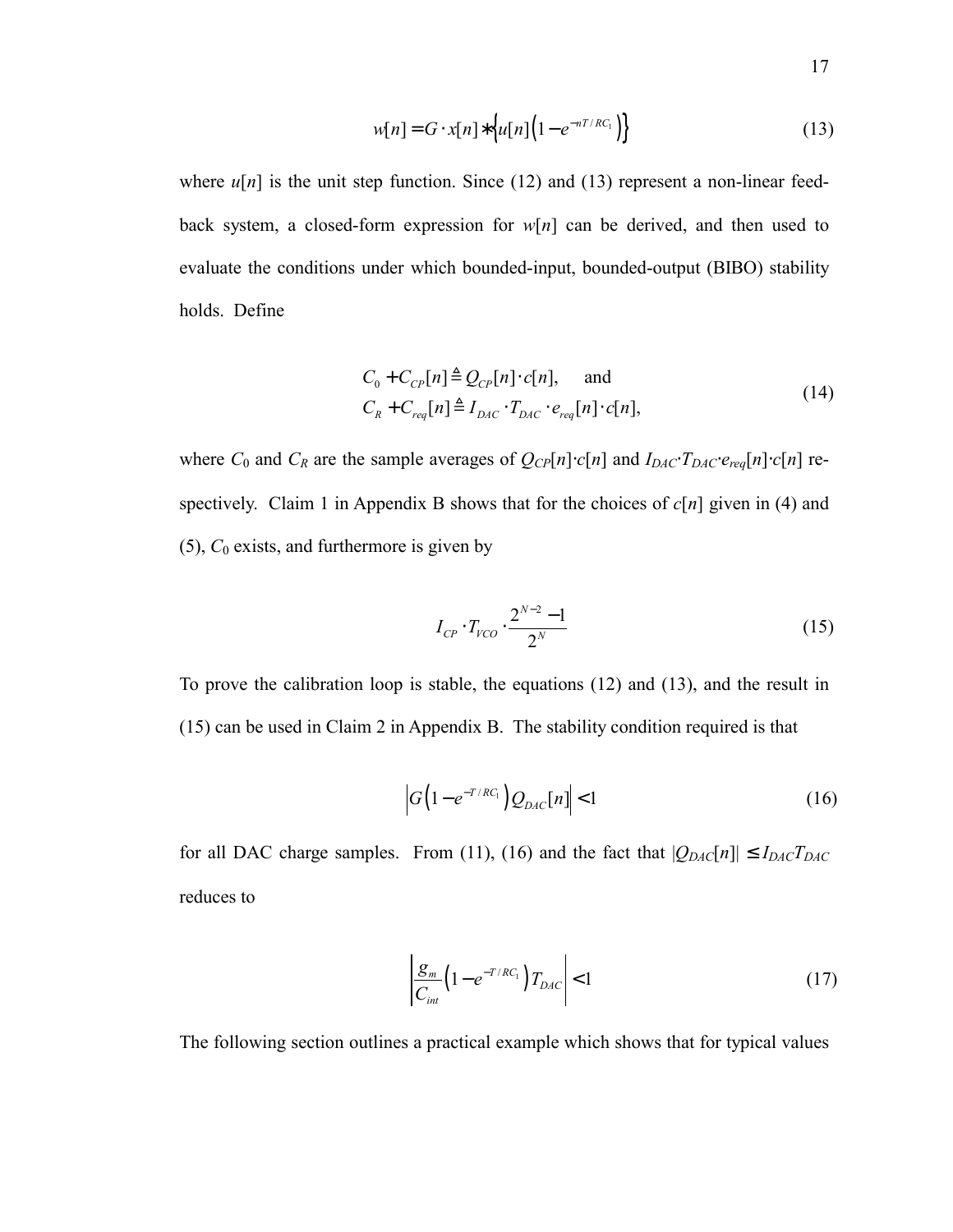for calibration loop parameters, (17) is satisfied and the loop is stable.

#### V.SIMULATIONS AND LIMITATIONS

Suppose that a calibration loop is to be designed for a Bluetooth compliant fractional-*N* PLL with a block diagram shown in Figure 5 and component values given in Table 1. The component requirements for the PLL and phase noise cancellation system are determined independently of the calibration technique, and will not be discussed as they are presented in [6]. The PLL parameters from Table 1 yield a PLL loop bandwidth of approximately 443kHz. In the absence of phase noise cancellation, the phase noise at a 3MHz offset can be calculated from [1] as –84dBc/Hz. To meet the Bluetooth specification of less than –120dBc/Hz at a 3MHz offset, the DAC gain matching must be accurate to 0.01. Furthermore, since transmission packets for Bluetooth are less than 625µs, the calibration loop must settle within a fraction of that time. For adequate noise performance, a settling time of 50µs to 0.01 accuracy is required.

| <b>PLL Parameters</b>                |                       |  |
|--------------------------------------|-----------------------|--|
| Reference Frequency, T               | 12 MHz                |  |
| <b>Output Frequency</b>              | $2.4 - 2.5$ GHz       |  |
| $\Delta\Sigma$ Quantizer step, $2^N$ | $2^{16}$              |  |
| Charge Pump Current, $I_{CP}$        | 2mA                   |  |
| Nominal DAC Current, $I_{DAC}$       | 1mA                   |  |
| VCO gain, $KVCO$                     | 120MHz/V              |  |
| Loop Filter Resistor, $R$            | $2.5 \text{ k}\Omega$ |  |
| Loop Filter Capacitor, $C_1$         | $36$ pF               |  |
| Loop Filter Capacitor, $C_2$         | 564 pF                |  |
| DAC resolution                       | 9 bit                 |  |
| DAC pulse duration, $T_{DAC}$        | 4T <sub>VCO</sub>     |  |
| Required gain matching, $\Delta$     | 0.01                  |  |
| Required settling performance        | $50\mu s$             |  |

**Table 1: Parameters for Fractional-N PLL from Figure 2**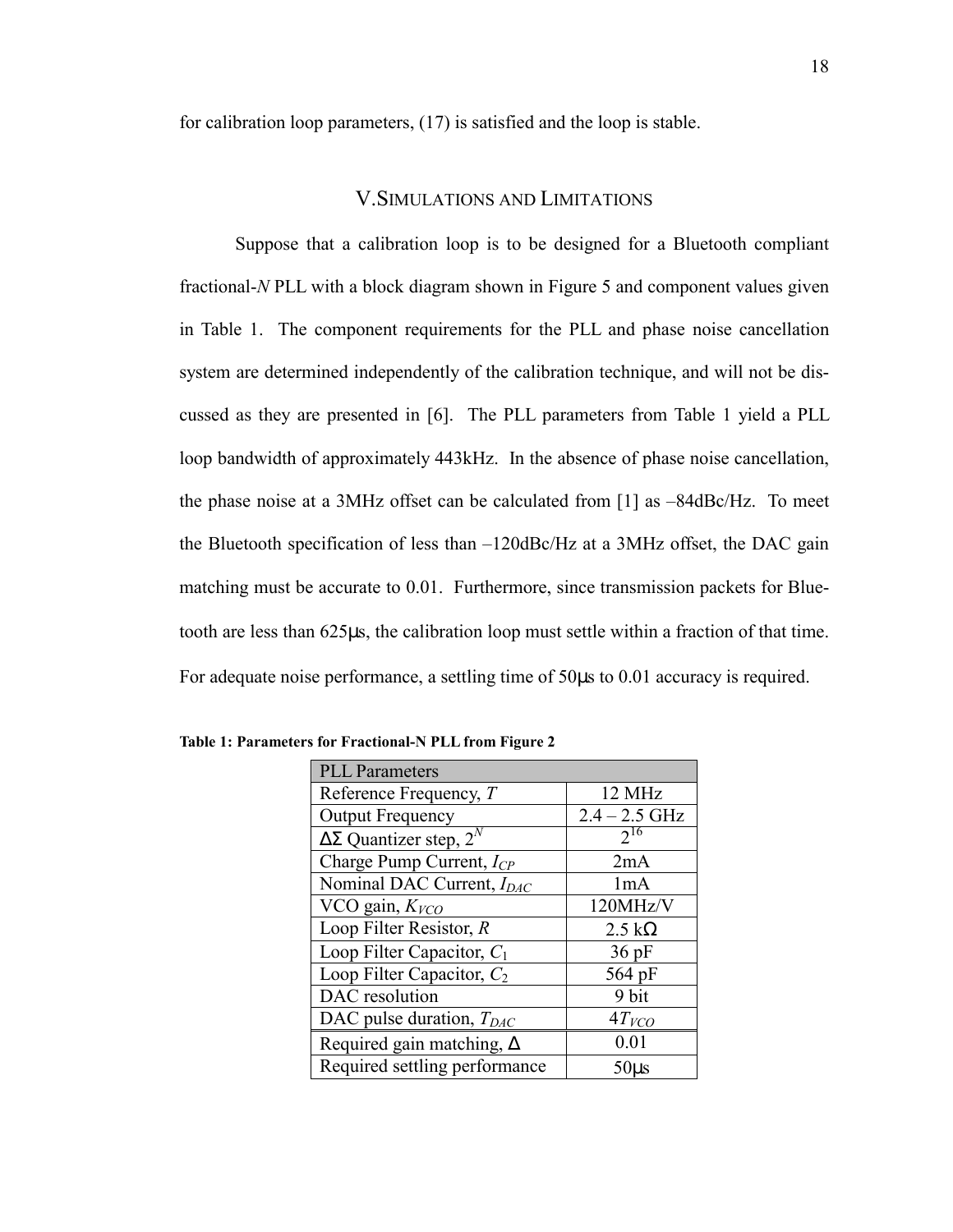The validity of the discrete-time model, as well as the stability is verified by substituting the parameters in Table 1 into the left sides of (10) and (17), which results in respective bounds on the calibration loop parameters, *gm* and *Cint* of

$$
\frac{g_m}{C_{int}} < 4.0 \times 10^8, \qquad \text{and} \qquad \frac{g_m}{C_{int}} < 1.0 \times 10^9. \tag{18}
$$

Clearly the most stringent requirement is satisfying the continuous-time to discrete-time model approximation. The appropriate choice of parameters to meet the settling time requirements can be found through simulations. Simulation results are shown in Figure 9 for a *Cint* of 10pF and a *gm* of 0.2mS and 66µS. The simulator is similar to Hspice, and all blocks are implemented with ideal behavioral components. While both choices of parameters meet the bound given in (18), the settling time requirement is achieved when *gm* is 200µS.



**Figure 9: Settling Time for Calibration Technique**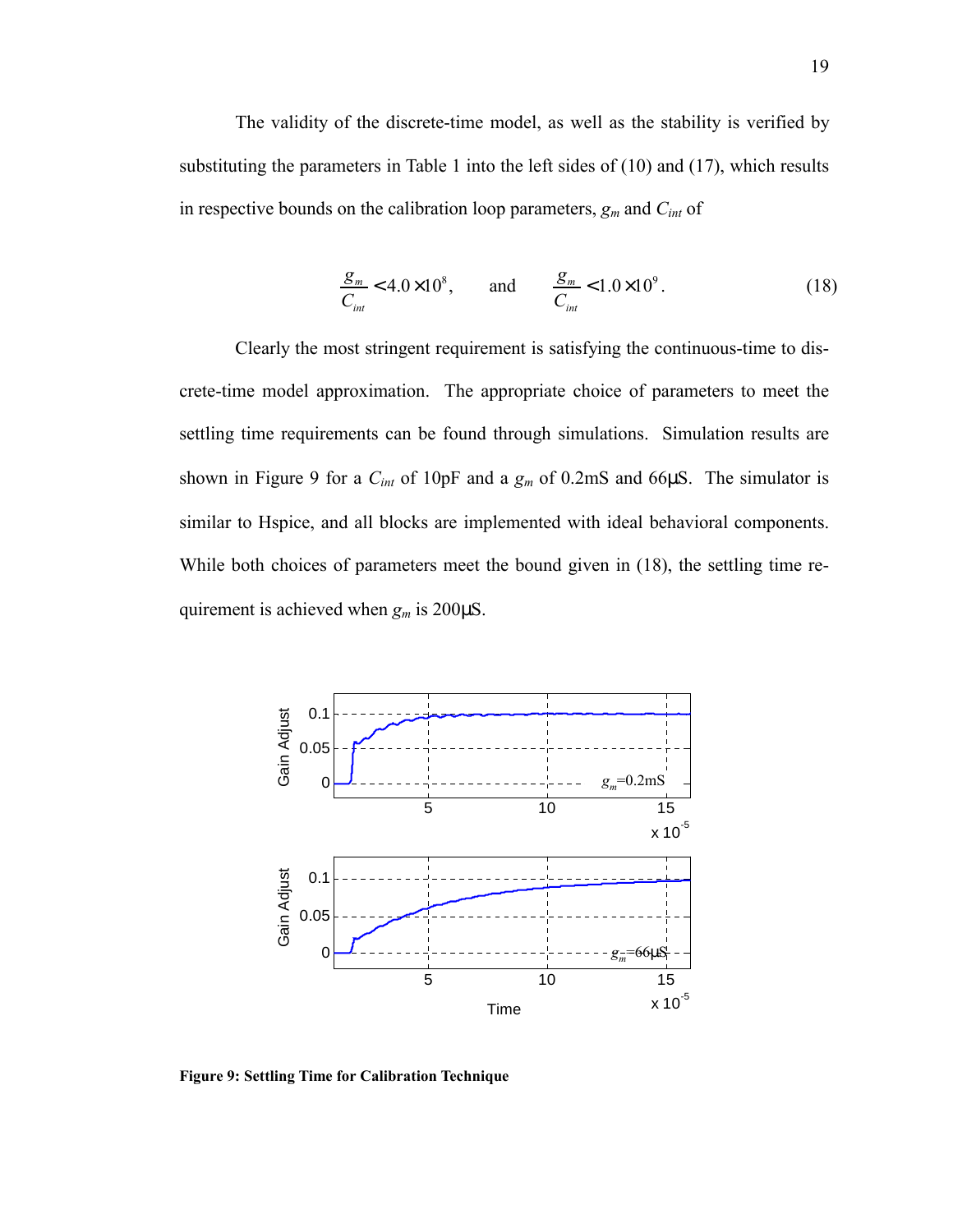The phase noise of the calibrated fractional-*N* PLL is shown in Figure 10 and compared with that of an ideally matched PLL. As shown, the phase noise resulting from calibration is negligible compared to the case where there is no gain mismatch. The calibration technique results in a phase noise cancellation improvement of more than 20dB over the uncalibrated case with a 10% gain mismatch.



**Figure 10: PLL Phase Noise; a) Without Calibration; b) Calibration enabled for** β**=0.9** 



**Figure 11: Calibration enabled for random mismatches in PLL loop**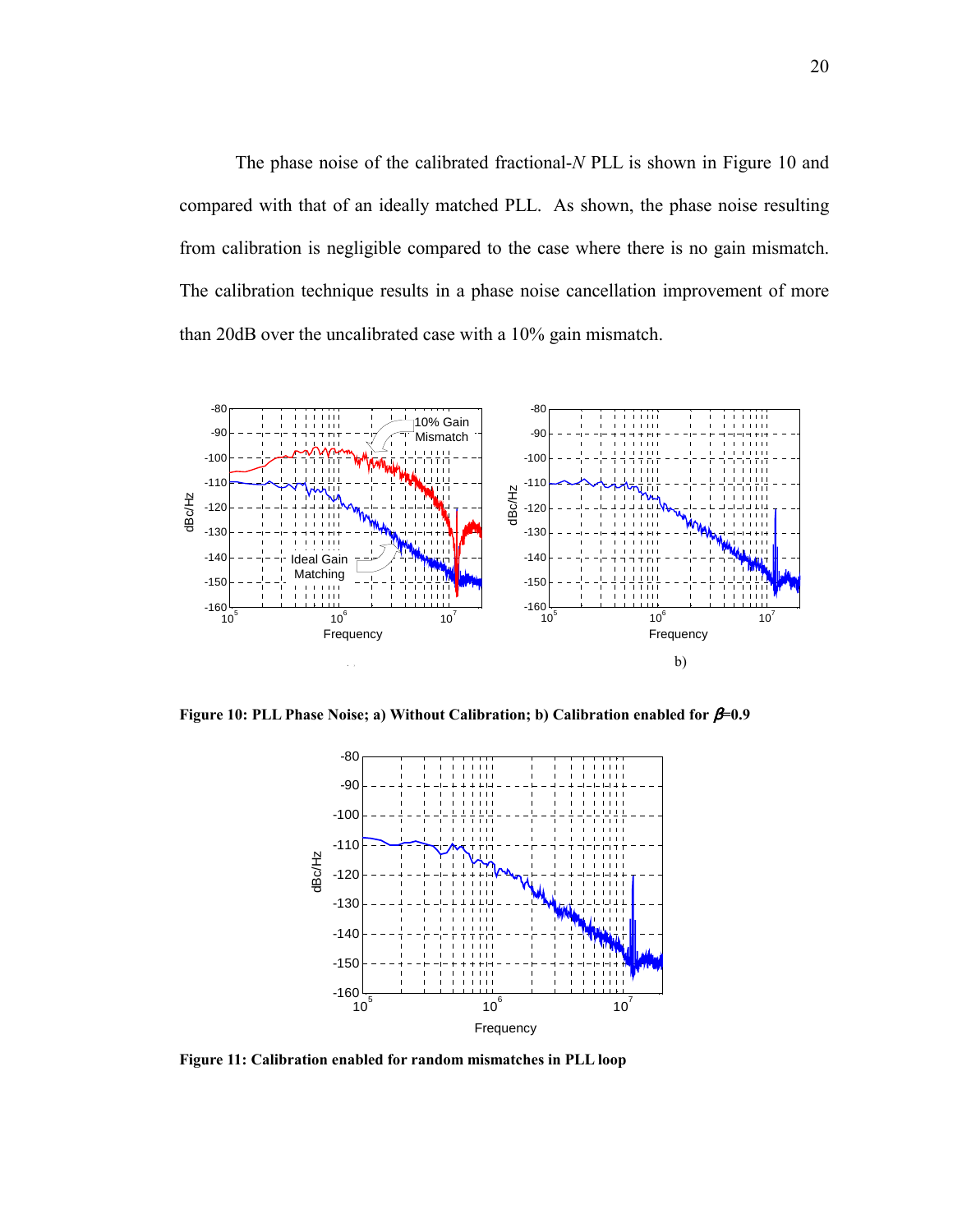In practice, component mismatches could result in errors in the calibration technique. With mismatches in the component values of approximately 5%, the phase noise at the output of the PLL remains well behaved as shown in Figure 11, demonstrating the robustness of the calibration technique. It can be shown that component mismatches simply result in a replica of the CP and DAC charges appearing at the integrator input. Since these charges have zero dc content due to the PLL loop, this results in noise on the calibration signal, not misalignment. This demonstrates the viability of this calibration technique for phase-noise canceling delta-sigma fractional-*N* PLL.

#### VI.CONCLUSIONS

An analysis of a calibration technique applied to a phase-noise canceling fractional-*N* PLL has been presented. Conditions have been presented to ensure the stability of the technique, as well as an approximation for the settling time, which is also used to determine the calibration technique parameters. These results enable the customization of this calibration technique in response to target PLL specifications.

#### ACKNOWLEDGEMENTS

This chapter, in full, is in preparation for submission for publication to the IEEE Transactions on Circuits and Systems I: Regular Papers. The dissertation author is the primary investigator and author of this paper. Ian Galton supervised the research which forms the basis for this paper.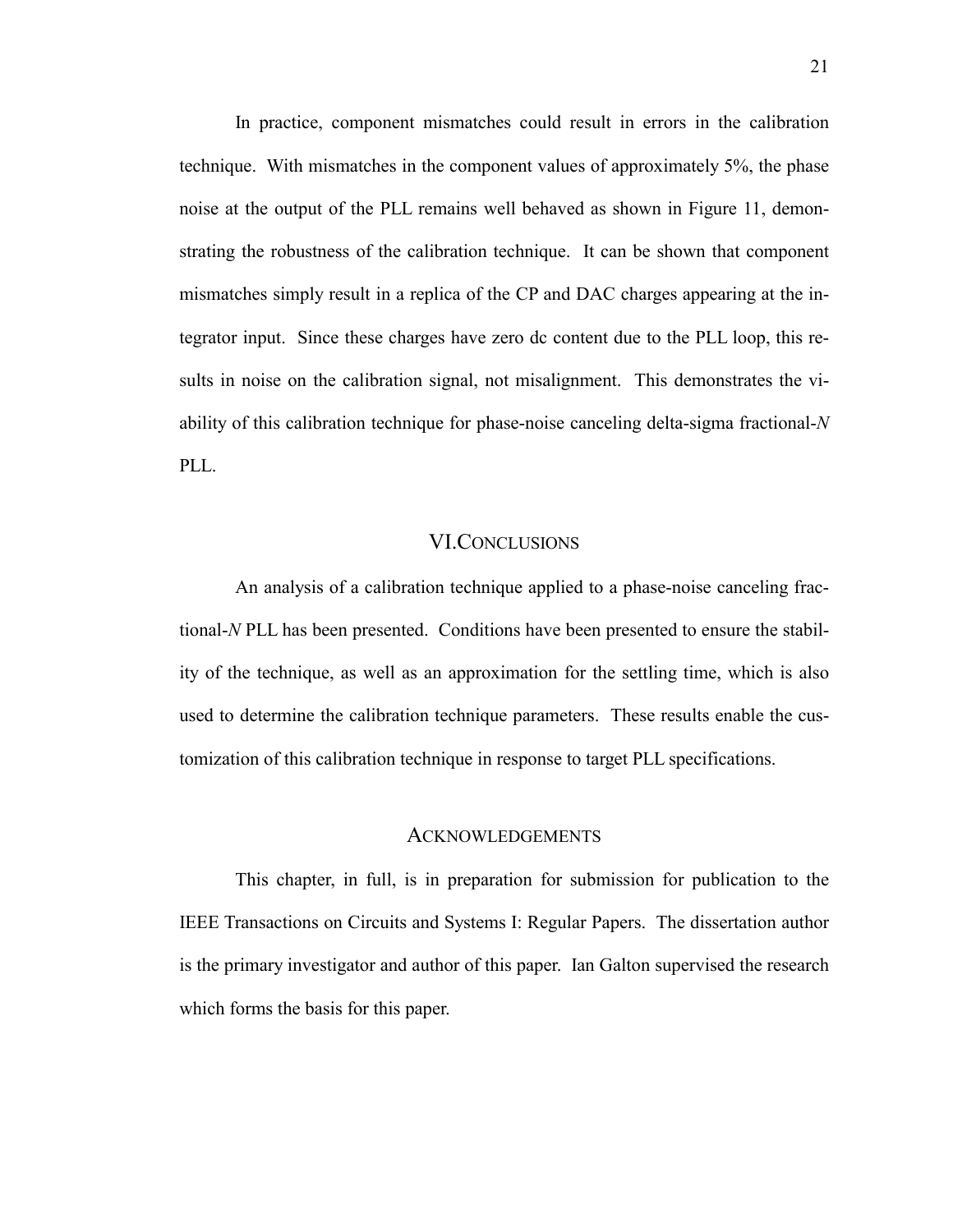#### APPENDIX A

Consider the continuous-time calibration loop model shown in Figure 8b. The impulse response,  $g(t)$ , from the input of the filter to  $w(t)$  can be derived as

$$
g(t) = \frac{g_m}{C_{int} I_{DAC}} u(t) \cdot \left\{ 1 - e^{-t/RC_1} \right\}.
$$
 (19)

The worst-case variation of (19) during a DAC pulse event occurs when the DAC gain is zero. Using (6) and (19), the deviation of  $w(t)$  over a duration of  $T_{DAC}$  during the  $n<sup>th</sup>$ DAC and CP event can be expressed as

$$
\left| w(nT) - w(nT + T_{DAC}) \right| = \frac{g_m}{C_{int} I_{DAC}} \left| \sum_{k=0}^{n} Q_{CP}[n] \left\{ e^{-(kT + T_{DAC})/RC_1} - e^{-kT/RC_1} \right\} \right| \tag{20}
$$

Recalling from (3) that  $|Q_{CP}[n]| \leq I_{CP}T_{VCO}$ , the right side of (20) can be bounded by

$$
\frac{I_{CP}T_{VCO}g_m}{C_{int}I_{DAC}}\left\{1-e^{-T_{DAC}/RC_{1}}\right\}\sum_{k=0}^{n}e^{-kT/RC_{1}} = \frac{I_{CP}T_{VCO}g_m}{C_{int}I_{DAC}}\left\{1-e^{-T_{DAC}/RC_{1}}\right\}\frac{1-e^{-(n+1)T/RC_{1}}}{1-e^{-T/RC_{1}}} \frac{1-e^{-T/RC_{1}}}{1-e^{-T/RC_{1}}} \tag{21}
$$

In order to ensure that  $w(t)$  does not change over the duration of a DAC pulse, it is necessary to keep (21) small. This leads to

$$
\frac{I_{CP}T_{VCO}g_m}{C_{int}I_{DAC}} \frac{1 - e^{-T_{DAC}/RC_1}}{1 - e^{-T/RC_1}} < \Delta
$$
\n(22)

where ∆ is the specified level of gain calibration required for *w*(*t*).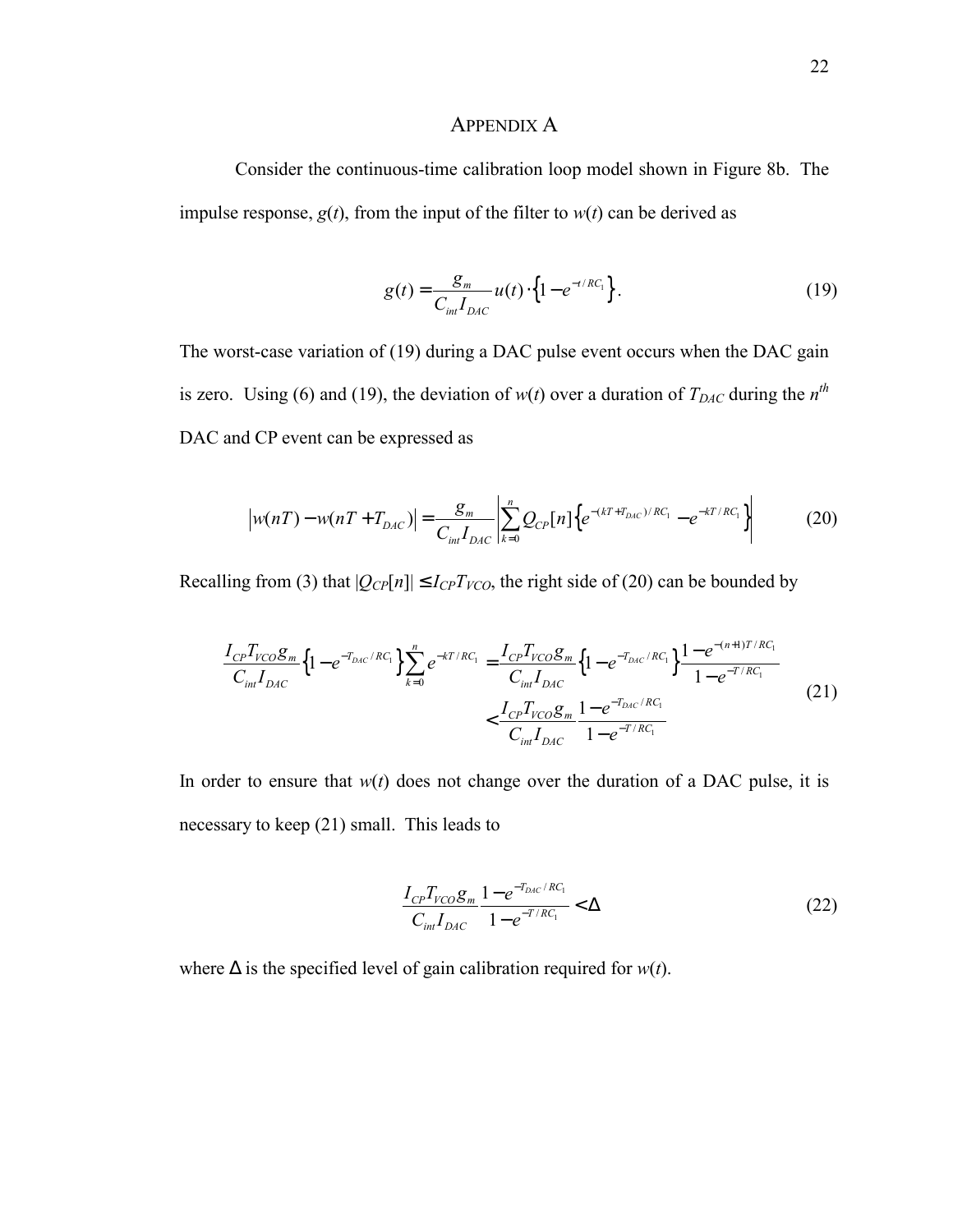#### APPENDIX B

This appendix provides the claims necessary to prove the convergence of the calibration loop. Consider the signal-processing model shown in Figure 8c. With *c*[*n*] given by (5), Claim 1 proves that the charge supplied by the CP and DAC are ergodic, i.e. *C*0 exists, and Claim 2 provides an intermediate claim to prove the stability of the calibration loop.

**Definition:**  $E_{quant}[n]$  is an integer-valued sequence representing the quantizer noise from the  $\Delta\Sigma$  modulator such that

$$
e_{quant}[n] \triangleq \frac{E_{quant}[n]}{2^N},
$$

where  $2^N$  is the quantizer step size of the  $\Delta \Sigma$  modulator. This definition is provided to ensure congruency with the theorems outlined in [14].

**Claim 1:** Suppose that the correlation signals given by (5) are generated in conjunction with a 2<sup>nd</sup> order  $\Delta\Sigma$  modulator designed to satisfy the conditions of Theorem 3 in [14] with a quantizer step size of  $2^N$ . Then  $C_0$  is given by

$$
C_0 = I_{CP} \cdot T_{VCO} \cdot \frac{2^{N-2} - 1}{2^N}.
$$

**Proof:** Consider the case where  $c[n] = sgn(e_{quant}[n-1]) = sgn(E_{quant}[n-1])$ . Then from (3),

$$
C_0 + C_{CP}[n] = Q_{CP}[n] \cdot c[n] = \frac{I_{CP}T_{VCO}}{2^N} \cdot (|E_{quant}[n-1]| - \text{sgn}(E_{quant}[n-1]) \cdot E_{quant}[n-2]) \tag{23}
$$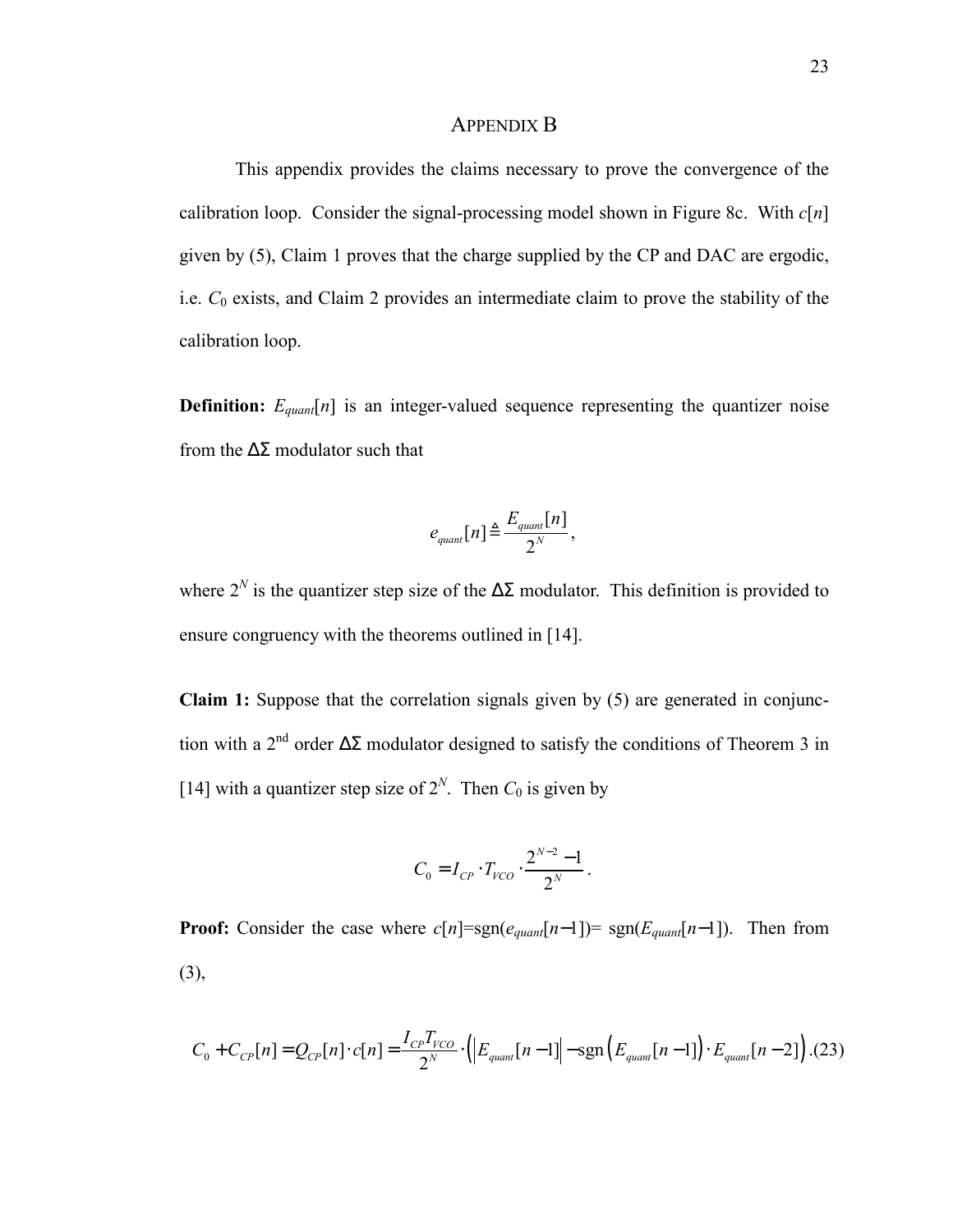From  $(14)$ ,  $C_0$  is defined as the sample average of  $(23)$ . First consider the sample average of  $|E_{quant}[n]|$ . Theorem 1 in [14] proves that  $E_{quant}[n]$  asymptotically approaches a uniform random distribution as *n*→∞ given by

$$
P_U(u) = 2^{-N}, \quad -2^{N-1} + 1 \le u \le 2^{N-1}.
$$
 (24)

And therefore,

$$
\lim_{n \to \infty} E\Big[\Big|E_{\text{quant}}[n]\Big|\Big] = E\Big[\Big|u\Big|\Big] = 2^{N-2} \,. \tag{25}
$$

For any postive number *m*, define

$$
X_n = \left| E_{quant}[n+m] \right| - 2^{N-2}, \tag{26}
$$

and Lemma 3 from [14] shows that  $E[X_n] \to 0$  is sufficient to prove that the sample average of  $|E_{quant}[n]|$  converges in probability to  $2^{N-2}$ , or in other words

$$
\lim_{n \to \infty} \frac{1}{n} \sum_{k=m}^{n+m-1} \left| e_{quant}[k] \right| = \frac{2^{N-2}}{2^N}.
$$
 (27)

Now consider the second term in (23). Theorem 2 in [14] also proves that the joint pmf of any two samples of the quantizer error converges in distribution to a jointly uniform random variable given by

$$
P_{U,V}(u,v) = 2^{-2N}, \quad -2^{N-1} + 1 \le u, v \le 2^{N-1}, \tag{28}
$$

and therefore

$$
\lim_{n \to \infty} E\Big[ sgn\Big( E_{quant}[n] \Big) \cdot E_{quant}[n-1] \Big] = E\Big[ sgn(u) \cdot v \Big] = 1. \tag{29}
$$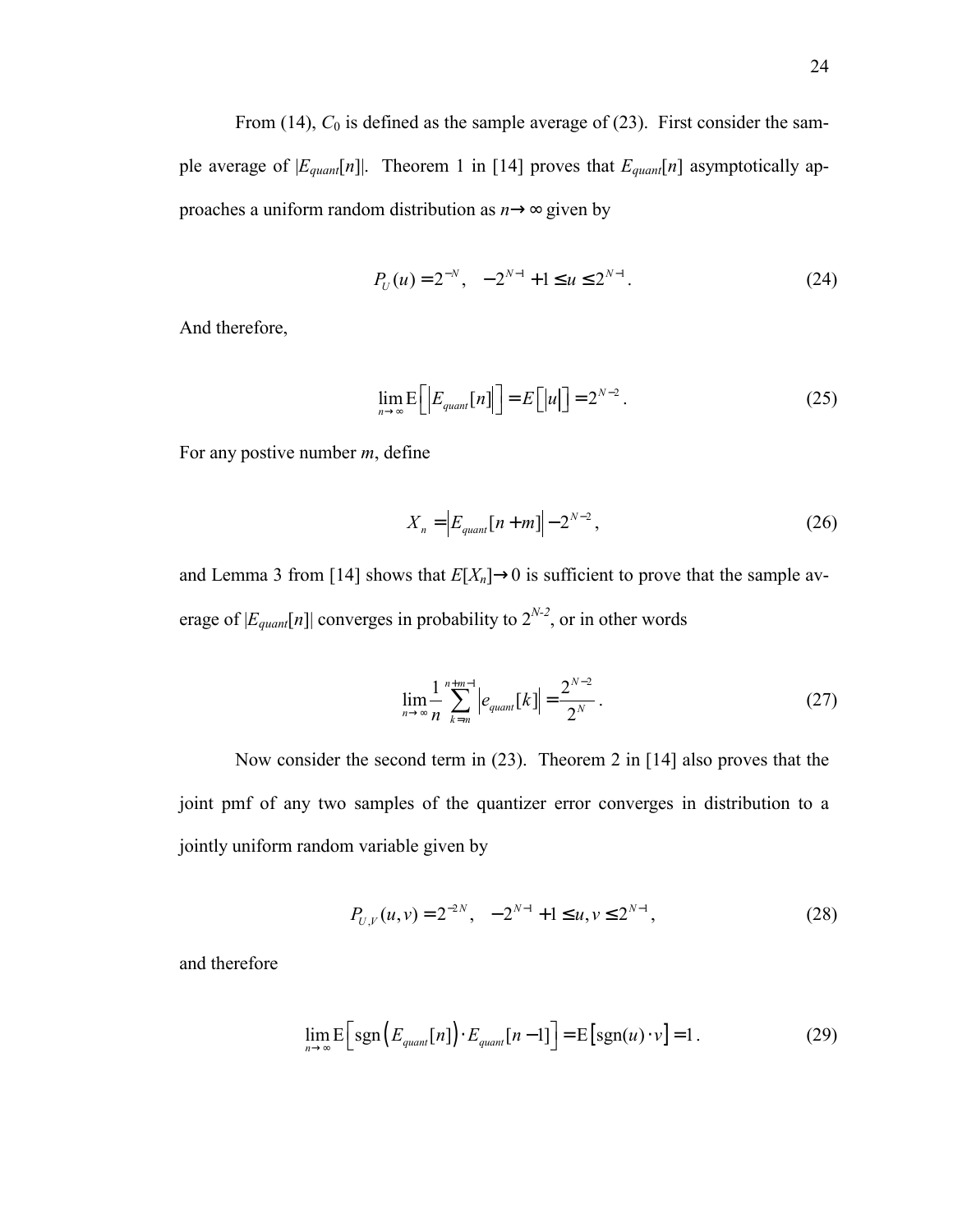For any positive number *m*, let

$$
X_n = \text{sgn}\left(E_{\text{quant}}[n+m]\right)E_{\text{quant}}[n+m-1]-1,\tag{30}
$$

and Lemma 3 from [14] shows that  $E[X_n] \to 0$  is sufficient to prove that the sample average of sgn(*Equant*[*n*])⋅*Equant*[*n*−1] converges in probability to 1. Therefore due to the linearity of the sample mean operator,

$$
\lim_{n \to \infty} \frac{1}{n} \sum_{k=m}^{n+m-1} \left\{ \left| e_{quant}[k] \right| - \text{sgn} \left( e_{quant}[k] \right) \cdot e_{quant}[k-1] \right\} = \frac{2^{N-2} - 1}{2^N},\tag{31}
$$

which proves Claim 1 for  $c[n] = sgn(e_{quant}[n])$ , and the convergence is irrespective of the initial start index, *m*. Now consider the second correlation signal given by

$$
c[n] = \frac{\text{sgn}\left(e_{\text{quant}}[n]\right) - \text{sgn}\left(e_{\text{quant}}[n-1]\right)}{2} + s[n],
$$

where  $s[n]$  is by definition a zero-mean ergodic sequence. For this correlation signal, (23) can be expressed as

$$
C_0 + C_{CP}[n] = \frac{I_{CP} \cdot T_{VCO}}{2^N} \cdot \frac{1}{2} \left\{ \left| E_{quant}[n] \right| + \left| E_{quant}[n-1] \right| - \text{sgn} \left( E_{quant}[n] \right) \cdot E_{quant}[n-1] \right\}
$$
(32)  
-sgn  $\left( E_{quant}[n-1] \right) \cdot E_{quant}[n] + 2 \cdot s[n] \cdot \left( E_{quant}[n] - E_{quant}[n-1] \right) \right\}$ 

The first 4 terms have already been shown to converge to (31), and since *s*[*n*] is a zero-mean ergodic sequence uncorrelated from the quantization error,  $C_0$  is given by

$$
C_0 = I_{CP} \cdot T_{VCO} \cdot \frac{2^{N-2} - 1}{2^N}
$$

Therefore Claim 1 is proven for both correlation signals.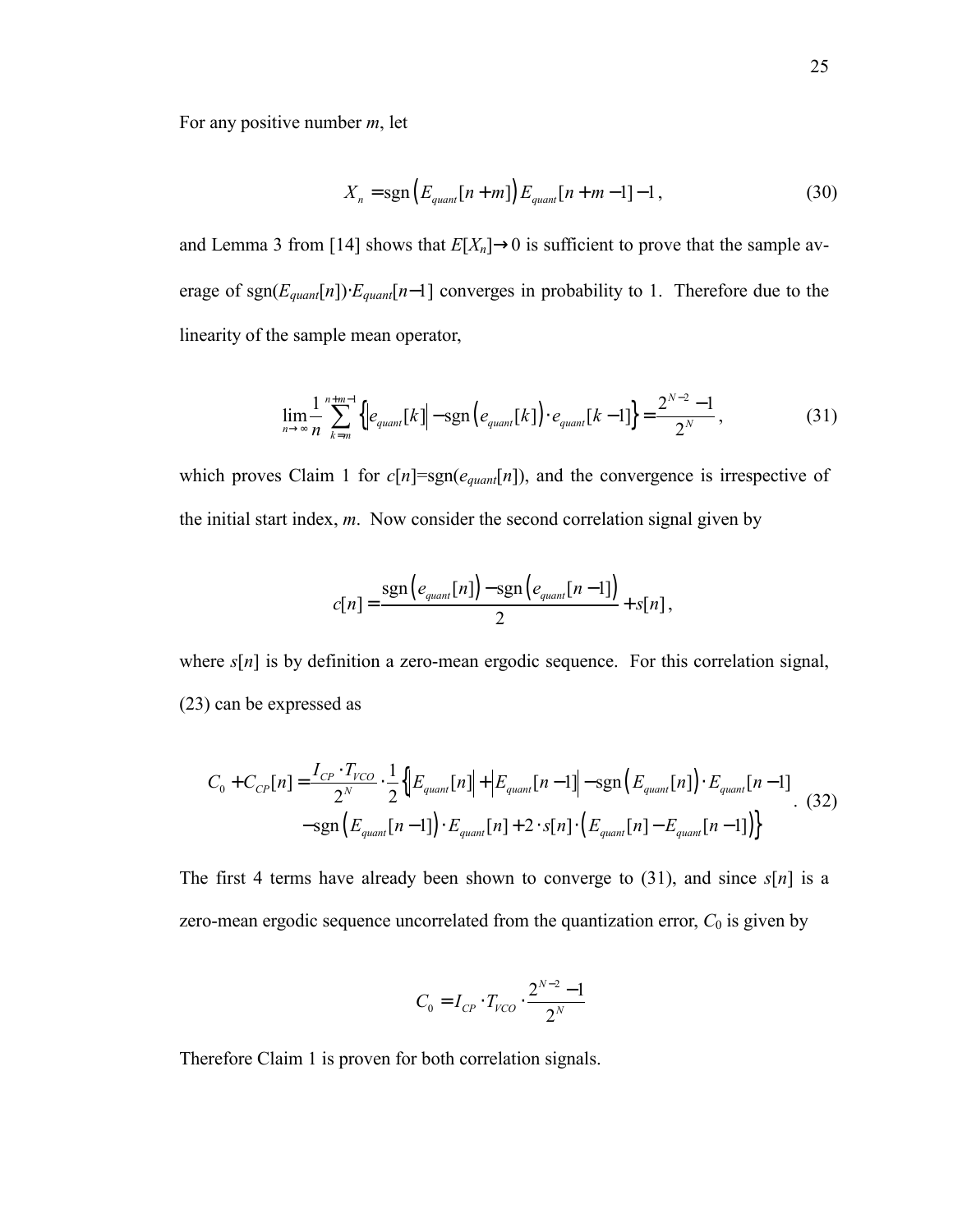For the following stability claim, consider a system of non-linear difference equations defined by

$$
x[n] = u_1[n] - w[n] \cdot u_2[n] \tag{33}
$$

$$
w[n] = x[n] * h[n] \tag{34}
$$

where  $u_1[n]$  and  $u_2[n]$  are bounded inputs, and  $h[n]$  is a filter with the following characteristics

$$
h[n] = 0 \quad \text{for} \quad n \le 0, \qquad h[1] > 0, \qquad \text{and} \qquad h[n] - h[n-1] = Ke^{-(n-1)\alpha} \tag{35}
$$

where *K* and  $\alpha$  are positive constants. Without loss of generality, the system is assumed to start at  $n = 0$  such that  $u_1[n] = u_2[n] = 0$  for  $n < 0$ .

**Claim 2:** Suppose that

 $\blacksquare$ 

$$
|h[1] \cdot u_2[n]| < 1 \tag{36}
$$

Then the system of equations defined by (33) and (34) are BIBO stable if for any positive integer *m*,

$$
\lim_{N \to \infty} \frac{1}{N} \sum_{n=m}^{N+m-1} u_2[n] = U > 0
$$
\n(37)

**Proof**: First, consider the product given by

$$
\prod_{l=k+1}^{n} (1 - h[1]u_2[l]) \tag{38}
$$

It follows from (36) and the fact that  $|1 - x| \le e^{-x}$  that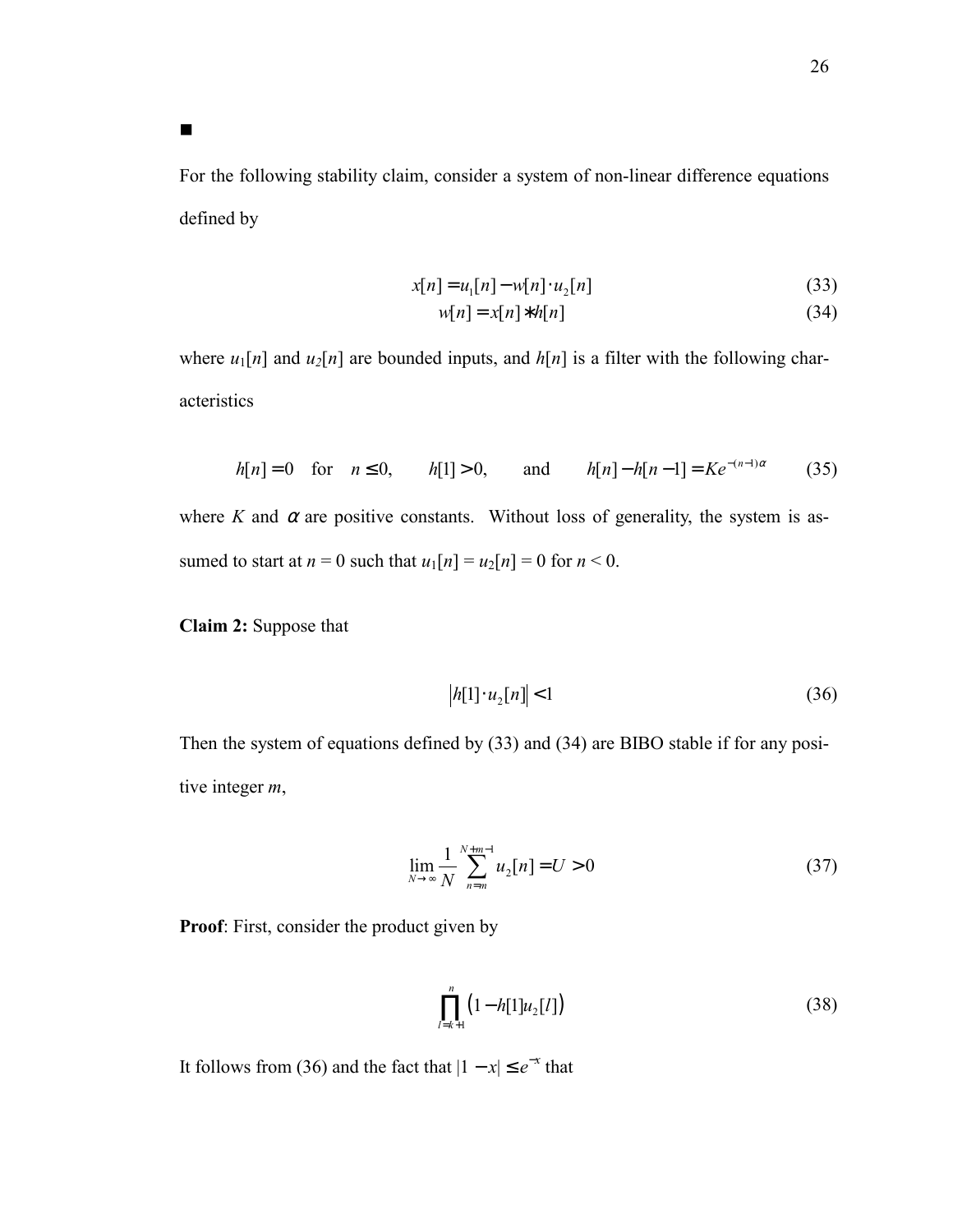$$
\left| \prod_{l=k+1}^{n} \left( 1 - h[1] u_2[l] \right) \right| \le e^{-h[1] \sum_{l=k+1}^{n} u_2[l]} \tag{39}
$$

(37) implies that for any index *m*, and positive number  $\varepsilon$ , there exists an  $N_{\varepsilon,m}$  such that for all  $N > N_{\varepsilon,m}$ ,

$$
\sum_{n=m}^{N+m-1} \left( u_2[n] - U \right) < N\varepsilon \tag{40}
$$

For all *m* and  $\varepsilon$ ,  $N_{\varepsilon,m}$  is finite. Therefore, for some  $\varepsilon$  < *U*, define

$$
N' = \max\left\{N_{m,\varepsilon}\right\}_{m=0}^{\infty},\tag{41}
$$

and for  $n - k > N$ , the right side of (39) is bounded by

$$
e^{-h[1](n-k)U}e^{-h[1]\left(\sum_{l=k+1}^{n}(u_2[l]-U)\right)} \leq e^{-h[1](n-k)(U-\varepsilon)}
$$
(42)

Therefore, there exists positive numbers *D*, and  $\beta$  such that for all *n* and *k*,

$$
\left| \prod_{l=k+1}^{n} \left( 1 - h[1] u_2[l] \right) \right| \leq D e^{-(n-k)\beta}, \tag{43}
$$

and therefore (38) is bounded by an exponentially decreasing function. The non-linear difference equations given by (33), (34) and (35) can be expressed as

$$
w[n] = \sum_{k=0}^{n} h[n-k] (u_1[k] - w[k]u_2[k])
$$
  
=  $h[1]u_1[n-1] + \sum_{k=0}^{n-2} (h[n-k] - h[n-1-k])u_1[k] + w[n-1] (1-h[1]u_2[n-1])$  (44)  
 $-\sum_{k=0}^{n-2} (h[n-k] - h[n-1-k])w[k]u_2[k].$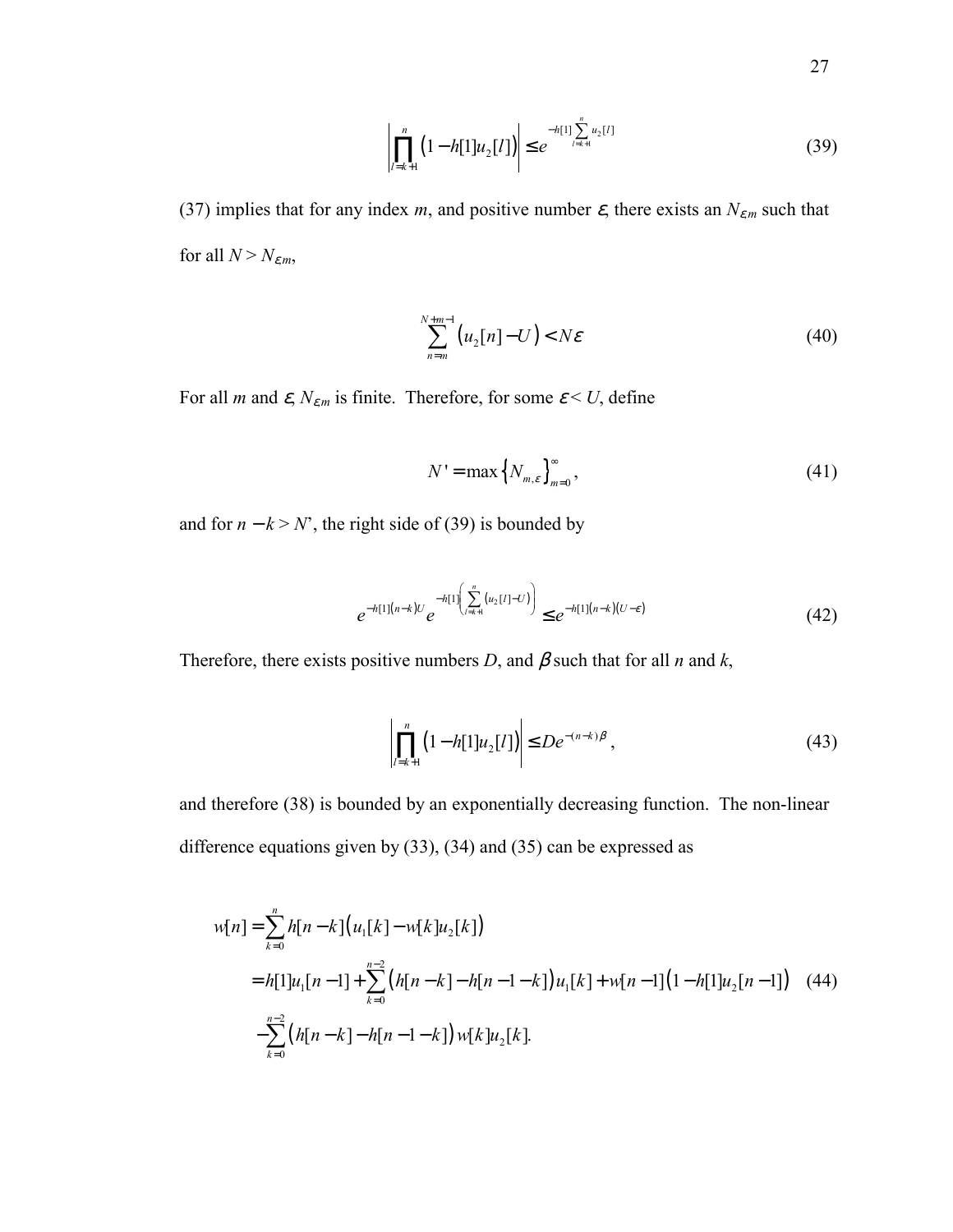Recursively substituting (44) into itself to eliminate  $w[k]$ ,  $k = 0, ..., n - 1$  yields

$$
w[n] = \sum_{k=0}^{n-1} \left\{ h[1]u_1[n-k-1] + \sum_{l=0}^{n-k-2} (h[n-l]-h[n-l-1])u_1[l] \right\}
$$
  
 
$$
\cdot \left\{ \prod_{m=1}^{k} (1-h[1]u_2[n-m]) - u_2[n-k] \sum_{m=2}^{k} (h[m]-h[m-1]) \cdot \prod_{o=m}^{k-1} (1-h[1]u_2[n-k+o]) \right\}.
$$
 (45)

The above equation consists of four separate terms. For a bounded input, there exists a *B* such that  $u_1[n]$  and  $u_2[n]$  are bounded by *B* in magnitude. From (43), the first term can be bounded by

$$
\left| \sum_{k=0}^{n-1} h[1]u_1[n-k-1] \prod_{m=1}^k (1-h[1]u_2[n-m]) \right| < h[1]B \sum_{k=0}^{n-1} De^{-k\beta}
$$
  
=  $h[1]B \cdot D \frac{1-e^{-n\beta}}{1-e^{-\beta}} < \frac{h[1]B \cdot D}{1-e^{-\beta}}$  (46)

Using (35) the second term can be expressed and bounded by

$$
\left| \sum_{k=0}^{n-1} \sum_{l=0}^{n-k-2} \left( h[n-l] - h[n-l-1] \right) u_1[l] \prod_{m=1}^k \left( 1 - h[1] u_2[n-m] \right) \right|
$$
  
\n
$$
\leq B \sum_{k=0}^{n-1} \sum_{l=0}^{n-k-2} K e^{-(n-l-1)\alpha} \cdot De^{-k\beta} = KBD \sum_{k=0}^{n-1} e^{-k\beta} \cdot e^{-(k+1)\alpha} \sum_{l=0}^{n-k} e^{-l\alpha}
$$
 (47)

The expression on the right side of (47) can be further reduced resulting in

$$
B\sum_{k=0}^{n-1} De^{-k\beta} \cdot Ke^{-(k+1)\alpha} \frac{1 - e^{-(n-k+1)\alpha}}{1 - e^{-\alpha}} \le KBD \frac{e^{-\alpha}}{1 - e^{-\alpha}} \frac{1 - e^{-n(\alpha + \beta)}}{1 - e^{-(\alpha + \beta)}}
$$
  

$$
\le \frac{KBDe^{-\alpha}}{(1 - e^{-\alpha})(1 - e^{-(\alpha + \beta)})}
$$
(48)

The third term from (45) can be expressed and bounded by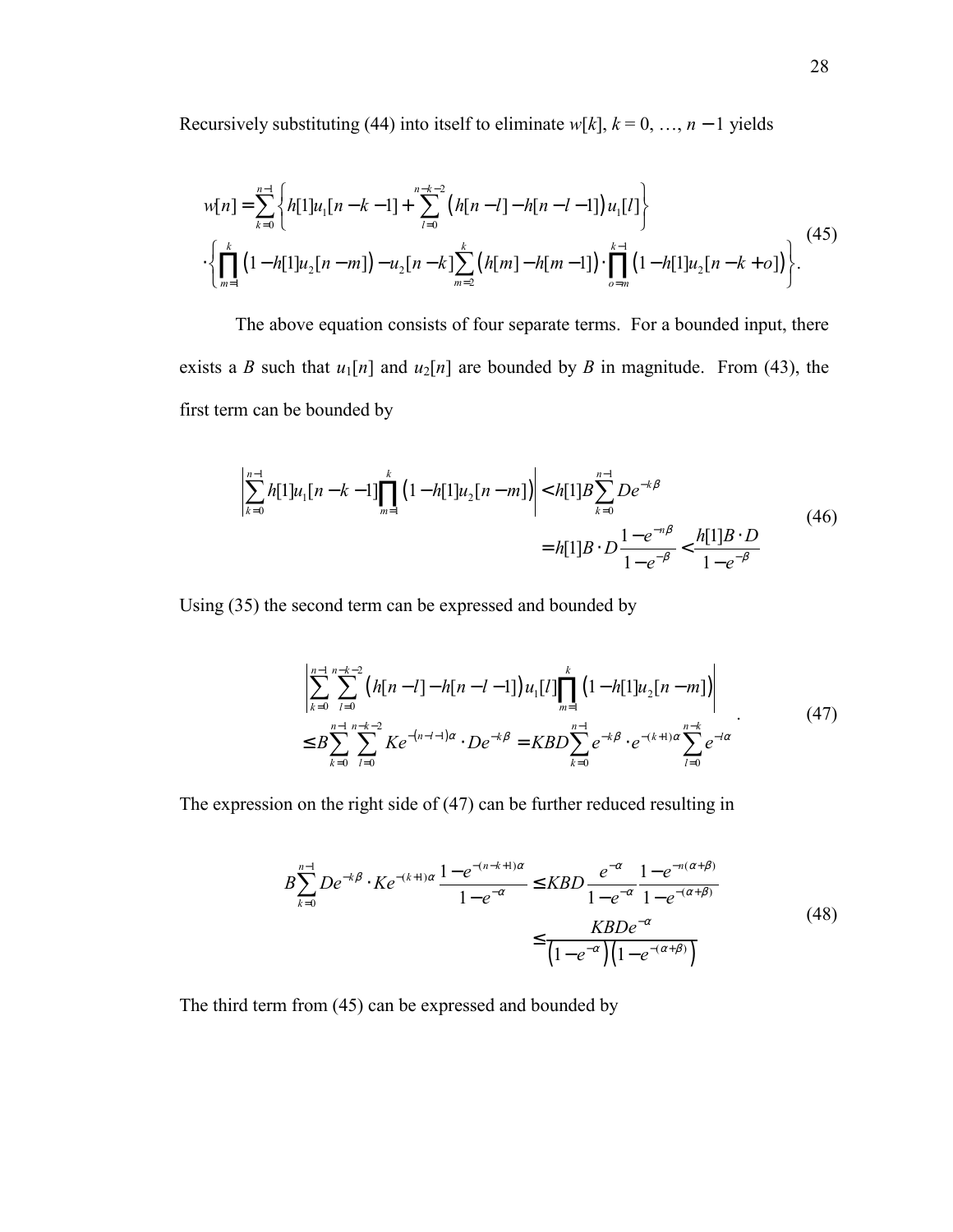$$
\left| \sum_{k=0}^{n-1} h[1]u_1[n-k-1] \cdot u_2[n-k] \sum_{m=2}^k (h[m]-h[m-1]) \cdot \prod_{o=m}^{k-1} (1-h[1]u_2[n-k+o]) \right|
$$
  
\n
$$
\leq h[1]B^2 \sum_{k=0}^{n-1} \sum_{m=2}^k K e^{-(m-1)\alpha} \cdot De^{-(k-m)\beta}
$$
\n(49)

The expression on the right side of (49) can be bounded by

$$
h[1]B^2KD\sum_{k=0}^{n-1}e^{-k\beta}\sum_{m=2}^{k}e^{-(m-1)\alpha} \cdot e^{m\beta} = h[1]B^2KDe^{\alpha}e^{-2(\alpha-\beta)}\sum_{k=0}^{n-1}e^{-k\beta}\frac{1-e^{-(k-1)(\alpha-\beta)}}{1-e^{-(\alpha-\beta)}}
$$
  
=  $h[1]B^2KDe^{\alpha}e^{-2(\alpha-\beta)}\frac{1}{1-e^{-(\alpha-\beta)}}\left[\frac{1-e^{-n\beta}}{1-e^{-\beta}}-e^{(\alpha-\beta)}\frac{1-e^{-n\alpha}}{1-e^{-\alpha}}\right]$  (50)  
 $\leq h[1]B^2KDe^{\alpha}e^{-2(\alpha-\beta)}\frac{1}{1-e^{-(\alpha-\beta)}}\left[\frac{1}{1-e^{-\beta}}-\frac{e^{(\alpha-\beta)}}{1-e^{-\alpha}}\right]$ 

Finally, the fourth term in (45) can be expressed and bounded by

$$
\sum_{k=0}^{n-1} \sum_{l=0}^{n-k-2} (h[n-l]-h[n-l-1]) u_1[l] u_2[n-k]
$$
  
\n
$$
\sum_{m=2}^{k} (h[m]-h[m-1]) \cdot \prod_{o=m}^{k-1} (1-h[1] u_2[n-k+o])
$$
  
\n
$$
\leq B^2 \sum_{k=0}^{n-1} \sum_{l=0}^{n-k-2} e^{-(n-l-1)\alpha} \sum_{m=2}^{k} K e^{-(m-l)\alpha} \cdot De^{-(k-m)\beta}
$$
  
\n
$$
= KDB^2 e^{\alpha} \sum_{k=0}^{n-1} e^{-k\beta} \cdot e^{-(k+1)\alpha} \sum_{l=0}^{n-k-2} e^{-l\alpha} \sum_{m=2}^{k} e^{m(\beta-\alpha)}
$$
  
\n(51)

Solving the right side of (51) yields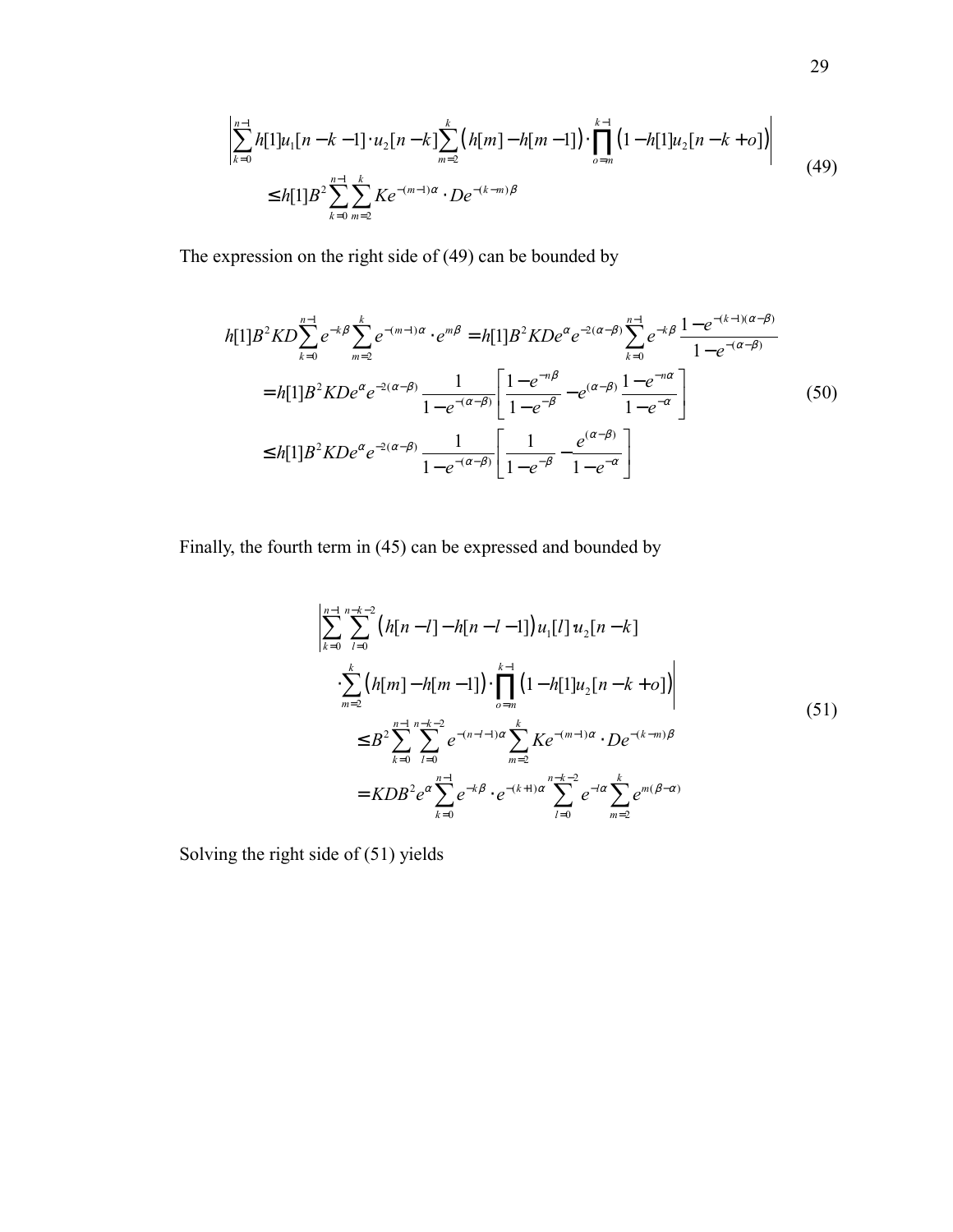$$
KDB^{2}e^{\alpha} \sum_{k=0}^{n-1} e^{-k\beta} \cdot e^{-(k+1)\alpha} \frac{\left(1 - e^{-(n-k-1)\alpha}\right)}{1 - e^{-\alpha}} \frac{e^{2(\beta-\alpha)} \left(1 - e^{-(k-1)(\beta-\alpha)}\right)}{1 - e^{-(\beta-\alpha)}}
$$
\n
$$
\leq \frac{KDB^{2} \cdot e^{2(\beta-\alpha)}}{\left(1 - e^{-\alpha}\right)\left(1 - e^{-(\beta-\alpha)}\right)} \sum_{k=0}^{n-1} e^{-k(\beta+\alpha)} \left(1 - e^{-(k-1)(\beta-\alpha)}\right)
$$
\n
$$
= \frac{KDB^{2} \cdot e^{2(\beta-\alpha)}}{\left(1 - e^{-\alpha}\right)\left(1 - e^{-(\beta-\alpha)}\right)} \left\{\sum_{k=0}^{n-1} e^{-k(\beta+\alpha)} - e^{\beta-\alpha} \sum_{k=0}^{n-1} e^{-k(\beta+\alpha+\beta-\alpha)}\right\}
$$
\n
$$
= \frac{KDB^{2} \cdot e^{2(\beta-\alpha)}}{\left(1 - e^{-\alpha}\right)\left(1 - e^{-(\beta-\alpha)}\right)} \frac{1 - e^{-n(\beta+\alpha)}}{1 - e^{-(\beta+\alpha)}} \frac{1 - e^{-2n\beta}}{1 - e^{-2\beta}}
$$
\n
$$
\leq \frac{KDB^{2} \cdot e^{2(\beta-\alpha)}}{\left(1 - e^{-\alpha}\right)\left(1 - e^{-(\beta-\alpha)}\right)\left(1 - e^{-(\beta+\alpha)}\right)\left(1 - e^{-2\beta}\right)} \tag{52}
$$

which proves the BIBO stability of (33) and (34).

 $\blacksquare$ 

## **REFERENCES**

- 1 . I. Galton, "Delta-Sigma Fractional-*N* Phase-Locked Loops", in *Phase-locking in High Performance Systems: from Devices to Architectures*, Wiley-Interscience, 2003.
- 2 . S. Pamarti, L. Jansson and I. Galton. "A Wideband 2.4GHz Delta-sigma Fractional-N PLL with 1Mb/s In-Loop Modulation," *IEEE Journal of Solid-State Circuits*, vol. 39, no. 1, Jan. 2004.
- 3 . E. Temporiti, G. Albasini, I. Bietti, R. Castello, and M. Colombo. "A 700kHz bandwidth Sigma-Delta Fractional Synthesizer with Spurs Compensation and Linearization Techniques for WCDMA Applications," *IEEE Journal of Solid-State Circuits*, vol. 39, no. 9, Sept. 2004.
- 4 . S. E. Meninger and M. H. Perrott. "A Dual Band 1.8GHz/900MHz 750kb/s GMSK Transmitter Utilizing a Hybrid PFD/DAC Structure for Reduced Broadband Phase Noise," *2005 Symposium on VLSI Circuits*, June, 2005.
- 5 . F. L. Martin. "A Wideband 1.3GHz PLL for Transmit Remodulation Suppression," *IEEE International Solid-State Circuits Conference*, vol. 44, Feb. 2001.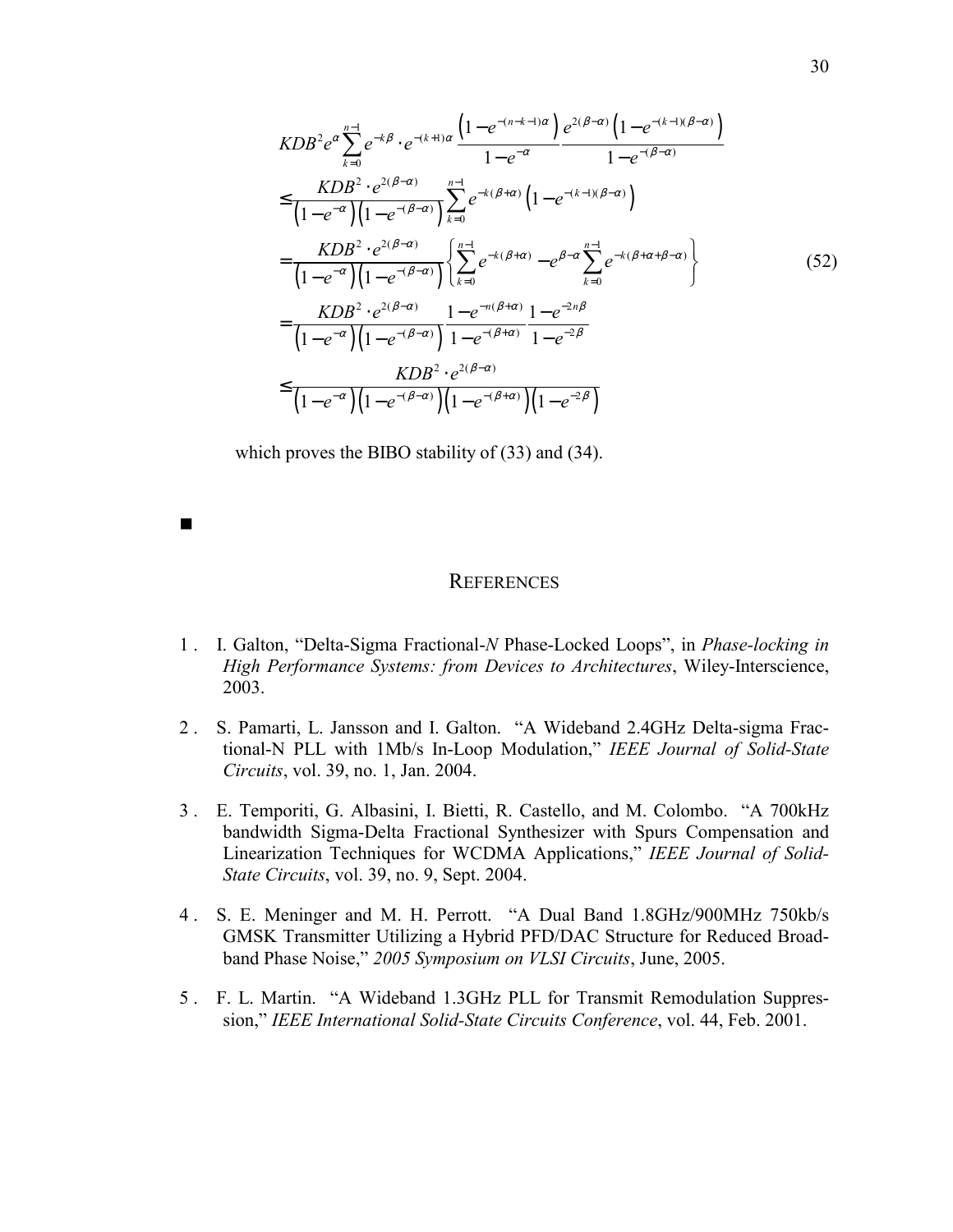- 6 . S. Pamarti and I. Galton. "Phase-Noise Cancellation Design Tradeoffs in Delta-Sigma Fractional-N PLLs," *IEEE Transactions on Circuits and Systems II : Analog and Digital Signal Processing*, vol. 50, no. 11, Nov. 2003.
- 7 . M. Gupta and B-S Song. "A 1.8GHz Spur-Cancelled Fractional-N Frequency Synthesizer with LMS-based DAC Gain Calibration," *Digest of the International Solid-State Circuits Conference*, pp. 478-479, Feb. 2006.
- 8 . R. M. Gray and T. G. Stockham Jr. "Dithered Quantizers," *IEEE Transactions on Information Theory*, vol. 39, no. 3, May, 1993.
- 9 . B. De Muer and M. Steyaert. "A CMOS Monolithic DS-Controlled Fractional-N Frequency Synthesizer for DCS-1800," *IEEE Journal of Solid-State Circuits*, vol. 39, no. 7, July 2002.
- 10 . E. Fogleman and I. Galton. "A Digital Common-Mode Rejection Technique for Differential Analog-to-Digital Conversion," *IEEE Transactions on Circuits and Systems II:Analog and Digital Signal Processing*, vol. 48, no. 3, Mar. 2001.
- 11 . I. Galton. "One-Bit Dithering in Delta-Sigma Modulator-Based D/A Conversion," *Proceedings of the International Symposium on Circuits and Systems, 1993*, May, 1993.
- 12 . M. Gupta. Private communication.
- 13 . M. H. Perrott, M. D. Trott and C. Sodini. "A Modeling Approach for Σ∆ Fractional-N Frequency Synthesizers," *IEEE Journal of Solid-State Circuits*, vol. 37, no. 8, Aug. 2002.
- 14 . I. Galton. "One-bit Dithering in Delta-Sigma Modulator-based D/A Conversion," *Proceedings of the 1993 International Symposium on Circuits and Systems*, May, 1993.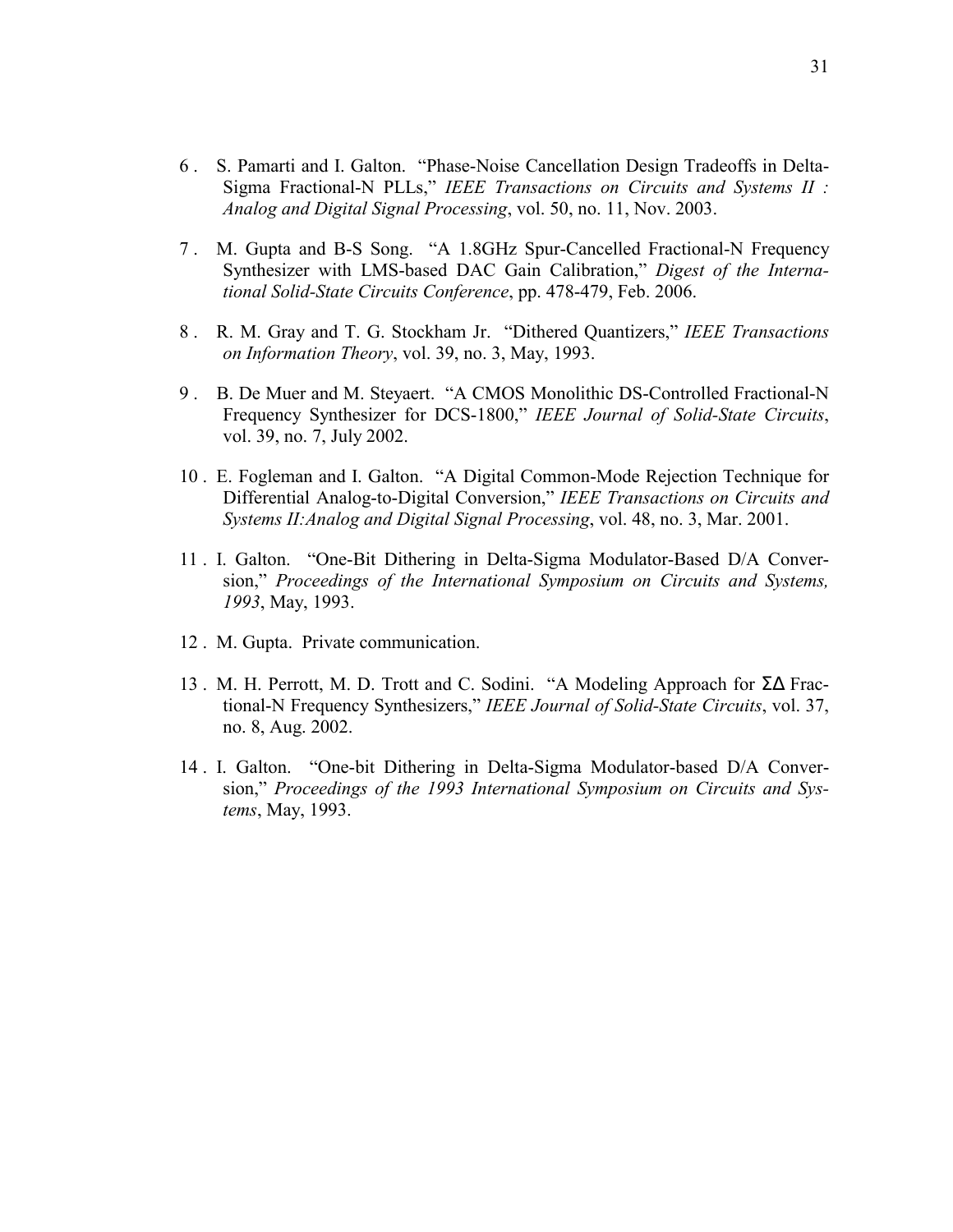## **Chapter 2 : A Digital Quantizer with Shaped Quantization Noise that Remains Well Behaved after Nonlinear Distortion**

#### ABSTRACT

A major problem in oversampling digital-to-analog converters and fractional-*N* frequency synthesizers, which are ubiquitous in modern communication systems, is that the noise they introduce contains spurious tones. The spurious tones are the result of digitally generated, quantized signals passing through non-linear analog components. This paper presents a new method of digital quantization, called Segmented Quantization, special cases of which avoid the spurious tone generation problem. Sufficient conditions are derived that ensure certain statistical properties of the quantization noise, including the absence of spurious tones after non-linear distortion. A practical example is presented and shown to satisfy these conditions.

## I. INTRODUCTION

Oversampling digital-to-analog converters (DACs) and fractional-*N* phaselocked loops (PLLs) are each enabling components in modern communication systems [15, 16, 17]. In both components a *digital delta-sigma* (∆Σ) *modulator*, i.e., a ∆Σ modulator implemented with digital logic, is used to coarsely quantize a constant or slowly-varying digital sequence. The quantized sequence can be viewed as the sum of the original sequence plus spectrally shaped *quantization noise* that has most of its power outside of a given low-frequency *signal band*. Ultimately, the quantized sequence is converted to an analog signal and further processed by analog circuitry in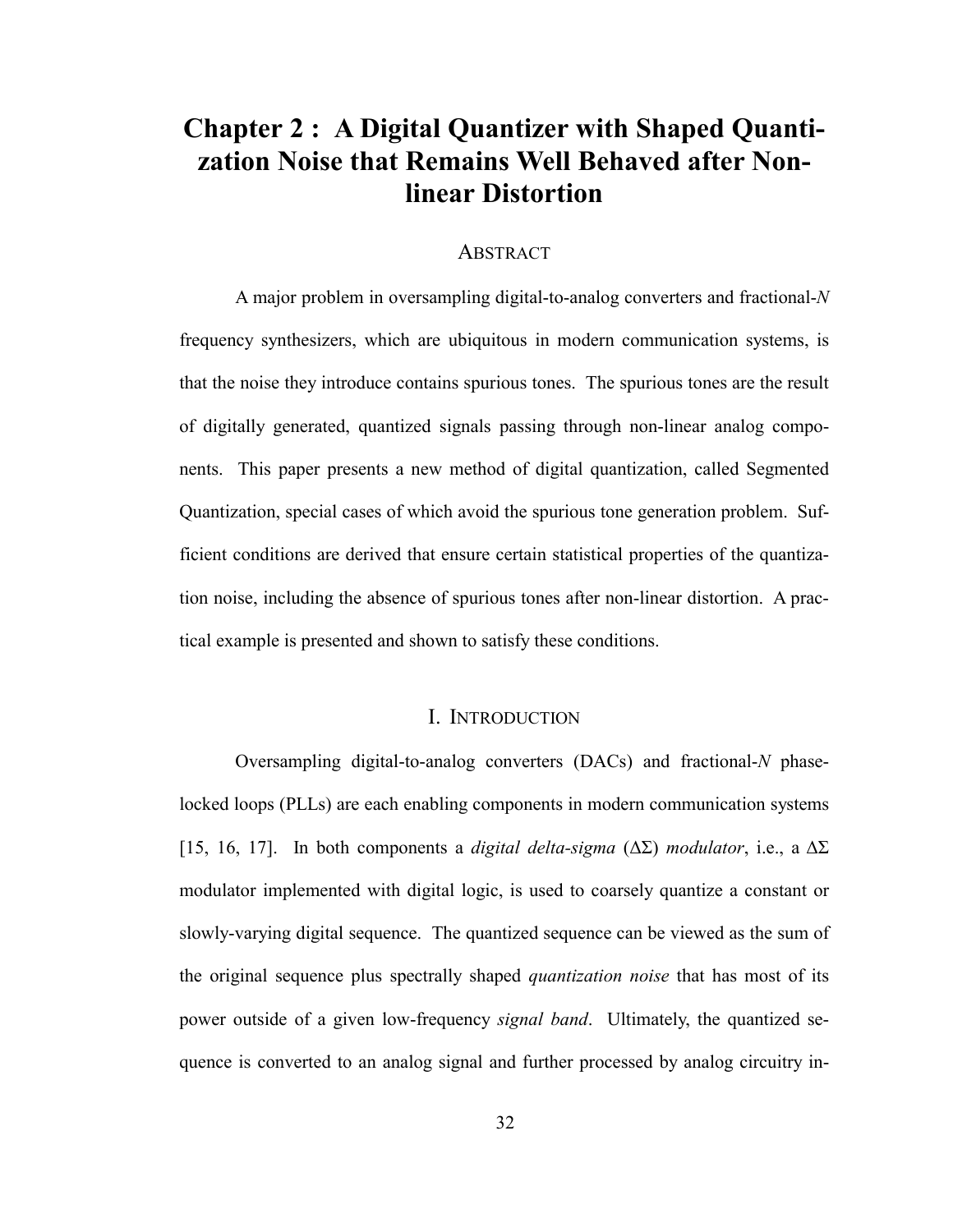cluding a lowpass filter to suppress quantization noise outside of the signal band.

In most communications applications it is critical that any spurious tones in the noise introduced by DACs and fractional-*N* PLLs have very low power [16, 18]. In principle, dither applied to a  $\Delta \Sigma$  modulator can prevent the quantization noise from containing any spurious tones whatsoever [19, 20]. Nevertheless, in practice digital ∆Σ modulators are major sources of spurious tones in oversampling DACs and fractional-*N* PLLs [21, 22]. Regardless of how dither is applied, all ∆Σ modulator architectures known to the authors give rise to spurious tones when their quantization noise is subjected to non-linear distortion. This is particularly problematic in fractional-*N* PLLs wherein the input to the  $\Delta\Sigma$  modulator usually is a constant and the output sequence from the  $\Delta\Sigma$  modulator is converted to analog form and subjected to a various non-linear operations because of non-ideal circuit behavior. Heretofore, the only known solution was to make the analog circuitry very linear so that the spurious tones have sufficiently low power for the given application. Unfortunately, this limits design options and results in higher analog circuit power consumption than would be required if less linear analog circuits could be tolerated.

This paper presents a new type of digital quantizer, referred to as a *Segmented Quantizer* (SQ), that addresses this problem. The paper presents sufficient conditions on the segmented quantizer's design parameters to ensure certain statistical properties of the quantization noise and the running sum of the quantization noise. These properties include the absence of spurious tones under application of non-linear distortion. An example is presented that satisfies the conditions and is demonstrated via computer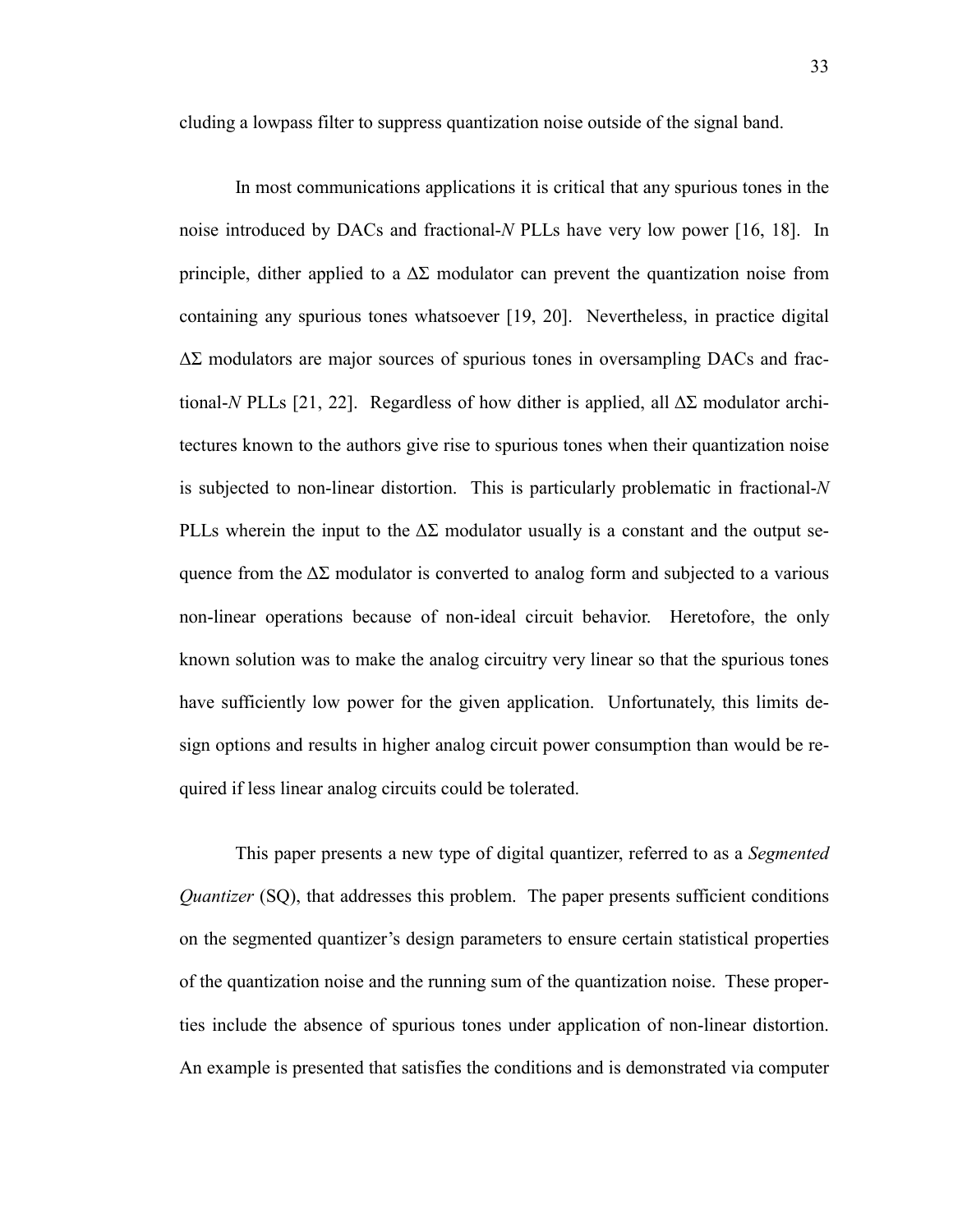simulation. The work borrows ideas from dc-free codes [23, 24] and dynamic element matching tree structured encoders [25, 26].

The paper consists of three main sections. Section II presents the principle of segmented quantization, as well as an example that illustrates the appearance of spurious tones when the quantized sequence is subjected to non-linear distortion. Section III presents the sufficient conditions mentioned above. Section IV presents an example segmented quantizer that satisfies the sufficient conditions.

### II.SEGMENTED QUANTIZATION

#### A. Spectral Properties of Interest

As outlined above, fractional-*N* PLLs and delta-sigma DACs ultimately generate analog waveforms. Each such waveform contains components corresponding to digitally generated quantization noise, *s*[*n*], and, in the case of fractional-*N* PLLs, its running sum,

$$
t[n] = \sum_{k=0}^{n} s[k].
$$
 (53)

Moreover, inevitable non-ideal analog circuit behavior generally causes non-linear distortion. The distortion can be any non-linear function, but for almost all practical applications can be represented by a memory-less, truncated power series. This gives rise to components in the output waveform corresponding to  $s^p[n]$  for  $p = 1, 2, 3, ...$ ,  $h_s$ , and  $t^p[n]$  for  $p = 1, 2, 3, ..., h_t$ , where  $h_s$  and  $h_t$  are the highest significant orders of distortion for the given application applied on *s*[*n*] and *t*[*n*] respectively.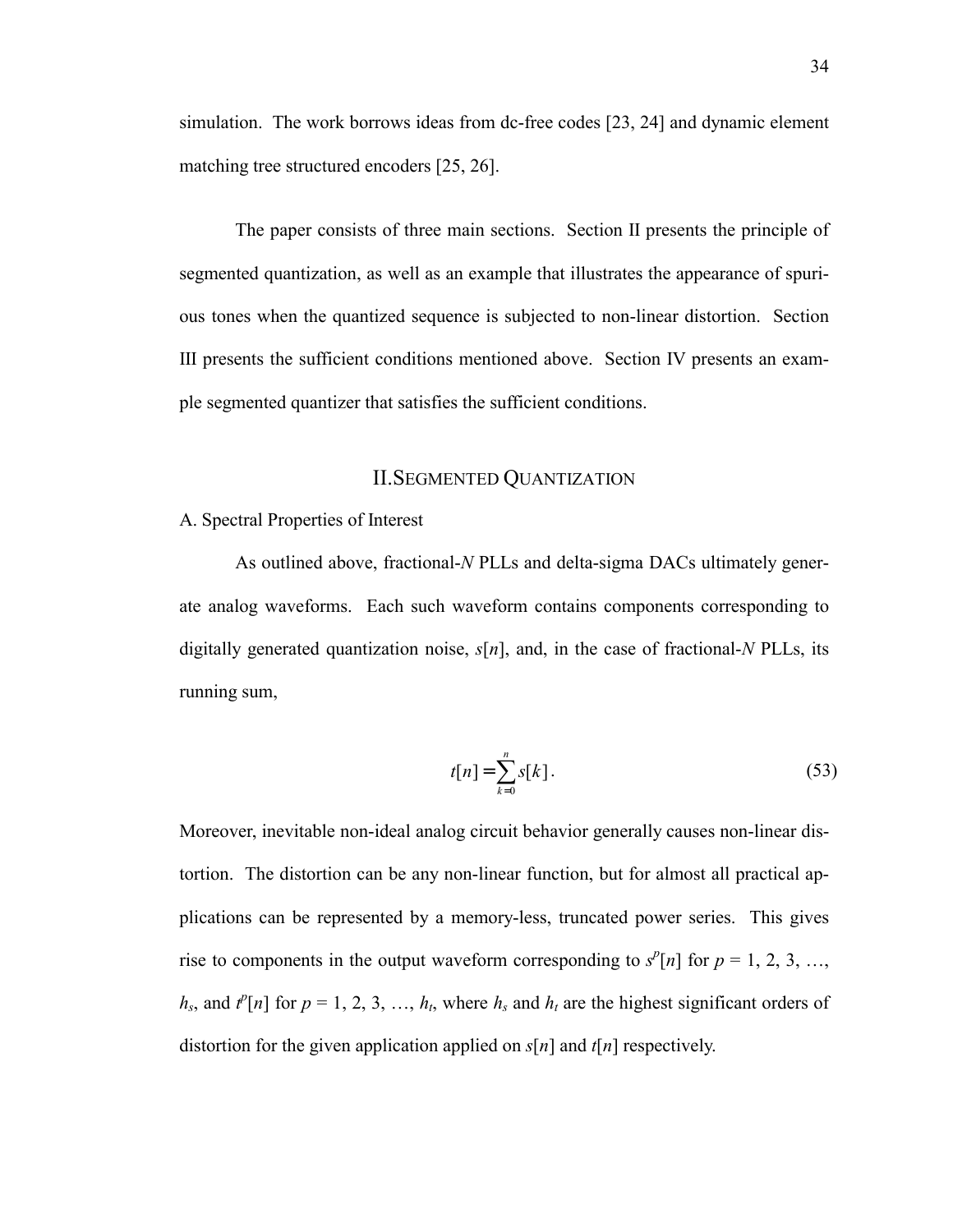Most communication system standards specify the required performance of such systems in terms of quantities that can be measured using spectrum analyzers, so the properties of the waveforms typically are quantified in the laboratory using spectrum analyzers. Although the waveforms themselves are considered to be random processes in most cases, spectrum analyzers can only average over time, not over ensemble. Therefore, in such applications the properties of the periodograms of  $s^p[n]$ and  $t^p[n]$  given by

$$
I_{s^p, L}(\omega) = \frac{1}{L} \left| \sum_{n=0}^{L-1} s^p [n] e^{-j\omega n} \right|^2 \tag{54}
$$

and

$$
I_{t^p, L}(\omega) = \frac{1}{L} \left| \sum_{n=0}^{L-1} t^p [n] e^{-j\omega n} \right|^2
$$
 (55)

are of particular interest, rather than traditional power spectral density (PSD) functions [27]. It is well known that in certain cases the expected values of the periodograms converge to the true PSD functions in the limit as  $L \rightarrow \infty$ , but in the applications mentioned above this is not a requirement, or even relevant to the measured performance. Hence, the results presented in this paper focus on the properties of the periodograms given by  $(54)$  and  $(55)$ .

#### B. Signal Processing Model of the Segmented Quantizer

The proposed segmented quantizer architecture is shown in Figure 12a. Its input is a sequence of *B*-bit numbers, *x*0[*n*], and its output is a sequence of *B−K*-bit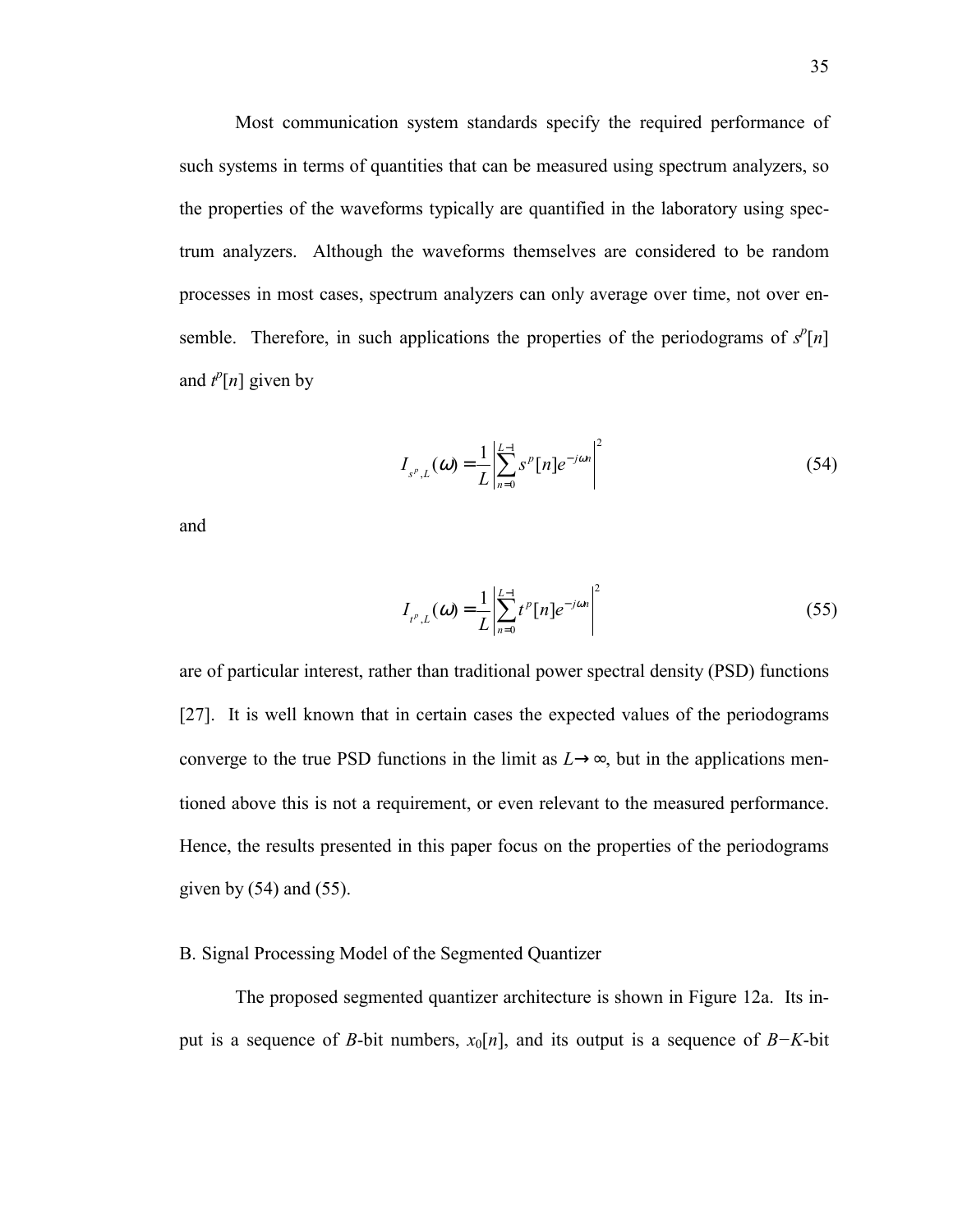numbers,  $x_K[n]$ , where  $n = 0, 1, 2, \ldots$ , is the time index of the sequences. The segmented quantizer consists of *K quantization blocks*, each of which quantizes its input by one bit, so the segmented quantizer quantizes  $K$  bits overall.<sup>4</sup>



#### **Figure 12: a) High-level block diagram of the segmented quantizer; b) quantization block details; c) signal processing model**

The high-level details of each quantization block are shown in Figure 12b and

 4 Quantization blocks that quantize their input sequences by more than one bit could be used. However, it is straightforward to show that this is a trivial extension of the one bit-per-stage case.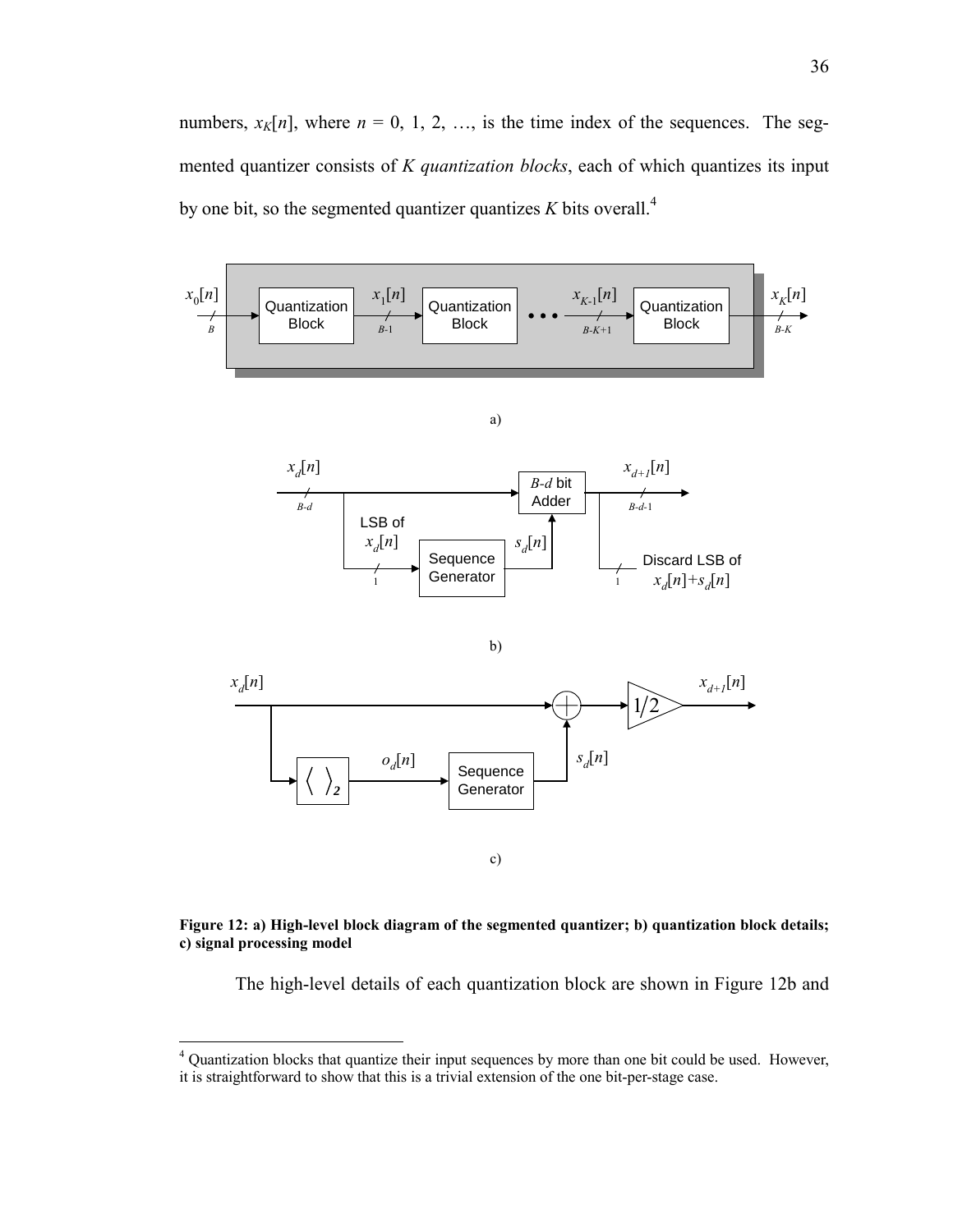the signal-processing model is shown in Figure 12c. Each quantization block generates a *quantization sequence*,  $s_d[n]$ , with the property that  $x_d[n]+s_d[n]$  is an even number for each *n*, where  $x_d[n]$  is the quantization block's input sequence. The quantization block adds  $s_d[n]$  to  $x_d[n]$  and discards the least significant bit (LSB) to implement the 1-bit quantization.<sup>5</sup> Since  $x_d[n]+s_d[n]$  is an even number for each *n*, its LSB is zero, so discarding the LSB does not incur a truncation error. Hence, the quantization noise of the segmented quantizer is a weighted sum of the  $s_d[n]$  sequences:

$$
s[n] = \sum_{d=0}^{K-1} 2^d s_d[n].
$$
 (56)

So far, the only restriction on the  $s_d[n]$  sequences is that  $x_d[n]+s_d[n]$  must be an even integer for each *n* and *d*. This leaves considerable flexibility in the design of the  $s_d[n]$  sequences which is exploited in the remainder of the paper to achieve the desired quantization noise properties.

The versions of the segmented quantizer considered in this paper partially exploit this flexibility to have *first-order highpass shaped quantization noise*, i.e., they are designed such that the running sum of each  $s_d[n]$  sequence,

$$
t_d[n] = \sum_{k=0}^{n} s_d[k].
$$
 (57)

is bounded over all *n* and that the estimated power spectrum of  $s_d[n]$  has a highpass spectral shape. It follows from (56) that the overall quantization noise, *s*[*n*], inherits

 5 Without loss of generality, numbers within the SQ are taken to be integers with a two's-compliment binary number representation.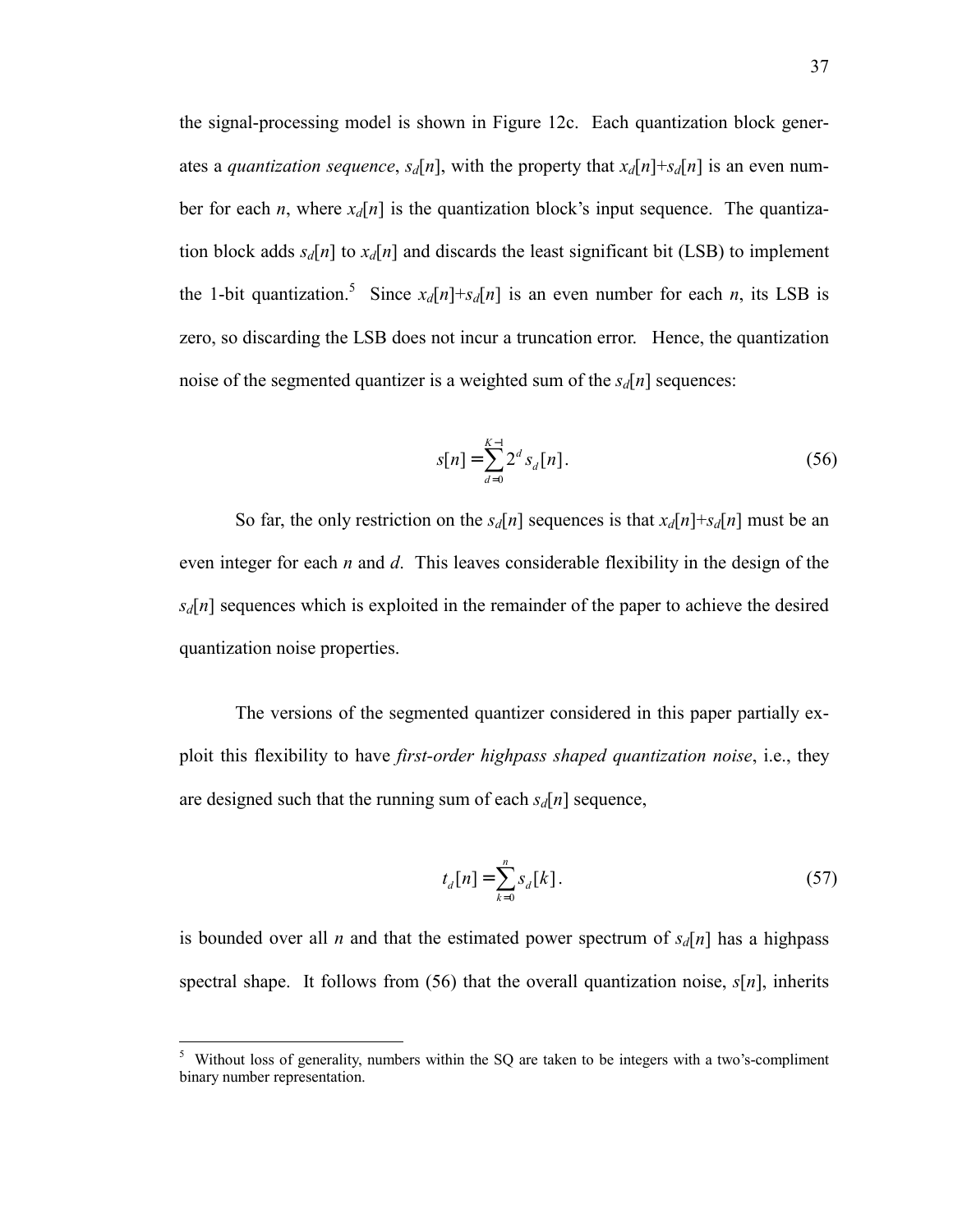the spectral shape of the  $s_d[n]$  sequences, and similarly that the running sum of the quantization noise,

$$
t[n] = \sum_{d=0}^{K-1} 2^d t_d[n],
$$
\n(58)

is bounded.

The restriction to first-order highpass shaped quantization noise still leaves flexibility in the design of the  $s_d[n]$  sequences. This flexibility is exploited in the remainder of the paper to ensure that  $s^p[n]$  for  $p = 1, 2, ..., h_s$ , and  $t^p[n]$  for  $p = 1, 2, ...,$  $h_t$  are free of spurious tones, where  $h_s$  and  $h_t$  are positive integers. By definition, if  $s^p[n]$  and  $t^p[n]$  contain spurious tones at a frequency  $\omega_n$ , then (54) and (55), respectively, are expected to be unbounded in probability at  $\omega = \omega_n$  as  $L \rightarrow \infty$ . Therefore, to establish that there are no spurious tones in either  $s^p[n]$  or  $t^p[n]$ , it is sufficient to show that (54) and (55) are bounded in probability for all  $|\omega| \leq \pi$  as  $L \rightarrow \infty$ . A spurious tone at  $\omega = 0$  is just a dc offset, so this case is excluded from consideration. Theorems 1 and 2 in the next section present sufficient conditions on the  $s_d[n]$  sequences for (54) and (55) to be bounded in probability for every  $L \ge 1$  and  $0 < |\omega| \le \pi$ , thereby ensuring the absence of spurious tones in  $s^p[n]$  and  $t^p[n]$ .

C. Example Segmented Quantizer and Appearance of Spurious Tones

As shown in [28], first-order highpass quantization noise is achieved with quantization blocks that implement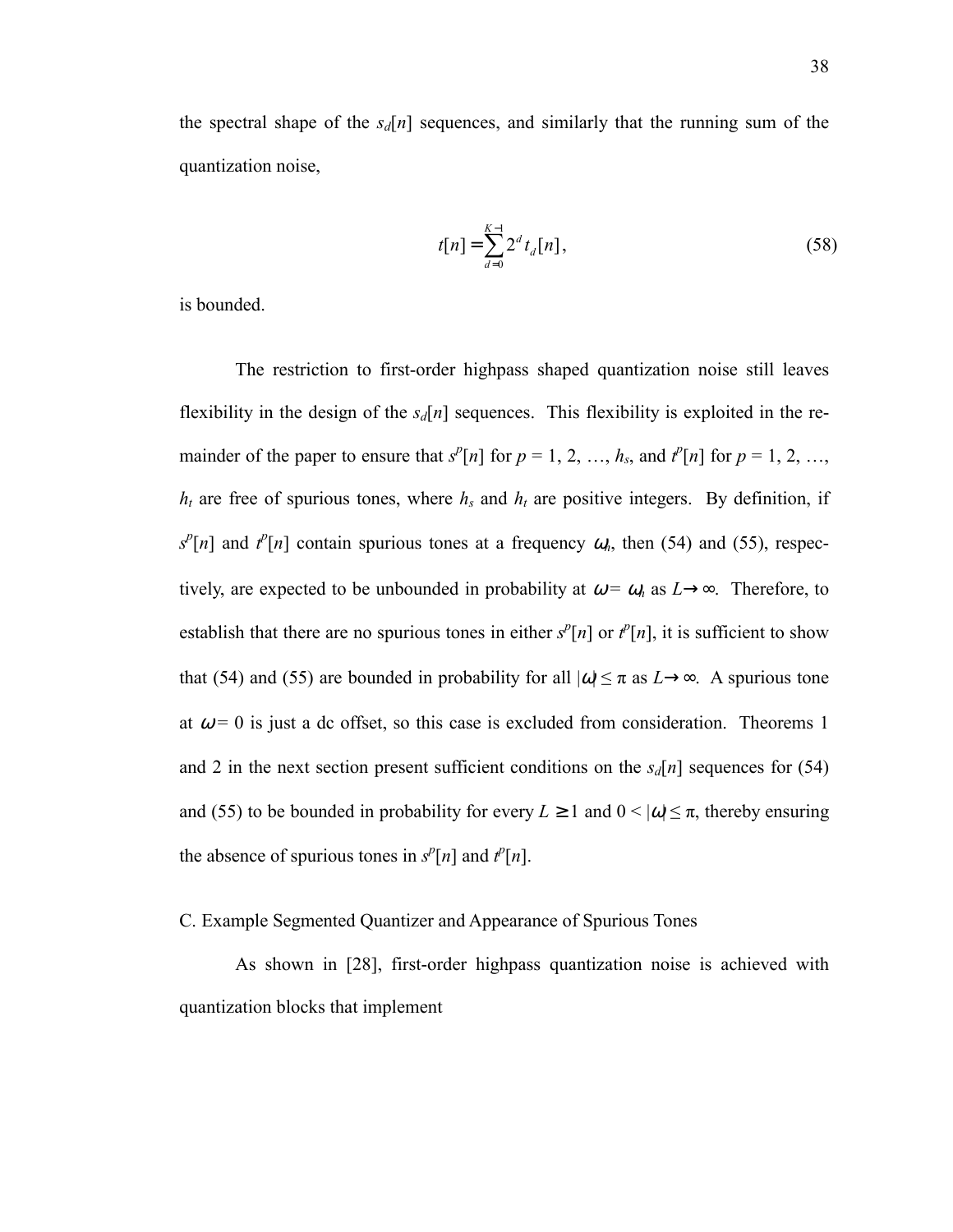$$
s_d[n] = \begin{cases} 0, & x_d[n] = \text{even} \\ r_d[n], & x_d[n] = \text{odd}, & t_d[n-1] = 0 \\ 1, & x_d[n] = \text{odd}, & t_d[n-1] = -1 \\ -1, & x_d[n] = \text{odd}, & t_d[n-1] = 1 \end{cases}
$$
(59)

where  $r_d[n]$  is an independent random sequence that takes on the values 1 and  $-1$  with equal probability. The results presented in [29] imply that neither  $s_d[n]$  nor  $t_d[n]$  contain spurious tones. Therefore,  $s[n]$  and  $t[n]$  inherit these properties provided the  $r_d[n]$ sequences for  $d = 0, ..., K-1$  are independent. This is demonstrated by the estimated power spectra shown in Figure 13 which correspond to a simulated segmented quantizer with  $K = 16$ ,  $x_0[n] = 2457$ , and quantization blocks that implement (59).



**Figure 13: Estimated power spectra of the quantization noise and its running sum for the SQ presented in Section II.** 

However, if the quantization noise or its running sum is subjected to non-linear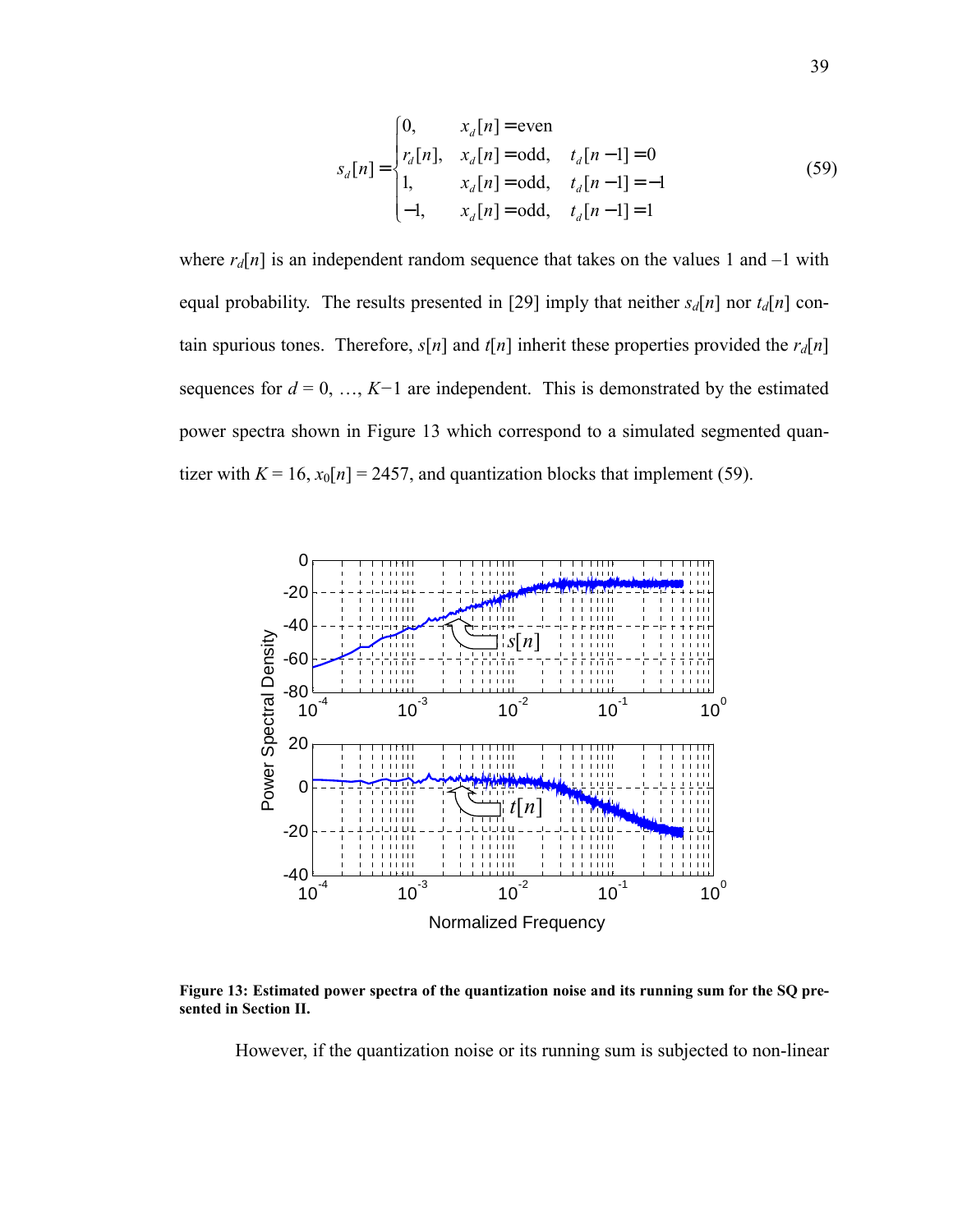distortion, spurious tones can be induced. For instance, Figure 14 shows the estimated power spectrum of  $t^2[n]$  for the simulation example described above. Discrete spikes are evident in the plot, and it can be shown that the spikes grow without bound in proportion to the periodogram length. Therefore, the spikes represent spurious tones. The presence of spurious tones implies that subjecting *t*[*n*] to second-order distortion is sufficient to induce spurious tones even though  $t[n]$  is known to be free of spurious tones.



**Figure 14: Estimated power spectra of the square of the running sum of the quantization noise for the SQ presented in Section II.** 

The spur generation mechanism can be understood by considering the first quantization block. Suppose the input to the segmented quantizer is an odd-valued constant and  $t_0[n-1] = 0$  for some value of *n*. Then (59) implies that  $(s_0[n], s_0[n+1])$  is either (−1, 1) or (1, −1) depending on the polarity of  $r_0[n]$ . It follows from (57) that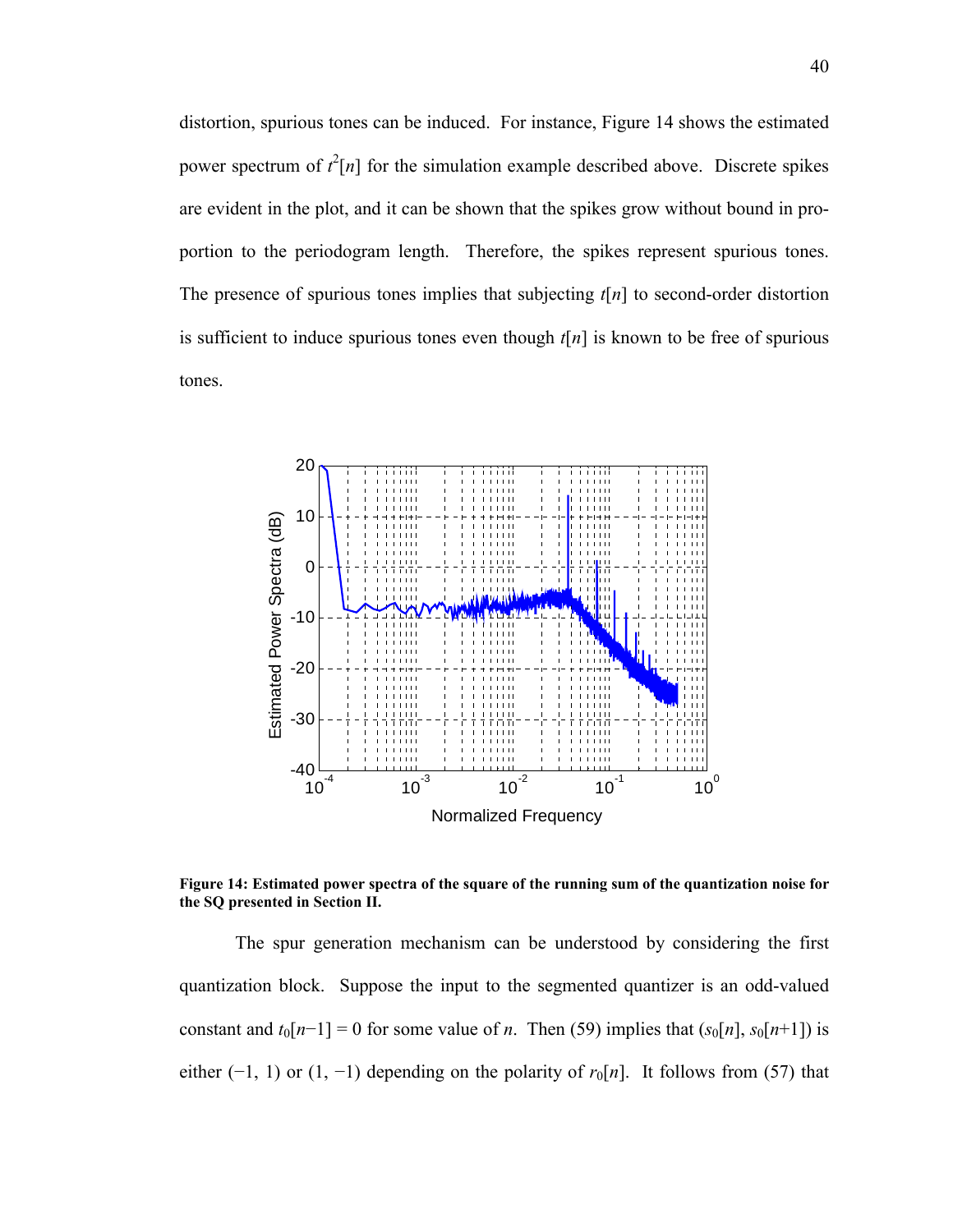$(t_0[n], t_0[n+1])$  is either (−1, 0) or (1, 0), and, by induction,  $t_0[n]$  has the form {…, 0,  $\pm 1, 0, \pm 1, 0, \pm 1, 0, \ldots$ }. Therefore,  $t_0^2[n]$  has the form {..., 0, 1, 0, 1, 0, 1, 0, ...} which is periodic. A similar, but more involved analysis can be used to show that the  $t_d^2[n]$  sequences for  $d > 0$  also contain periodic components. These periodic components cause the spurious tones visible in Figure 3.

## III.THEORY FOR TONE-FREE QUANTIZATION SEQUENCES

It is assumed throughout the remainder of the paper that the input to the quantizer,  $x_0[n]$ , is integer-valued and deterministic sequence for  $n = 0, 1, \ldots$ , and that the segmented quantizer is designed such that the following properties are satisfied:

**Property 1:**  $x_{d+1}[n] = (s_d[n] + x_d[n])/2$  is integer-valued for  $n = 0, 1, ...,$  and  $d = 0, 1,$ …, *K* − 1.

**Property 2:** there exists a positive constant *B* such that  $|t_d[n]| \leq B$ , for  $n = 0, 1, 2, ...$ .

**Property 3:**  $t_d[0] = 0$ , and

$$
t_d[n] = f(t_d[n-1], r_d[n], o_d[n])
$$
\n(60)

where *f* is a deterministic, memoryless function,  $\{r_d[n], d = 0, 1, \ldots,$ *K*−1,  $n = 1, 2, ...$ } is a set of independent identically distributed (iid) random variables, and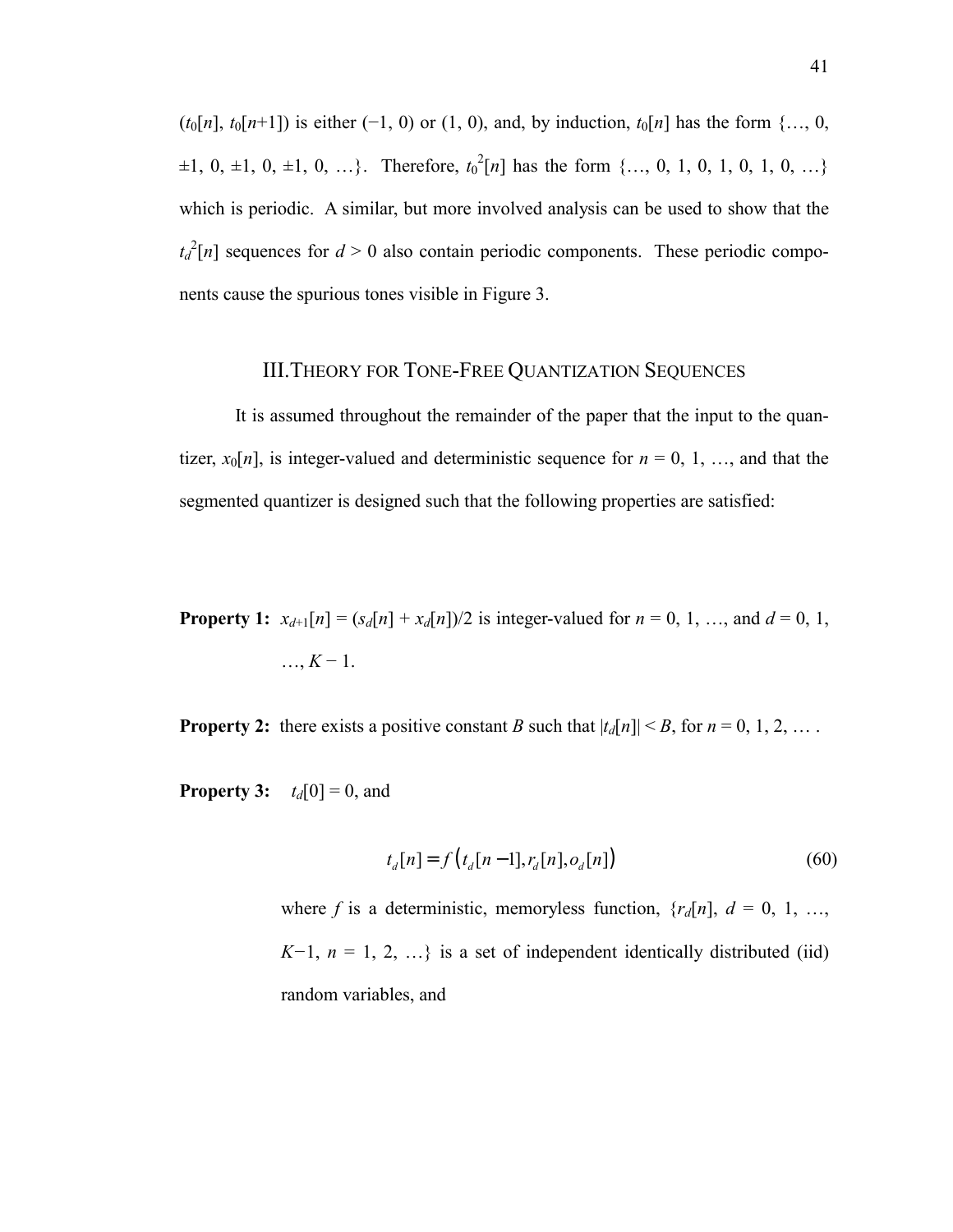$$
o_d[n] = x_d[n] \text{ mod } 2 = \begin{cases} 1, & \text{if } x_d[n] \text{ is odd,} \\ 0, & \text{if } x_d[n] \text{ is even,} \end{cases}
$$
(61)

is called the *parity sequence* of the  $d<sup>th</sup>$  quantization block.

Property 1 and the assumption that  $x_0[n]$  is integer-valued imply that  $s_d[n]$  is an even integer when  $x_d[n]$  is even, and an odd integer otherwise. Therefore, (57) implies that  $t_d[n]$  is integer-valued, and Property 2 further implies that it is restricted to a finite set of values. Let  $T_1, T_2, ..., T_N$  denote these values. Therefore, the function,  $f$ , in Property 3 takes on values restricted to the set  $\{T_1, T_2, ..., T_N\}$ .

It follows from Properties 1, 2, and 3 that  $x_{d+1}[n]$ ,  $s_d[n]$ , and  $t_d[n]$ , for  $d = 0, 1$ , …, *K−*1, and *n* = 1, 2, …, depend only on the set of iid random variables {*rd*[*n*], *d* = 0, 1, …, *K−*1, *n* = 0, 1, 2, …} and the deterministic segmented quantizer input sequence,  ${x<sub>0</sub>[n]$ ,  $n = 1, 2, ...,$ . Therefore, the sample description space of the underlying probability space is the set of all possible values of the random variables  $\{r_d[n], d = 0, 1,$ …, *K−*1, and *n* = 0, 1, 2, …}.

Equation (57) implies that

$$
s_d[n] = t_d[n] - t_d[n-1].
$$
 (62)

Therefore, it follows from Property 1 that

$$
x_d[n] = (t_{d-1}[n] - t_{d-1}[n-1] + x_{d-1}[n])/2,
$$
\n(63)

for  $1 \le d \le K$ . Recursively substituting (63) into itself and applying (61) yields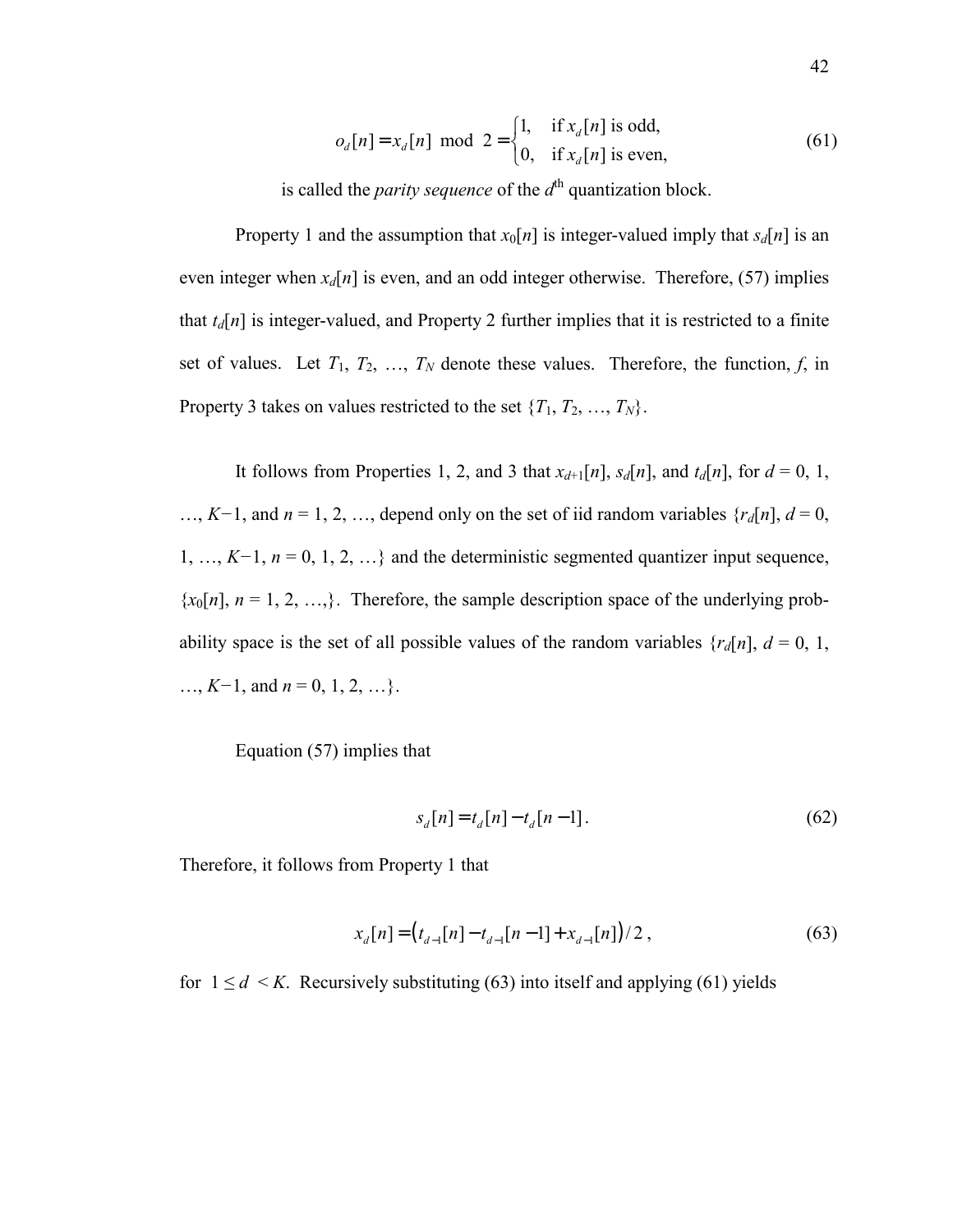$$
o_d[n] = \frac{1}{2} \left[ x_0[n] + \sum_{k=0}^{d-1} 2^{-k} \left( t_k[n] - t_k[n-1] \right) \right] \bmod 2.
$$
 (64)

Recursively substituting (60) into itself implies that for any integer  $n > 0$ ,

$$
t_d[n] = g_n(r_d[n], r_d[n-1], \dots, r_d[1], o_d[n], o_d[n-1], \dots, o_d[1])
$$
\n(65)

where  $g_n$  is a deterministic, memoryless function. Similarly, for any pair of integers  $n_2$  $> n_1 > 0$ , recursively substituting (60) into itself  $m = n_2 - n_1 - 1$  times implies that

$$
t_d[n_2] = h_m(t_d[n_1], r_d[n_1+1], r_d[n_1+2], \dots, r_d[n_2], o_d[n_1+1], o_d[n_1+2], \dots, o_d[n_2]) \quad (66)
$$

where  $h_m$  is a deterministic, memoryless function.

Repeatedly substituting (64) into (65) to eliminate the variables  $\{o_d[n], \ldots,$  $o_d[1]$ } and then recursively substituting the result into itself to eliminate the variables  ${t_k[m], k = 0, ..., d-1, m = 1, ..., n}$  shows that  $t_d[n]$  is a random variable that depends only on  $x_0[n]$  (which is deterministic), and the random variables  $\{r_k[m], k = 0, 1, \ldots, n\}$ ..., *d*,  $m = 1, 2, ..., n$ . This in conjunction with (64) implies that  $o_d[n]$  is a random variable that depends only on  $x_0[n]$ , and the random variables  $\{r_k[m], k = 0, 1, ..., d-1\}$ ,  $m = 1, 2, ..., n$ . In particular since the random sequence  $\{o_d[n], n = 0, 1, 2, ...\}$  does not depend on the random sequence  $\{r_d[n], n = 0, 1, 2, ...\}$  and since all the random variables  $\{r_k[m]$   $d = 0, 1, ..., K-1, n = 0, 1, 2, ...\}$  are statistically independent by Property 3, it follows that  $\{o_d[n], n = 0, 1, 2, \ldots\}$  and  $\{r_d[n], n = 0, 1, 2, \ldots\}$  are statistically independent random sequences. By similar reasoning, the random variable  $t_d[n]$  is statistically independent of the random variables  $\{r_d[m], m=n+1, n+2, \ldots\}$ .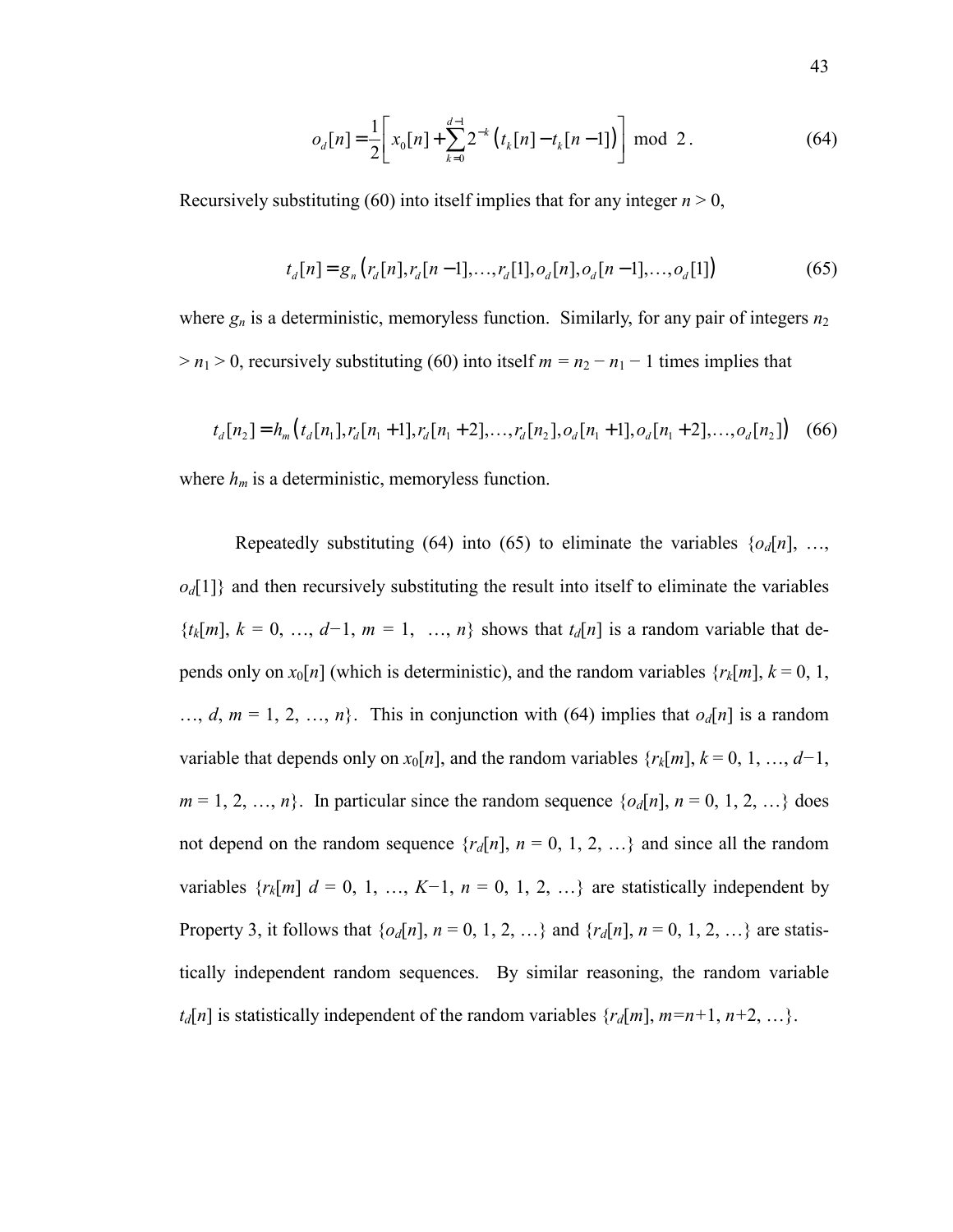Hence, (66) implies that  $t_d[n_2]$  conditioned on the random variables  $t_d[n_1]$ ,  $o_d[n_1+1]$ ,  $o_d[n_1+2]$ , ...,  $o_d[n_2]$  is a function only of the statistically independent random variables  $r_d[n_1], r_d[n_1+1], \ldots, r_d[n_2]$ . By definition, for  $i \neq j$  the random variables  ${r_i[n_1], r_i[n_1+1], ..., r_i[n_2]}$  are statistically independent of the random variables  $\{r_j[n_1], r_j[n_1+1], \ldots, r_j[n_2]\}$ . Therefore, for  $i \neq j$  the random variables  $t_i[n_2]$  and  $t_j[n_2]$ conditioned on  $t_i[n_1]$ ,  $t_j[n_1]$ ,  $o_i[n_1+1]$ ,  $o_i[n_1+2]$ , …,  $o_i[n_2]$ ,  $o_j[n_1+1]$ ,  $o_j[n_1+2]$ , …,  $o_j[n_2]$ are statistically independent. Consequently, for any positive real numbers  $p_0, \ldots, p_{K-1}$ ,

$$
E\left[\prod_{j=0}^{K-1} t_j^{p_j}[n_2]|t_d[n_1], o_d[n]; d = 0, ..., K-1, n = n_1 + 1, ..., n_2\right]
$$
  
\n
$$
= \prod_{j=0}^{K-1} E\left[t_j^{p_j}[n_2]|t_d[n_1], o_d[n]; d = 0, ..., K-1, n = n_1 + 1, ..., n_2\right]
$$
  
\n
$$
= \prod_{j=0}^{K-1} E\left[t_j^{p_j}[n_2]|t_j[n_1], o_j[n]; n = n_1 + 1, ..., n_2\right],
$$
\n(67)

where the second equality follows from (60) and the independence of the  $\{r_d[n], n = 1,$ 2, …, sequences for  $d = 0, ..., K - 1$ . This implies that the pmf of the random variable  $t_i[n_2]$  conditioned on  $t_i[n_1]$ ,  $o_i[n_1+1]$ ,  $o_i[n_1+2]$ , ...,  $o_i[n_2]$  is independent of any additional conditioning by  $t_i[n_1], o_i[n_1+1], o_i[n_1+2], ..., o_i[n_2]$  for  $i \neq j$ .

The statistical independence of  $o_d[n]$  and  $r_d[n]$  together with (60) imply that  ${t_d[n]}$ ,  $n = 0, 1, ...$  is a discrete-valued Markov random sequence conditioned on the sequence  $\{o_d[n], n = 0, 1, ...\}$ . Whenever  $x_d[n]$  is odd the one-step state transition matrix for  $t_d[n]$  is given by

$$
\mathbf{A}_{o} = \left[ P \left\{ t_{d}[n] = T_{j} \mid t_{d}[n-1] = T_{i}, o_{d}[n] = 1 \right\} \right]_{N \times N} . \tag{68}
$$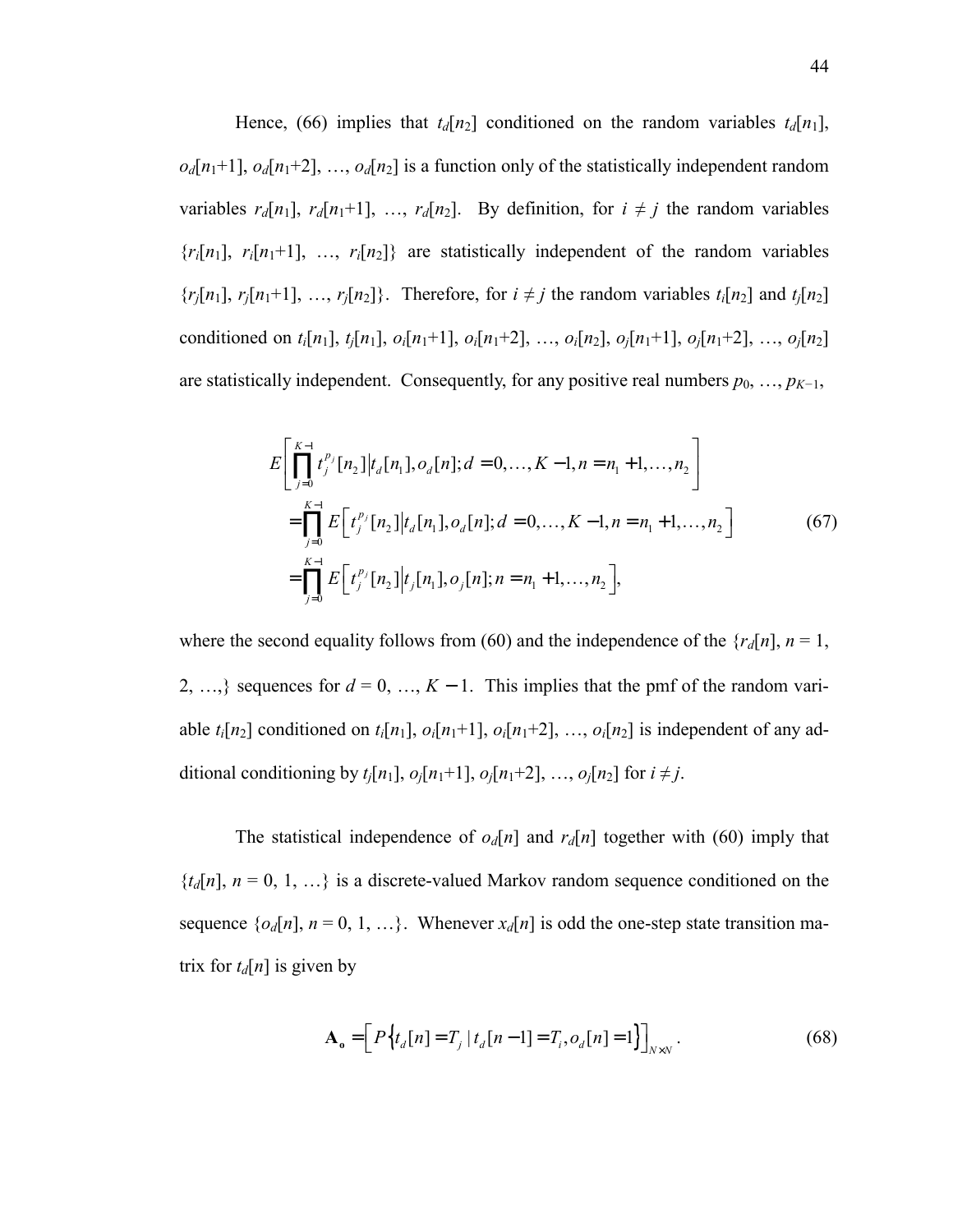Similarly, whenever  $x_d[n]$  is even the one-step state transition matrix for  $t_d[n]$  is given by

$$
\mathbf{A}_{e} = \left[ P \left\{ t_{d} [n] = T_{j} \mid t_{d} [n-1] = T_{i}, o_{d} [n] = 0 \right\} \right]_{N \times N} . \tag{69}
$$

The function *f* in Property 3 is independent of *n* and *d*, so neither matrix is a function of *n* and *d*.

Equation (62) implies that each possible value of  $s_d[n]$  is given by  $T_j - T_i$  for some pair of integers *i* and *j*,  $1 \le i, j \le N$ , so

$$
P\left\{s_d[n] = T_j - T_i | t_d[n-1] = T_i, o_d[n] = 1\right\} = P\left\{t_d[n] = T_j | t_d[n-1] = T_i, o_d[n] = 1\right\}.
$$
 (70)

Given that  $t_d[n]$  is restricted to *N* possible values,  $s_d[n]$  is restricted to *N'* possible values where  $N' \le N^2$ . With identical reasoning to that used to proceed from (63) to (67), it follows that

$$
E\left[\prod_{j=0}^{K-1} s_j^{p_j}[n_2]|t_0[n_1],\ldots,t_{K-1}[n_1],o_d[n];d=0,\ldots,K-1,n=n_1+1,\ldots,n_2\right]
$$
  
= 
$$
\prod_{j=0}^{K-1} E\left[s_j^{p_j}[n_2]|t_j[n_1],o_j[n];n=n_1+1,\ldots,n_2\right].
$$
 (71)

Given that  $\{t_d[n], n = 0, 1, ...\}$  is a discrete-valued Markov random sequence conditioned on the sequence  $\{o_d[n], n = 0, 1, ...\}$ , the conditional probability mass function (pmf) of  $t_d[n_2]$  given  $t_d[n_1]$  and  $o_d[n]$  is equal to the conditional pmf of  $t_d[n_2]$  given  $t_d[n_1]$ ,  $t_d[n_1-1]$  and  $o_d[n]$ . Therefore, (62) implies that (71) is equivalent to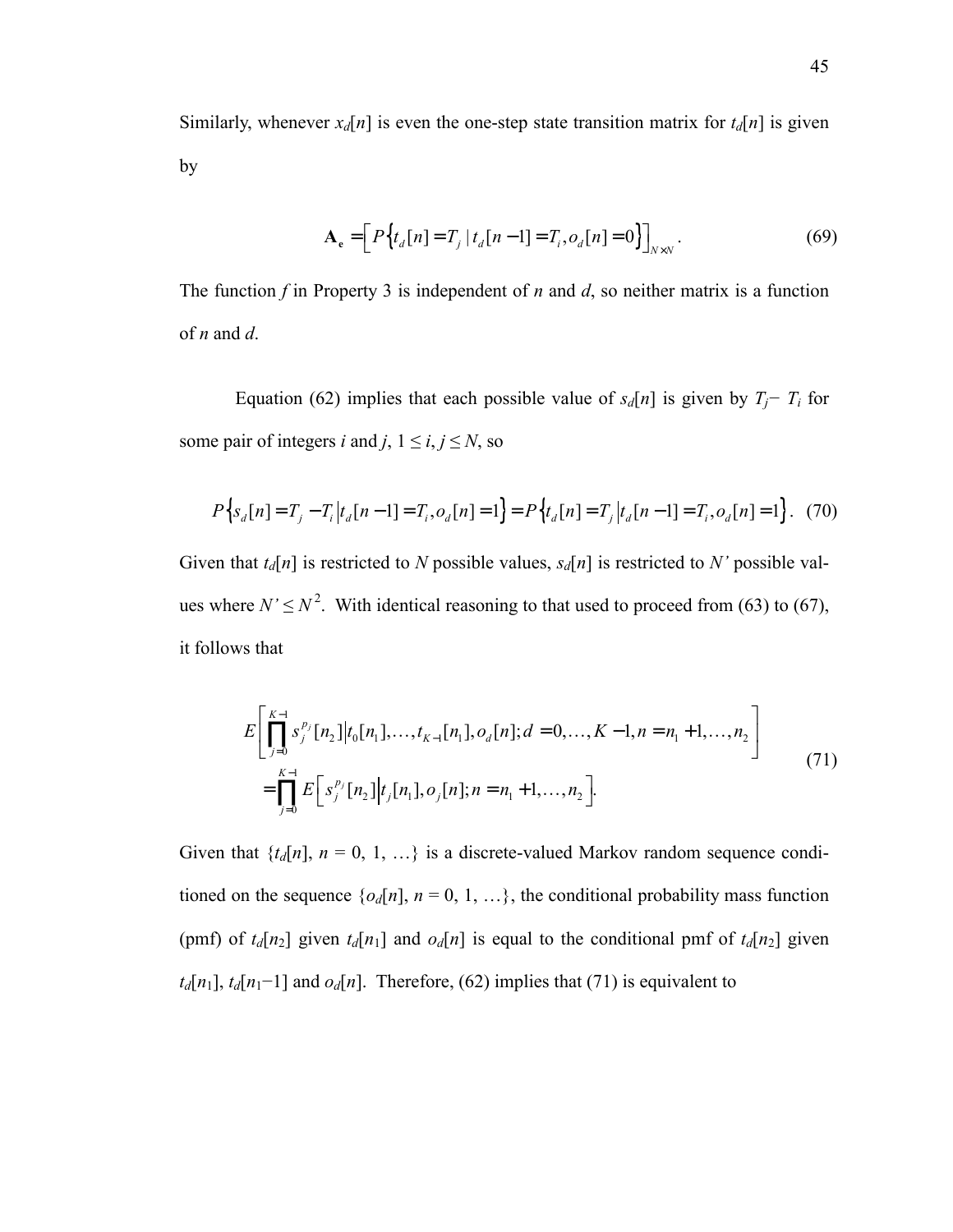$$
E\left[\prod_{j=0}^{K-1} s_j^{p_j}[n_2]|s_0[n_1],\ldots,s_{K-1}[n_1],t_0[n_1],\ldots,t_{K-1}[n_1],o_d[n];\right]
$$
  
\n
$$
d=0,\ldots,K-1,n=n_1+1,\ldots,n_2\right]=\prod_{j=0}^{K-1} E\left[s_j^{p_j}[n_2]|t_j[n_1],o_j[n];n=n_1+1,\ldots,n_2\right]
$$
\n(72)

The following definitions are used by the theorems presented below. In analogy to the matrices **Ao** and **Ae**, let

$$
\mathbf{S}_{o} = \left[ P \left\{ s_d[n] = S_j \mid t_d[n-1] = T_i, o_d[n] = 1 \right\} \right]_{N \times N'} , \tag{73}
$$

and

$$
\mathbf{S}_{e} = \left[ P \left\{ s_d[n] = S_j \middle| t_d[n-1] = T_i, o_d[n] = 0 \right\} \right]_{N \times N'}, \tag{74}
$$

where  $\{S_i, 1 \le i \le N'\}$  is the set of all possible values of  $s_d[n]$ . Property 3 ensures that neither matrix is a function of *n* and *d*. It follows from (70) that each non-zero element of  $S_0$  or  $S_e$  is equal to an element in  $A_0$  or  $A_e$ , respectively. For example, if  $S_k$  =  $T_j - T_i$ , then the element in the *i*th row and *k*th column of  $S_0$  is equal to the element in the *i*th row and *j*th column of **Ao**. In this fashion, once **Ao** and **Ae** are known, **So** and **Se** can be deduced.

Let

$$
\mathbf{1} \triangleq \begin{bmatrix} 1 \\ \vdots \\ 1 \end{bmatrix}, \qquad \mathbf{t}^{(p)} \triangleq \begin{bmatrix} (T_1)^p \\ \vdots \\ (T_N)^p \end{bmatrix}, \qquad \text{and} \qquad \mathbf{s}^{(p)} \triangleq \begin{bmatrix} (S_1)^p \\ \vdots \\ (S_N)^p \end{bmatrix}. \tag{75}
$$

Suppose a sequence of vectors,  $\mathbf{b}[n] = [b_1[n], ..., b_N[n]]^T$  converges to a constant vector, *b***1**, as *n*→∞. Then the convergence is said to be *exponential* if there exist con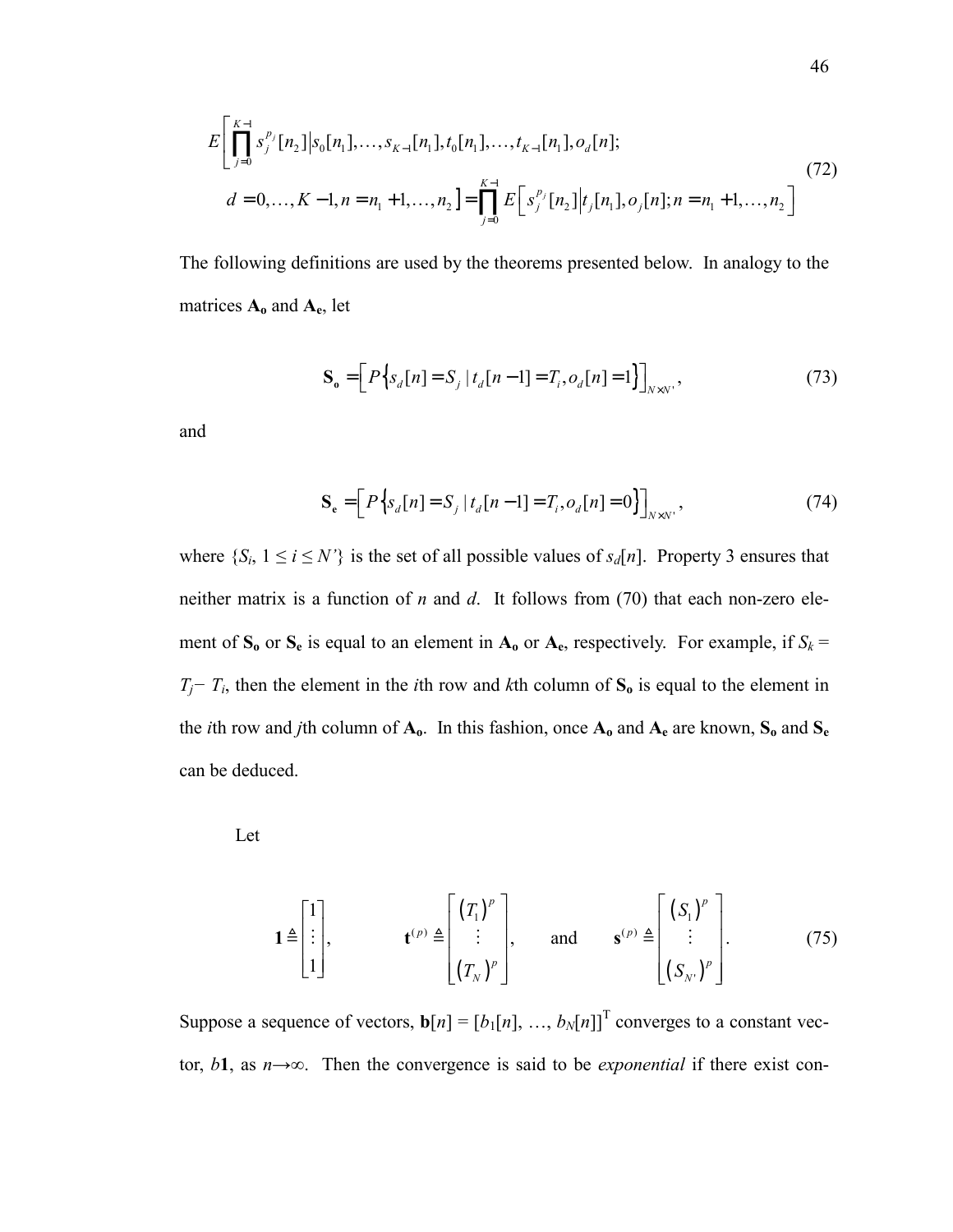stants  $C \ge 0$  and  $0 \le \alpha < 1$  such that

$$
|b_i[n] - b| \le C\alpha^n \tag{76}
$$

for all  $1 \le i \le N$  and  $n \ge 0$ .

**Theorem 1:** Suppose that the state transition matrices  $A_e$  and  $A_o$  satisfy

$$
\mathbf{A}_{\mathbf{e}}\mathbf{A}_{\mathbf{0}} = \mathbf{A}_{\mathbf{0}}\mathbf{A}_{\mathbf{e}},\tag{77}
$$

and there exists an integer  $h_t \geq 1$  such that for each positive integer  $p \leq h_t$ 

$$
\lim_{n \to \infty} \mathbf{A}_{\mathbf{e}}^n \mathbf{t}^{(p)} = b_p \mathbf{1}, \quad \text{and} \quad \lim_{n \to \infty} \mathbf{A}_{\mathbf{e}}^n \mathbf{t}^{(p)} = b_p \mathbf{1}
$$
 (78)

where  $b_p$  is a constant and the convergence of both vectors is exponential. Then for every  $L \geq 1$ ,

$$
E[I_{t^p,L}(\omega)] \le C(\omega) < \infty \tag{79}
$$

for each  $0 < |\omega| \le \pi$ . Moreover, the bound *C*( $\omega$ ), which is independent of *L*, is uniform in  $\omega$  for all  $0 \leq \varepsilon \leq |\omega| \leq \pi$ .

By Markov's Inequality [30], this immediately leads to,

**Corollary 1:** Under the assumptions of Theorem 1,  $I_{t^p, L}(\omega)$  is bounded in probability for all  $L \ge 1$  and for each  $\omega$  satisfying  $0 \le |\omega| \le \pi$ .

**Proof of Theorem 1:** The expectation of  $I_{t^p, L}(\omega)$  can be expressed as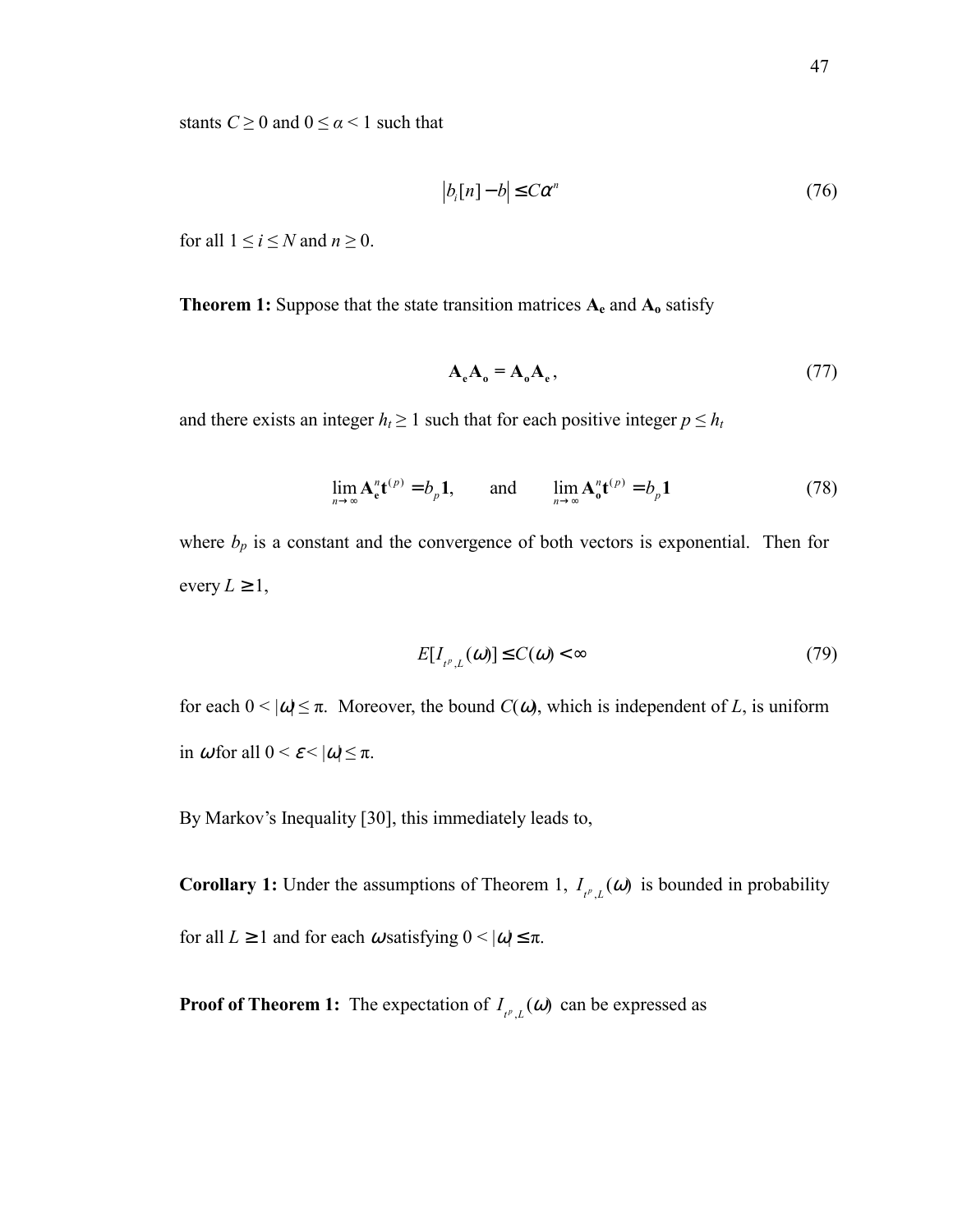$$
E[I_{t^p,L}(\omega)] = \frac{1}{L} \sum_{n_1=0}^{L-1} \sum_{n_2=0}^{L-1} E[t^p[n_1]t^p[n_2]] e^{-j\omega(n_1 - n_2)}
$$
  
\n
$$
= \frac{1}{L} \sum_{n_1=0}^{L-1} E[t^{2p}[n]] + \frac{1}{L} \sum_{n_1=0}^{L-1} \sum_{n_2=0}^{L-1} E[t^p[n_1]t^p[n_2]] e^{-j\omega(n_1 - n_2)}.
$$
 (80)  
\n
$$
\triangleq J_1 + J_2
$$

The notation above means that  $J_1$  and  $J_2$  are defined as the first and second terms, respectively, to the left of the  $\triangleq$  symbol. Property 2 states that  $|t_d[n]| \leq B$ , so it follows from (58) that  $t[n] \leq B_1$  for some finite constant  $B_1$ . Therefore,  $J_1 \leq B_1^{2p}$ . The crux of the proof is showing that there exists a constant  $C_{\mu}$ , positive constants  $D_1$ ,  $D_2$ , and a constant  $0 < \alpha < 1$  such that for  $n_1 \neq n_2$ 

$$
\left| E\left[t^p[n_1]t^p[n_2] - C_{t^p}\right] \right| \le D_1 \alpha^{|n_2 - n_1|} + D_2 \alpha^{n_1},\tag{81}
$$

The proof of (81), which is fairly lengthy, will be given later. Here (81) is used to complete the proof of the theorem. From  $(80)$ ,  $J_2$  can be expressed as

$$
J_2 = \frac{1}{L} \sum_{\substack{n_1=0 \ n_1 \neq n_2}}^{L-1} \sum_{n_2=0}^{L-1} \left( E \left[ t^p [n_1] t^p [n_2] - C_{t^p} \right] \right) e^{-j\omega(n_1 - n_2)} + \frac{1}{L} \sum_{\substack{n_1=0 \ n_1 \neq n_2}}^{L-1} \sum_{n_2=0}^{L-1} C_{t^p} e^{-j\omega(n_1 - n_2)} \n\triangleq J_{2,1} + J_{2,2}.
$$
\n(82)

From (81) it is seen that

$$
|J_{2,1}| \leq \frac{1}{L} \sum_{\substack{n_1=0 \ n_1 \neq n_2}}^{L-1} \sum_{\substack{n_2=0 \ n_1 \neq n_2}}^{L-1} \left( D_1 \alpha^{|n_1 - n_2|} + D_2 \alpha^{n_1} \right)
$$
  

$$
\leq \frac{D_1}{L} \sum_{\substack{n_1=0 \ n_2=0}}^{L-1} \sum_{n_2=0}^{L-1} \alpha^{|n_1 - n_2|} + D_2 \sum_{n_1=0}^{L-1} \alpha^{n_1}
$$
  

$$
\leq 2 \left( D_1 + D_2 \right) \frac{1 - \alpha^L}{1 - \alpha} \leq 2 \left( D_1 + D_2 \right) \frac{1}{1 - \alpha}
$$
 (83)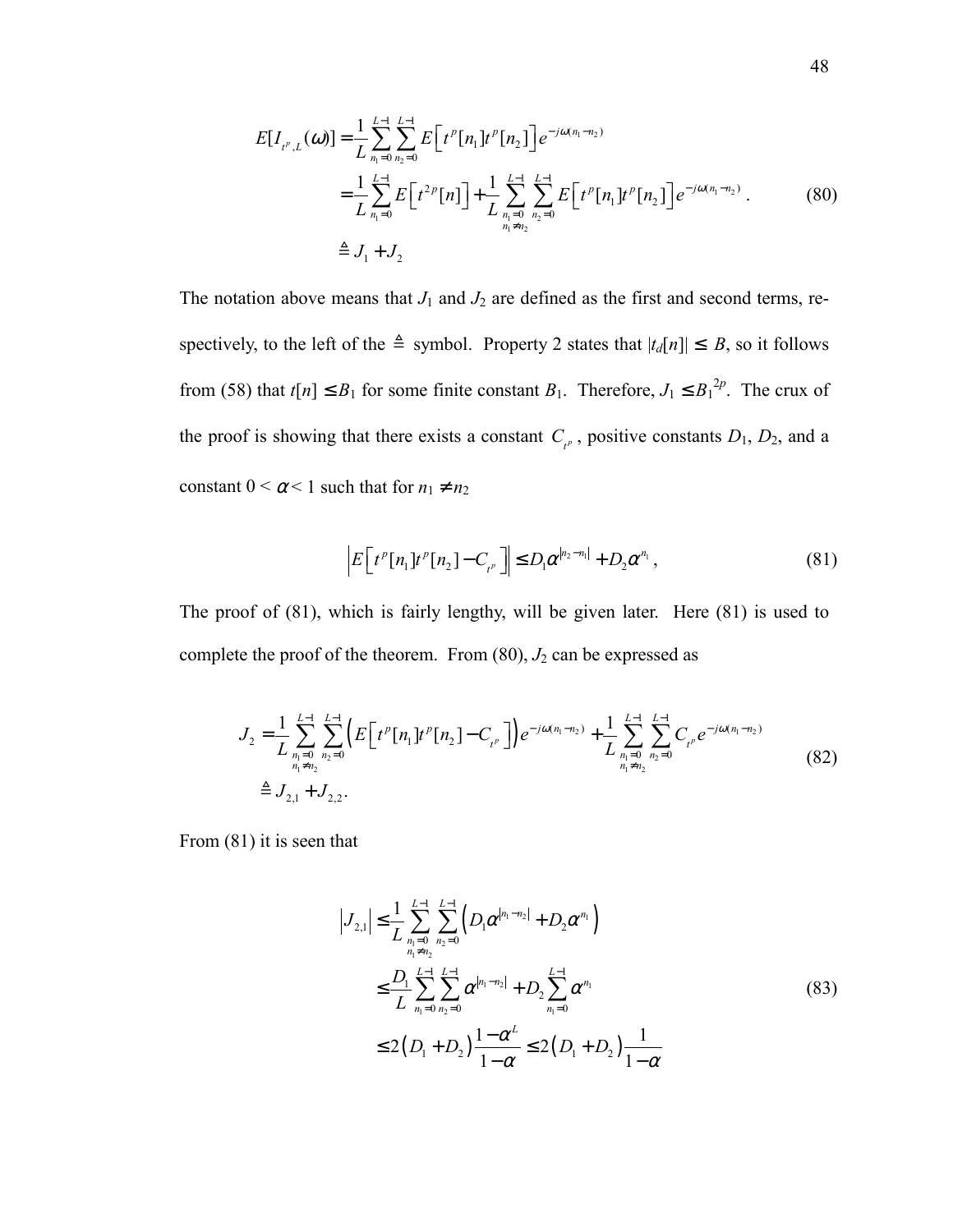and the bound is independent of  $L$ . Similarly,  $J_{2,2}$  can be bounded by

$$
|J_{2,2}| \leq \frac{|C_{t^p}|}{L} \left\| \sum_{n=0}^{L-1} e^{-j\omega n} \right\|^2 - L \right\|
$$
  
\n
$$
\leq \frac{|C_{t^p}|}{L} \left\| \frac{1 - e^{-j\omega L}}{1 - e^{-j\omega}} \right\|^2 - L \left\| = \frac{|C_{t^p}|}{L} \left\| \frac{\sin(\omega L/2)}{\sin(\omega/2)} \right\|^2 - L \right\|.
$$
  
\n
$$
\leq |C_{t^p}| \left( 1 + \frac{1}{\sin^2(\omega/2)} \right).
$$
 (84)

which is finite, independent of *L*, for each  $\omega$  satisfying  $0 < |\omega| \le \pi$ ; the bound is uniform for all  $\omega$  satisfying  $0 \le \varepsilon \le |\omega| \le \pi$  since  $\sin(\omega/2) > \sin(\varepsilon/2)$ . The result of the theorem then follows from (80) through (84).

To establish (81), it suffices to assume that  $n_2 > n_1$ . Using (58),  $E[t^p[n_2]t^p[n_1]]$ can be expressed as

$$
E\left[t^{p}[n_{2}]t^{p}[n_{1}]\right] = \sum_{c_{1}=0}^{K-1} \cdots \sum_{c_{p}=0}^{K-1} \sum_{d_{1}=0}^{K-1} \cdots \sum_{d_{p}=0}^{K-1} 2^{c_{1}+\cdots+c_{p}+d_{1}+\cdots+d_{p}} E\left[\prod_{i=1}^{p} t_{c_{i}}[n_{2}]\prod_{j=1}^{p} t_{d_{j}}[n_{1}]\right].
$$
 (85)

It is seen that the above expression is a finite sum of terms of the form

$$
Q(n_1, n_2) = E\left[\prod_{j=0}^{K-1} \left(t_j^{p_j}[n_2]t_j^{q_j}[n_1]\right)\right],
$$
\n(86)

where  $p_j$  and  $q_j$  are positive integers less than or equal to  $p$ . It thus suffices to establish a bound for  $Q(n_1, n_2)$  of the form

$$
|Q(n_1, n_2) - C_3| \le C_1 \alpha^{n_2 - n_1} + C_2 \alpha^{n_1} .
$$
 (87)

The right side of (86) is computed by conditional expectation as follows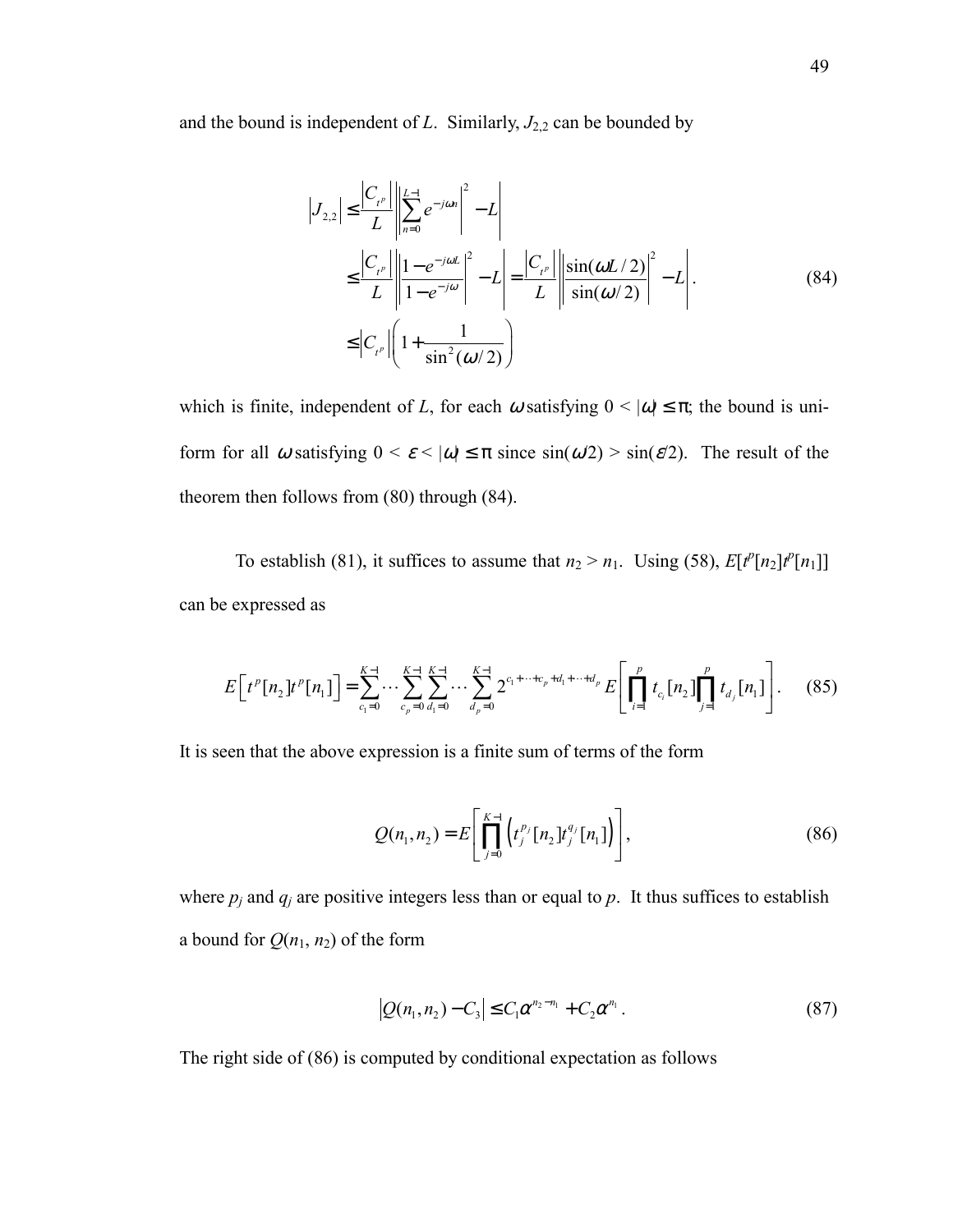$$
Q(n_1, n_2)
$$
  
=  $E\left\{\prod_{i=0}^{K-1} t_i^{p_i} [n_1] E\left(\prod_{j=0}^{K-1} t_j^{q_j} [n_2] \Big| t_a[n_1], o_a[n], d = 0, 1, ..., K-1, n = n_1 + 1, ..., n_2\right)\right\}.$  (88)

Substituting (67) into the inner conditional expectation of (88) yields

$$
Q(n_1, n_2) = E\left\{ \prod_{j=0}^{K-1} \left( t_j^{p_j} [n_1] E\left[ t_j^{q_j} [n_2] \middle| t_j [n_1], o_j[n], n = n_1 + 1, \dots, n_2 \right] \right) \right\}
$$
(89)

Since  $\{t_d[n], n = 0, 1, ...\}$  is a Markov process for any given parity sequence,  $\{o_d[n] = o_{d,n}, n = 0, 1, \ldots\}$  where  $o_{d,n} \in \{0,1\}$ , it follows from (68) and (69) that the *m*-step state transition matrix corresponding to  $t_d[n]$  from time *n* to time  $n + m$  can be written as

$$
\mathbf{A}_d[n,m] = \prod_{k=n+1}^{n+m} \left[ \mathbf{A}_o o_{d,k} + \mathbf{A}_e \left( 1 - o_{d,k} \right) \right],\tag{90}
$$

where  $A_d[n, m]$  is an *N*×*N* matrix with elements of the form

$$
P\left\{t_d[n+m] = T_j \Big| t_d[n] = T_i, o_d[n+1] = o_{d,n+1}, o_d[n+2] = o_{d,n+2}, \dots, o_d[n+m] = o_{d,n+m} \right\}.
$$
 (91)

Since  $o_{d,n}$  is either 1 or 0 for each *n*, (77) can be used to write (90) as

$$
\mathbf{A}_{d}[n,m] = \mathbf{A}_{e}^{y_{m}} \mathbf{A}_{o}^{m-y_{m}} = \mathbf{A}_{o}^{m-y_{m}} \mathbf{A}_{e}^{y_{m}}, \quad \text{where} \quad y_{m} = \sum_{k=n+1}^{n+m} o_{d,k}. \quad (92)
$$

By definition,  $y_m \ge m/2$  or  $m - y_m \ge m/2$  depending on the given parity sequence. It follows from the exponential convergence of (78) that there exists positive numbers  $C_{p,e}$  and  $C_{p,o}$  and positive numbers  $\alpha_{p,e}$  and  $\alpha_{p,o}$  less than unity such that each element of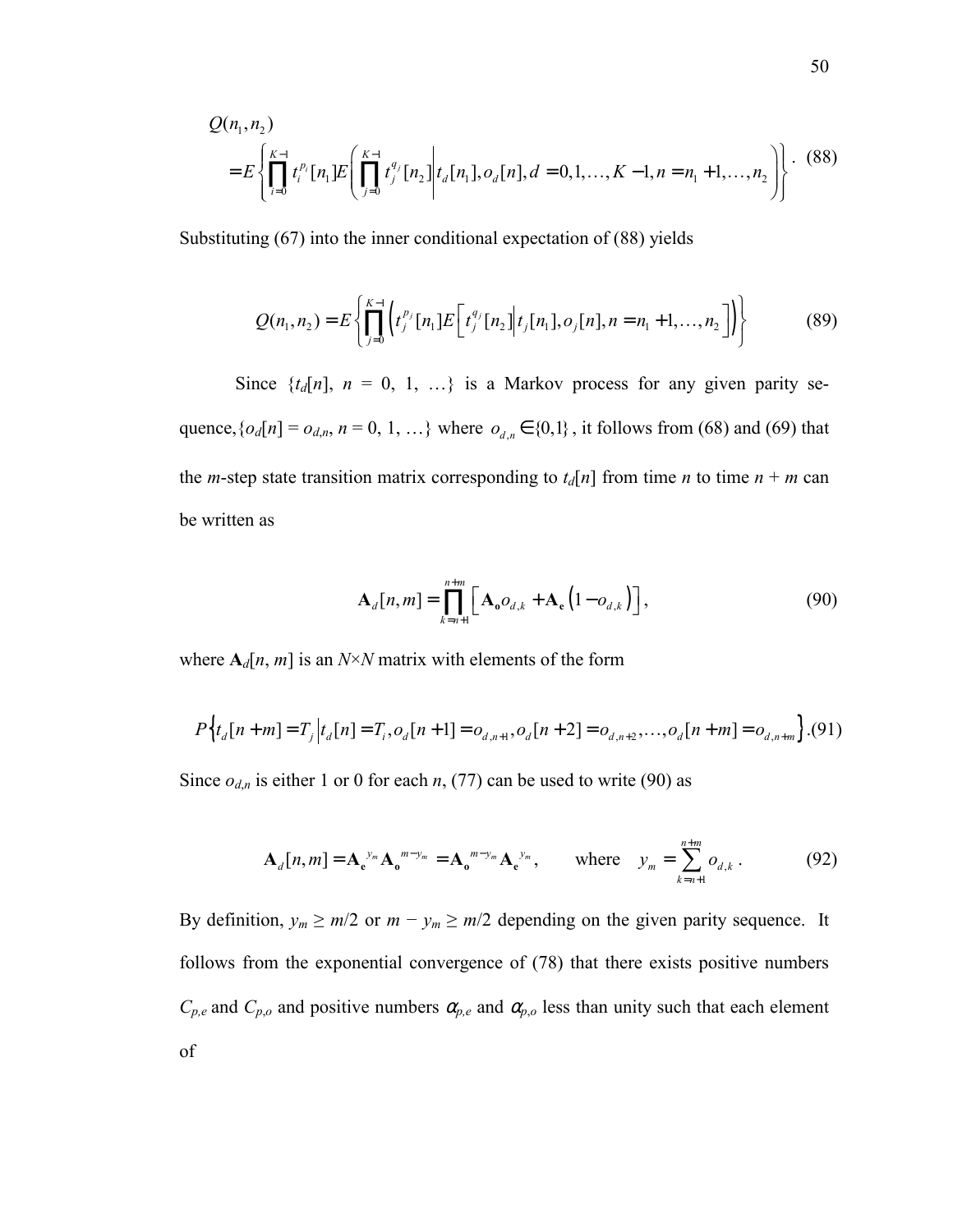$$
\mathbf{A}_{e}^{y_{m}}\mathbf{t}^{(p)}-b_{p}\mathbf{1}
$$
 (93)

is less than  $C_{p,e} \alpha_{p,e}^{m/2}$  for  $y_m \ge m/2$ , and each element of

$$
\mathbf{A}_{o}^{m-y_{m}}\mathbf{t}^{(p)}-b_{p}\mathbf{1}
$$
 (94)

is less than  $C_{p,o}\alpha_{p,o}^{m/2}$  for  $m - y_m \ge m/2$ .

The matrices  $A_0^{m-y_m}$  and  $A_e^{y_m}$  are stochastic matrices, so  $A_0^{m-y_m}1 = 1$ ,  $A_e^{y_m}1 = 1$ and

$$
\mathbf{A}_{\mathbf{o}}^{m-y_m} \left( \mathbf{A}_{\mathbf{e}}^{y_m} \mathbf{t}^{(p)} - b_p \mathbf{1} \right) = \mathbf{A}_{\mathbf{o}}^{m-y_m} \mathbf{A}_{\mathbf{e}}^{y_m} \mathbf{t}^{(p)} - b_p \mathbf{1},\tag{95}
$$

$$
\mathbf{A}_{e}^{y_{m}}\left(\mathbf{A}_{o}^{m-y_{m}}\mathbf{t}^{(p)}-b_{p}\mathbf{1}\right)=\mathbf{A}_{e}^{y_{m}}\mathbf{A}_{o}^{m-y_{m}}\mathbf{t}^{(p)}-b_{p}\mathbf{1}.
$$
 (96)

Since the elements of the vectors in (93) and (94) are exponentially bounded, the same must be true for the vectors in (95) and (96). From (92) it follows that the right side of either (95) or (96) is equal to

$$
\mathbf{A}_d[n,m]\mathbf{t}^{(p)} - b_p \mathbf{1} \,. \tag{97}
$$

Therefore, in general each element of (97) has a magnitude less than  $C\alpha^{m/2}$  where *C*=max { $C_{g,e}$ ,  $C_{g,o}$ } and  $\alpha$ =max { $\alpha_{g,e}$ ,  $\alpha_{g,o}$ }, which implies that

$$
E[t_d^p[n+m]|t_d[n], o_d[n+j] = o_{d,n+j}, j = 1,...,m] \to b_p
$$
\n(98)

as  $m \to \infty$  uniformly in *n* where the convergence is also exponential. This result is independent of the given deterministic sequence  $\{o_{d,n}, n = 0, 1, ...\}$ , so it implies that

$$
E\left[t_d^p[n+m]|t_d[n], o_d[n+j], j=1,\ldots,m\right] \to b_p \tag{99}
$$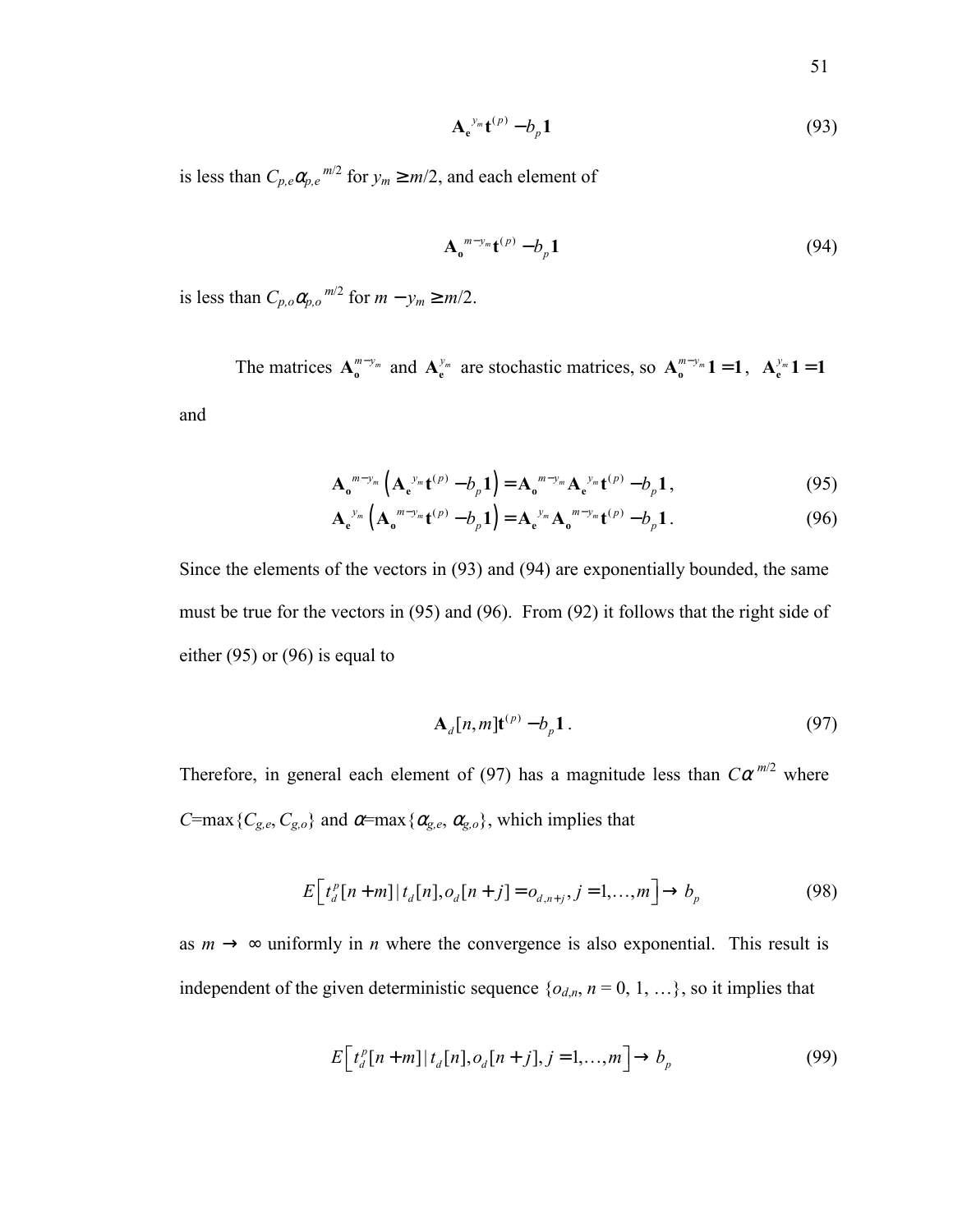*almost surely* as  $m \rightarrow \infty$  uniformly in *n* where the convergence is also exponential.

Thus, the inner conditional expectation in (89) converges exponentially to  $b_{r_i}$ as  $n_2 - n_1 \rightarrow \infty$  with probability one so that

$$
Q(n_1, n_2) \to \prod_{j=0}^{K-1} b_{q_j} E\left\{\prod_{i=0}^{K-1} t_i^{p_i} [n_1]\right\}.
$$
 (100)

More precisely, the exponential convergence of (100) implies that for every  $n_2 > n_1$ 

$$
\left| E\left[t_j^{q_j}[n_2] | t_j[n_1], o_j[n], n = n_1 + 1, \dots, n_2\right] - b_{q_j} \right| \le C(q_j) \alpha^{n_2 - n_1} \,. \tag{101}
$$

with probability one where  $C(q_j)$  is a constant that depends on  $q_j$ . For every  $n_2 > n_1$ 

$$
\left| Q(n_1, n_2) - \prod_{j=0}^{K-1} b_{q_j} E\left\{ \prod_{i=0}^{K-1} t_i^{p_i} [n_1] \right\} \right|
$$
  
\n
$$
\leq E \left\{ \prod_{j=0}^{K-1} \left| t_j [n_1] \right|^{p_j} \left| E\left[ t_j^{q_j} [n_2] \right] | t_j [n_1], o_j [n], n = n_1 + 1, ..., n_2 \right] - b_{q_j} \right| \right\}.
$$
  
\n
$$
\leq \prod_{j=0}^{K-1} C(q_j) B^{p_j} \alpha^{n_2 - n_1} \triangleq C_1 \alpha^{n_2 - n_1}
$$
 (102)

where *B* is given from Property 2. By similar reasoning, it can be established that

$$
\left| \mathcal{E} \left\{ \prod_{j=0}^{K-1} t_j^{q_j} [n_1] \right\} - \prod_{j=0}^{K-1} b_{q_j} \right| \le C_2 \alpha^{n_1} \tag{103}
$$

Hence, the above two bounds imply there exist positive constants  $C_1$  and  $C_2$  such that for all  $n_2 > n_1$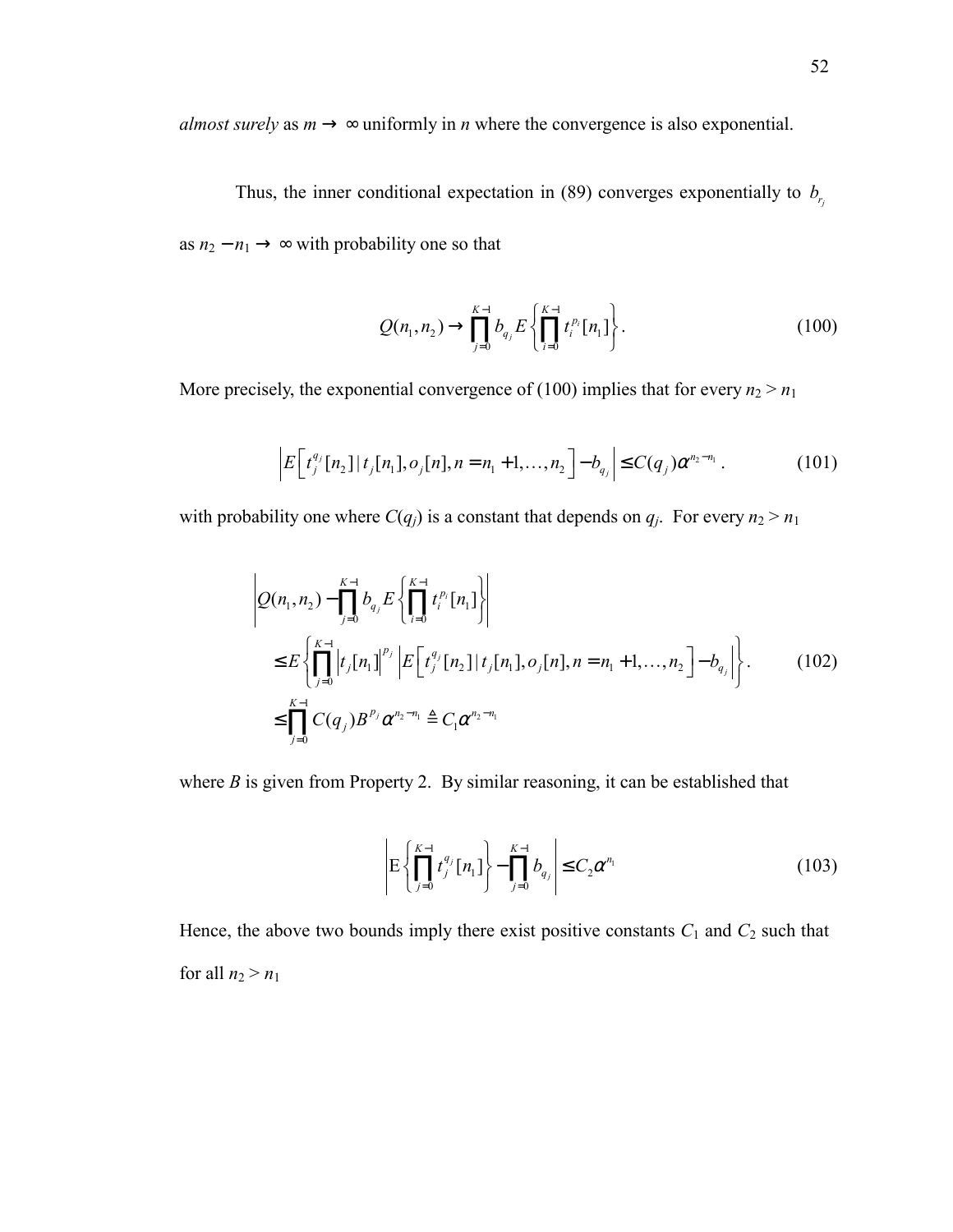$$
\left| Q(n_1, n_2) - \prod_{i=0}^{K-1} b_{p_i} \prod_{j=0}^{K-1} b_{q_j} \right|
$$
\n
$$
\leq \left| Q(n_1, n_2) - E \left\{ \prod_{i=0}^{K-1} t_i^{p_i} [n_1] \right\} \prod_{j=0}^{K-1} b_{q_j} \right| + \left| E \left\{ \prod_{i=0}^{K-1} t_i^{p_i} [n_1] \right\} \prod_{j=0}^{K-1} b_{q_j} - \prod_{i=0}^{K-1} b_{p_i} \prod_{j=0}^{K-1} b_{q_j} \right|.
$$
\n(104)

Consequently, there exists a constant *C*3 such that

$$
|Q(n_1, n_2) - C_3| \le C_1 \alpha^{n_2 - n_1} + C_2 \alpha^{n_1}
$$
 (105)

which is of the required form.

 $\blacksquare$ 

**Theorem 2:** Suppose that the state transition matrices **Ae** and **Ao** satisfy

$$
\mathbf{A}_{\mathbf{e}}\mathbf{A}_{\mathbf{0}} = \mathbf{A}_{\mathbf{0}}\mathbf{A}_{\mathbf{e}},\tag{106}
$$

and there exists an integer  $h_s \geq 1$  such that for each positive integer  $p \leq h_s$ , the sequence transition matrices **Se** and **So** satisfy

$$
\lim_{n \to \infty} \mathbf{A}_{e}^{n} \mathbf{S}_{e} \mathbf{s}^{(p)} = \lim_{n \to \infty} \mathbf{A}_{e}^{n} \mathbf{S}_{o} \mathbf{s}^{(p)} = \lim_{n \to \infty} \mathbf{A}_{o}^{n} \mathbf{S}_{e} \mathbf{s}^{(p)} = \lim_{n \to \infty} \mathbf{A}_{o}^{n} \mathbf{S}_{o} \mathbf{s}^{(p)} = c_{p} \mathbf{1},
$$
\n(107)

where  $c_p$  is a constant and the convergence of all vectors are exponential. Then for every  $L \geq 1$ ,

$$
E[I_{s^p,L}(\omega)] \le D(\omega) < \infty \tag{108}
$$

for each  $0 < |\omega| \le \pi$ . Moreover, the bound  $D(\omega)$ , which is independent of *L*, is uniform in  $\omega$  for all  $0 \leq \varepsilon \leq |\omega| \leq \pi$ .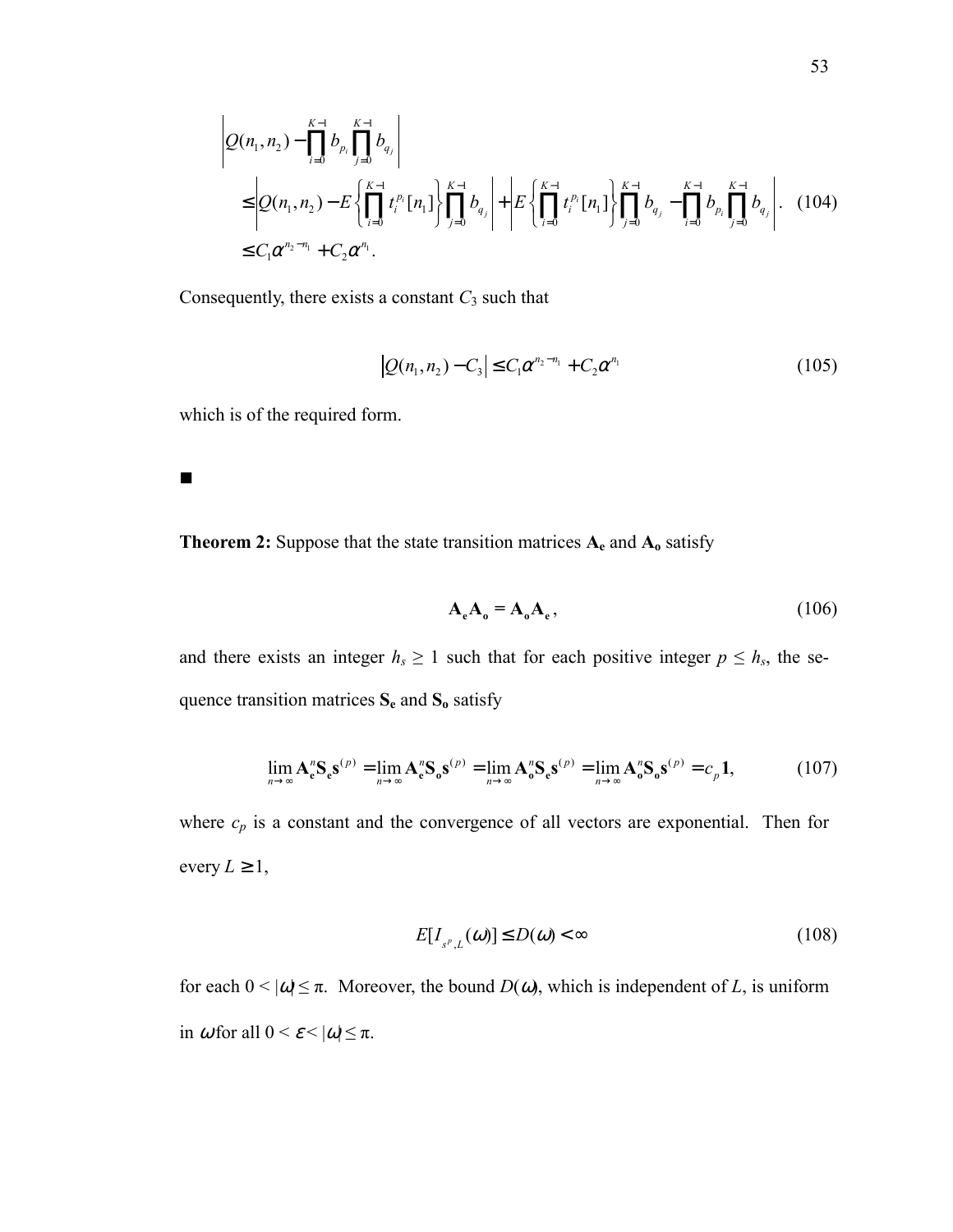By Markov's Inequality, this immediately leads to,

**Corollary 2:** Under the assumptions of Theorem 2,  $I_{s^p,L}(\omega)$  is bounded in probability for all  $L \ge 1$  and for each  $\omega$  satisfying  $0 \le |\omega| \le \pi$ .

**Proof of Theorem 2:** The proof is similar to that of Theorem 1, so only the non-trivial differences with respect to the proof of Theorem 1 are presented.

Similarly to the proof of Theorem 1, it is necessary to show that

$$
E\Big[s_d^p[n+m]|t_d[n], o_d[n+j], j=1,\ldots,m\Big] \to c_p
$$
\n(109)

almost surely as  $m \to \infty$  uniformly in *n* where the convergence is also exponential. With this result and  $s_d[n]$ ,  $c_p$ , and (72) playing the roles of  $t_d[n]$ ,  $b_p$ , and (67) in the proof of Theorem 1, respectively, the proof of Theorem 2 is almost identical that of Theorem 1. Therefore, it is sufficient to prove (109).

Since the random variables  $t_d[n-1]$  and  $o_d[n]$  are statistically independent, for any given parity sequence,  $\{o_d[n] = o_{d,n}, n = 0, 1, \ldots\}$  where  $o_{d,n} \in \{0,1\}$ , it follows from (73), (74), and (91) that

$$
S_{d}[n, m+1] = A_{d}[n, m] \Big[ S_{o} o_{d, n+m+1} + S_{e} \Big( 1 - o_{d, n+m+1} \Big) \Big], \tag{110}
$$

where  $S_d[n, m+1]$  is an  $N \times N'$  matrix with elements of the form

$$
P\Big\{s_d[n+m+1] = S_j\Big|t_d[n] = T_i, o_d[n+1] = o_{d,n+1}, \dots, o_d[n+m+1] = o_{d,n+m+1}\Big\}, \quad (111)
$$

where  $i$  is the row index and  $j$  is the column index. By similar reasoning to that used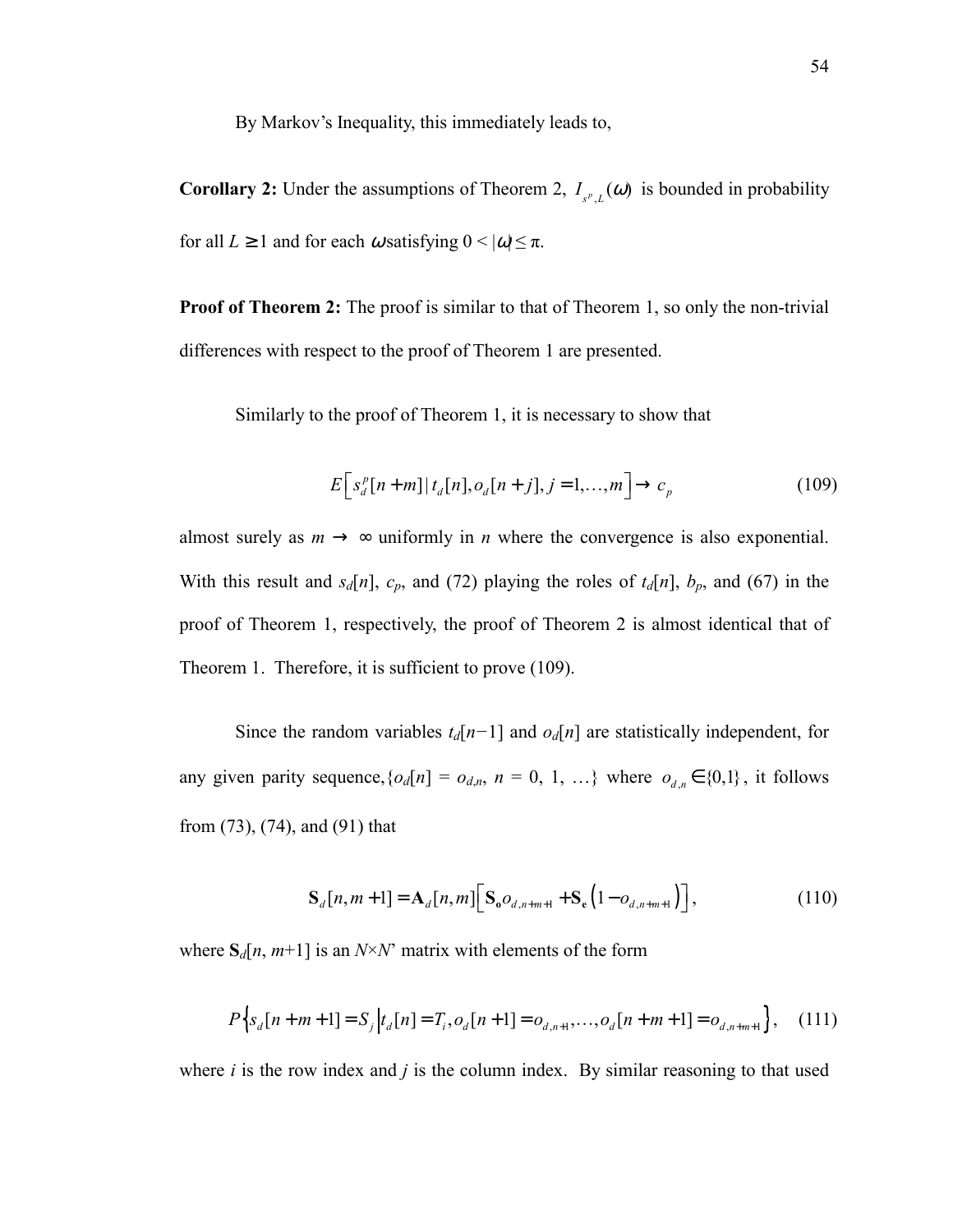in the proof of Theorem 1, (106) and (107) together imply that there exists a positive number *D* and a positive number  $\beta$  less than unity such that each element of the vector

$$
S_d[n, m+1]s^{(p)} - c_p 1, \qquad (112)
$$

has a magnitude less than  $D \cdot \beta^{m/2}$ . Thus, (112) implies that

$$
E\Big[s_d^p[n+m]|t_d[n], o_d[n+j] = o_{d,n+j}, j=1,\dots,m\Big] \to c_p
$$
\n(113)

as  $m \to \infty$  uniformly in *n* where the convergence is also exponential. This result is independent of the given deterministic sequence  $\{o_{d,n}, n = 0, 1, ...\}$ , so it implies that (109) holds almost surely as  $m \rightarrow \infty$  uniformly in *n* where the convergence is also exponential.

# IV. A SEGMENTED QUANTIZER THAT SATISFIES THEOREMS 1 AND 2 A. Verification of Example Matrices

Matrices **Ae**, **Ao**, **Se**, and **So** which can be used with the segmented quantizer to generate quantized sequences and satisfy the conditions of Theorems 1 and 2 for  $h_t = 3$ and  $h_s = 5$  are presented in this section.

For a state  $t_d[n]$  whose possible values are  $\{-2, -1, 0, 1, 2\}$ , define

$$
\mathbf{t}^{(p)} = \begin{bmatrix} (-2)^p & (-1)^p & 0 & 1^p & 2^p \end{bmatrix}^T, \tag{114}
$$

and the proposed state transition matrices as

 $\blacksquare$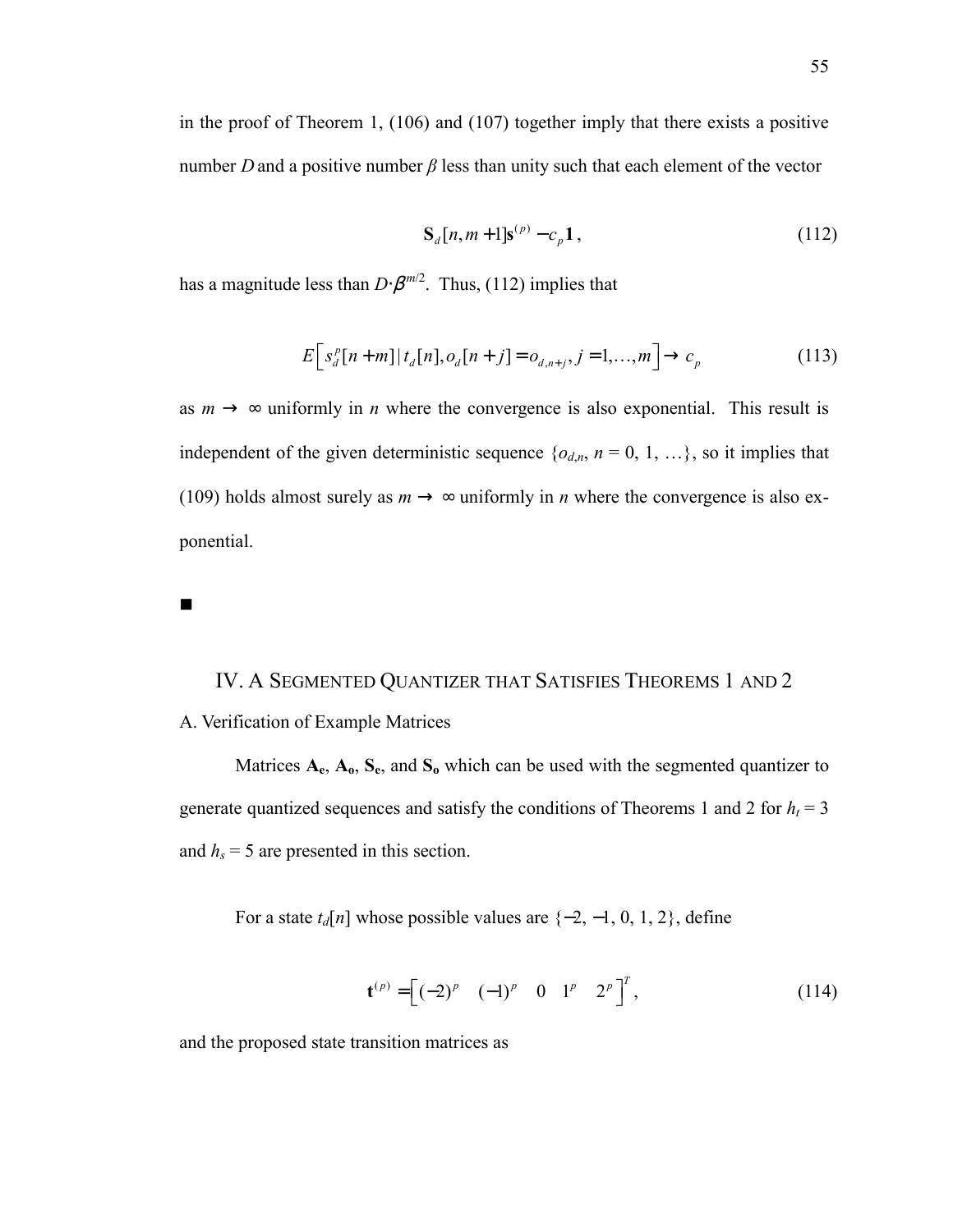$$
\mathbf{A}_{\circ} = \begin{bmatrix} 0 & 3/4 & 0 & 1/4 & 0 \\ 3/16 & 0 & 3/4 & 0 & 1/16 \\ 0 & 1/2 & 0 & 1/2 & 0 \\ 1/16 & 0 & 3/4 & 0 & 3/16 \\ 0 & 1/4 & 0 & 3/4 & 0 \end{bmatrix}, \text{ and } \mathbf{A}_{\circ} = \begin{bmatrix} 1/4 & 0 & 3/4 & 0 & 0 \\ 0 & 5/8 & 0 & 3/8 & 0 \\ 1/8 & 0 & 3/4 & 0 & 1/8 \\ 0 & 3/8 & 0 & 5/8 & 0 \\ 0 & 0 & 3/4 & 0 & 1/4 \end{bmatrix}.
$$
 (115)

From (62) all possible  $s_d[n]$  values are  $\{-4, -3, -2, -1, 0, 1, 2, 3, 4\}$ , and further define

$$
\mathbf{s}^{(p)} = \begin{bmatrix} (-4)^p & (-3)^p & (-2)^p & (-1)^p & 0 & 1^p & 2^p & 3^p & 4^p \end{bmatrix}^T. \tag{116}
$$

Applying (70) yields

$$
\mathbf{S}_{\mathbf{o}} = \begin{bmatrix} 0 & 0 & 0 & 0 & 0 & 3/4 & 0 & 1/4 & 0 \\ 0 & 0 & 0 & 3/16 & 0 & 3/4 & 0 & 1/16 & 0 \\ 0 & 0 & 0 & 1/2 & 0 & 1/2 & 0 & 0 & 0 \\ 0 & 1/16 & 0 & 3/4 & 0 & 3/16 & 0 & 0 & 0 \\ 0 & 1/4 & 0 & 3/4 & 0 & 0 & 0 & 0 & 0 \end{bmatrix}
$$
, and  
\n
$$
\mathbf{S}_{\mathbf{e}} = \begin{bmatrix} 0 & 0 & 0 & 0 & 1/4 & 0 & 3/4 & 0 & 0 \\ 0 & 0 & 0 & 0 & 5/8 & 0 & 3/8 & 0 & 0 \\ 0 & 0 & 1/8 & 0 & 3/4 & 0 & 1/8 & 0 & 0 \\ 0 & 0 & 3/8 & 0 & 5/8 & 0 & 0 & 0 & 0 \\ 0 & 0 & 3/4 & 0 & 1/4 & 0 & 0 & 0 & 0 \end{bmatrix}.
$$
 (117)

Multiplying the matrices in either order yields

$$
\mathbf{A}_{e} \mathbf{A}_{o} = \mathbf{A}_{o} \mathbf{A}_{e} = \begin{bmatrix} 0 & 9/16 & 0 & 7/16 & 0 \\ 9/64 & 0 & 3/4 & 0 & 7/64 \\ 0 & 1/2 & 0 & 1/2 & 0 \\ 7/64 & 0 & 3/4 & 0 & 9/64 \\ 0 & 7/16 & 0 & 9/16 & 0 \end{bmatrix},
$$
(118)

so the matrices commute. Direct computation reveals that the eigenvectors of both **Ae**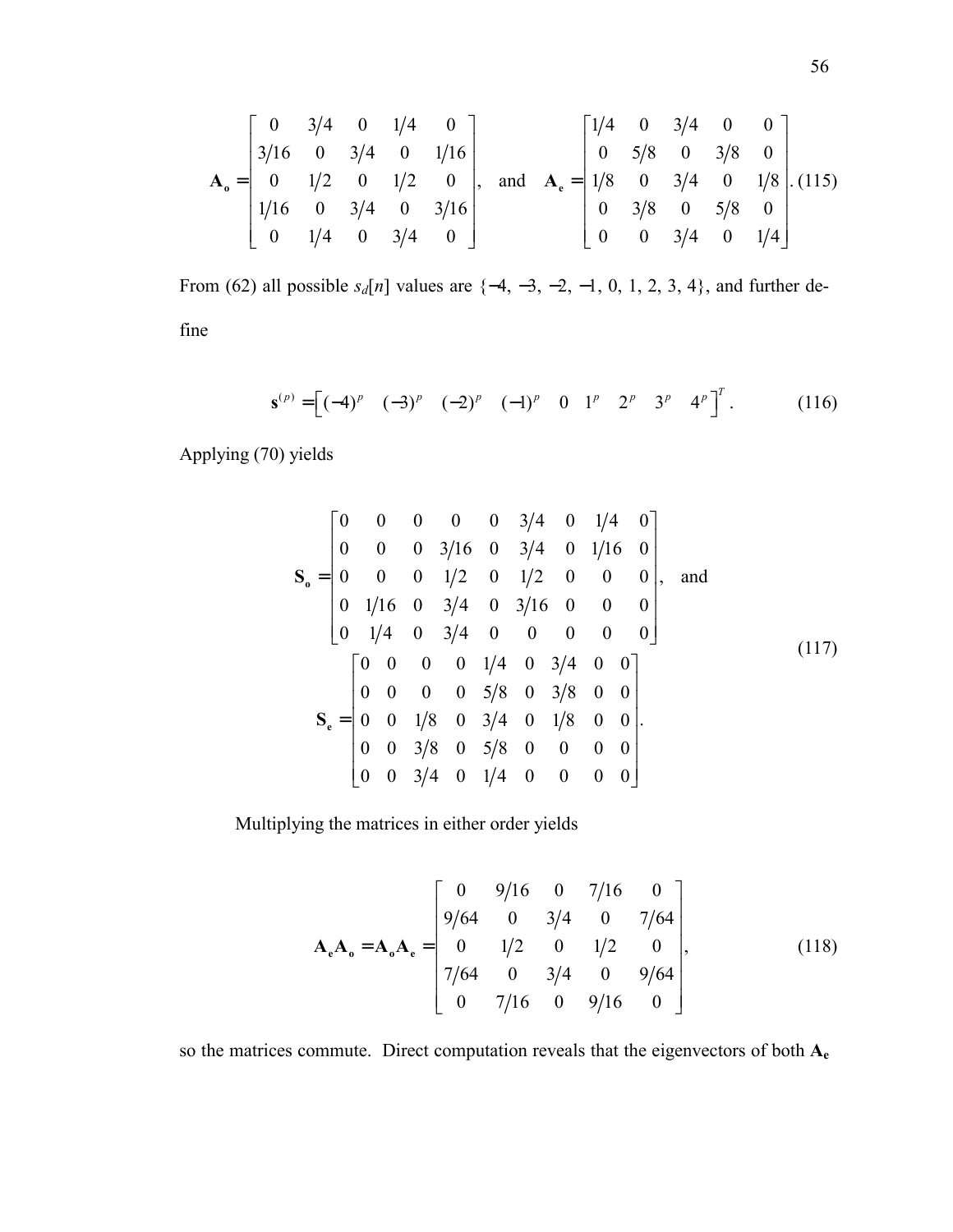and **Ao** are linearly independent, and therefore **Ae** and **Ao** are diagonalizable [31]. Specifically,  $A_e^n = V_e \Lambda_e^n V_e^{-1}$ , where

$$
\mathbf{\Lambda}_{\mathbf{e}}^{n} = \begin{bmatrix} 1 & 0 & 0 & 0 & 0 \\ 0 & 1/4^{n} & 0 & 0 & 0 \\ 0 & 0 & 0 & 0 & 0 \\ 0 & 0 & 0 & 1 & 0 \\ 0 & 0 & 0 & 0 & 1/4^{n} \end{bmatrix}, \quad \mathbf{V}_{\mathbf{e}} = \begin{bmatrix} 1 & 1 & 1 & 0 & 0 \\ 0 & 0 & 0 & 1 & -1 \\ 1 & 0 & -1/3 & 0 & 0 \\ 0 & 0 & 0 & 1 & 1 \\ 1 & -1 & 1 & 0 & 0 \end{bmatrix},
$$
\nand 
$$
\mathbf{V}_{\mathbf{e}}^{-1} = \begin{bmatrix} 1/8 & 0 & 3/4 & 0 & 1/8 \\ 1/2 & 0 & 0 & 0 & -1/2 \\ 3/8 & 0 & -3/4 & 0 & 3/8 \\ 0 & 1/2 & 0 & 1/2 & 0 \\ 0 & -1/2 & 0 & 1/2 & 0 \end{bmatrix},
$$
\n(119)

and  $\mathbf{A}_{o}^{n} = \mathbf{V}_{o} \mathbf{\Lambda}_{o}^{n} \mathbf{V}_{o}^{-1}$ , where

$$
\Lambda_{0}^{n} = \begin{bmatrix} (-1)^{n} & 0 & 0 & 0 & 0 \\ 0 & 1 & 0 & 0 & 0 \\ 0 & 0 & (-1/4)^{n} & 0 & 0 \\ 0 & 0 & 0 & 1/4^{n} & 0 \\ 0 & 0 & 0 & 0 & 0 \end{bmatrix}, \quad \mathbf{V}_{0} = \begin{bmatrix} 1 & 1 & 1 & -1 & 1 \\ -1 & 1 & -1/2 & -1/2 & 0 \\ 1 & 1 & 0 & 0 & -1/3 \\ -1 & 1 & 1/2 & 1/2 & 0 \\ 1 & 1 & -1 & 1 & 1 \end{bmatrix},
$$
\n
$$
\text{and} \quad \mathbf{V}_{0}^{-1} = \begin{bmatrix} 1/16 & -1/4 & 3/8 & -1/4 & 1/16 \\ 1/16 & 1/4 & 3/8 & 1/4 & 1/16 \\ 1/16 & 1/4 & 3/8 & 1/4 & 1/16 \\ -1/4 & -1/2 & 0 & 1/2 & -1/4 \\ -1/4 & -1/2 & 0 & 1/2 & 1/4 \\ 3/8 & 0 & -3/4 & 0 & 3/8 \end{bmatrix}.
$$
\n(120)

By inspection of (119),  $\Lambda_e^n$  converges to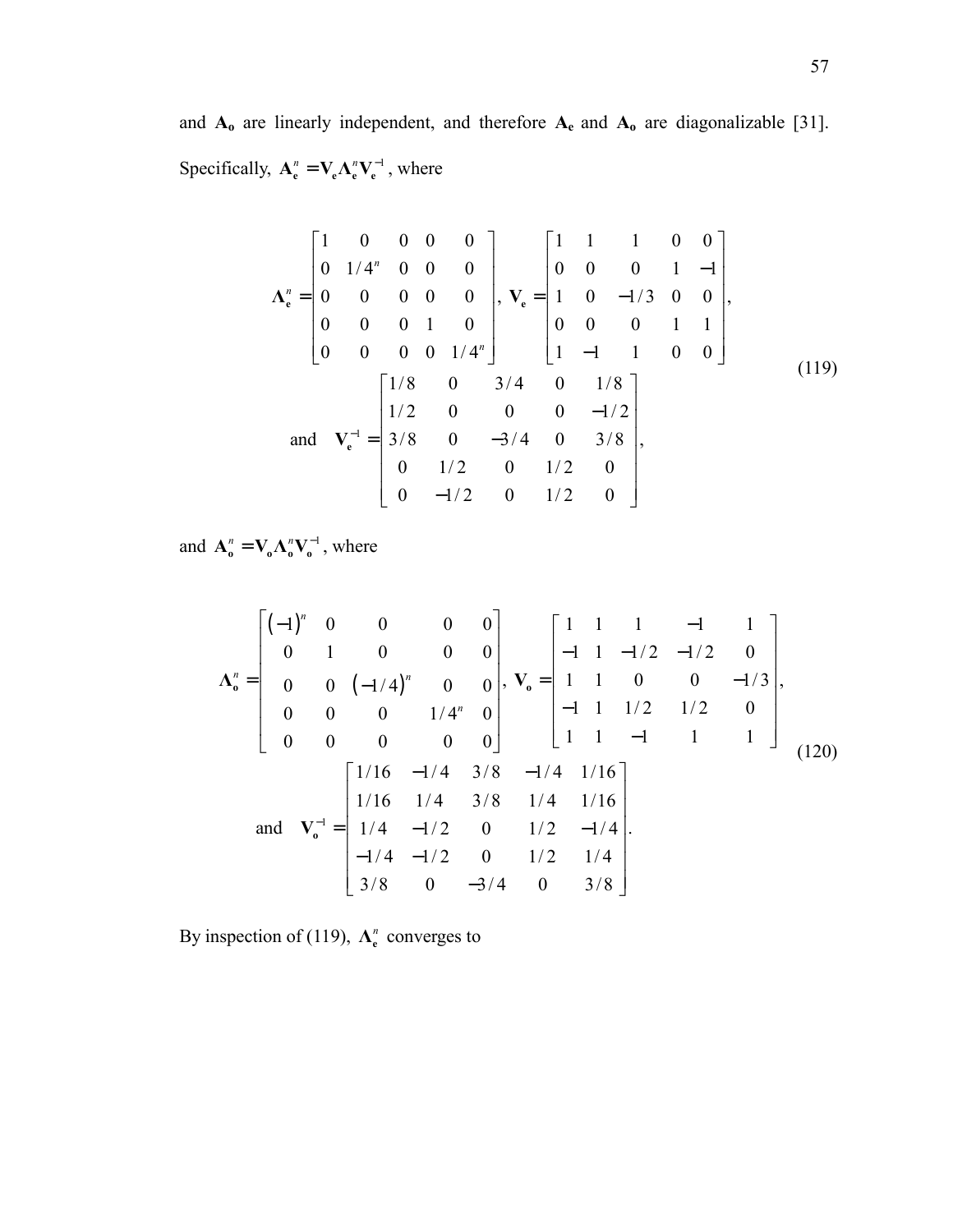$$
\Lambda_{e,1} = \begin{bmatrix} 1 & 0 & 0 & 0 & 0 \\ 0 & 0 & 0 & 0 & 0 \\ 0 & 0 & 0 & 0 & 0 \\ 0 & 0 & 0 & 1 & 0 \\ 0 & 0 & 0 & 0 & 0 \end{bmatrix}.
$$
 (121)

The vector given by  $V_e \Lambda_{e,1}^n V_e^{-1} t^{(p)}$  is equal to  $b_p 1$ , where  $b_p = 0$ , 1 and 0 for  $p = 1, 2$ and 3 respectively, which is of the form required by Theorem 1. To show exponential convergence, consider

$$
\|\mathbf{A}_{\mathbf{e}}^n \mathbf{t}^{(p)} - b_p \mathbf{1}\| = \left\| (\mathbf{A}_{\mathbf{e}}^n - \mathbf{V}_{\mathbf{e}} \mathbf{\Lambda}_{\mathbf{e},\mathbf{l}} \mathbf{V}_{\mathbf{e}}^{-1}) \mathbf{t}^{(p)} \right\|
$$
  
\n
$$
\leq \left\| \mathbf{A}_{\mathbf{e}}^n - \mathbf{V}_{\mathbf{e}} \mathbf{\Lambda}_{\mathbf{e},\mathbf{l}} \mathbf{V}_{\mathbf{e}}^{-1} \right\| \left\| \mathbf{t}^{(p)} \right\|,
$$
\n(122)

where  $|| \cdot ||$  is the  $l_2$  norm, and  $p = 1, 2$  or 3. Evaluating  $||\mathbf{t}^{(p)}||$  for  $p = 3$ , and  $||\mathbf{A_e}^n V_eA_{e,1}V_e^{-1}$  yields  $\sqrt{130}$  and  $\sqrt{2}(1/4)^n$  respectively therefore the right side of (122) is equal to

$$
\sqrt{260} \left(1/4\right)^n \tag{123}
$$

and therefore each element of the vector given by  $A_{\varepsilon}^{n}t^{(p)} - b_{p}1$  converges exponentially to zero.

By inspection of (120),  $\Lambda_0^n$  does not converge, however it is sufficient to show that the vector  $\mathbf{V}_{\mathbf{o}} \Lambda_{\mathbf{o}}^n \mathbf{V}_{\mathbf{o}}^{-1} \mathbf{t}^{(p)}$  converges. Consider  $\mathbf{A}_{\mathbf{o}}^n = \mathbf{V}_{\mathbf{o}} \Lambda_{\mathbf{o},1}^n \mathbf{V}_{\mathbf{o}}^{-1} + \mathbf{V}_{\mathbf{o}} \Lambda_{\mathbf{o},2}^n \mathbf{V}_{\mathbf{o}}^{-1}$  where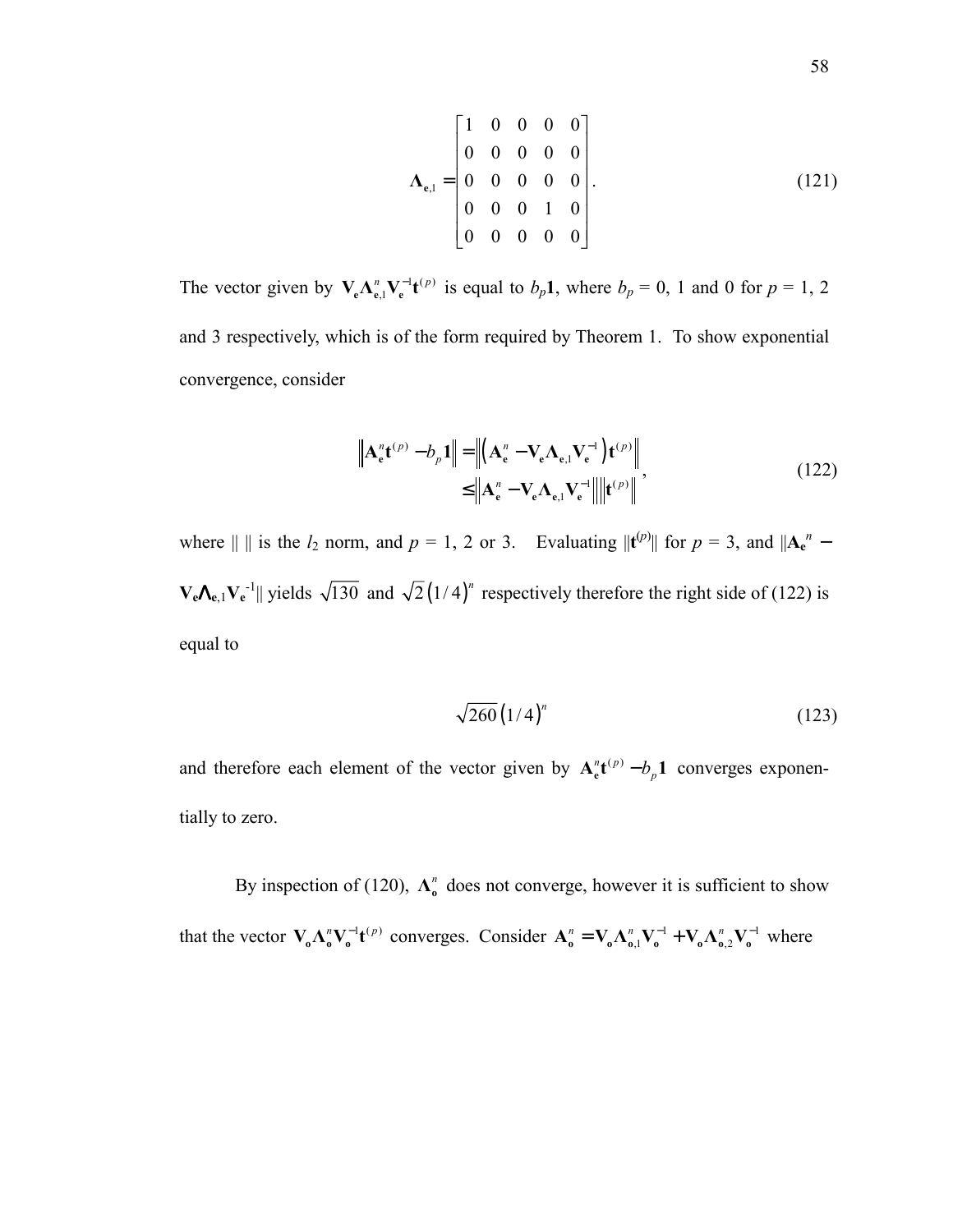$$
\Lambda_{0,1}^{n} = \begin{bmatrix} 0 & 0 & 0 & 0 & 0 \\ 0 & 1 & 0 & 0 & 0 \\ 0 & 0 & (-1/4)^{n} & 0 & 0 \\ 0 & 0 & 0 & 1/4^{n} & 0 \\ 0 & 0 & 0 & 0 & 0 \end{bmatrix}, \text{ and } \Lambda_{0,2}^{n} = \begin{bmatrix} (-1)^{n} & 0 & 0 & 0 & 0 \\ 0 & 0 & 0 & 0 & 0 \\ 0 & 0 & 0 & 0 & 0 \\ 0 & 0 & 0 & 0 & 0 \\ 0 & 0 & 0 & 0 & 0 \end{bmatrix}, (124)
$$

Multiplying  $V_{0} \Lambda_{0,2}^{n} V_{0}^{-1}$  by  $t^{(p)}$  for  $p = 1, 2$  or 3 results in a vector with all zero elements for all  $n \ge 1$ . Therefore, for all  $n \ge 1$  and  $p = 1, 2$  or 3,  $\mathbf{A}_0^n \mathbf{t}^{(p)} = \mathbf{V}_0 \mathbf{\Lambda}_{0,1}^n \mathbf{V}_0^{-1} \mathbf{t}^{(p)}$ . By inspection,  $\Lambda_{0,1}^n$  converges to

$$
\Lambda_{0,3} = \begin{bmatrix} 0 & 0 & 0 & 0 & 0 \\ 0 & 1 & 0 & 0 & 0 \\ 0 & 0 & 0 & 0 & 0 \\ 0 & 0 & 0 & 0 & 0 \\ 0 & 0 & 0 & 0 & 0 \end{bmatrix},
$$
(125)

The vector given by  $V_0 \Lambda_{0,3} V_0^{-1} t^{(p)}$  is equal to  $b_p 1$ , where  $b_p = 0$ , 1 and 0 for  $p = 1, 2$ and 3 respectively. Replacing  $A_e^n$ ,  $V_e$ ,  $\Lambda_{e,1}$ , and  $V_e^{-1}$  in (122) with  $A_o^n$ ,  $V_o$ ,  $\Lambda_{o,3}$ , and  $V_0^{-1}$  respectively shows that  $||A_0|^n t^{(p)} - b_p 1||$  converges exponentially to  $b_p 1$ . Therefore the state transition matrices given by (115) satisfy the conditions of Theorem 1 for  $h_t$  = 3.

Using the decomposition in (119) and (120) and the sequence transition matrices given by (117), it can be shown by direct computation that  $\mathbf{A}_o^n \mathbf{S}_e \mathbf{s}^{(p)}$ ,  $\mathbf{A}_o^n \mathbf{S}_o \mathbf{s}^{(p)}$ ,  $\mathbf{A}_e^n \mathbf{S}_e \mathbf{s}^{(p)}$  and  $\mathbf{A}_e^n \mathbf{S}_o \mathbf{s}^{(p)}$  converges to  $c_p \mathbf{1}$ , where  $c_p = 0, 1.5, 0, 6,$  and 0 for  $p = 1, 2, 3, 4$  and 5 respectively. Furthermore, the convergence of each vector at index *n* can be bounded using (122), replacing  $||{\bf{t}}^{(p)}||$  alternately with  $||{\bf{S}_{e}}{\bf{s}}^{(p)}||$  and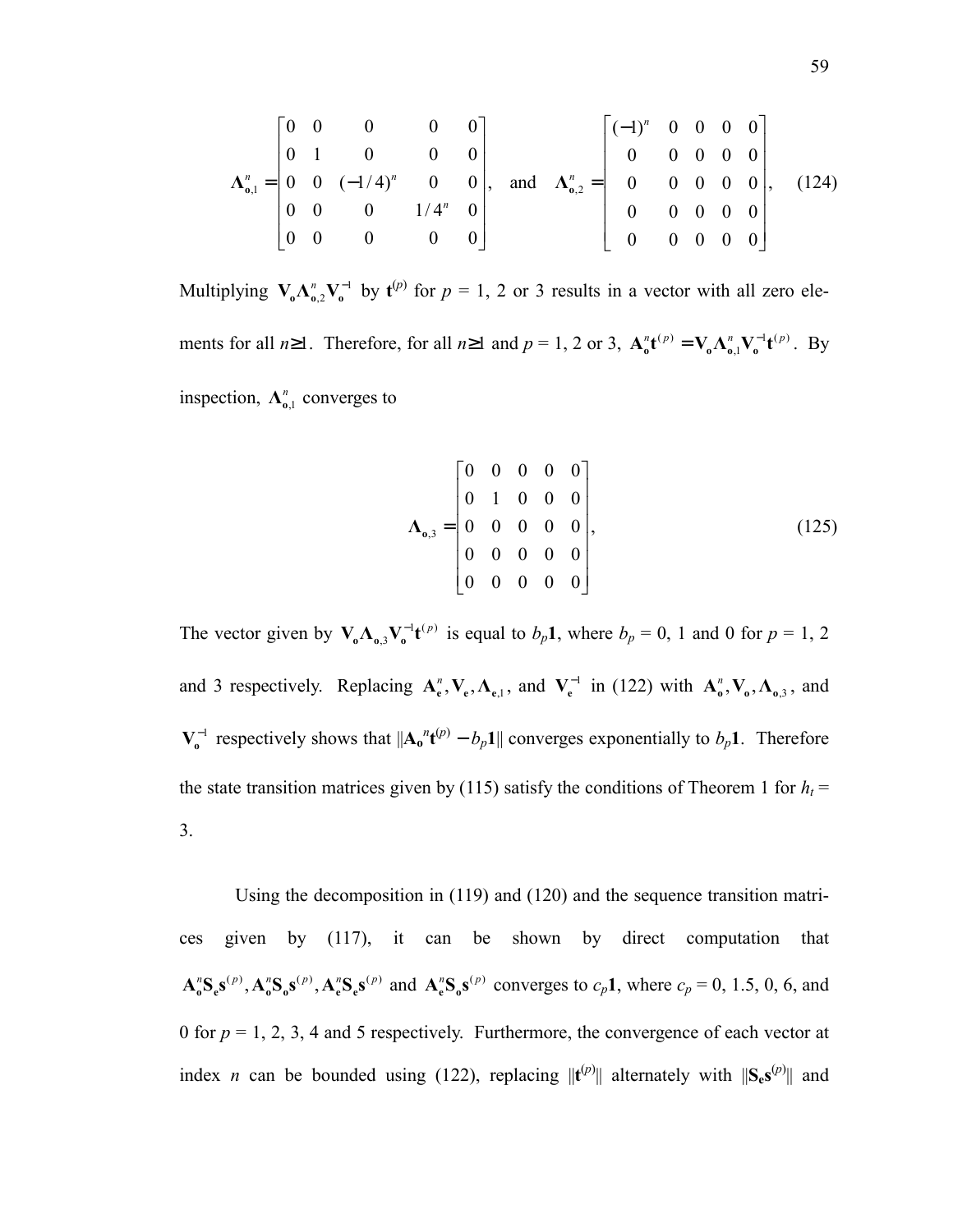$||S_0s^{(p)}||$ , which implies that the convergence of  $\mathbf{A}_0^n \mathbf{S}_s(\mathbf{s}^{(p)}, \mathbf{A}_0^n \mathbf{S}_s(\mathbf{s}^{(p)}, \mathbf{A}_e^n \mathbf{S}_s(\mathbf{s}^{(p)})$  and  $A_e^B S_0^{\{p\}}$  are exponential. Therefore, the matrices  $A_e$ ,  $A_0$ ,  $S_e$ , and  $S_0$  given in (115) and (117) also satisfy the conditions of Theorem 2 for  $h_s = 5$ .

### B. Simulation Results and Comparison to a ∆Σ Modulator

The segmented quantizer presented above performs first-order quantization noise shaping. Therefore, it is reasonable to compare its quantization noise characteristics to those of a first-order  $\Delta \Sigma$  modulator of the type shown in Figure 15. The  $\Delta \Sigma$ modulator consists of a discrete-time integrator and a mid-tread quantizer enclosed in a negative feedback loop. A random independent, identically distributed (iid) dither sequence,  $d[n]$ , is added to the output of the discrete-time integrator prior to the quantizer to ensure that the quantization noise sequence introduced by the quantizer is white (and therefore free of spurious tones) [32]. The quantizer implements

$$
x_k[n] = \left\lfloor \frac{u[n]}{2^k} + \frac{1}{2} \right\rfloor,
$$

where  $\lfloor \ \ \rfloor$  is the floor function, and the dither sequence has a triangular pmf with support on  $\{0, 2^{K+1} - 2\}$ .



**Figure 15: A first-order ∆Σ modulator.**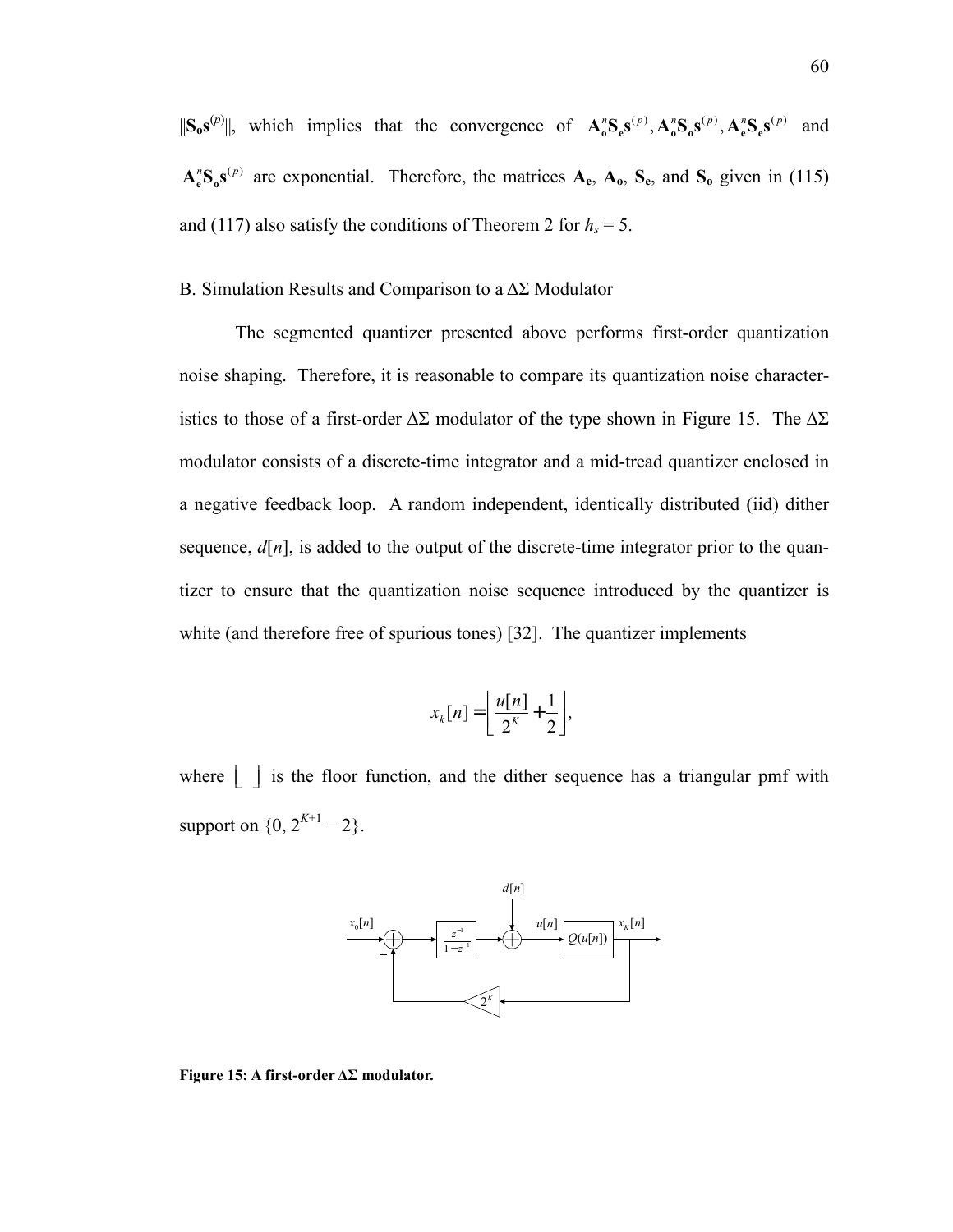

**Figure 16: Estimated power spectra of a) the quantization noise sequences, and b) the running sums of the quantization noise sequences of the first-order ∆Σ modulator and the segmented quantizer presented in Section IV before and after application of non-linear distortion.**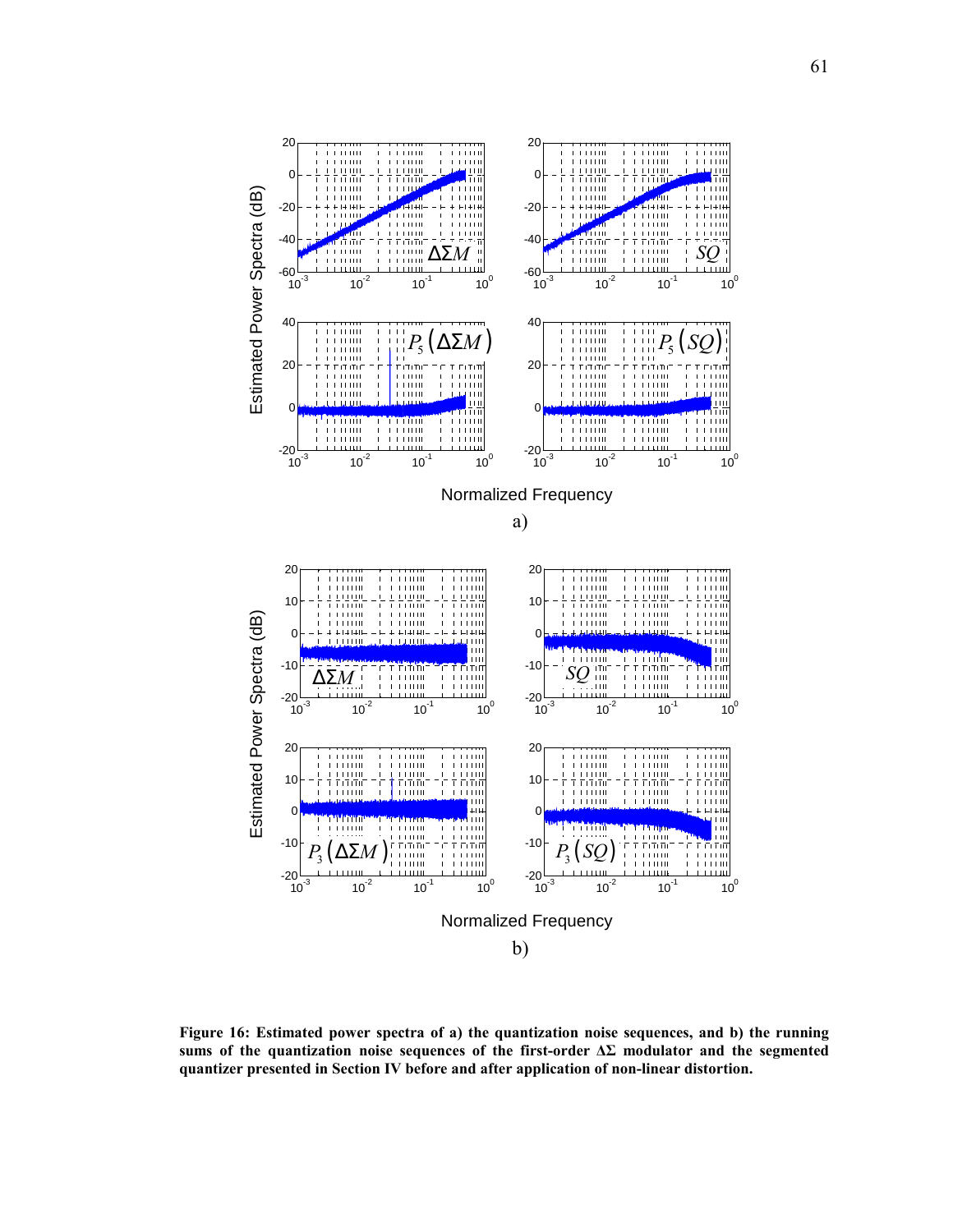Simulation results for the segmented quantizer presented above and the  $\Delta\Sigma$ modulator with  $K = 16$  and a constant input of  $x_0[n] = 2048$  are shown in Figure 16. The quantization noise, as well as its running sum for both the segmented quantizer and the  $\Delta\Sigma$  modulator are subjected to the following distortion polynomials,

$$
P_3(t[n]) = 0.15(t[n])^3 + 0.32(t[n])^2 + 0.99(t[n]) - 0.23
$$
  
\n
$$
P_5(s[n]) = 0.32(s[n])^5 - 0.27(s[n])^4 - 0.64(s[n])^3 + 0.12(s[n])^2 + 1.03(s[n]) + 0.13.
$$
 (126)

Figure 16 shows the estimated power spectra of the quantization noise and integrated quantization noise before and after application of the distortion polynomials. The estimated power spectra of the sequences,  $t^p[n]$  or  $s^p[n]$ , are taken to be the average of the periodograms of the *M* windowed sequences,  $t^p[n - kL]w[n - kL]$  and  $s^p[n - kL]$  $kL[w[n - kL]$ , for  $k = 1, 2, ..., M$ , where  $w[n]$  is a Hanning window of length *L*. As expected from the theoretical results presented above, no spurious tones are apparent in the figures for the segmented quantizer before or after application of the distortion polynomials. In contrast, spikes, which imply the presence of spurious tones, are evident in the estimated power spectra of the quantization noise from the  $\Delta\Sigma$  modulator after application of the distortion polynomials.

#### **ACKNOWLEDGEMENTS**

The authors would like to acknowledge Sudhakar Pamarti, and Jared Welz for helpful discussions relating to this work. The text of Chapter 2, in full, has been submitted for review to the IEEE Transactions on Signal Processing. The dissertation author was the primary investigator and author. Ian Galton supervised the research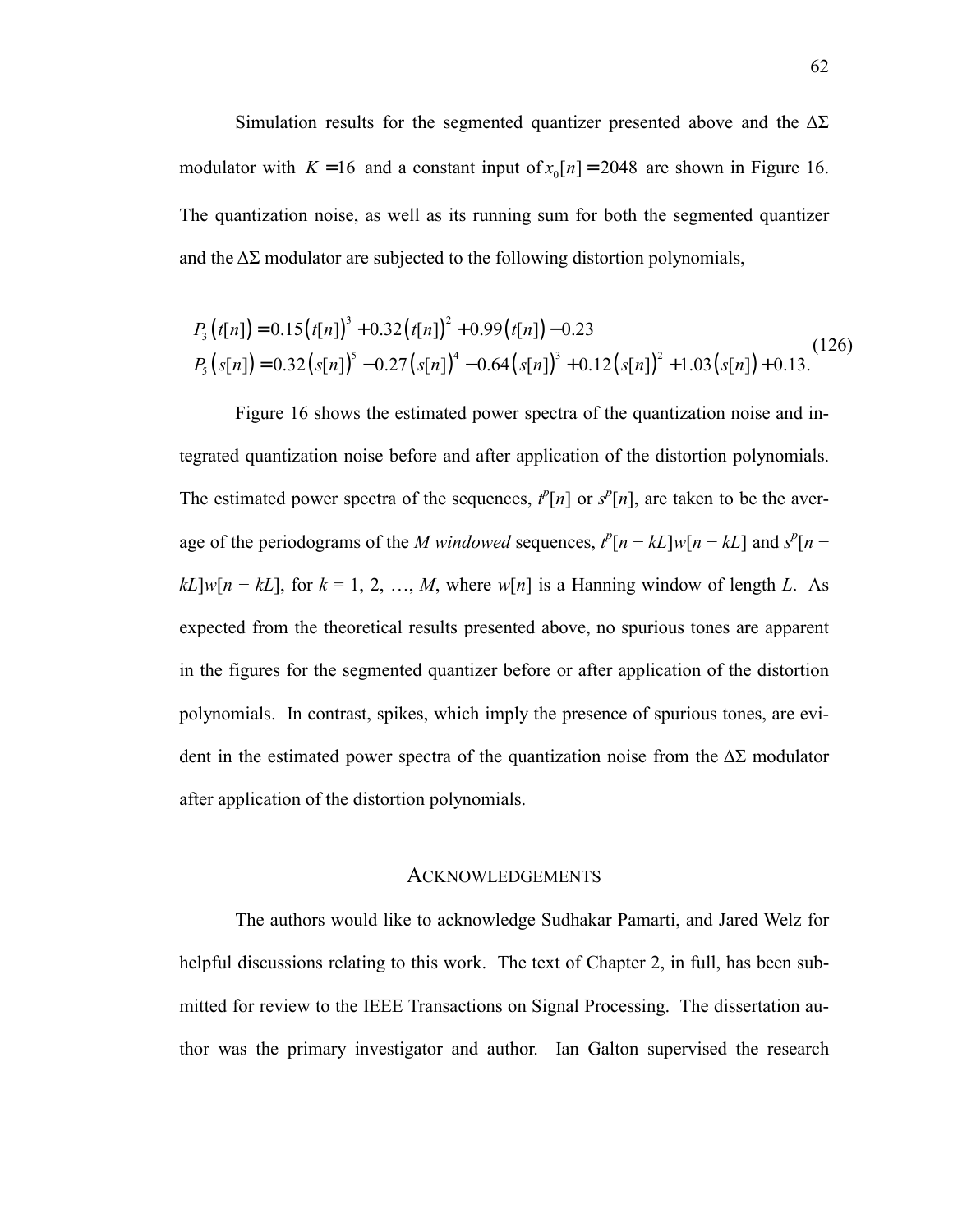which forms the basis of this paper. Andrea Panigada contributed to the theorem statements, and Elias Masry contributed to the structure of the proofs.

### **REFERENCES**

- 15 . R. Schreier, G. C. Temes, *Understanding Delta-Sigma Data Converters*, Wiley-IEEE Press, 2004.
- 16 . B. Razavi, Phase-locking in high-performance systems: from devices to architectures, Wiley-Interscience, 2003.
- 17 . I. Galton, "Delta-sigma data conversion in wireless transceivers," *IEEE Transactions on Microwave Theory and Techniques*, vol 50, no. 1, pp. 302-315, January, 2002.
- 18 . T. H. Lee, *The Design of CMOS Radio-Frequency Integrated Circuits*, Second Edition, Cambridge University Press, 2003.
- 19 . S. Pamarti, J. Welz and I. Galton. "Statistics of the Quantization Noise in One-Bit Dithered Single-Quantizer Digital Delta-Sigma Modulators," *submitted to IEEE Transactions on Circuits and Systems I*.
- 20 . W. Chou and R. M. Gray. "Dithering and Its Effects on Sigma-Delta and Multistage Sigma Delta Modulation," *IEEE Transactions on Information Theory*, vol. 37, no. 3, May 1991.
- 21 . S. Pamarti, L. Jansson and I. Galton. "A Wideband 2.4GHz DS fractional-N PLL with 1Mb/s in-loop modulation," *IEEE Journal of Solid State Circuits*, vol. 39, no. 1, Jan. 2004.
- 22 . B. De Muer, M. Steyaert. "A CMOS Monolithic ∆Σ-Controlled Fractional-N Frequency Synthesizer for DCS-1800," *IEEE Journal of Solid-State Circuits*, vol. 37, no. 7, July 2002.
- 23 . B. H. Marcus and P. H. Siegel. "On Codes with Spectral Nulls at Rational Submultiples of the Symbol Frequency." *IEEE Transactions on Information Theory*, vol. IT-33, No. 4, July 1987.
- 24 . G. L. Pierobon. "Codes for Zero Spectral Density at Zero Frequency," *IEEE Transactions on Information Theory,* vol. IT-30, no. 2, Mar. 1984.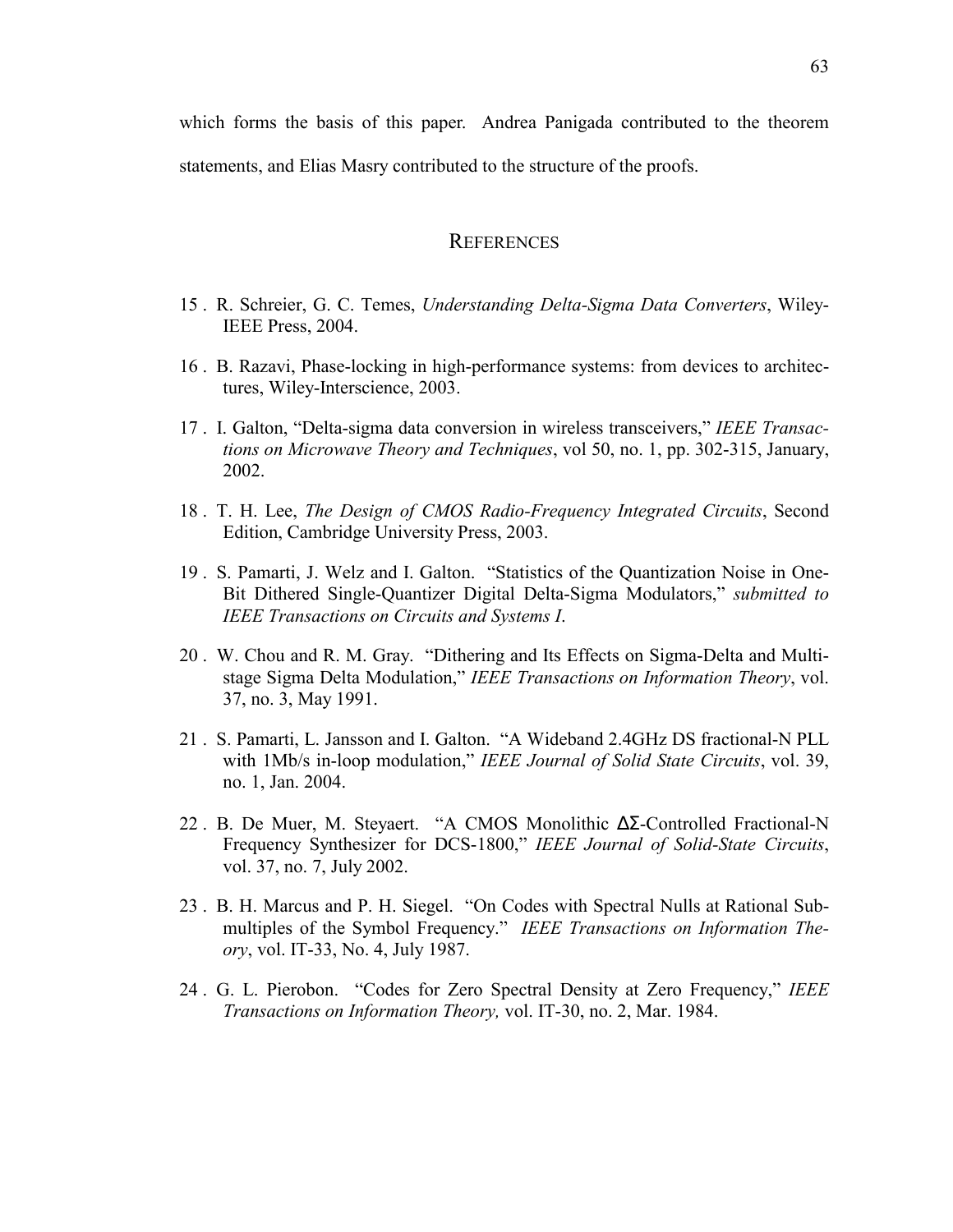- 25 . I. Galton, "Spectral shaping of circuit errors in digital-to-analog converters," *IEEE Transactions on Circuits and Systems II: Analog and Digital Signal Processing,* vol. 44, no. 10, pp. 808-817, Nov., 1997.
- 26 . E. Fogleman and I. Galton. "A Digital Common-Mode Rejection Technique for Differential Analog-to-Digital Conversion." *IEEE Transactions on Circuits and Systems II : Analog and Digital Signal Processing*, vol. 38, no. 3, Mar. 2001.
- 27. A. V. Oppenheim, R. W. Schafer, J. R. Buck, "Discrete-Time Signal Processing," Prentice-Hall, Inc, Second Ed., 1999.
- 28 . J. Welz, I. Galton and E. Fogleman. "Simplified Logic for First-Order and Second-Order Mismatch-Shaping Digital-to-Analog Converters." *IEEE Transactions on Circuits and Systems II : Analog and Digital Signal Processing,* vol. 48, no. 11, Nov. 2001.
- 29 . J. Welz and I. Galton. "A Tight Signal-Band Power Bound on Mismatch noise in a Mismatch Shaping Digital-to-Analog Converter," *IEEE Transactions on Information Theory*, vol. 50, no. 4, Apr. 2004.
- 30 . A. Papoulis and S. Unnikrishna Pillai. *Probability, Random Variables and Stochastic Processes*, McGraw-Hill, 2002.
- 31 . R. A. Horn and C. A. Johnson. *Matrix Analysis*, Cambridge University Press, 1985.
- 32. R. M. Gray and T. G. Stockham Jr. "Dithered Quantizers," *IEEE Transactions on Information Theory*, vol. 39, no. 3, May 1993.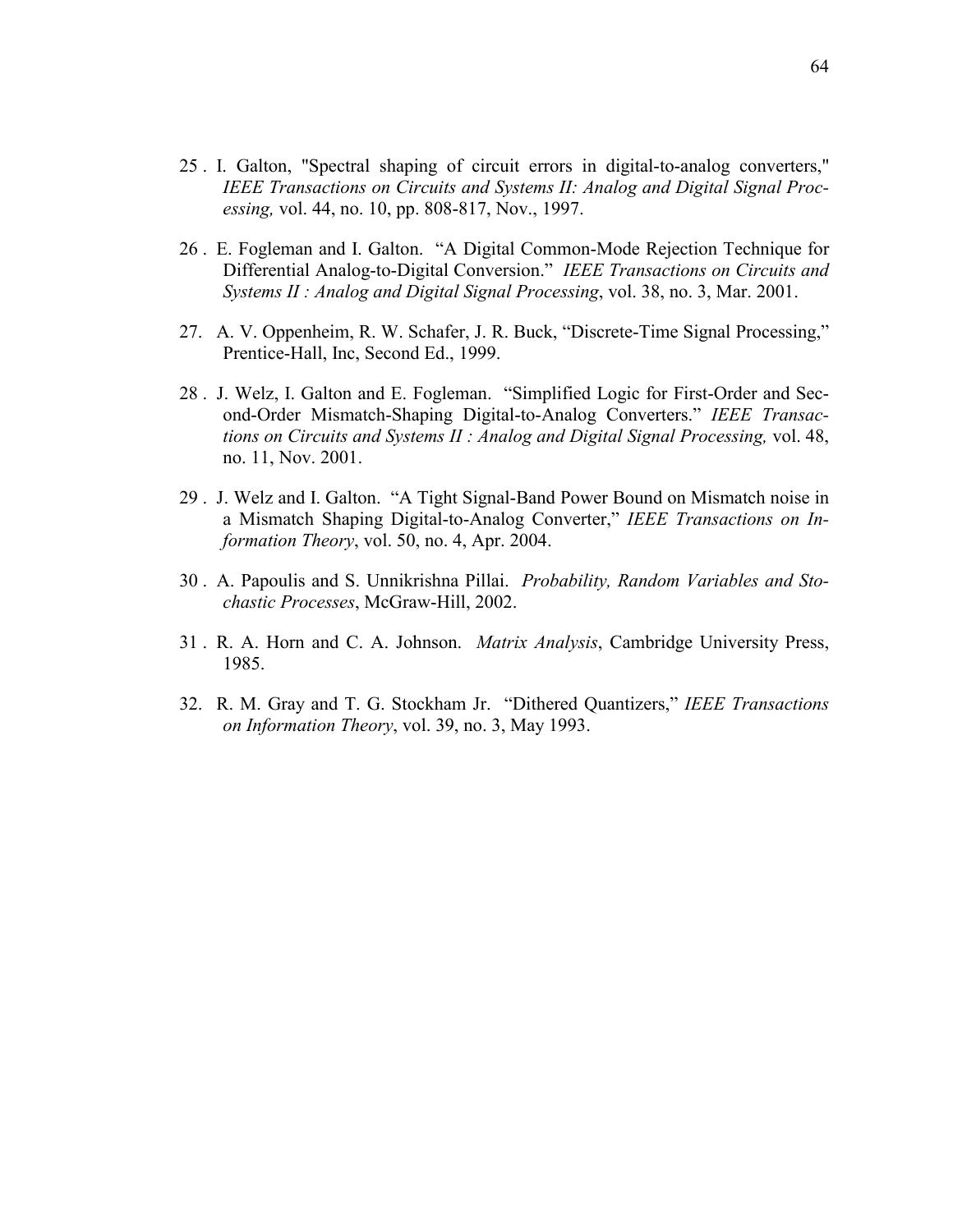# **Chapter 3 : A Wideband 2.4GHz Delta-Sigma Fractional-***N* **PLL with Calibrated Phase Noise Cancellation**

### **ABSTRACT**

A calibration technique applied to a phase noise canceling fractional-*N* phaselocked loop (PLL) is presented and demonstrated as an enabling component in a wideband, low power CMOS delta-sigma fractional-*N* PLL. The prototype has a measured bandwidth of greater than 730kHz with a 12MHz reference frequency. The PLL is demonstrated with the technique enabled over all Bluetooth channels from 2.402GHz to 2.480GHz and is found to have a worst-case phase noise of –101dBc/Hz and – 124dBc/Hz at 100kHz and 3MHz frequency offset from the carrier respectively. With the exception of the reference spur, the spurious tones are less than –57dBc at 2MHz offset, and –62dBc at 3MHz or greater offset. The calibration loop settles in less than 35µs, enabling its use as a background technique for any wireless application. The core PLL circuitry consumes 20.9mA from a 1.8V supply. The IC is fabricated in a 0.18 $\mu$ m mixed-signal CMOS technology, and has a die size of 2.2mm  $\times$  2.2mm.

## I. INTRODUCTION

This paper presents a calibration technique applicable for use in phase noise canceling Fractional-*N* Phase-locked Loops (PLL) that improves the quality of phase noise cancellation and has fast transient performance. This, along with low-power circuit architectures, makes it practical to implement a low power, fully integrated fractional-*N* PLL. This enhancement is demonstrated in a CMOS Delta-Sigma (∆Σ) frac-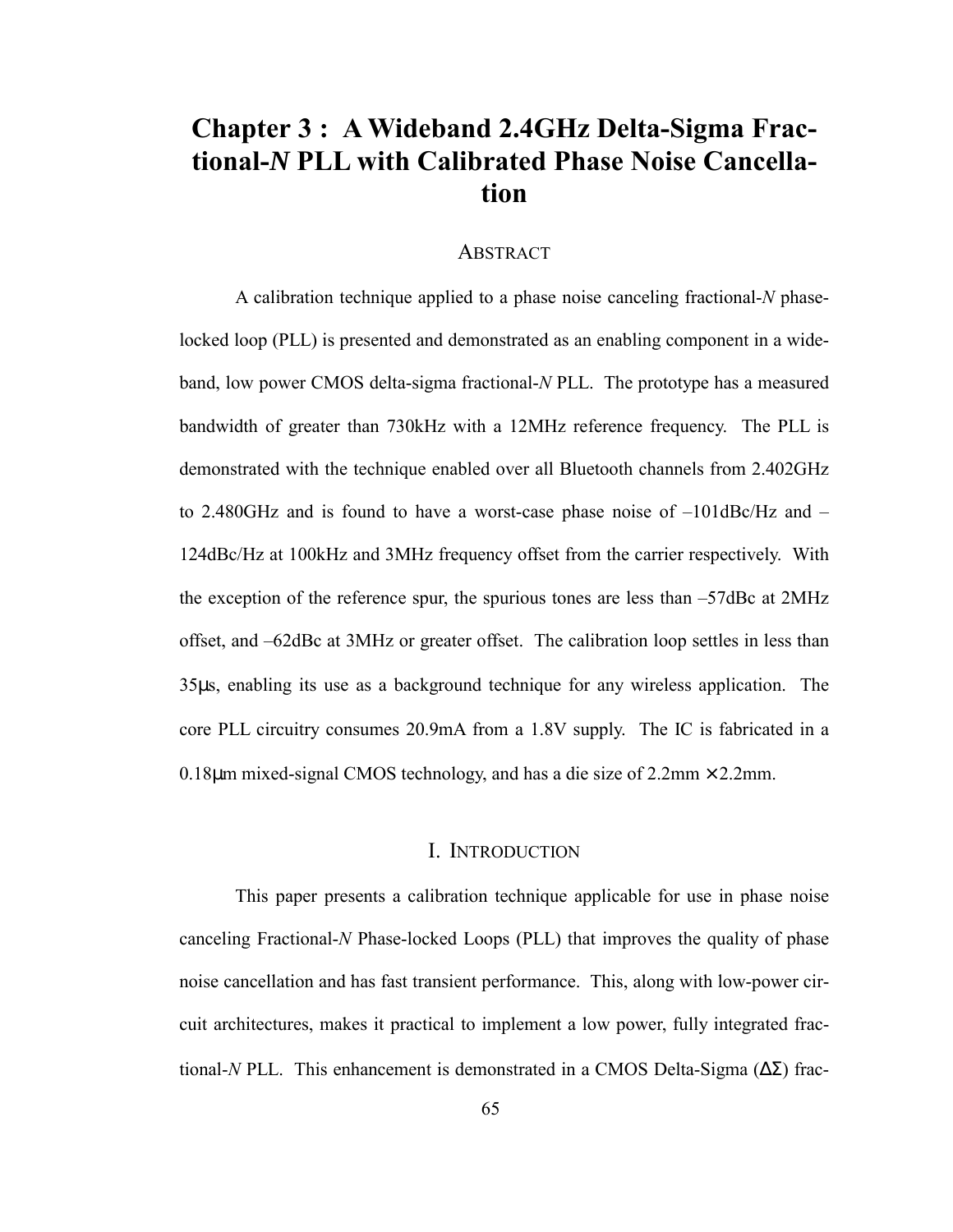tional-*N* PLL for operation in the 2.4GHz ISM band. The technique enables the fractional-*N* PLL to achieve the required phase noise for Bluetooth with a bandwidth of 730kHz and a reference of 12MHz without incurring either increased phase noise or power consumption that results from the design of wide bandwidth PLLs. The wide bandwidth makes it possible to integrate a passive  $2<sup>nd</sup>$  order loop filter on chip [33], which does not suffer from the increased noise inherent to an integrated active loop filter [34]. Moreover, the wide bandwidth also reduces the sensitivity of the voltagecontrolled oscillator (VCO) to pulling [35], and attenuates the  $1/f^2$  and  $1/f^3$  phase noise from the VCO within the PLL loop bandwidth.

The presented calibration technique differs from current techniques in that the existing PLL loop is modified so that minimal extra circuitry is required for calibration. In addition, the calibration circuitry is an analog, continuous-time technique, and avoids many of the problems of existing techniques, such as reference clock feedthrough from sampling the loop filter voltage, and the low calibration loop bandwidth required to filter quantization noise added during the calibration process [36]. The calibration technique demonstrated in this paper has a wide bandwidth and thus fast settling time. The resulting improvement in the quality of phase noise cancellation allows for enhancements to be made, such as reducing the reference frequency, which lowers the power consumption of the digital logic at the cost of increased phase noise. A dynamic bias technique allows the charge pump to operate with significantly high output current to meet circuit noise requirements without dissipating constant power in the bias network.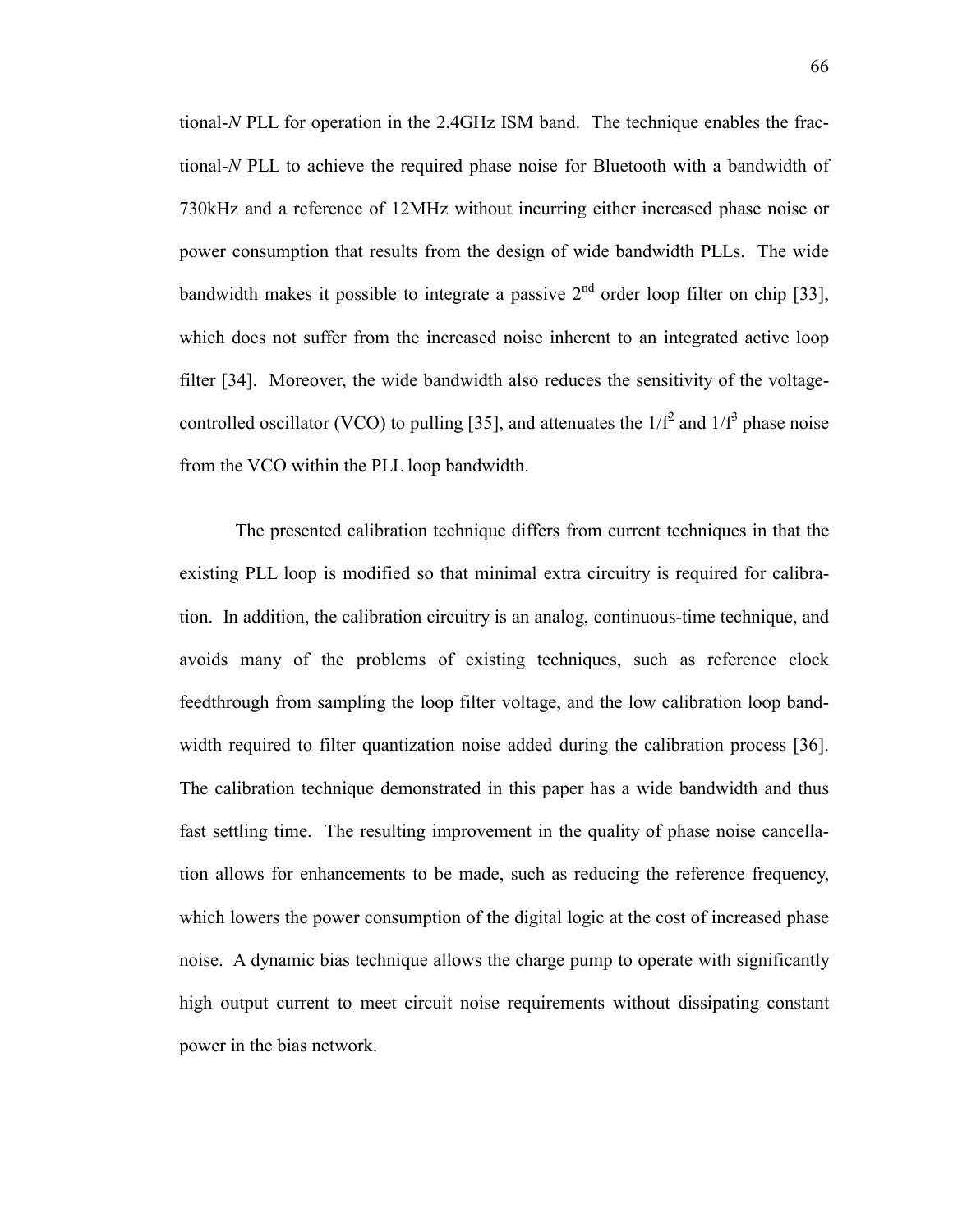

**Figure 17: High-level functional diagram of the implemented PLL** 

A high-level block diagram of the implemented fractional-*N* PLL is shown in Figure 17. It differs from a typical phase noise canceling fractional-*N* PLL in that the charge pump, digital-to-analog converter (DAC), loop filter and VCO have been modified to implement the calibration technique. The additional circuitry required to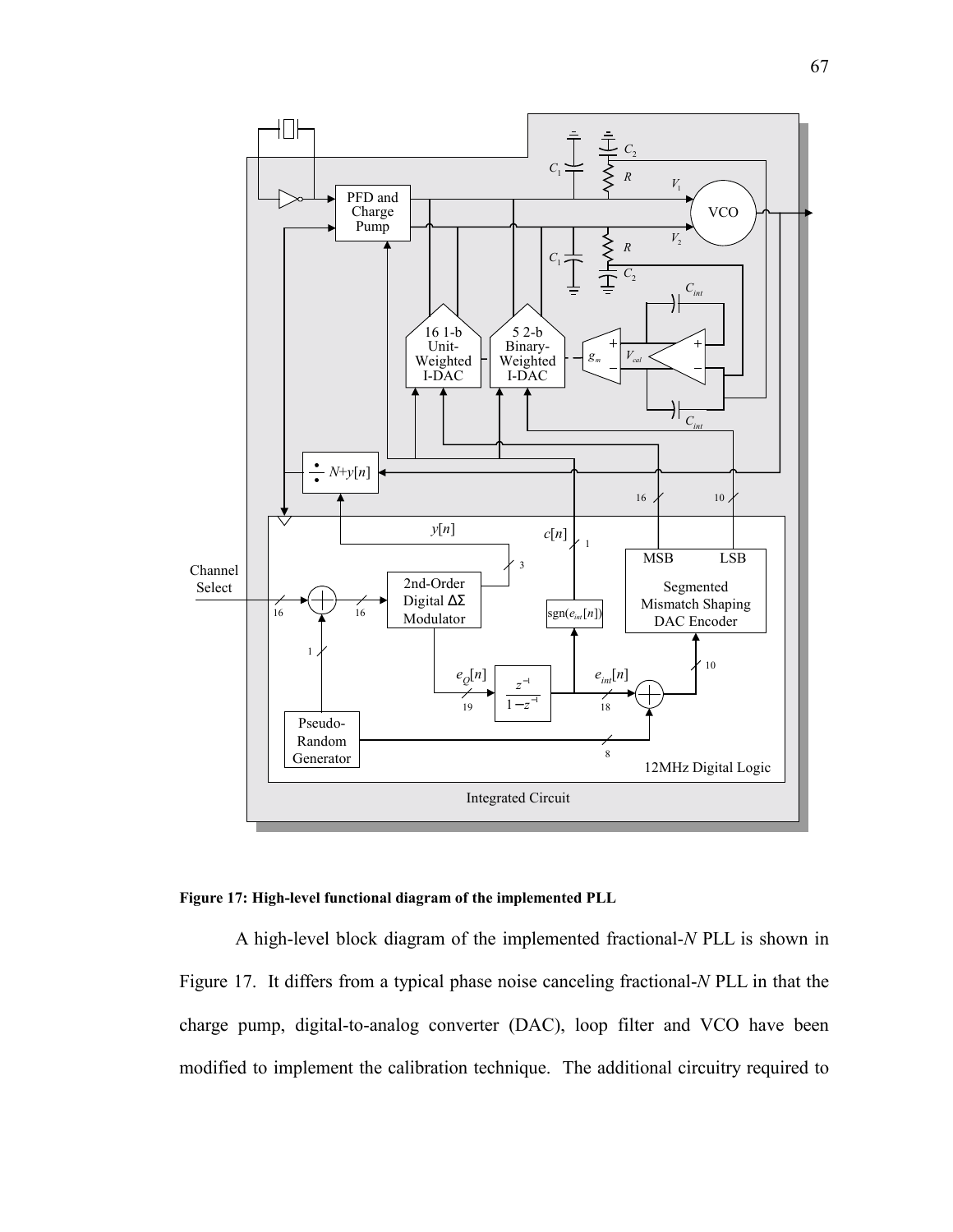implement the calibration technique is an analog integrator and voltage-to-current converter connected between the modified loop filter and the DAC current bias. The details of the fractional-*N* PLL are presented throughout this paper; Section II presents the calibration technique. Section III discusses circuit issues involved in the implementation, and Section IV presents measured results from the prototype.

### II.CALIBRATED PHASE NOISE CANCELING TECHNIQUE

### A. The Problem with Phase-Noise Canceling PLLs

The core of a phase-noise canceling PLL is shown in Figure 18a [37, 38, 39]. It consists of a Phase/Frequency Detector (PFD), charge pump (CP), voltagecontrolled oscillator (VCO), divider, DAC, and digital logic required to generate the divider input,  $y[n]$ , as well as the DAC input. The operation of a delta-sigma fractional-*N* PLL is discussed at some length in [40], but will be summarized in order to present the salient points necessary to understand the operation of the calibration technique. The divider output,  $V_{div}(t)$ , is a two level signal, where the  $n^{\text{th}}$  and  $(n+1)^{\text{th}}$  rising edges are separated by  $N + y[n]$  VCO cycles. The PFD compares the rising edges of  $V_{div}(t)$  with the rising edges of a reference signal,  $V_{ref}(t)$ , and then generates control signals for the CP, resulting in a pulse of current, *icp*(*t*), which deposits charge proportional to the time difference between  $V_{div}(t)$  and  $V_{ref}(t)$  onto the loop filter. This serves to either increase, or decrease the loop filter voltage,  $V_{\text{ct}}(t)$ , and hence increase or decrease the frequency of the VCO. In this way, the PLL attempts to lock the phase of the divider output with the reference signal.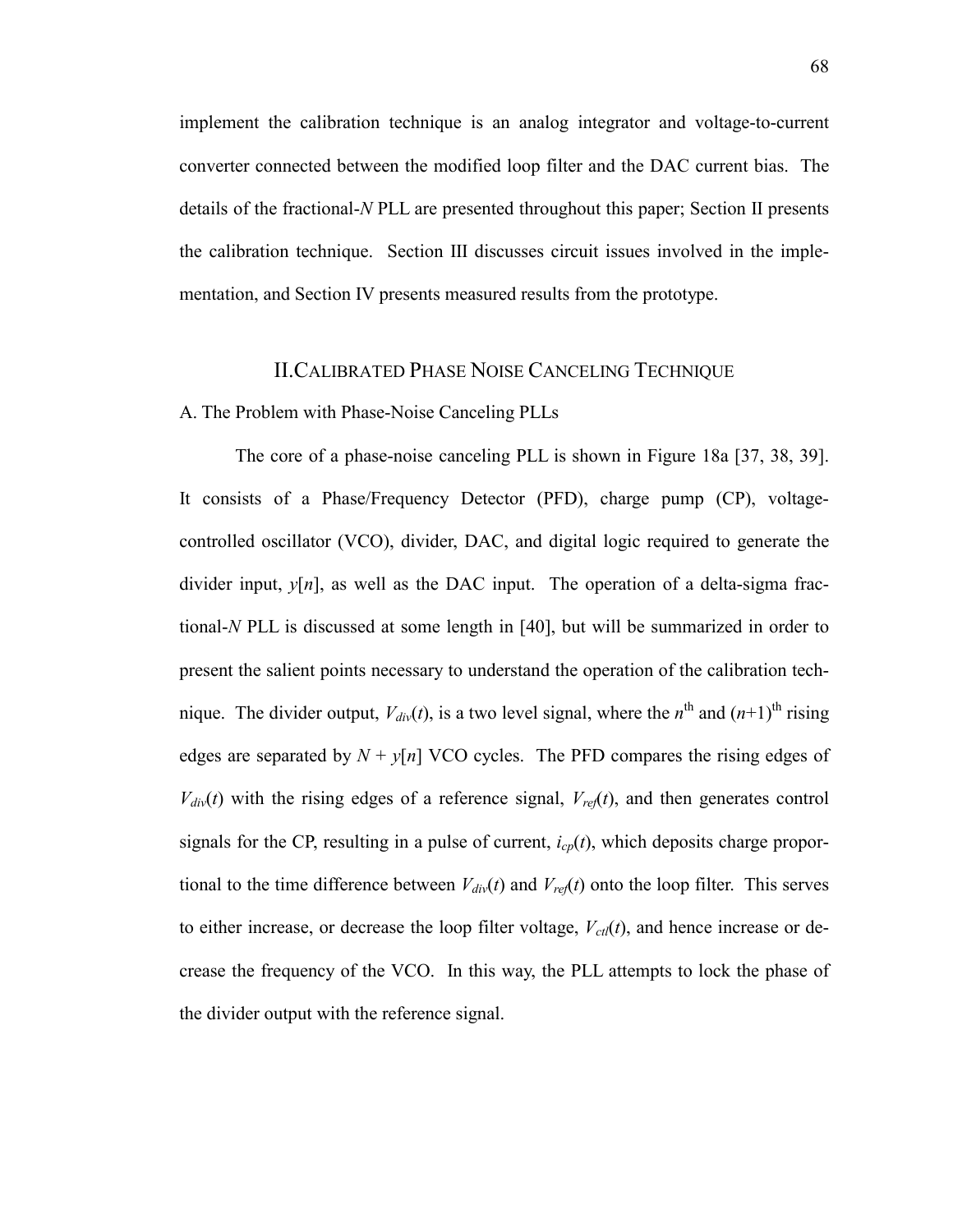



If  $y[n]$  is a constant, then the VCO frequency is  $N + y[n]$  times the reference frequency. The VCO can be locked to a fractional multiple of the reference frequency by maintaining a fractional average value on  $y[n]$ . This is done by quantizing a frac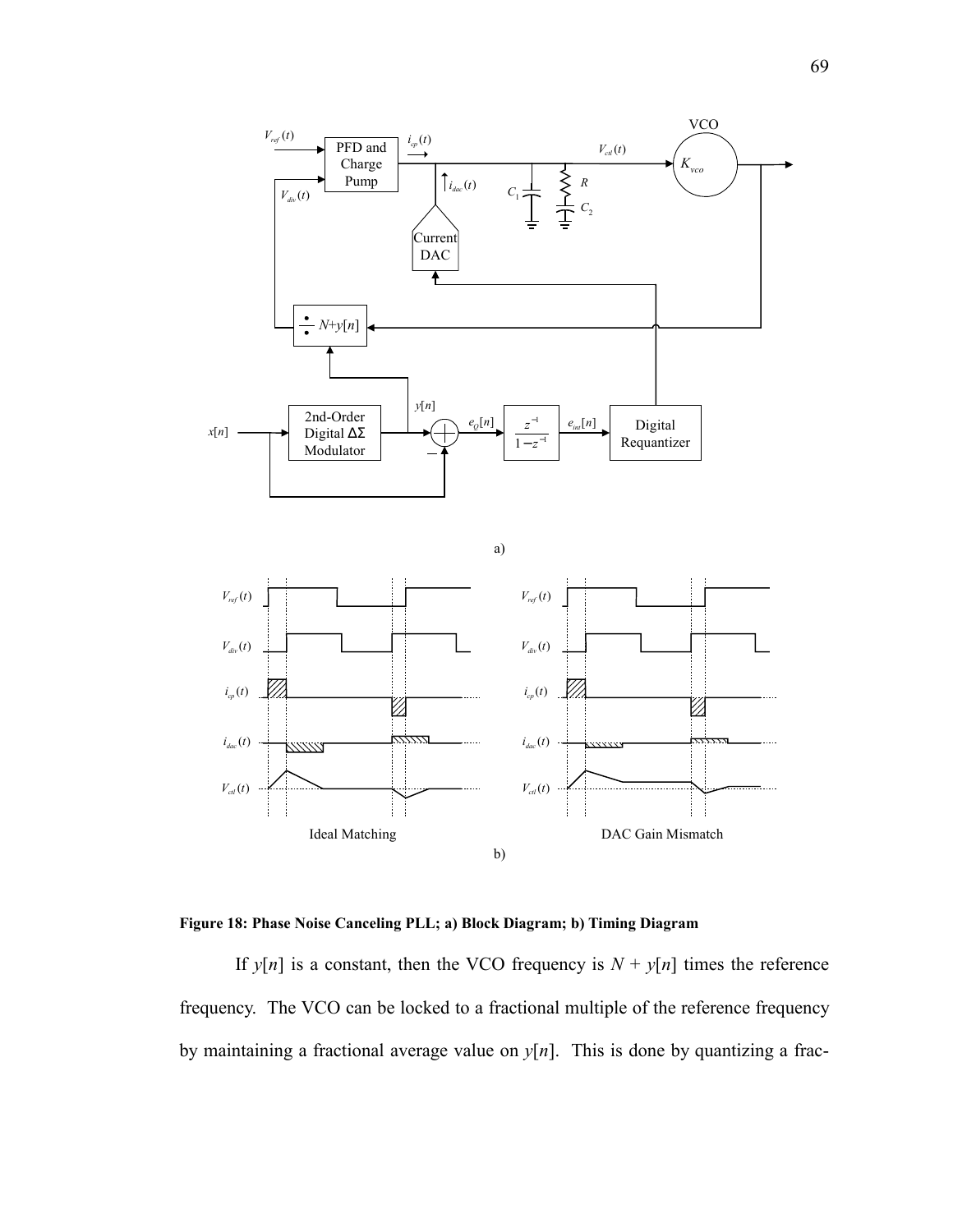tional number,  $x[n]$  to an integer  $y[n]$  with a delta-sigma modulator [41] such that the quantization noise,  $e_0[n]$  is high-pass spectrally shaped. Since it is only possible for the divider edge to occur after an integer multiple of the VCO period, instantaneously the divider output will never be phase-locked to the reference. At the output of the CP, this results in current pulses always adding or subtracting charge from the loop filter and, on average, the net charge added to the loop filter is zero. This CP charge deposited each reference period can be well modeled by the following expression [37]

$$
Q_{cp}[n] = I_{CP}T_{VCO} \sum_{k=0}^{n-1} e_{Q}[k] = I_{CP}T_{VCO}e_{int}[n],
$$
\n(127)

where  $T_{VCO}$  is the period of the VCO output under steady-state conditions,  $I_{CP}$  is the magnitude of the charge pump current, and  $e_{int}[n]$  is the integrated quantization noise. Since the noise introduced by *eint*[*n*] is generated by the digital logic, the phase noise cancellation technique uses this information to subtract the error charge given by (127).

The DAC converts  $e_{int}[n]$  into current pulses which have a charge nominally equal in magnitude and opposite in sign to the CP charge. Thus with ideal cancellation, the net voltage change on  $V_{\text{ct}}(t)$  over a period of the reference clock is zero, and is shown in Figure 18b. The DAC pulses can be mismatched from the CP pulses due to static current mismatch or pulse width mismatches [42]. This results in a residual charge error remaining on the loop filter, thereby limiting the achievable phase noise cancellation, also shown in Figure 18b.

The DAC circuitry is often simply a scaled copy of the CP circuitry in order to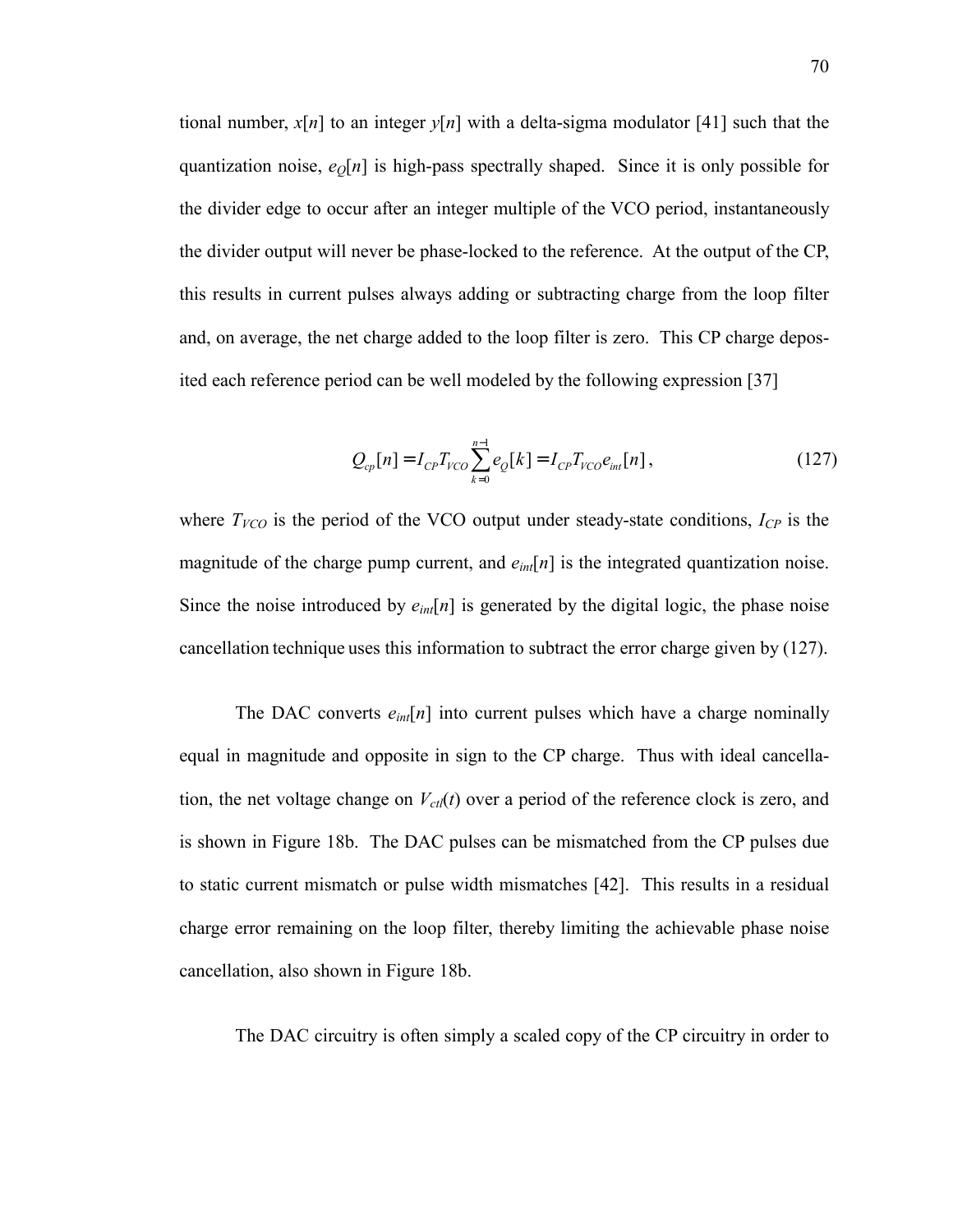maintain good matching between them. However the matching between DAC unit elements necessitates increased device sizes, and the speed of the CP circuitry necessitates reduced device lengths, which impose opposing constraints on the design of the DAC and CP circuitry. To date, intrinsic matching of CP and DAC circuitry has resulted in 16dB, 15dB and 29dB of phase noise cancellation for [37], [38], and [39] respectively.

### B. Calibration for Phase-Noise Canceling PLLs

DAC gain mismatch results in a fraction of the original CP charge given by (127) being deposited into the loop filter each reference period. To a first order, after the CP and DAC pulses occur the loop filter voltage settles to a constant value related to this charge. The mismatch is estimated by multiplying this loop filter voltage with a binary *correlation signal*,  $c[n]$ , equal to sgn $(e_{int}[n])$ , each reference period. The average value of  $c[n]$  is zero, and multiplying (127) by  $c[n]$  results in a discrete-time signal which is always positive. Therefore if the DAC gain is greater or less than the CP gain, the correlated loop filter voltage will have a net positive or negative dc value respectively. This dc value is accumulated, and used to modify the DAC gain by adjusting the DAC bias current. The feedback of the calibration loop adjusts the DAC gain to minimize the dc component of the correlated loop filter voltage. An example of this is given in [36] where a source-follower isolates the loop filter from a sampling analog-to-digital converter (ADC). In this particular system, swapping the input sampling capacitor between the positive and negative inputs of the ADC performs the correlation operation. Two problems exist with this scheme. First, noise arising from the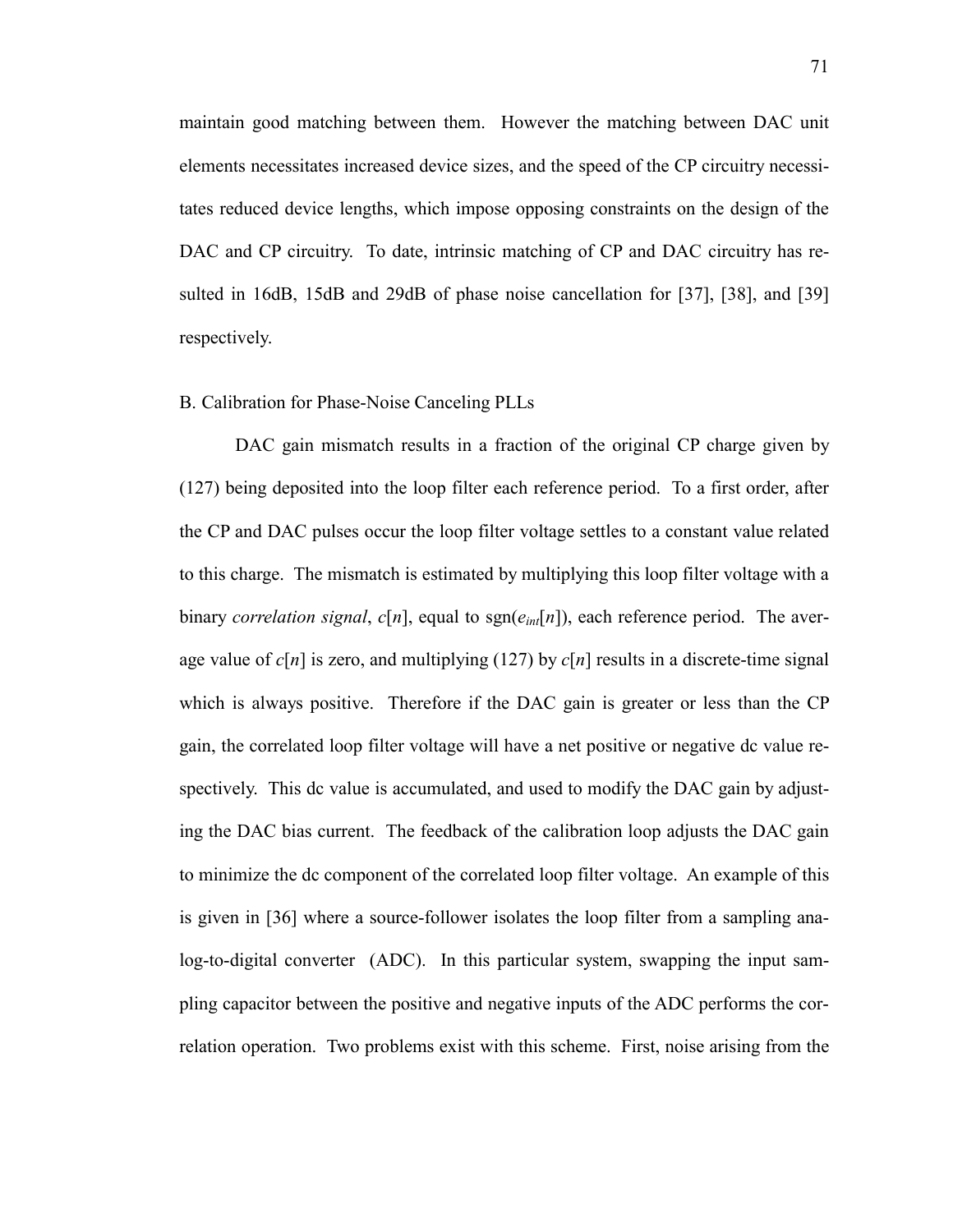multiplication of the correlation signal with the dc loop filter voltage, and quantization noise from the ADC must be filtered prior to adjusting the DAC bias current. This results in a long transient response of the calibration circuit, which settles in approximately 1 second [43]. Second, the buffer needs to provide isolation for the loop filter and thus requires a significant amount of power consumption.

To overcome these problems, a continuous-time calibration technique is utilized to reduce the noise from quantization and correlation of the dc loop filter voltage, and eliminate the sampling of the loop filter voltage. The method is shown conceptually in Figure 19a, from the DAC and CP to the VCO output. Two signal paths are necessary; one for PLL operation containing the required VCO input voltage to maintain the correct output frequency, and one for calibration loop operation, containing the correlated residual charge due to mismatch between the CP and DAC. The two signal paths are given by common-mode (CM) voltage,  ${V_p(t) + V_n(t)}$  / 2, and the differential-mode (DM) voltage,  $V_{calp}(t) - V_{caln}(t)$ .

The VCO in Figure 19a has two equal half-sized inputs, each of which is connected to a filter with identical component values. If both input terminals of the VCO were connected together, the VCO would behave identically to the VCO shown in Figure 18. To a first order, the output frequency is proportional to the sum of the two input voltages. Thus, to a first order, the VCO shown in Figure 19a is insensitive to  $V_p(t) - V_n(t)$ , and is only dependent on. The correlation signal,  $c[n]$ , is constant over the duration of a DAC and CP pulse and switches the DAC and CP currents, *idac*(*t*) and  $i_{cp}(t)$ , between two equivalent loop filters, each of which is connected to an equally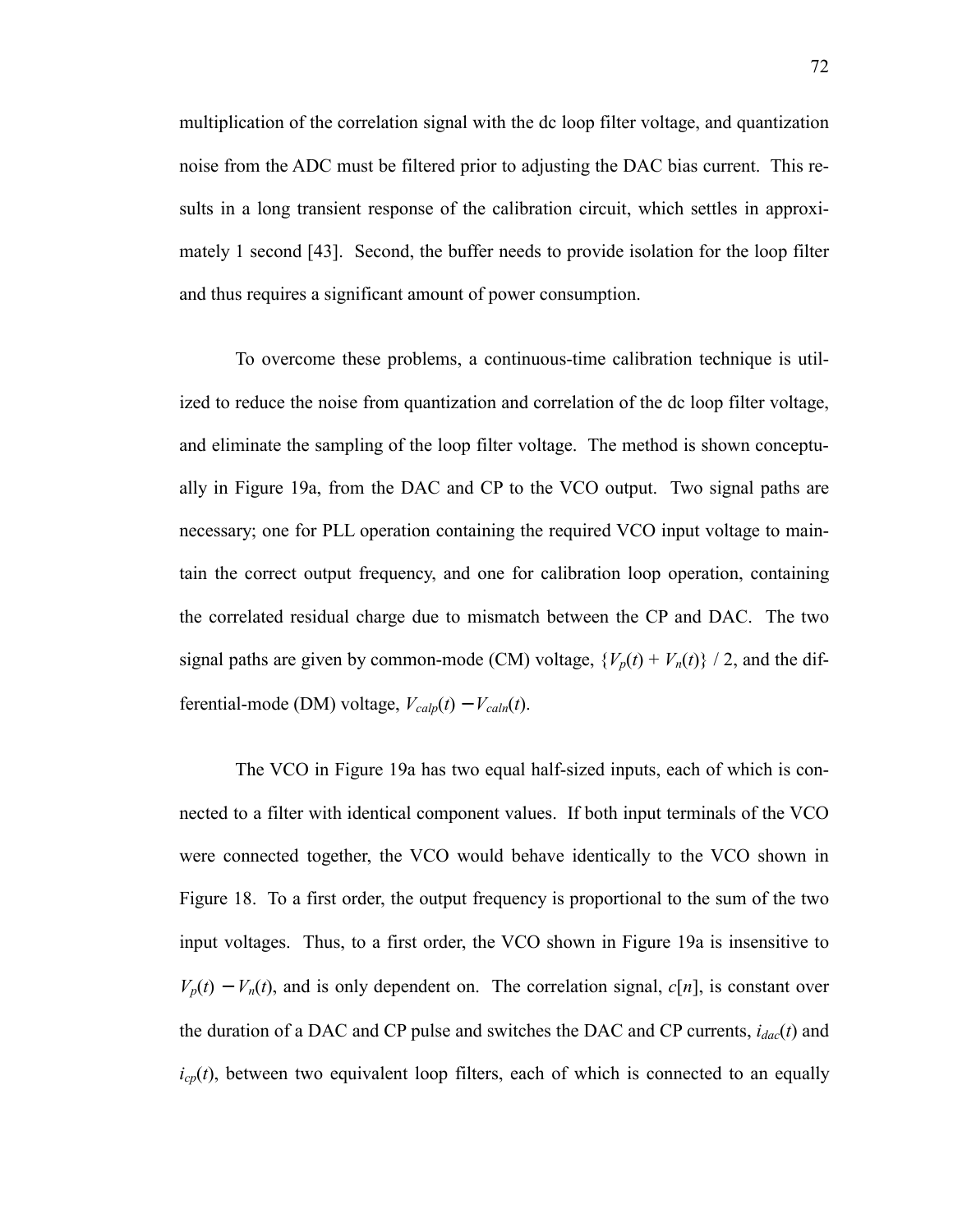sized VCO input. Since the VCO is only sensitive to the CM voltage,  $\{V_p(t) + V_n(t)\}$  / 2, the switching due to  $c[n]$  is transparent to the operation of the PLL, and to a first order results in the equivalent circuit shown in Figure 19b, where  $V_{\text{ct}}(t)$  is equal to  ${V_p(t) + V_n(t)}$  / 2.







**Figure 19: PLL Loop Modification for Calibration; a) Modified LF and VCO; b) Equivalent circuit for PLL; c) Equivalent single-ended half circuit for Calibration system**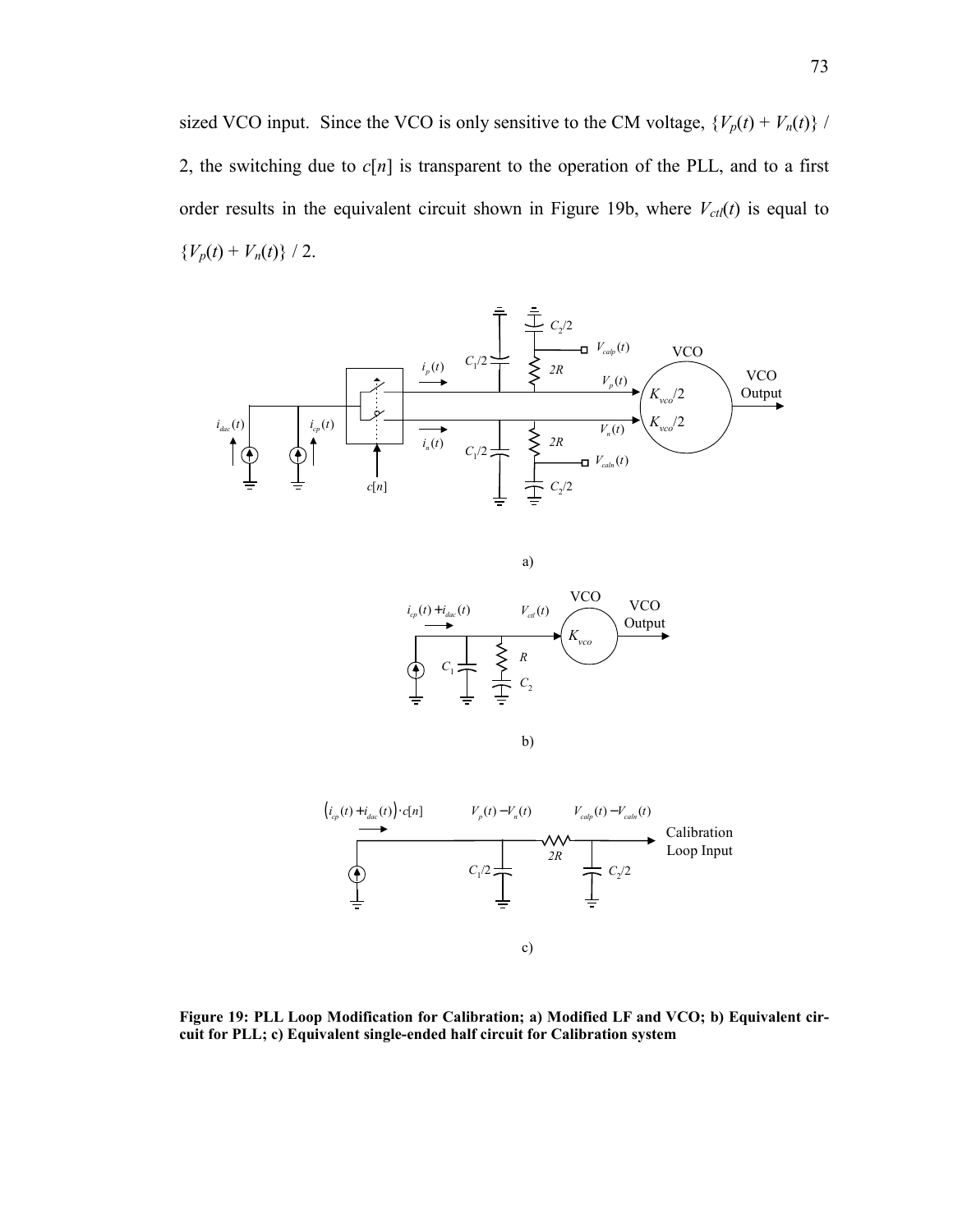However since  $c[n]$  is related to the CP and DAC charge, the switching of the CP and DAC current is equivalent in DM to multiplying  $i_{dac}(t)$  and  $i_{cp}(t)$  by  $c[n]$ , and results in a change in the DM voltage,  $V_p(t) - V_n(t)$ , when gain mismatch exists between the CP and DAC. In practice,  $i_{dac}(t)$  and  $i_{cp}(t)$  are large pulses of current occurring over a short duration, so  $V_p(t)$  and  $V_n(t)$  have large changes over the duration of the CP and DAC pulses. This causes a significant change at the input of the calibration loop during the DAC pulse, which results in a significant change in the DAC bias current during the duration of a DAC pulse. The voltages  $V_{cal}(t)$  and  $V_{cal}(t)$ , which are filtered versions of  $V_p(t)$  and  $V_n(t)$  respectively are used in the calibration loop to reduce the variation in the DAC bias current for the duration of a DAC pulse. With matched loop filter components,  $V_{cal}(t) - V_{cal}(t)$  is a filtered version of  $V_p(t) - V_n(t)$ , and therefore contains the correlated signal information necessary for calibration loop operation. The equivalent half-circuit for the calibration loop is shown in Figure 19c. Similar to PLL operation, the calibration loop is a differential circuit, and can be designed to have very low sensitivity to common-mode signals. In this manner, the common-mode voltage is used by the PLL, and the differential-mode voltage is used by the calibration loop.

Mismatches in the two paths will result in a CM to DM conversion in the calibration loop, and a DM to CM conversion in the PLL. The DM to CM conversion results in a scaled copy of  $i_{dac}(t)$  and  $i_{cp}(t)$  multiplied by  $c[n]$  appearing at the CM input of the PLL. The dc present in this signal is compensated for by the PLL, and does not result in instability. The CM to DM conversion results in a scaled copy of  $i_{dac}(t)$  and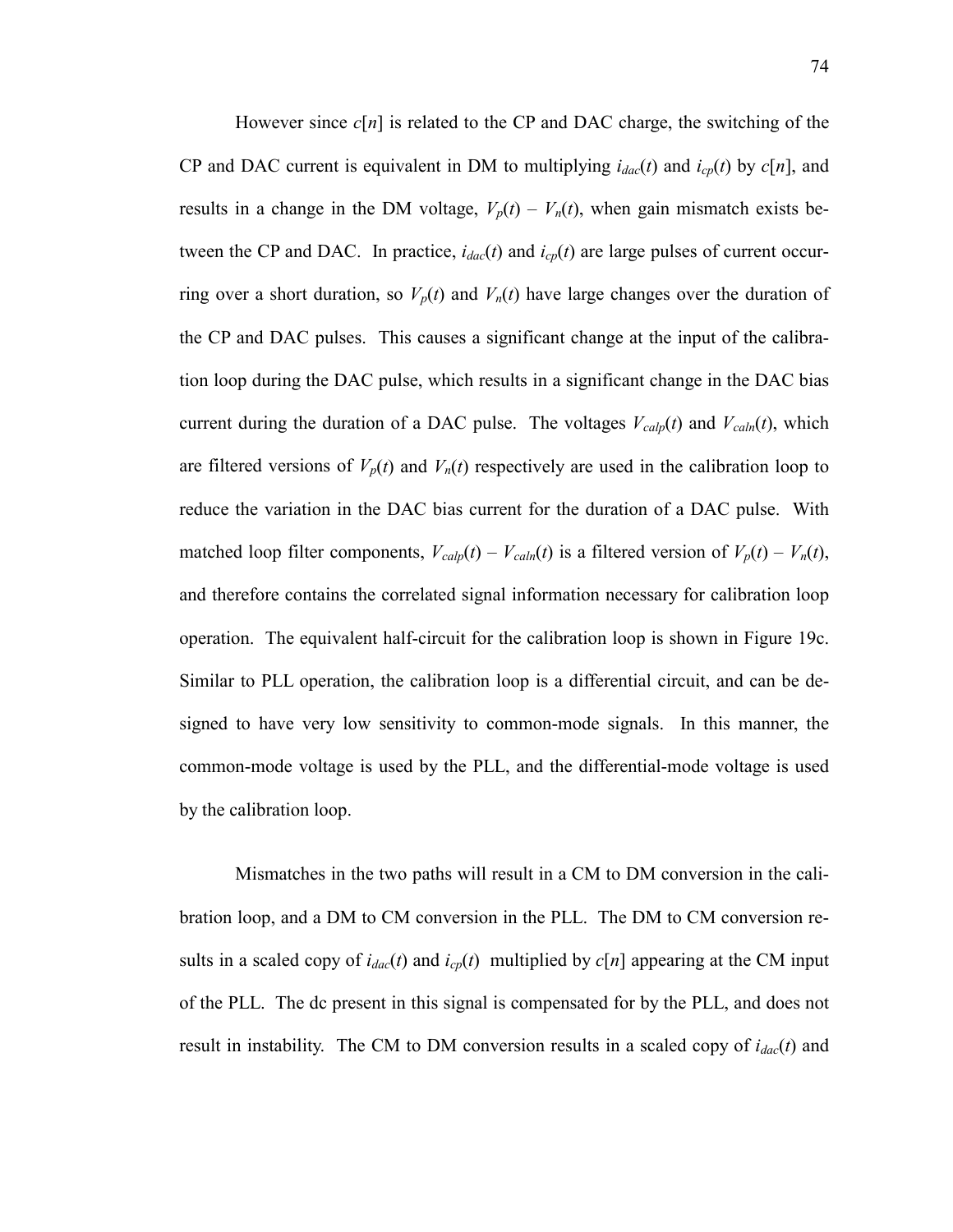$i_{cp}(t)$  appearing at the input to the calibration loop. Since this does not contain dc due to the steady-state operation of the PLL, the calibration loop settles to the correct value.

To illustrate the operation of the calibration technique, suppose that the PLL is in steady state, and the DAC gain is less than the CP gain. In this case,  $V_p(t)$  would accumulate positive charge from  $i_{cp}(t)$  and  $i_{dac}(t)$ , and  $V_n(t)$  would accumulate negative charge from  $i_{cp}(t)$  and  $i_{dac}(t)$ . Thus a mismatch would cause  $V_p(t)$  to increase and  $V_n(t)$ to decrease. Since the PLL is only sensitive to the common-mode voltage across the two loop filters, this has no effect on the PLL steady-state output frequency.

The DM voltage,  $V_{calp}(t) - V_{calp}(t)$ , is a filtered version of the DM loop filter voltage  $V_p(t) - V_n(t)$ , so from the preceding example  $V_{calp}(t)$  will also increase and  $V_{cal}(t)$  will also decrease. This DM voltage is then accumulated and used to adjust the DAC gain through the voltage-to-current converter such that the DM voltage,  $V_{cal}(t)$  – *V<sub>caln</sub>*(*t*), settles to zero. This also results in the DM voltage  $V_p(t) - V_n(t)$  settling to zero.

### III.CIRCUIT ISSUES

### A. Overview

The circuit is implemented in the TSMC 0.18µm CMOS process, with single poly and six metal layers, Metal-insulator-metal capacitors and packaged in a 5mm 32 pin TQFN, with electro-static discharge (ESD) protection devices included on all pads. The circuits are all operated with a 1.8V supply, and the VCO, CP, PFD, DAC, digital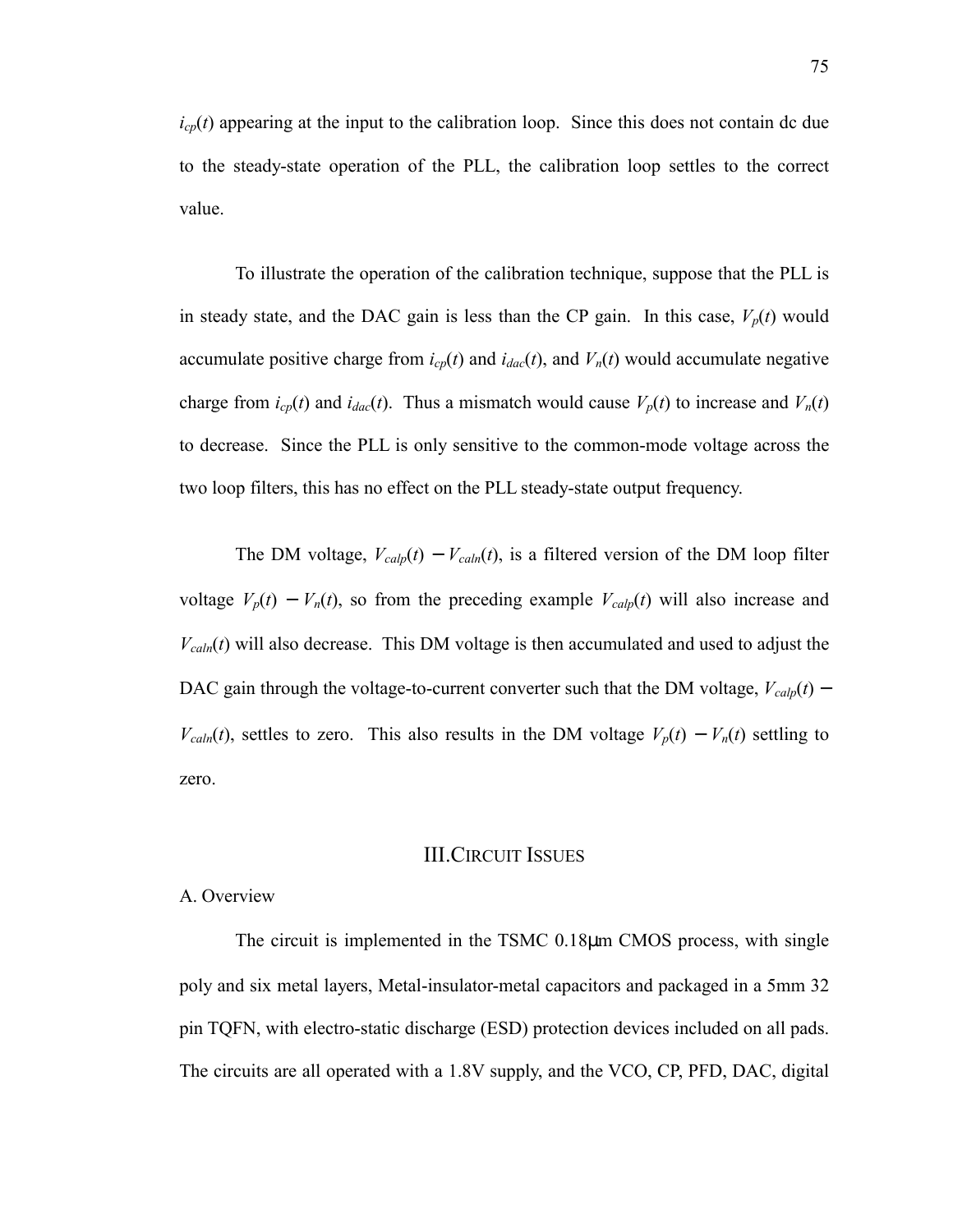

**Figure 20: Effect of PLL Bandwidth on component noise requirements; a) 100kHz bandwidth; b) 500kHz bandwidth**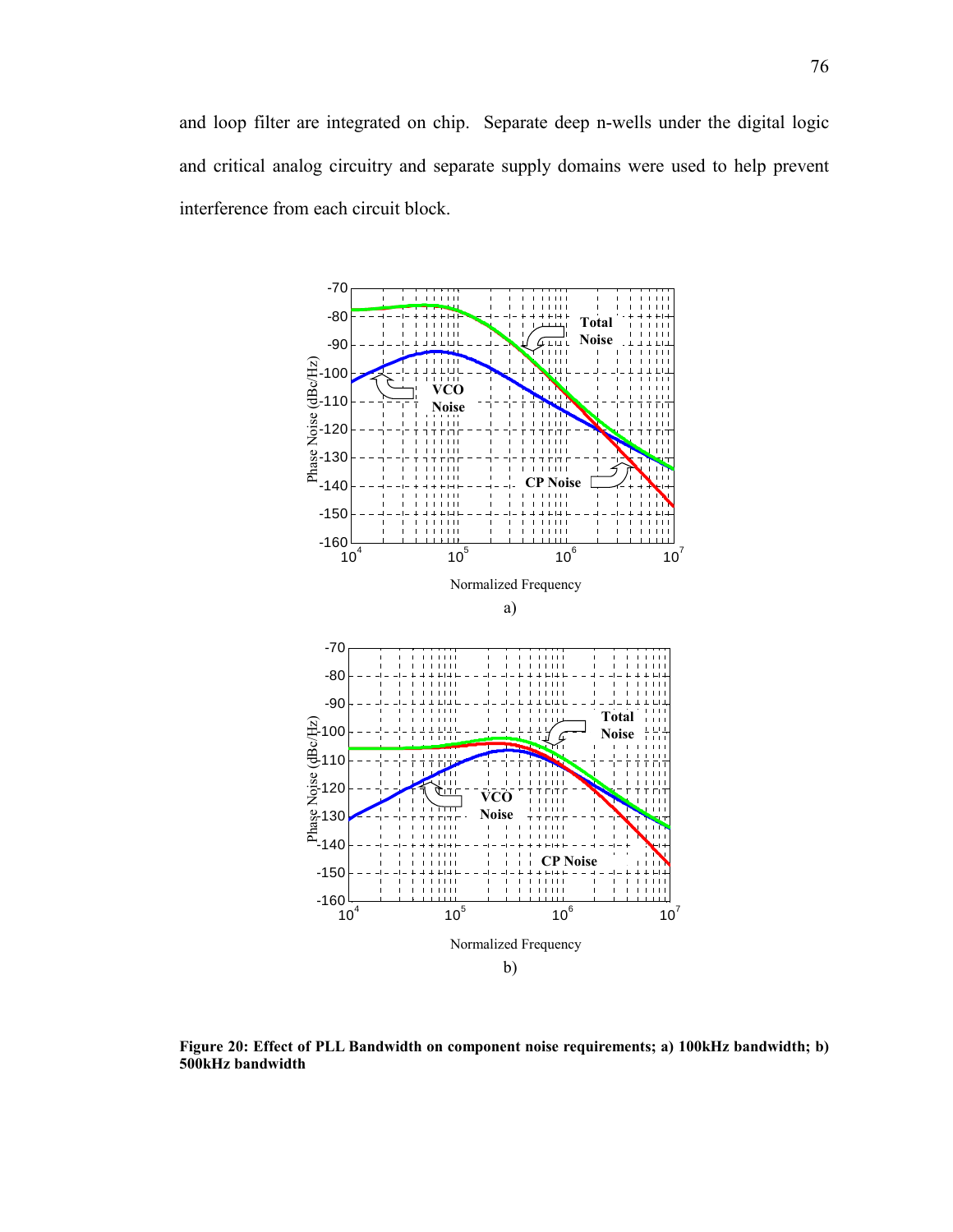### B. Power Consumption Issues

Widening the bandwidth of a PLL helps reduce in-band VCO phase noise and improve acquisition time, however, the attenuation of spot noise outside the PLL bandwidth is reduced. Consequently, to maintain a given level of phase noise performance outside the PLL bandwidth, the noise contributions of the reference, divider, PFD and CP circuits must be reduced. This effect is shown in Figure 20 for an out of band phase noise specification of –120dBc/Hz at 3MHz offset from the carrier. In order to meet this specification, the thermal noise requirements for the CP are significantly reduced from −77dBc/Hz to –103dBc/Hz (inband noise referred to the PLL output) when the PLL loop bandwidth is increased from 100kHz to 500kHz respectively. In this design, the CP had the largest power consumption due to the noise requirements.

In a delta-sigma fractional-*N* PLL, the transfer function of the CP noise to the output of the PLL is given by

$$
H_{cp}(f) = \left(\frac{\pi N}{I_{CP}}\right) G(f) \tag{128}
$$

where *N* is the divider value, and  $G(f)$  is the closed-loop PLL transfer function from the divider input to the PLL output where, for frequencies within the PLL bandwidth,  $|G(f)| \approx 1$  [44]. Since thermal noise in a MOSFET transistor is proportional to  $\sqrt{I_{CP}}$ , it can be seen from (128) the only mechanisms for decreasing the CP inband noise is to increase *ICP* or decrease *N*. Decreasing *N* constrains the PLL design to having an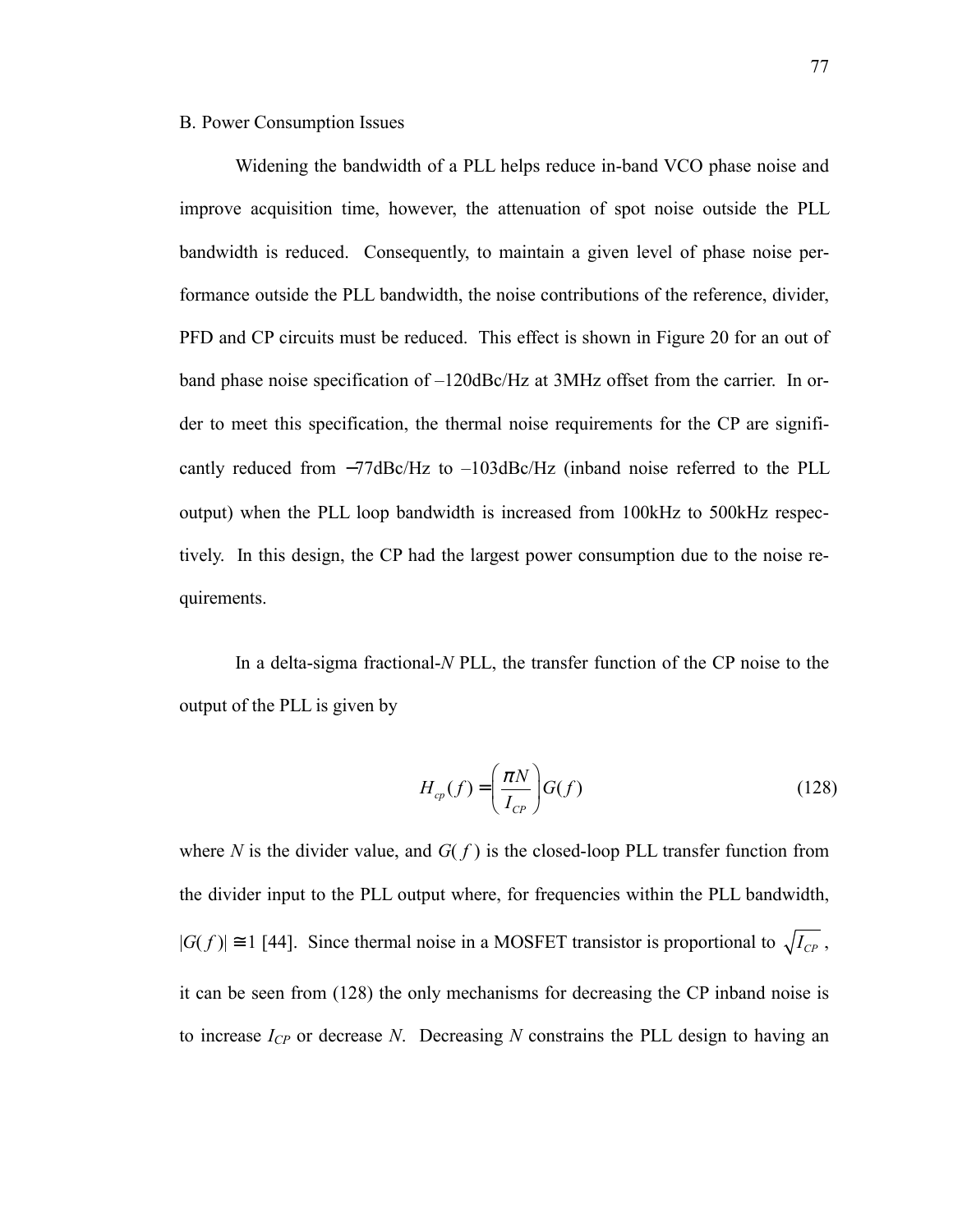increased reference frequency for a fixed output frequency, which increases digital power consumption and reduces the choices for the reference frequency, while increasing  $I_{CP}$  results in increased power consumption in the CP. In the presented design, the choice was made to increase  $I_{CP}$  rather than increase the reference frequency.

### C. Dynamic Bias Technique

The CP bias circuit is shown in Figure 21 where the transmission gates are CMOS transistors with dimensions of 10µm by 0.18µm. The enable clocks *en*, *en* , and *en2* are generated such that the gate of each bias transistor is disconnected before removal of the current paths through each bias line. This is done in order to avoid disturbing the voltage on the gates of the bias transistors. To further reduce variation on the gate voltage of each bias, 24pF on-chip decoupling capacitors are used for each bias signal.

The CP bias circuitry only needs to be active during a CP pulse. Since the CP is on for a fraction of the reference period, the current through the bias circuitry is disabled in the manner described above whenever the CP is off. To ensure proper operation of the CP, the current is disabled such that *en* and *en2* are high for the duration of a CP pulse. The reduction in current dissipation is limited by the duty cycle of the enable signal. In the presented design, the optimum duration of *en* was found to be approximately 10ns, occurring 4.4ns before the divider edge. A similar technique is demonstrated in [45] for a PLL with 10kHz reference frequency and 500Hz bandwidth, however no circuit details are given on the implementation of the dynamic bias technique.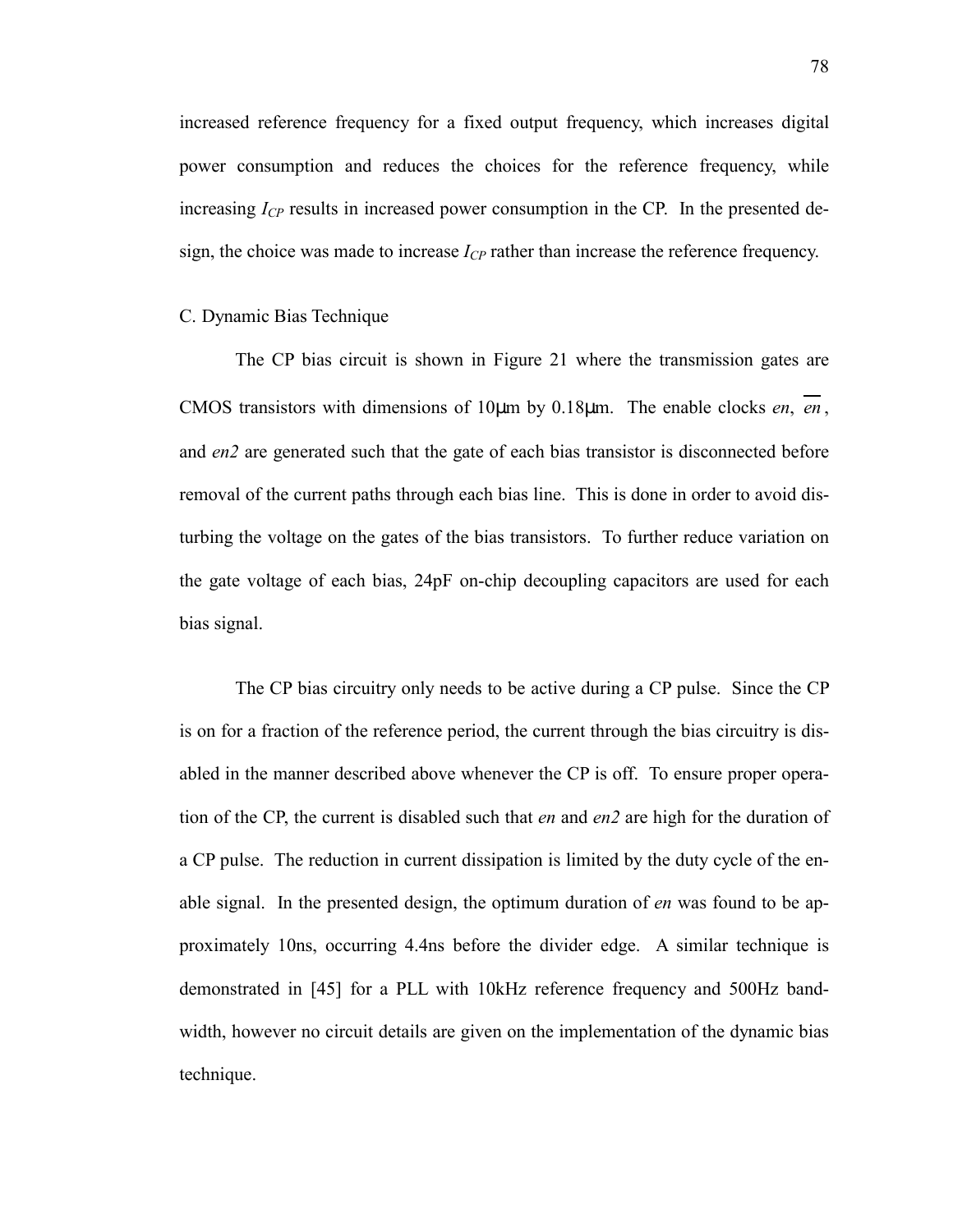

# **Figure 21: CP dynamic bias technique**

D. Phase/Frequency Detector and CP

The PFD compares the rising edges of the divider and reference signals, and generates control pulses for the CP. To generate the proper polarity signals for the CP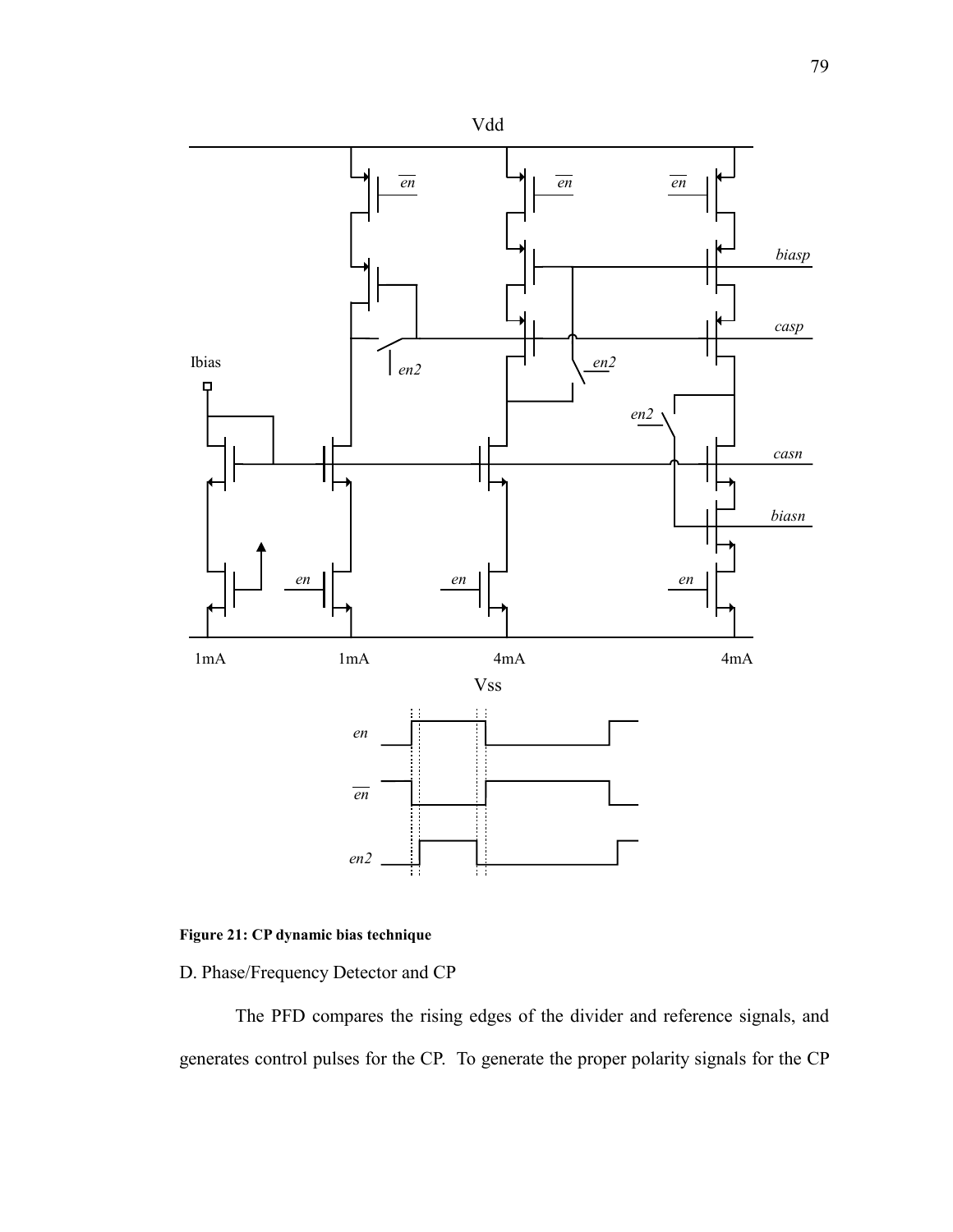and to provide the necessary drive, buffers are used between the PFD and CP. The PFD and buffers are shown in Figure 22, with the details of the PFD given in [37]. The up and down signals enable the CP positive and negative currents respectively. The up<sub>ped</sub> and down<sub>ped</sub> signals are used to convert the mismatch between the positive and negative currents into a constant current offset each reference period which reduces non-linearity in the CP [37].





To reduce the supply coupling between up  $\&$  down pulses, the buffer supplies are resistively drawn from PFD supply, with 18pF decoupling for each up and down buffer. The buffers draw a significant amount of current from the supply during the up and down transitions. The disturbance on the supply during transitions results in inter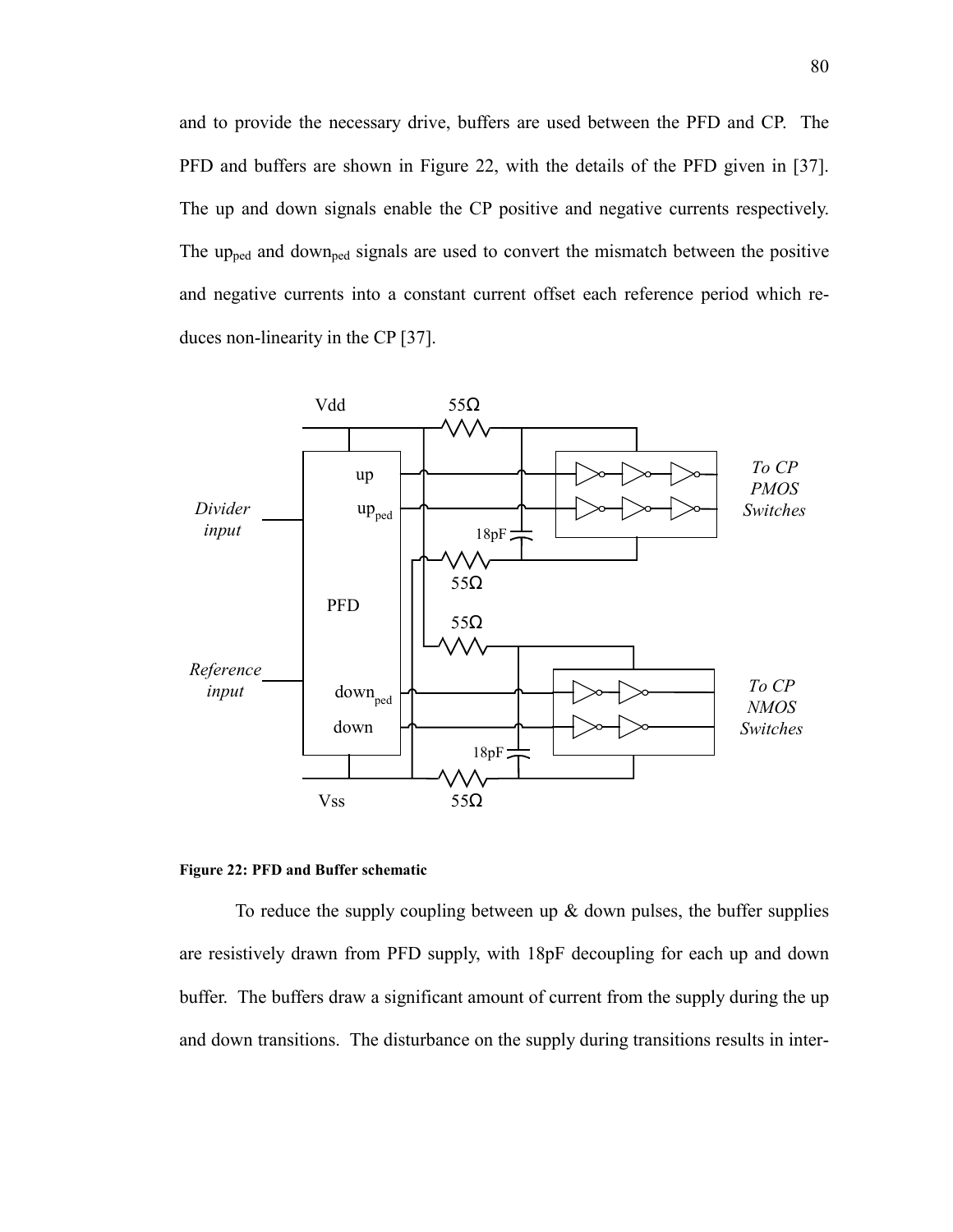ference between the buffers. For example, if the up and up<sub>ped</sub> signal transitions occurs first, the supply voltage is temporarily reduced, and the delay in the buffers for the down and downped signal are increased. In this way, the difference between the rising edges of the up, up<sub>ped</sub> and down, down<sub>ped</sub> pulses is subjected to a non-linearity when the two edges occur close to each other. This was found in simulation to provide sufficient isolation between the buffers.



#### **Figure 23: CP schematic**

The CP schematic is shown in Figure 23. The correlation switching required for the calibration loop is implemented through the switching of the cascode devices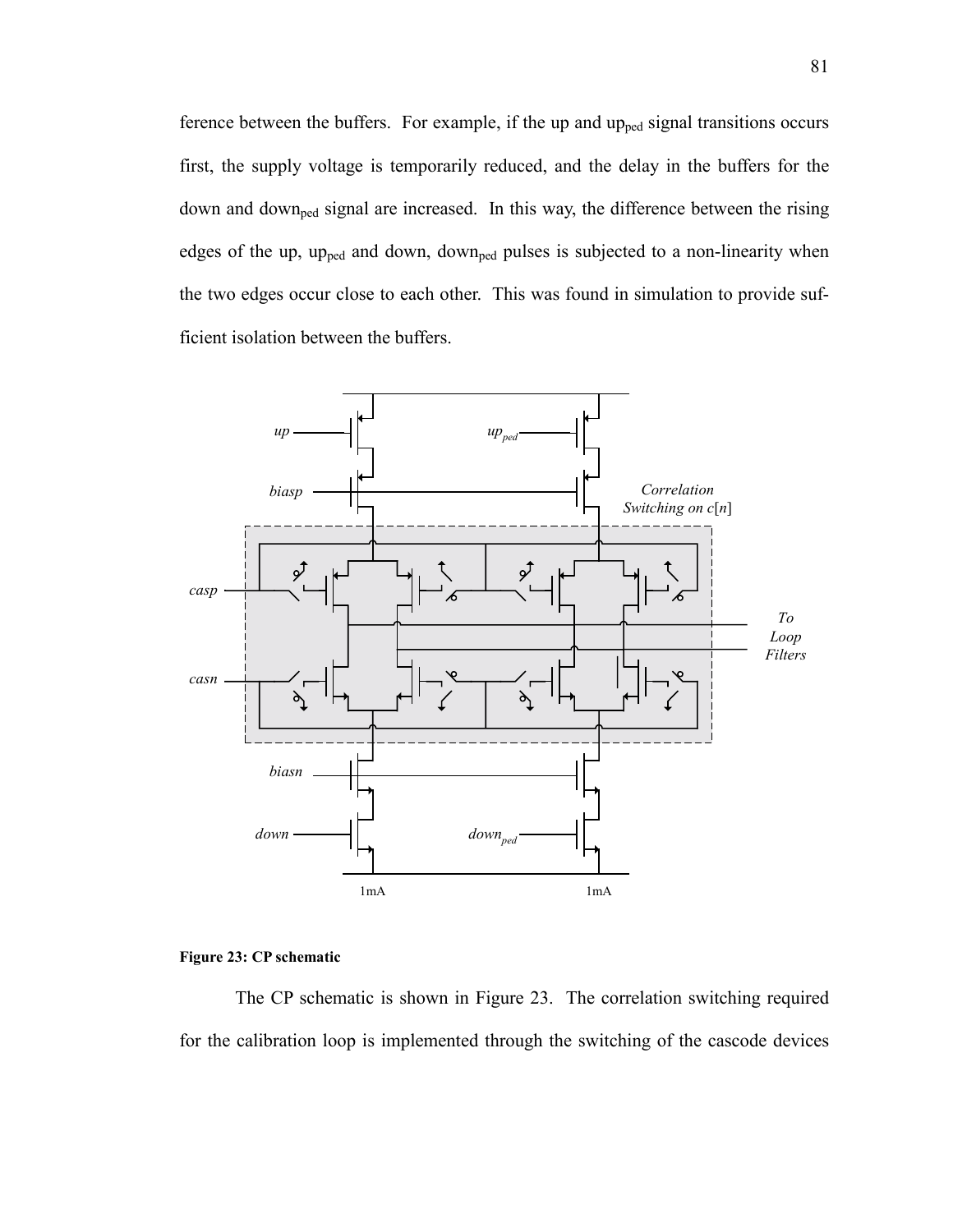between each loop filter. The switching is synchronized to be 12 VCO periods before the divider edge in order to ensure that the CP current has the maximum time to deposit charge into the loop filters.

### E. VCO and Divider



### **Figure 24: VCO schematic**

The VCO is a negative-*gm* CMOS LC oscillator, as shown in Figure 24. The differential inductor is a stacked M5 & M6 spiral, with a Q of approximately 8 at 2GHz. Two equal MOS varactors provide tuning over a 0.6V-1.2V range, with a nominal tuning gain of 60MHz/V at each input. Coarse digital tuning is performed by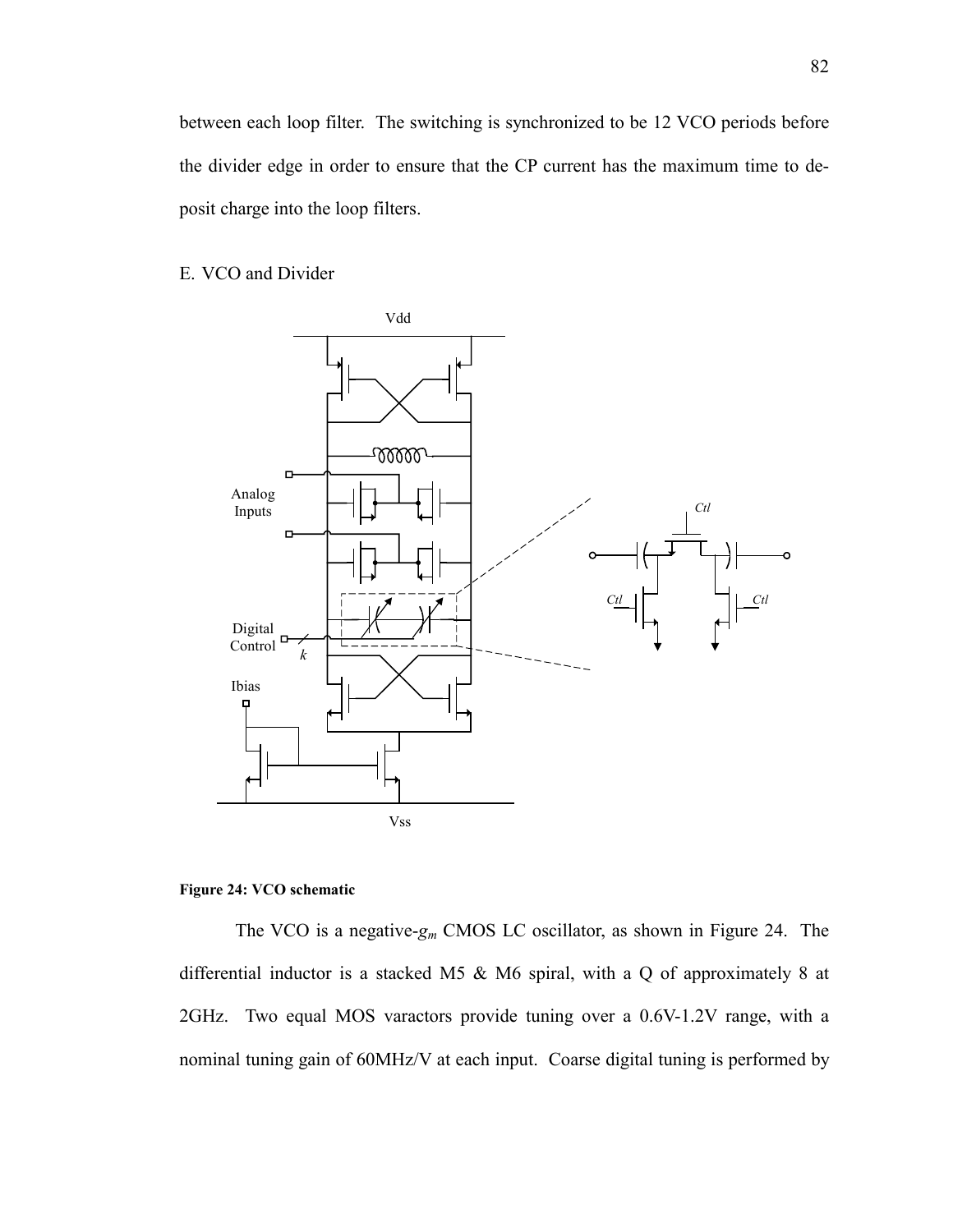switching MIM capacitors of 20fF & 80fF sizes into the tank circuit [46]. This is sufficient for the VCO to cover a range from 2.35GHz to 2.65GHz, which encompasses the entire 2.4 GHZ ISM band.

The divider is a 7-stage pulse-swallowing divider similar to that used in [37] and [47]. CML logic is used in the first two stages, and CMOS logic is used for the remaining stages. The divider output is resynchronized to the output of the first CML stage in order to reduce divider jitter noise and modulus dependent delays.

F. Digital



**Figure 25: Details of the mismatch-shaping digital encoder**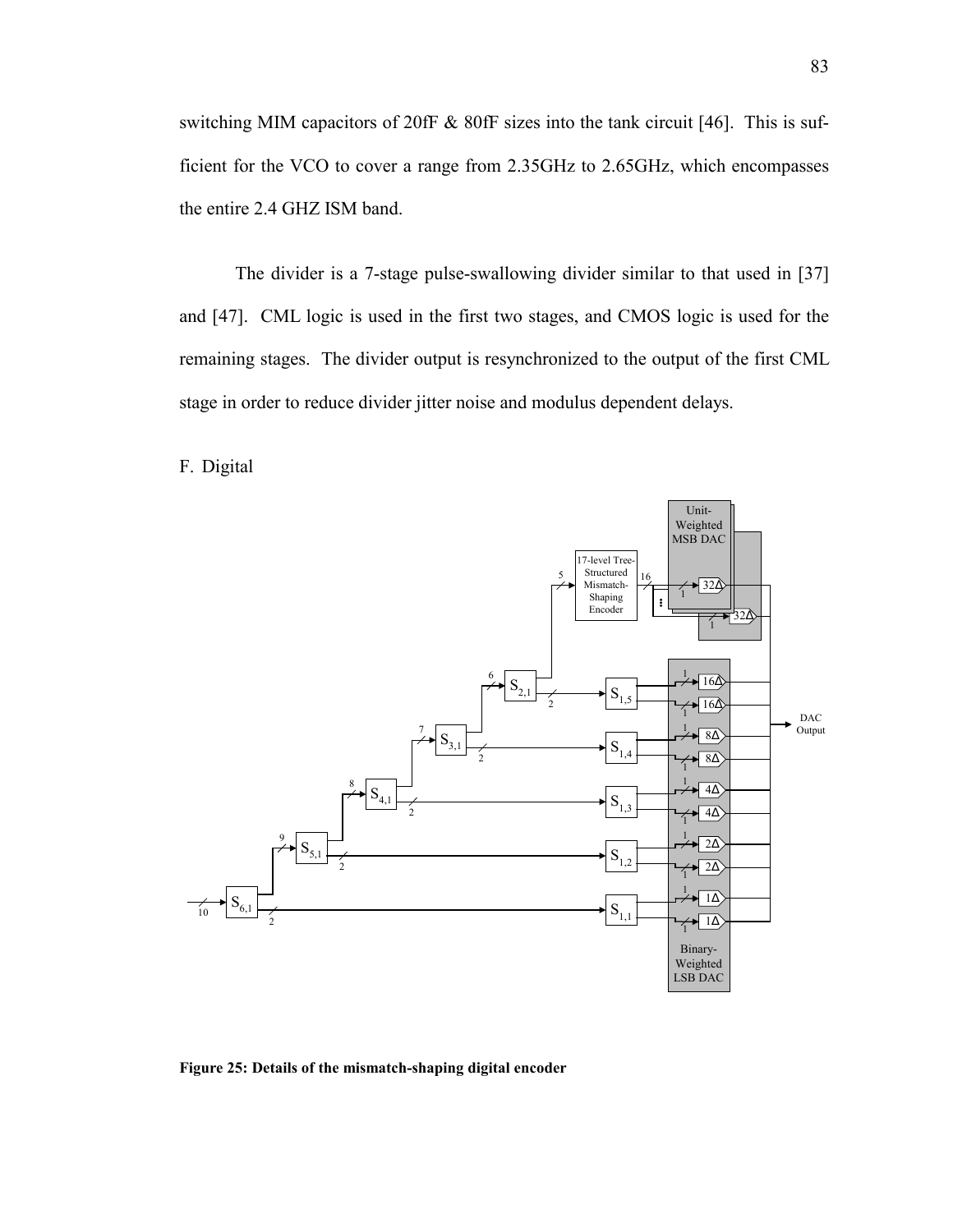The digital logic was implemented using a standard cell library with transistor gate lengths of 0.18µm. The requantizer adds an 8 lsb-bit pseudo-random number to the input then truncates the result to 10 bits to ensure that the requantization noise is uncorrelated from the delta-sigma quantization noise [48]. The mismatch scrambling encoder was implemented as a partially segmented tree-structured encoder, and is shown in Figure 25. Each switching block, shown as  $S_{k,r}$ , uses a random sequence to ensure that the digital input exercises all DAC elements in a random fashion to scramble DAC element mismatches. More details on the switching blocks are given in [49].

### G. Loop Filter and DAC

The loop filter is fully integrated, with values for *R*,  $C_1$ , and  $C_2$  in Figure 17 of 5kΩ (polysilicon resistor), 18pF (MIM capacitor), and 282pF (PMOS capacitor) respectively. Coarse tuning is provided to account for process variations. Each DAC element is a resistively degenerated charge pump cell and shown in Figure 26, with a DAC lsb current of  $1\mu$ A. The transistor sizes are large to reduce the mismatch of the DAC, which in turn results in channel charge in the gates of the transistors to be of the order of the charge delivered by the DAC unit elements. Since this can lead to a significant DAC gain error, a fast turn off scheme is used with a reset switch is connected between bias transistor source and gate. When the DAC is enabled, the reset switch is off, and either M1 or M2 supplies current into the loop filter. When the DAC is disabled, the gate & source of M1 and M2 are shorted together and channel charge from the bias and switch transistors are shunted to the DAC bias signal. This results in a significant disturbance on the DAC bias, however this occurs after the DAC pulse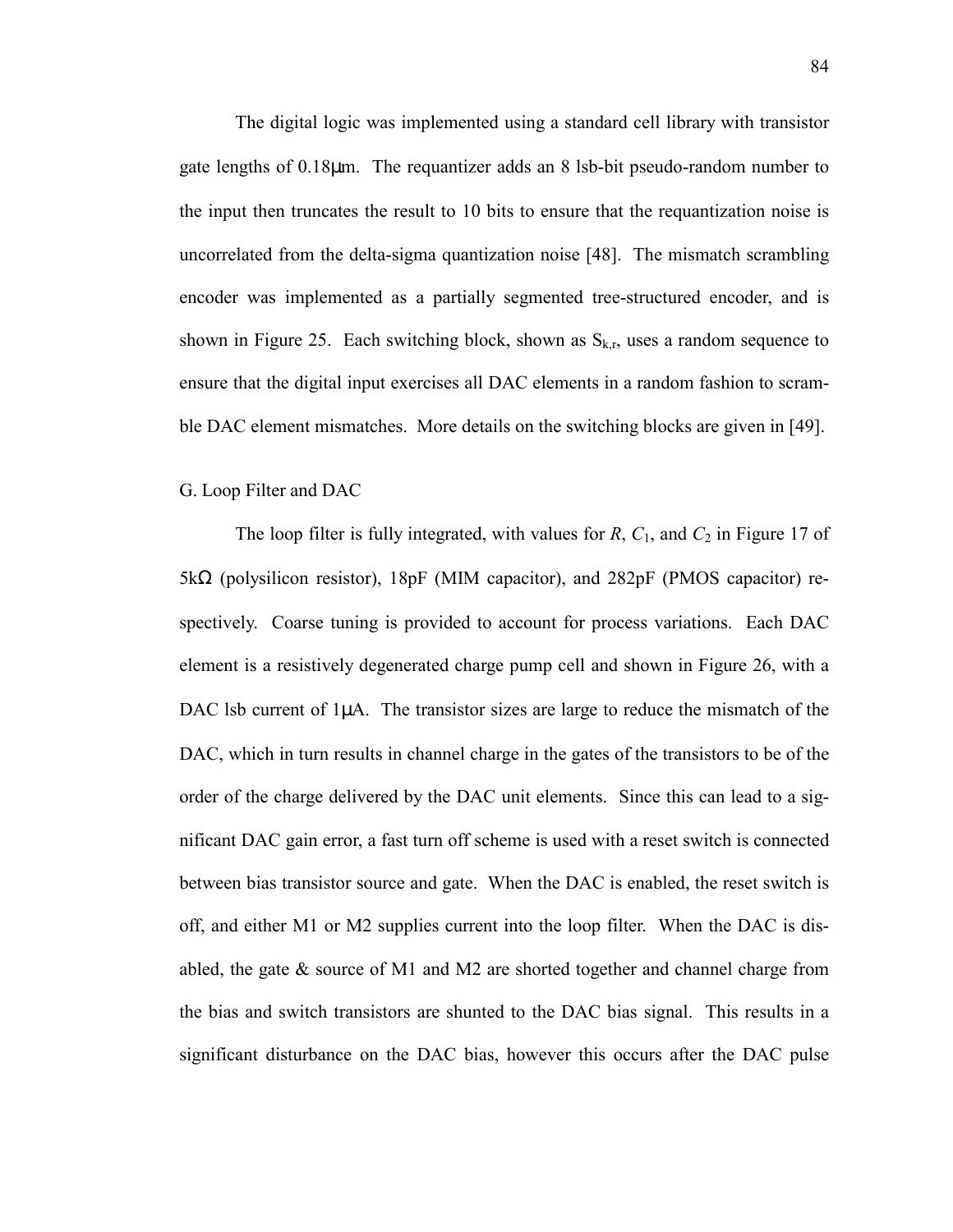event and the reference period is sufficient for settling of the DAC bias to the proper voltage before the next DAC pulse. Previously published reset schemes involve shorting the source of the bias transistor to the supplies [50], however this was not done in order to minimize charge injection through the shorting switch into the loop filter. The correlation switching for the DAC is implemented by using two identical DACs, enabled by *c*[*n*], and connected between the DAC encoder and both loop filters. The gain mismatch between each DAC was found to be negligible and did not affect the calibration loop operation.



**Figure 26: DAC schematic**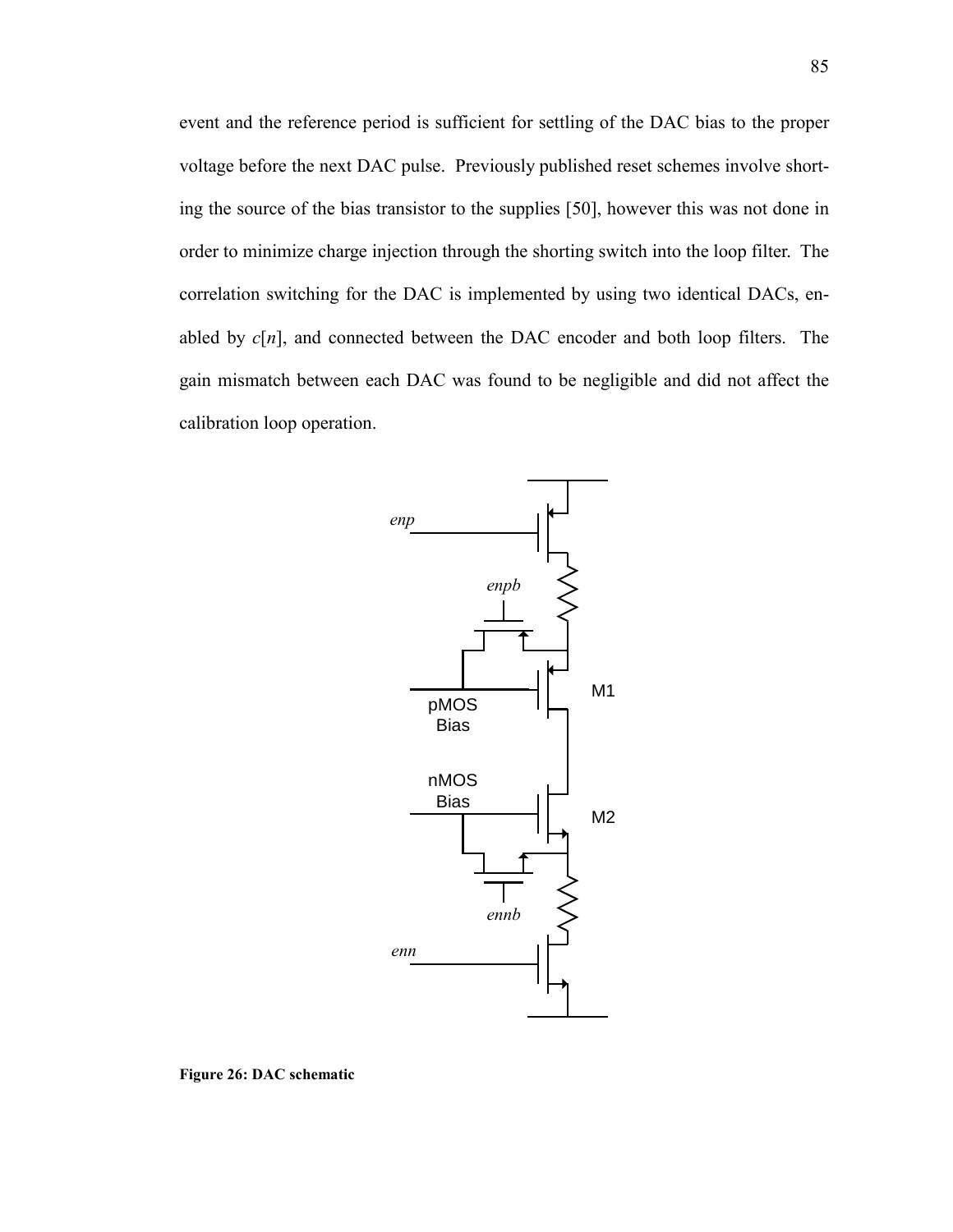Comparing Figure 23 and Figure 26, it can be seen that the DAC and CP circuits have different architectures since the DAC was designed in order to improve matching between elements, and the CP was designed in order to ensure fast turn-on. This results in poor DAC gain matching, which the calibration loop corrects for.

H. Calibration Circuitry



#### **Figure 27: Calibration circuit**

The calibration system is shown in Figure 27, with  $V_{cal}(t)$  and  $V_{cal}(t)$  defined in Figure 19. The OTA integrator accumulates the correlated signal information containing the DAC mismatch signal. The DAC gain is adjusted by applying the output of the voltage-to-current converter into the DAC bias current. The OTA is a foldedcascode, single stage amplifier with a wide input CM range to account for the variation of the loop filter voltage over the PLL frequency range. The OTA is designed with sufficiently low offset voltage that the settled voltages on  $V_p(t)$  and  $V_n(t)$  do not result in current mismatch in the CP and DAC when switched between the two calibration path. In normal operation, the simulated current consumption of the calibration circuit is 1.3mA.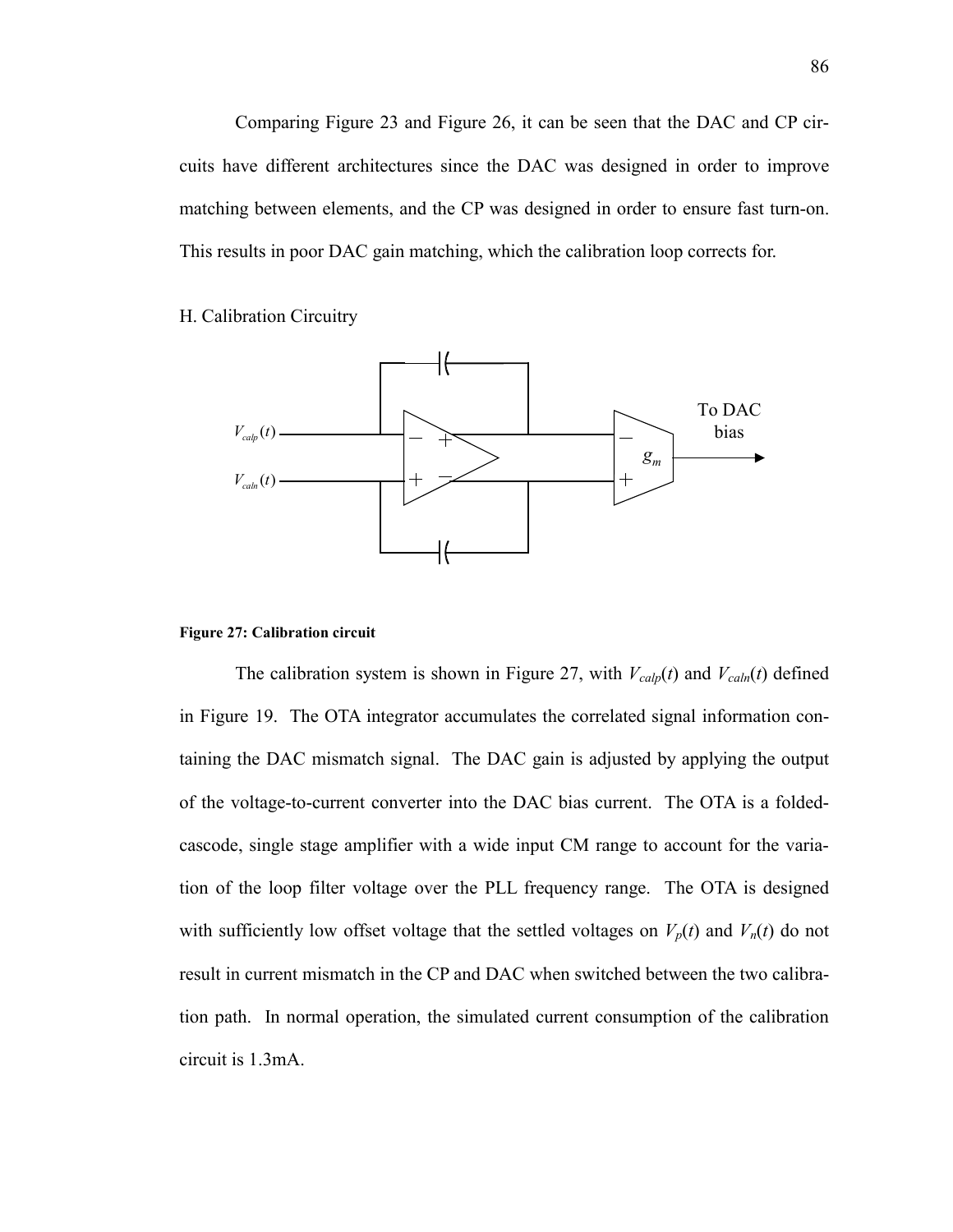### IV.MEASUREMENT RESULTS

The performance of the IC was tested over all 79 Bluetooth channels. The results, presented in Table 2, are compared between the calibration technique and DAC enabled and disabled. With the DAC and calibration technique enabled, the phase noise performance at a 3MHz offset was found to improve by 27dB to 33dB. The worst-case phase noise with the techniques enabled was –101dBc/Hz and –124dBc/Hz at a 100kHz and 3MHz offset respectively. A representative plot of the phase noise with the DAC disabled and enabled, and with the calibration technique enabled is shown in Figure 28. Similar results are seen on all tested Bluetooth channels. For each channel, the settling time of the calibration loop was found to be approximately 35µs, which makes this calibration technique suitable for the numerous wireless applications where the PLL is powered down when not in use. The settling performance is shown in Figure 29.

The worst-case spurious tones are also given in Table 2. With the calibration technique enabled, the fractional spurs were found to be within the required Bluetooth specifications. The fractional spurs can be seen to be significantly higher when the DAC is disabled. Simulations indicate that this is due to  $K_{\nu c0}$  non-linearity in the MOS varactors used in the VCO.  $K_{\text{vco}}$  can vary by up to 30% over the output voltage range of the CP, so when the DAC and calibration technique are enabled, the net voltage change on the loop filter each reference period is greatly reduced, resulting in improved  $K_{\nu c0}$  linearity. The calibration technique was found to have an insignificant impact on the fractional spur performance of the PLL versus manually calibrating the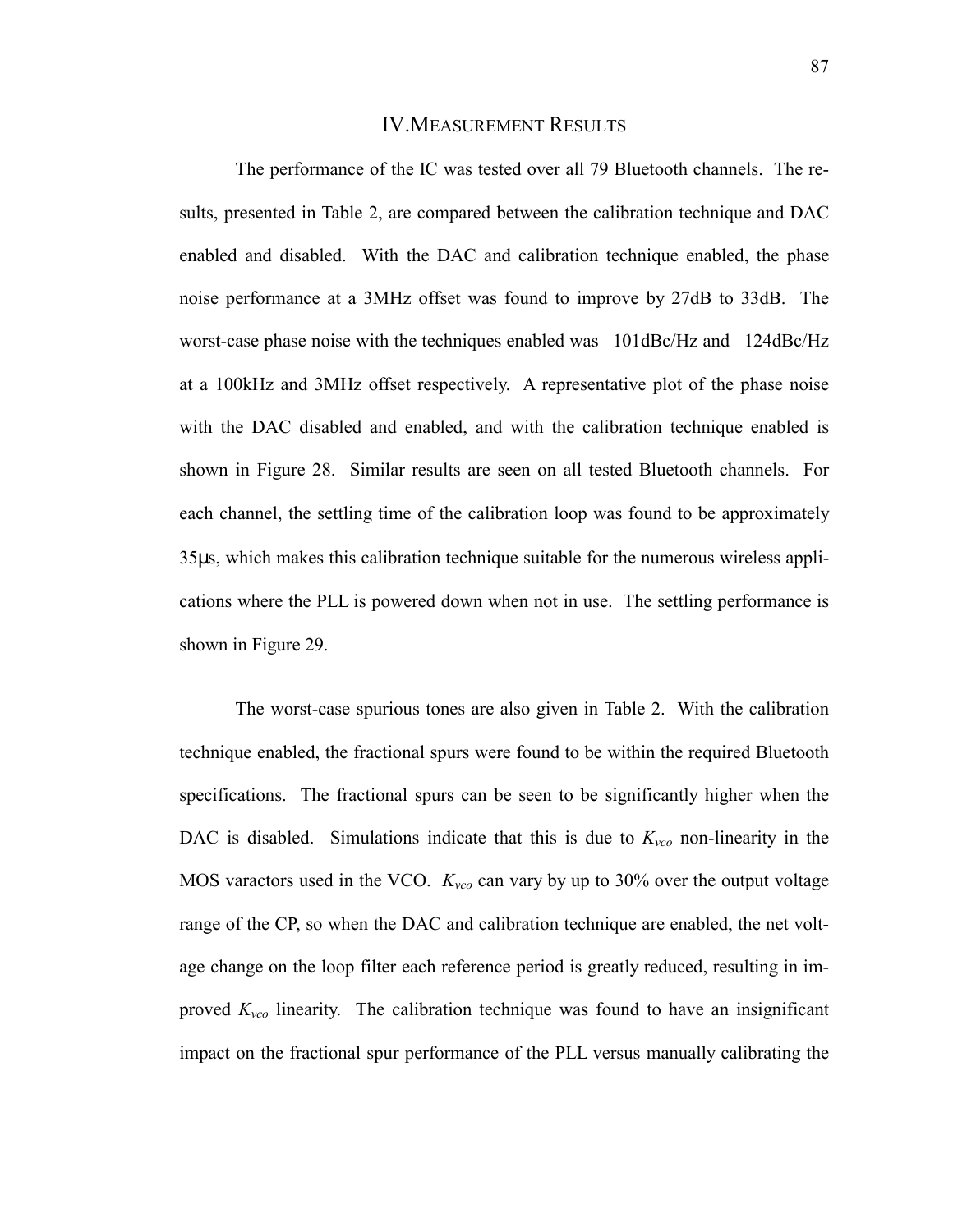DAC gain and disabling the calibration technique. The fractional and reference spur performance at a center frequency of 2.403 GHz is seen in Figure 30.

| Design Details                                                          |                                               |                   |
|-------------------------------------------------------------------------|-----------------------------------------------|-------------------|
| Technology                                                              | TSMC 0.18 µm 1P6M CMOS                        |                   |
| Package and Die Area                                                    | 32 pin TQFN, $2.2 \times 2.2$ mm <sup>2</sup> |                   |
| Reference Frequency                                                     | 12 MHz                                        |                   |
| <b>Output Frequency</b>                                                 | $2.4 - 2.5$ GHz                               |                   |
| Loop Bandwidth                                                          | > 730kHz                                      |                   |
| Measured Current Consumption (at 1.8V)                                  |                                               |                   |
| VCO and Divider Buffer                                                  | $6.9 \text{ mA}$                              | $20.9 \text{ mA}$ |
| Divider                                                                 | $5.8 \text{ mA}$                              |                   |
| CP (with dynamic biasing)                                               | $2.7 \text{ mA}$                              |                   |
| Digital                                                                 | $0.5 \text{ mA}$                              |                   |
| <b>DAC</b>                                                              | $3.6 \text{ mA}$                              |                   |
| Calibration                                                             | $1.4 \text{ mA}$                              |                   |
| Xtal Buffer                                                             | 4.1 mA                                        | $9.4 \text{ mA}$  |
| <b>External Buffer</b>                                                  | 5.3 mA                                        |                   |
| Measured Worst Case Integer-N Performance                               |                                               |                   |
| Phase Noise @ 100 kHz                                                   | $-104$ dBc/Hz                                 |                   |
| Phase Noise @ 3 MHz                                                     | $-126$ dBc/Hz                                 |                   |
| Measured Worst Case Performance, DAC and Calibration Technique Disabled |                                               |                   |
| Phase Noise $(a)$ 3 MHz                                                 | $-91$ dBc/Hz                                  |                   |
| Fractional Spur $(a)$ 1 MHz                                             | $-40$ dBc                                     |                   |
| Fractional Spur @ 2 MHz                                                 | $-42$ dBc                                     |                   |
| Fractional Spur $\omega \geq 3$ MHz                                     | $-45$ dBc                                     |                   |
| Measured Worst Case Performance, DAC and Calibration Technique Enabled  |                                               |                   |
| Phase Noise $\omega$ 100 kHz                                            | $-101$ dBc/Hz                                 |                   |
| Phase Noise $(a)$ 3 MHz                                                 | $-124$ dBc/Hz                                 |                   |
| Fractional Spur $(a)$ 1 MHz                                             | $-47$ dBc                                     |                   |
| Fractional Spur @ 2 MHz                                                 | $-57$ dBc                                     |                   |
| Fractional Spur $\omega \geq 3$ MHz                                     | $-62$ dBc                                     |                   |
| Reference Spur                                                          | $-53$ dBc                                     |                   |

### **Table 2: Performance Parameters**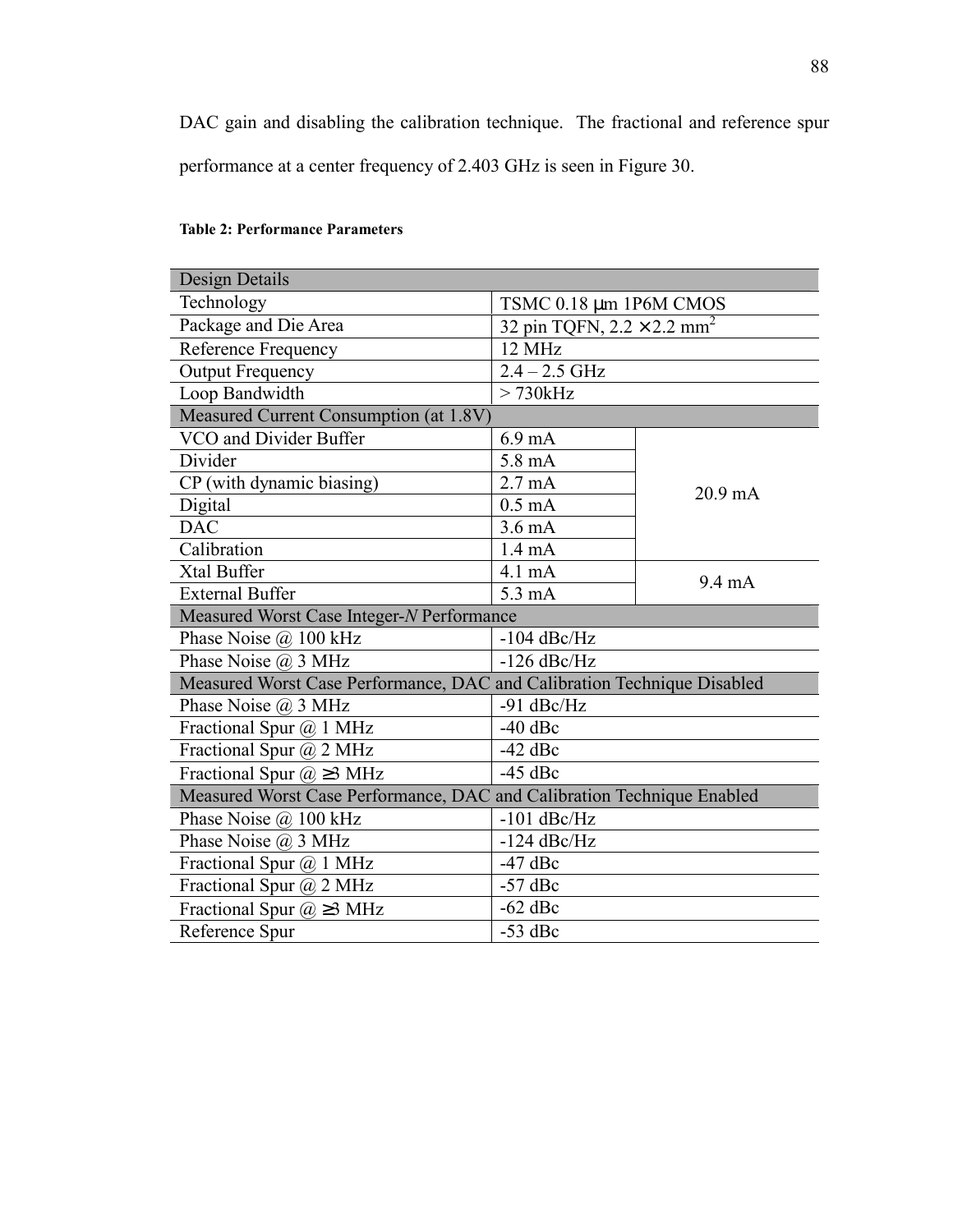

**Figure 28: Phase Noise Performance** 



**Figure 29: Calibration Loop Settling Performance** 

The worst-case reference spur was found to be –53dBc. Measurements of the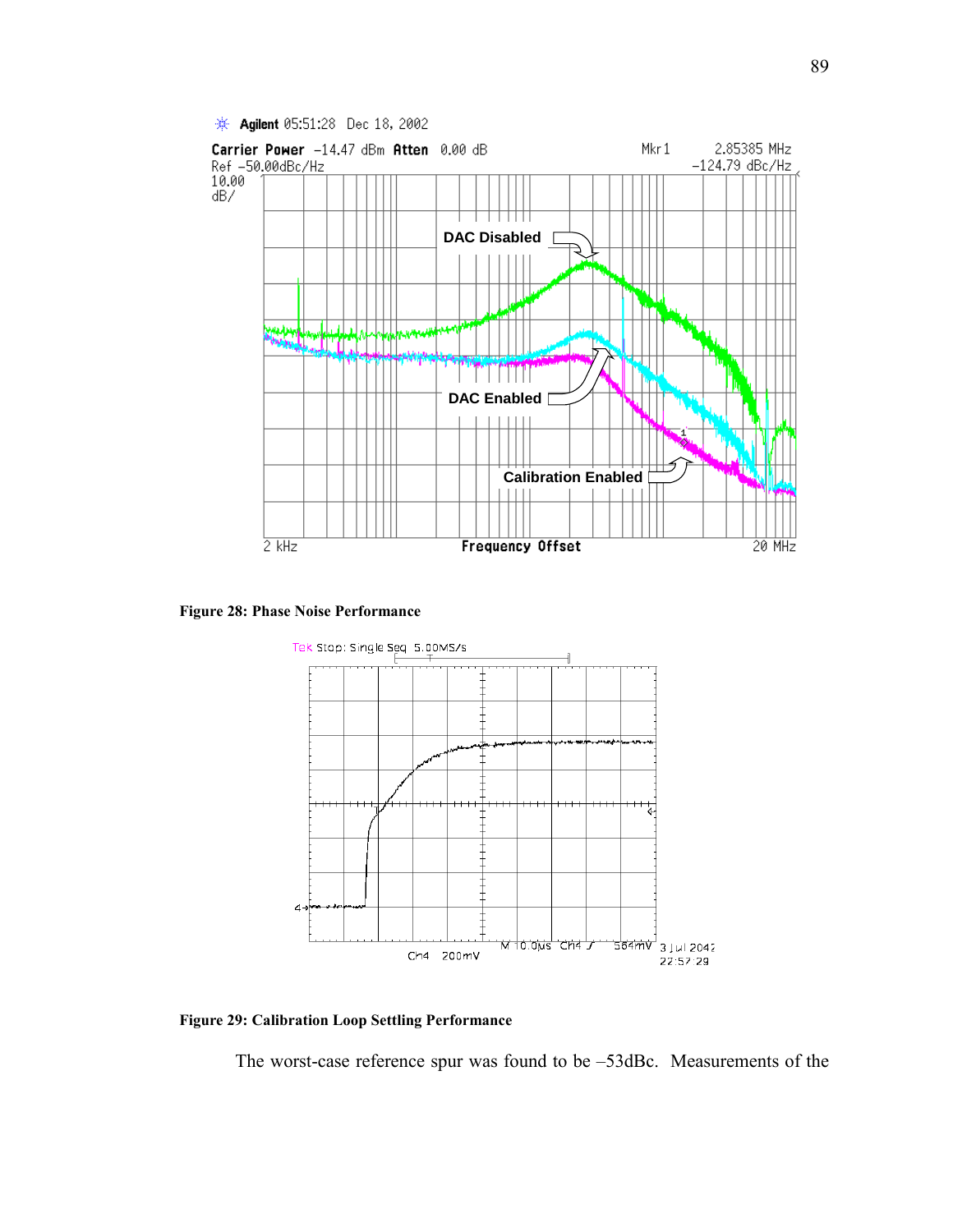IC indicated that the P/N mismatch in the CP was 2%. While the CP linearization technique from [37] improves the linearity due to P/N mismatch, it does so at the expense of transforming the non-linearity into a constant charge offset each reference period, which results in the increased spur. To improve the matching even further, replica biasing techniques could have been used [38, 51]. The chip photograph is shown in Figure 31.



Agilent 06:27:03 Dec 18, 2002 ₩.

**Figure 30: PLL Output Spectrum**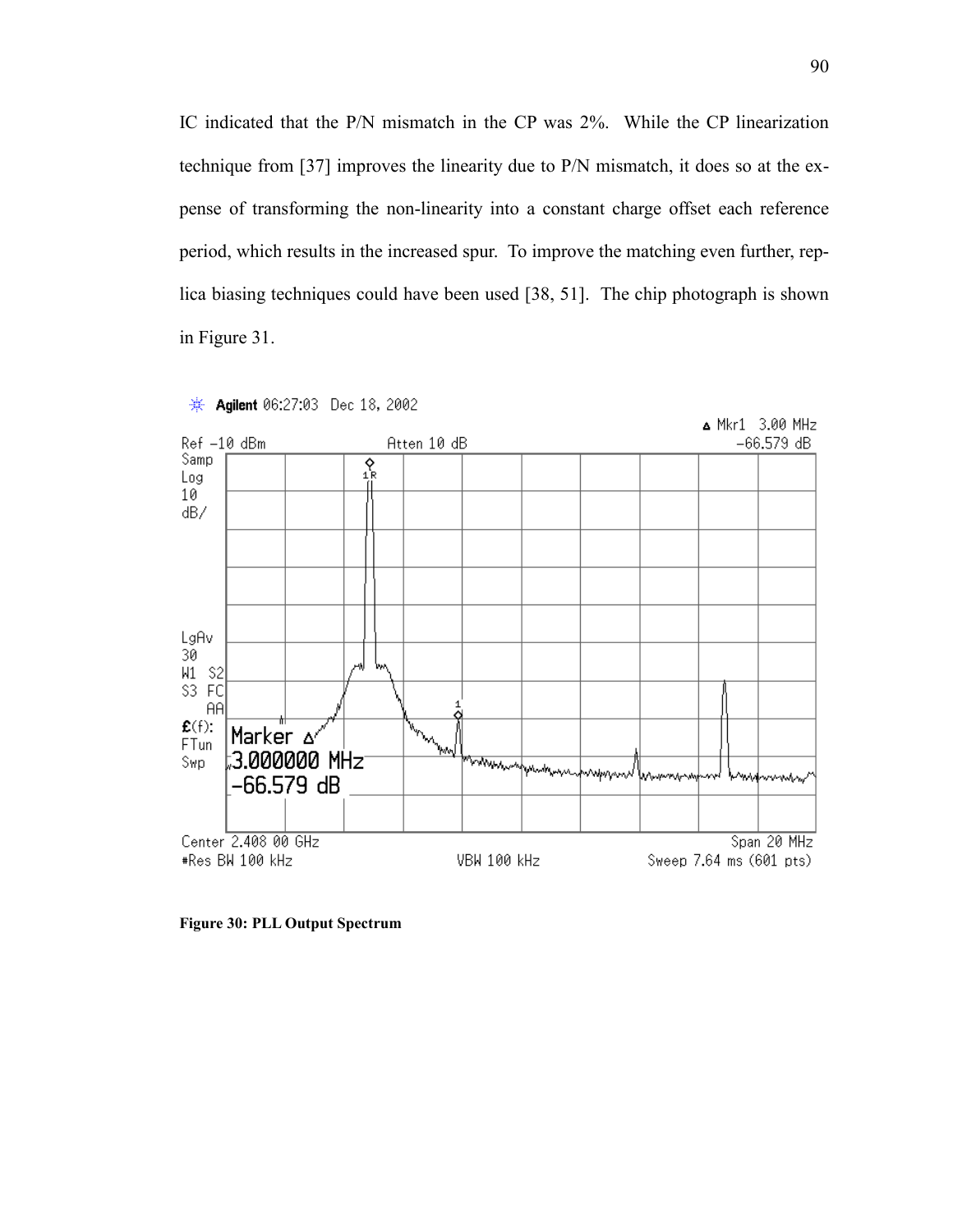

**Figure 31: Die Photograph** 

# V.CONCLUSIONS

A calibration technique suitable for phase-noise canceling fractional-*N* PLL and a dynamic biasing technique have been presented and demonstrating as enabling components in a low power, fully integrated delta-sigma fractional-*N* PLL. The calibration technique enables a wide loop filter bandwidth, which allows for a fully integrated passive loop filter, and flexibility in the system choices such as reducing the reference frequency, which increases the phase noise. The calibration technique demonstrates fast settling time, enabling its use as a background technique in most wireless transceivers. The dynamic biasing technique is not restricted to being used in this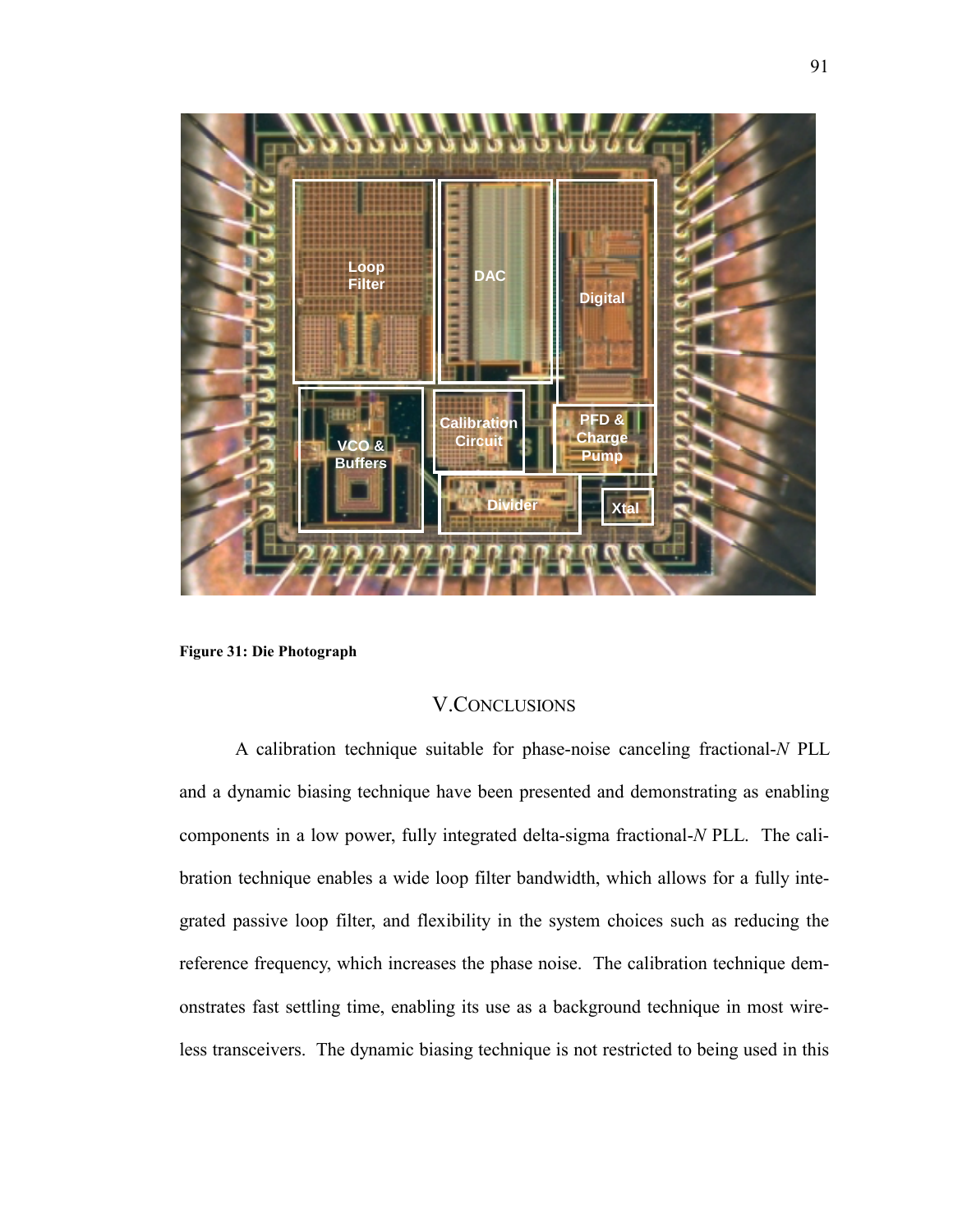class of PLL, and can be added on as a simple enhancement to reduce the power consumption of any PLL.

### ACKNOWLEDGEMENTS

The authors would like to acknowledge the contribution of Sophia Chen to the schematic implementation and layout of the digital circuitry on the chip. The text of Chapter 3, in full, is in preparation for submission to the IEEE Journal of Solid-State Circuits. The dissertation author was the primary investigator and author. Ian Galton supervised the research, which forms the basis for this paper. Kevin J. Wang contributed to the design and implementation of the charge pump power reduction technique.

## **REFERENCES**

- 33 . J. Craninckx and M. Steyaert. "A Fully Integrated CMOS DCS-1800 Frequency Synthesizer," *IEEE Journal of Solid-State Circuits*, vol. 33, no. 12, Dec. 1998.
- 34 . K. Shu, E. Sanchez-Sincencio, J. Silva-Martinez and S. H. K. Embabi. "A 2.4- GHz Monolithic Fractional-N Frequency Synthesizer with Robust Phase-Switching Prescaler and Loop Capacitance Multiplier," *IEEE Journal of Solid-State Circuits*, vol. 38, no. 6, June 2003.
- 35 . F. L. Martin. "A Wideband 1.3GHz PLL for Transmit Remodulation Suppression," *IEEE International Solid-State Circuits Conference*, vol. 44, Feb. 2001.
- 36 . M. Gupta and B-S Song. "A 1.8GHz Spur-Cancelled Fractional-N Frequency Synthesizer with LMS-Based DAC Gain Calibration," *Digest of the 2006 International Solid-State Circuits Conference*, Feb. 2006.
- 37 . S. Pamarti, L. Jansson and I. Galton. "A Wideband 2.4GHz Delta-Sigma Fractional-N PLL with 1Mb/s In-Loop Modulation," *IEEE Journal of Solid-State Circuits*, vol. 39, no. 1, Jan. 2004.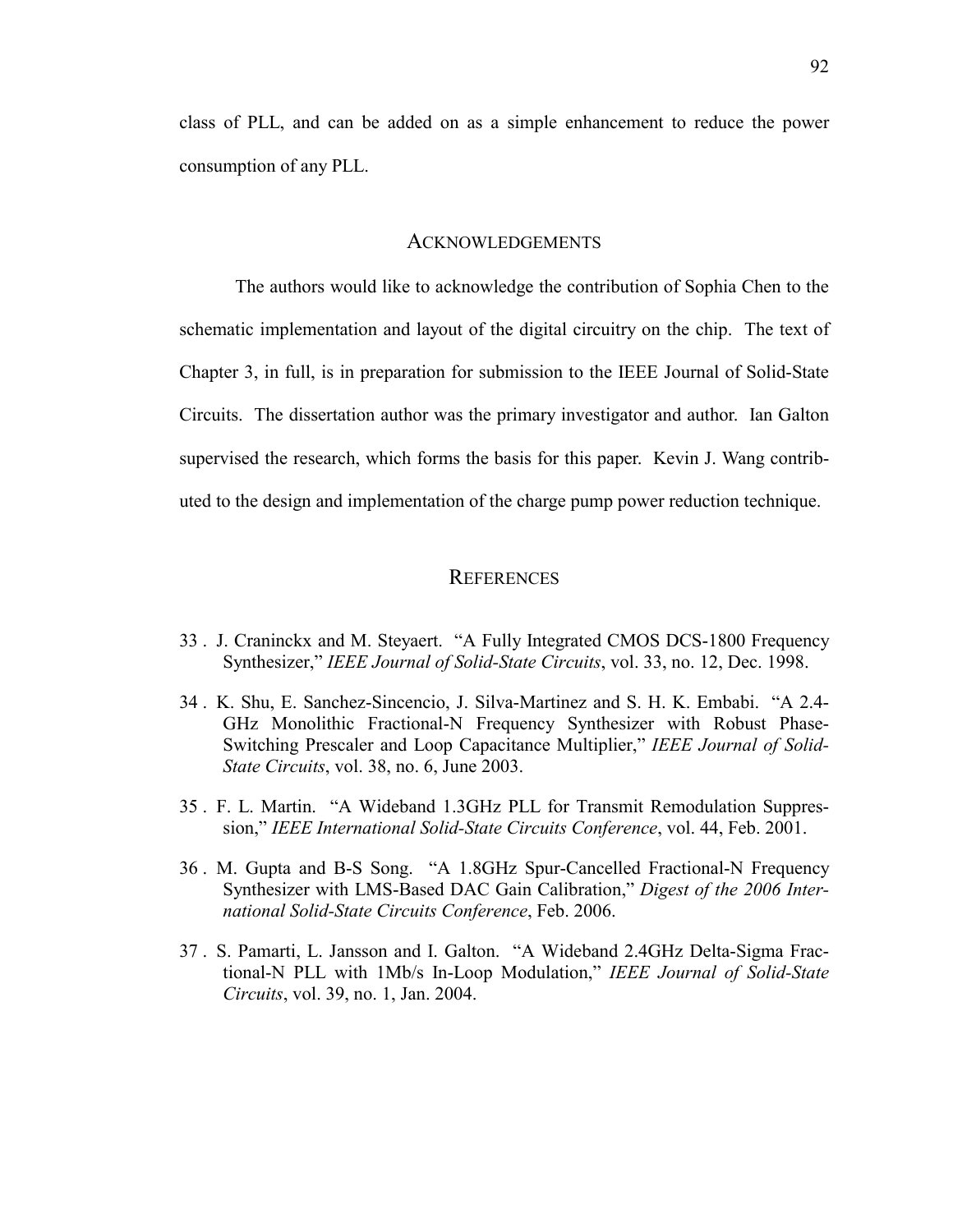- 38 . E. Temporiti, G. Albasini, I. Bietti, R. Castello and M. Colombo. "A 700-kHz bandwidth Sigma-Delta Fractional Synthesizer with Spurs Compensation and Linearization Techniques for WCDMA Applications," *IEEE Journal of Solid-State Circuits*, vol. 39, no. 9, Sept. 2004.
- 39 . S. E. Meninger and M. H. Perrott. "A Dual Band 1.8GHz/900MHz 750kb/s GMSK Transmitter Utilizing a Hybrid PFD/DAC Structure for Reduced Broadband Phase Noise," *2005 Symposium on VLSI Circuits*, June 2005.
- 40 . B. Razavi. Phase-Locking in high-performance systems: from devices to architectures, Wiley-Interscience, 2003.
- 41 . S. R. Norsworthy, R. C. Schreier and G. C. Temes. *Delta-Sigma Data Converters – Theory, Design and Simulation*, IEEE Press, 1997.
- 42 . S. Pamarti and I. Galton. "Phase-Noise Cancellation Design Tradeoffs in Delta-Sigma Fractional-N PLLs," *IEEE Transactions on Circuits and Systems II : Analog and Digital Signal Processing,* vol. 50, no. 11, Nov. 2003.
- 43 . M. Gupta. private communication, 2006.
- 44 . M. H. Perrott, M. D. Trott and C. G. Sodini. "A Modeling Approach for SD Fractional-*N* Frequency Synthesizers Allowing Straightforward Noise Analysis," *IEEE Journal of Solid-State Circuits*, vol. 37, no. 8, Aug. 2002.
- 45 . J. Lee, S-O Lee, M. Yoh, I. Ryu and B-H Park. "A 13mW 2GHz/520MHz Dual-Band Frequency Synthesizer for PCS Applications," *Journal of the Korean Physical Society*, vol. 39, no. 1, July 2001.
- 46 . S. T. Lee, S. J. Fang, D. J. Allstot, A. Bellaouar, A. R. Fridi, and P. A. Fontaine. "A Quad-Band GSM-GPRS Transmitter with Digital Auto-calibration," *IEEE Journal of Solid-State Circuits*, vol. 39, no. 12, Dec. 2004.
- 47 . C. S. Vaucher and D. Kasperkovitz, "A wideband tuning system for fully integrated satellite receivers," *IEEE Journal of Solid-State Circuits*, vol. 33, no. 7, July 1998.
- 48 . A. Sripad and D. Snyder. "A Necessary and Sufficient Condition for Quantization Errors to be Uniform and White," *IEEE Transactions on Acoustics, Speech and Signal Processing*, vol. 25, no 5, Oct. 1977.
- 49 . J. Welz, E. Fogleman and I. Galton. "Simplified logic for First-Order and Sec-